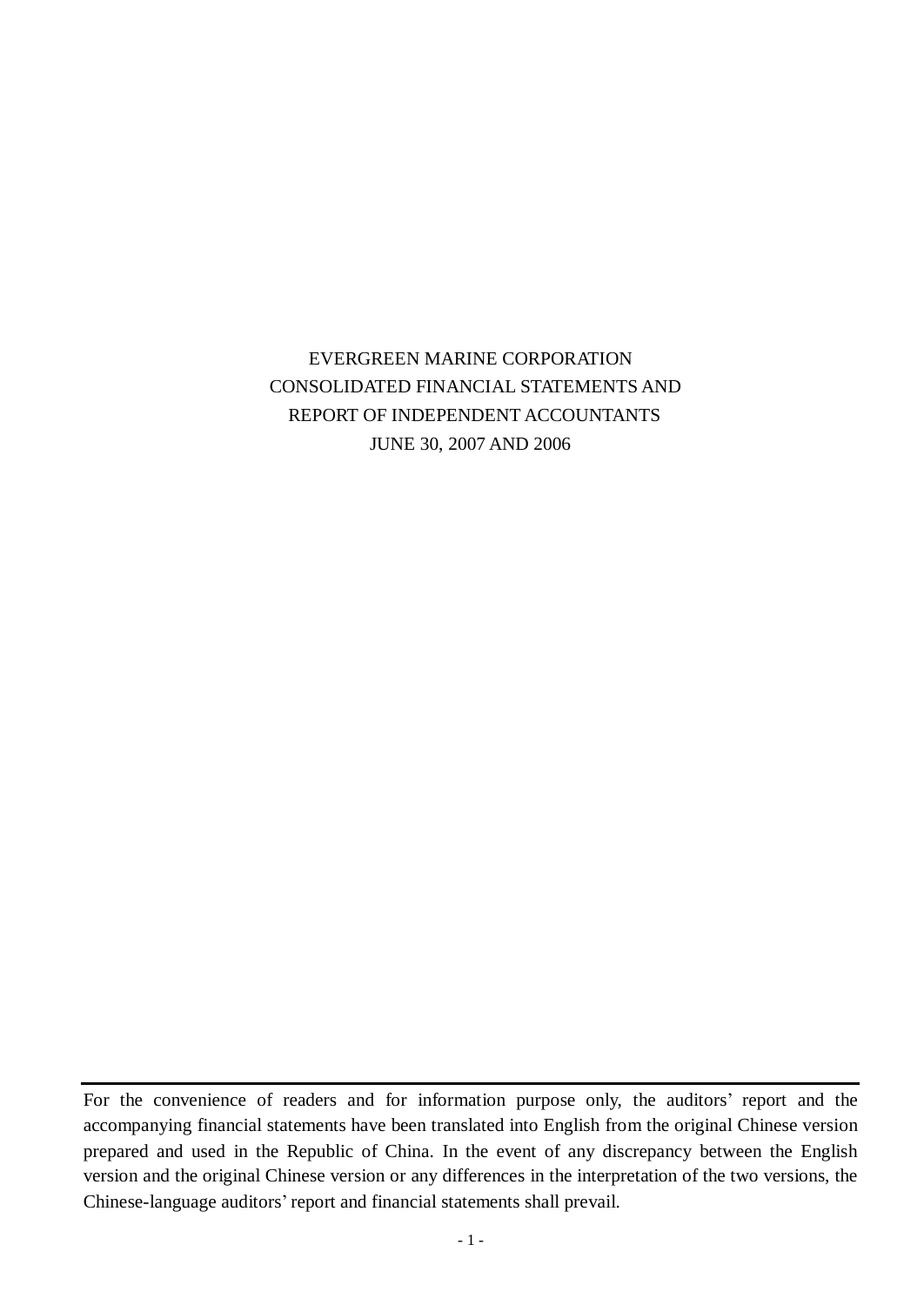## REVIEW REPORT OF INDEPENDENT ACCOUNTANTS TRANSLATED FROM CHINESE

## To the Board of Directors and Stockholders of Evergreen Marine Corporation

We have reviewed the accompanying consolidated balance sheet of Evergreen Marine Corporation (the Company") and its subsidiaries as of June 30, 2007 and the related consolidated statements of operations, of changes in stockholders' equity and of cash flows for the six-month period then ended. These financial statements are the responsibility of the Company's management. Our responsibility is to issue a report on these financial statements based on our review. We did not audit the consolidated financial statements of Peony Investment S.A., a subsidiary of the Company, and its affiliated companies. Those statements reflect total assets of 79,614,431 thousand New Taiwan dollars, constituting 64.95% of the consolidated total assets as of June 30, 2007, and net operating revenues of 57,799,818 thousand New Taiwan dollars, constituting 80.09% of the consolidated net operating revenues for the six-month period then ended. In addition, we did not audit the financial statements of all the investee companies accounted for under the equity method. Long-term investments in these companies amounted to 17,573,346 thousand New Taiwan dollars, constituting 14.34% of the consolidated total assets as of June 30, 2007, and the related investment loss was 720,133 thousand New Taiwan dollars for the six-month period then ended. Those statements were audited by other auditors whose reports thereon have been furnished to us, and our report expressed herein, insofar as it relates to the amounts included for Peony Investment S.A. and its affiliated companies and all the investee companies accounted for under the equity method, is based solely on the reports of the other auditors. The consolidated financial statements of Evergreen Marine Corporation and its subsidiaries as of June 30, 2006 were reviewed by other auditors whose report dated August 22, 2006 expressed an unqualified review report with explanatory paragraph stating that the Company and its subsidiaries' investment income accounted for under the equity method for the six-month period ended June 30, 2006 was recognized based on the investees' financial statements audited by other auditors.

We conducted our review in accordance with the Statement of Auditing Standards No. 36 "Review of Financial Statements" issued by the Auditing Committee of the Accounting Research and Development Foundation of the Republic of China. A review consists principally of applying analytical procedures to financial data and making inquiries of persons responsible for financial and accounting matters. It is substantially less in scope than an audit conducted in accordance with auditing standards generally accepted in the Republic of China, the objective of which is the expression of an opinion regarding the financial statements taken as a whole. Accordingly, we do not express such an opinion.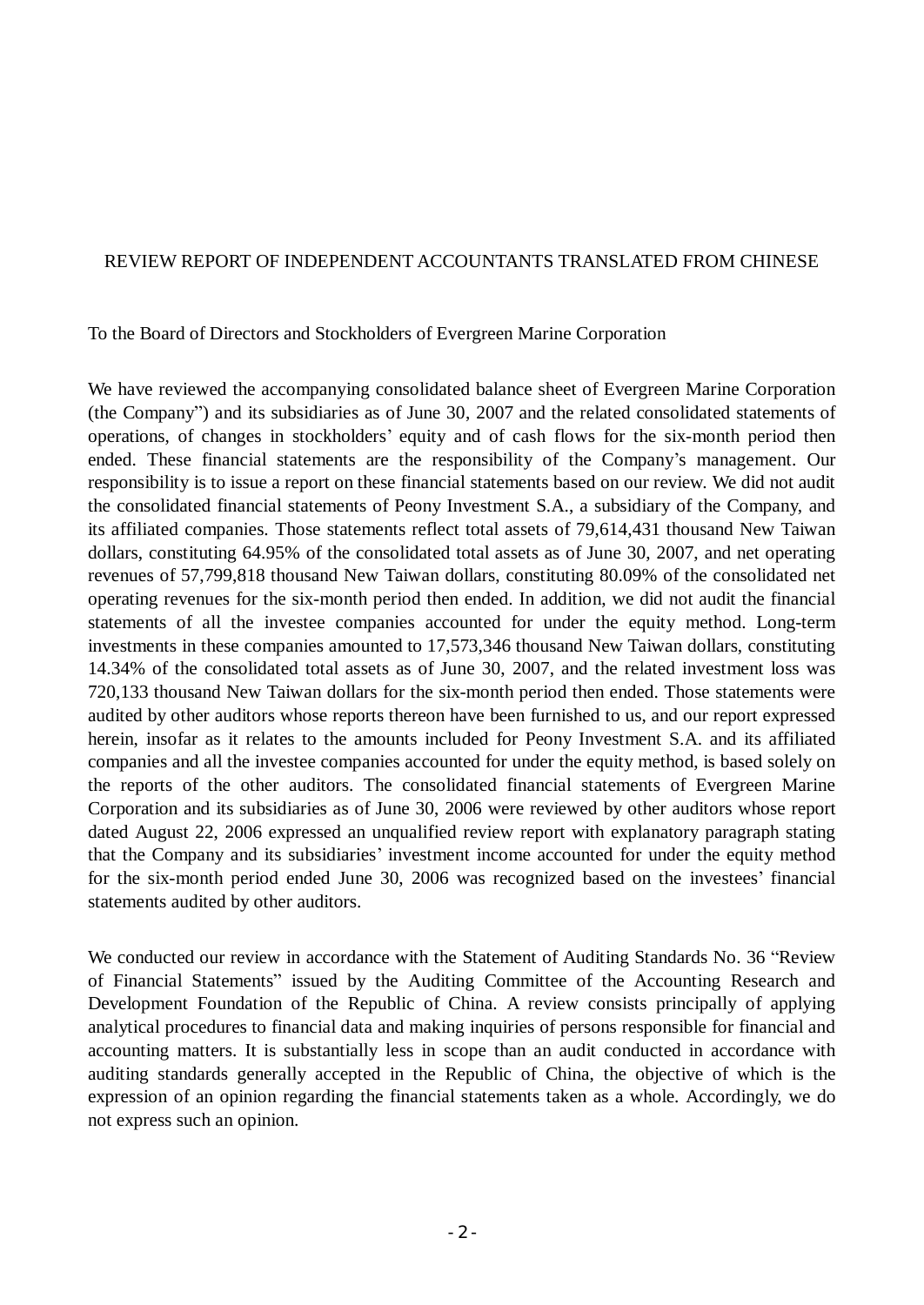Based on our review and the reports of other auditors, we are not aware of any material modifications or adjustments that should be made to the financial statements referred to above in order for them to be in conformity with the "Rules Governing Preparation of Financial Statements by Securities Issuers", "Business Entity Accounting Law", "Regulations on Business Entity Accounting Handling" and generally accepted accounting principles in the Republic of China.

As discussed in Note C to the financial statements, effective January 1, 2006, the Company adopted the SFAS No. 34, "Accounting for Financial Instruments" and No. 36, "Disclosure and Presentation of Financial Instruments".

PricewaterhouseCoopers August 23, 2007 Taipei, Taiwan Republic of China

------------------------------------------------------------------------------------------------------------------------------------------------ The accompanying consolidated financial statements are not intended to present the financial position and results of operations and cash flows in accordance with accounting principles and practices generally accepted in countries and jurisdictions other than the Republic of China. The standards, procedures and practices utilized in the Republic of China to review such financial statements may differ from those generally accepted in countries and jurisdictions other than the Republic of China. Accordingly, the accompanying financial statements and review report of the independent accountants are not intended for use by those who are not informed about the accounting principles or review standards generally accepted in the Republic of China, and their applications in practice.

As the financial statements are the responsibility of the management, PricewaterhouseCoopers cannot accept any liability for the use of, or reliance on, the English translation or for any errors or misunderstandings that may derive from the translation.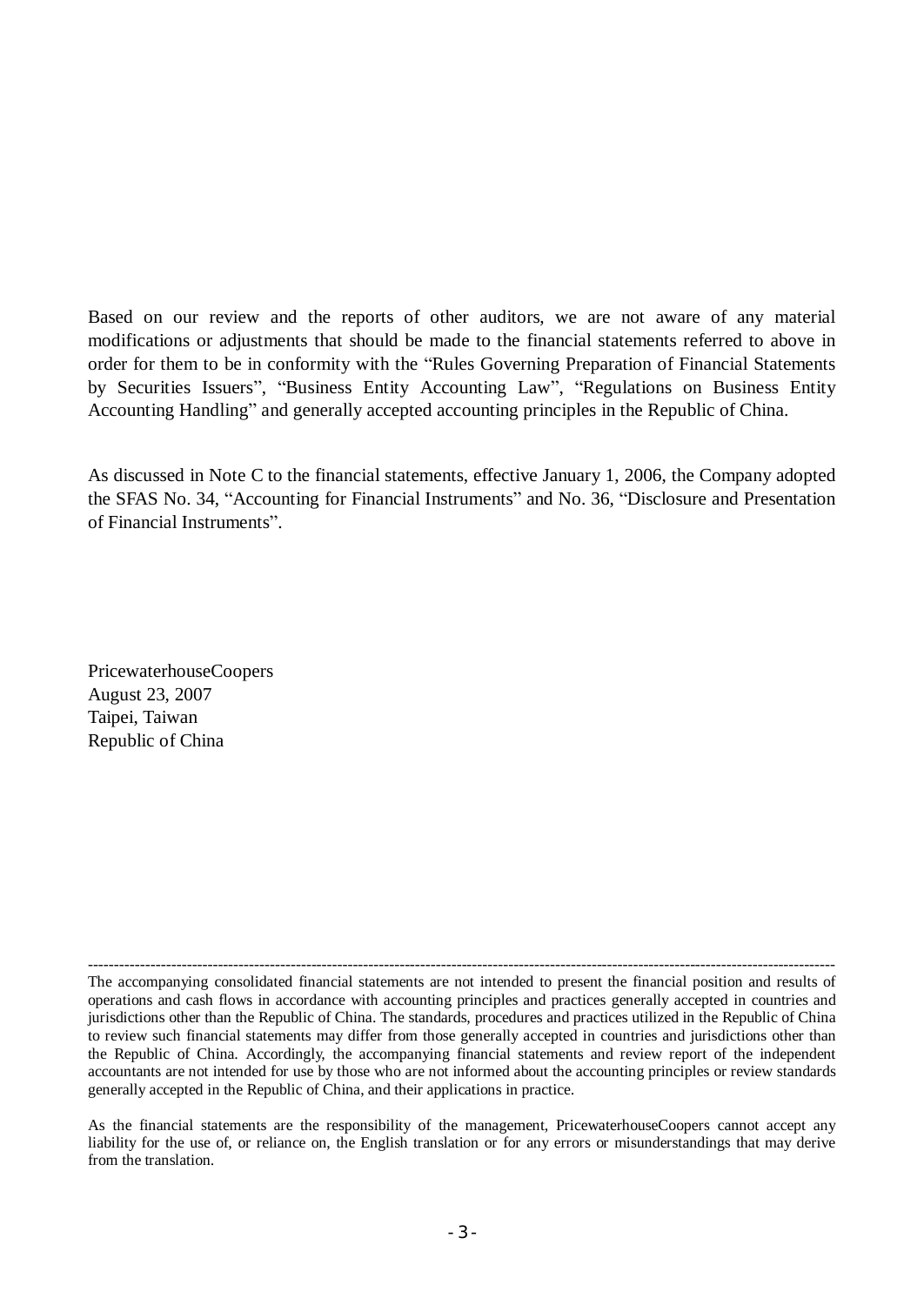#### **(Expressed in Thousands of New Taiwan Dollars) English Translation of Financial Statements Originally Issued in Chinese EVERGREEN MARINE CORPORATION AND SUBSIDIARIES CONSOLIDATED BALANCE SHEETS June 30, 2007 and 2006 (Reviewed, Not Audited)**

| <b>ASSETS</b>                                                                       | 2007           | 2006           | <b>LIABILITIES AND STOCKHOLDERS' EQUITY</b>                                               | 2007        | 2006       |
|-------------------------------------------------------------------------------------|----------------|----------------|-------------------------------------------------------------------------------------------|-------------|------------|
| <b>Current Assets</b>                                                               |                |                | <b>Current Liabilities</b>                                                                |             |            |
| Cash and cash equivalents (Notes C and D1)                                          | \$11,623,976   | \$12,172,776   | Short-term loans (Note D13)                                                               | \$3,374,951 | \$100,000  |
| Financial assets at fair value through profit or loss - current (Notes B, C and D2) | 2,950,257      | 4,149,069      | Financial liabilities at fair value through profit or loss - current (Notes B, C and D14) | 427,340     | 122,176    |
| Held-to-maturity financial assets - current (Notes B, C and D3)                     |                | 25,455         | Notes payable                                                                             | 9.013       | 7.164      |
| Derivative financial assets held for hedging - current (Notes B, C and D4)          |                | 66,820         | Accounts payable                                                                          | 4,060,858   | 7,288,421  |
| Notes receivable (Note B)                                                           | 1.420          | 431            | Accounts payable - related parties (Note E)                                               | 464.657     | 219.910    |
| Accounts receivable, net (Notes B and D5)                                           | 11,764,278     | 13,799,897     | Income tax payable (Note B)                                                               | 488,857     | 1,059,054  |
| Accounts receivable - related parties (Notes B, D5 and E)                           | 151.181        | 351,011        | Accrued expenses (Notes B, D15 and E)                                                     | 17.567.374  | 15.984.383 |
| Other receivables (Notes B and D6)                                                  | 854,076        | 677,765        | Other payables (Note D16)                                                                 | 1,373,661   | 5,358,992  |
| Other receivables - related parties (Notes B, D6 and E)                             | 922,971        | 712,233        | Other payables - related parties (Notes D16 and E)                                        | 126         | 1,251,739  |
| Other financial assets - current, net (Notes B and D7)                              | 106,894        | 2,814          | Long-term liabilities due within one year (Notes B and D17)                               | 4,102,441   | 8,963,236  |
| <b>Inventories</b> (Notes B and D8)                                                 | 2,765,530      | 2,867,748      | Other current liabilities (Note E)                                                        | 1.932.180   | 2,022,276  |
| Prepaid expenses                                                                    | 762,517        | 817.828        | <b>Total Current Liabilities</b>                                                          | 33,801,458  | 42,377,351 |
| <b>Prepayments</b>                                                                  | 19,656         | 376            | <b>Long-Term Liabilities (Note B)</b>                                                     |             |            |
| Deferred income tax assets - current (Notes B and D27)                              | 93,626         | 19,785         | Derivative financial liabilities held for hedging - non current (Notes B, C and D18)      | 7,752       | 23,956     |
| Restricted assets - current (Note F)                                                | 134,374        | 135,415        | Financial liabilities carried at cost - non current (Notes B, C and D19)                  | 9,004       | 9,004      |
| Other current assets (Notes D9 and E)                                               | 3,751,177      | 4,443,143      | Corporate bonds payable (Notes B and D20)                                                 | 2,985,488   | 4,624,162  |
| <b>Total Current Assets</b>                                                         | 35,901,933     | 40,242,566     | Long-term loans (Note D21)                                                                | 19,516,592  | 18,070,589 |
| Funds and Investments (Notes B, C, D10 and E)                                       |                |                | <b>Total Long-Term Liabilities</b>                                                        | 22,518,836  | 22,727,711 |
| Available-for-sale financial assets - non current                                   | 711.860        | 586.680        | <b>Other Liabilities</b>                                                                  |             |            |
| Financial assets carried at cost - non current (Note F)                             | 5,033,201      | 5,674,280      | Accrued pension liability (Note B)                                                        | 754,904     | 535,451    |
| Debt investments with no active market - non current                                | 11.726         | 12,709         | Guarantee deposits received                                                               | 4.081       | 4,015      |
| Long-term equity investments accounted for under the equity method                  | 26,135,078     | 26,675,528     | Deferred income tax liabilities - non-current (Notes B and D27)                           | 1,256,351   | 1,323,497  |
| Other long-term investments                                                         | 4,024          | 3.930          | Deferred credits (Note E)                                                                 | 1,872,522   | 1,853,132  |
| <b>Total Long-Term Investments</b>                                                  | 31,895,889     | 32,953,127     | <b>Total Other Liabilities</b>                                                            | 3,887,858   | 3,716,095  |
| Property, Plant and Equipment (Notes B, D11, E and F)                               |                |                | <b>Total Liabilities</b>                                                                  | 60,208,152  | 68,821,157 |
| Land                                                                                | 2,168,485      | 2,160,659      |                                                                                           |             |            |
| <b>Buildings</b>                                                                    | 2,156,772      | 2,068,168      | Capital Stock (Note D22)                                                                  |             |            |
| Machinery                                                                           | 745,605        | 571,843        | Common stock                                                                              | 29,234,827  | 27,251,676 |
| Loading/discharging equipment                                                       | 7,218,080      | 6,823,620      | Stock dividends distributable                                                             |             | 1,907,617  |
| Computer equipment                                                                  | 153,117        | 166,265        | <b>Total Capital Stock</b>                                                                | 29,234,827  | 29,159,293 |
| <b>Transportation equipment</b>                                                     | 20,767,055     | 22,713,738     | Capital Surplus (Note D23)                                                                |             |            |
| Ships and equipment                                                                 | 60,780,254     | 64,644,618     | Paid-in capital in excess of par - common stock                                           | 3,416,068   | 3,353,601  |
| <b>Dock facilities</b>                                                              | 418,813        | 622,238        | Donated capital                                                                           | 372         | 372        |
| Office equipment                                                                    | 329,087        | 282,129        | Long-term investments                                                                     | 1,515,410   | 1,491,189  |
| <b>Leasehold improvements</b>                                                       |                | 110,419        | Others                                                                                    | 6,713       | 6,713      |
| Costs and revaluation increments                                                    | 94,737,268     | 100,163,697    | <b>Total Capital Surplus</b>                                                              | 4,938,563   | 4,851,875  |
| Less: Accumulated depreciation                                                      | (40, 807, 976) | (46, 542, 788) | <b>Retained Earnings (Note D24)</b>                                                       |             |            |
| <b>Prepayments for equipment</b>                                                    | 221,133        | 475,406        | Legal reserve                                                                             | 6,484,143   | 6,442,985  |
| Total Property, Plant and Equipment, Net                                            | 54,150,425     | 54,096,315     | Special reserve                                                                           | 957,344     | 957,344    |
| <b>Intangible Asset</b>                                                             |                |                | Unappropriated retained earnings                                                          | 15,091,670  | 14,067,795 |
| Deferred pension costs (Note B)                                                     | 186,700        | 198,893        | <b>Total Retained Earnings</b>                                                            | 22,533,157  | 21,468,124 |
| <b>Other Assets</b>                                                                 |                |                | <b>Equity Adjustments</b>                                                                 |             |            |
| Refundable deposits                                                                 | 232,917        | 911,951        | Cumulative translation adjustments (Note B)                                               | 2,212,086   | 1,059,074  |
| Deferred charges (Note B)                                                           | 151,479        | 114,336        | Net loss not recognized as pension cost (Note B)                                          | (521, 237)  | (298, 003) |
| Long-term installment receivables (Note D12)                                        | 56,298         | 318,569        | Unrealized gain on available-for-sale financial assets (Notes B and C)                    | 420,604     | 187,717    |
| <b>Total Other Assets</b>                                                           | 440,694        | 1,344,856      | Unrealized gain on cash flow hedge (Notes B and C)                                        | (8,918)     | 33,107     |
|                                                                                     |                |                | Others (Notes B and C)                                                                    | (9,371)     | (6, 522)   |
|                                                                                     |                |                | <b>Total Equity Adjustments</b>                                                           | 2.093.164   | 975.373    |
|                                                                                     |                |                | Total Equity Attributable to Stockholders of the Company                                  | 58,799,711  | 56,454,665 |
|                                                                                     |                |                | <b>Minority interest</b>                                                                  | 3,567,778   | 3,559,935  |
|                                                                                     |                |                | <b>Total Stockholders' Equity</b>                                                         | 62,367,489  | 60.014.600 |
|                                                                                     |                |                | Commitments and Contingent Liabilities (Note G)                                           |             |            |

**TOTAL ASSETS** \$122,575,641 \$128,835,757 **TOTAL LIABILITIES AND STOCKHOLDERS' EQUITY** \$122,575,641 \$128,835,757

The accompanying notes are an integral part of thesse consolidated financial statements. See report of independent accountants dated August 23, 2007.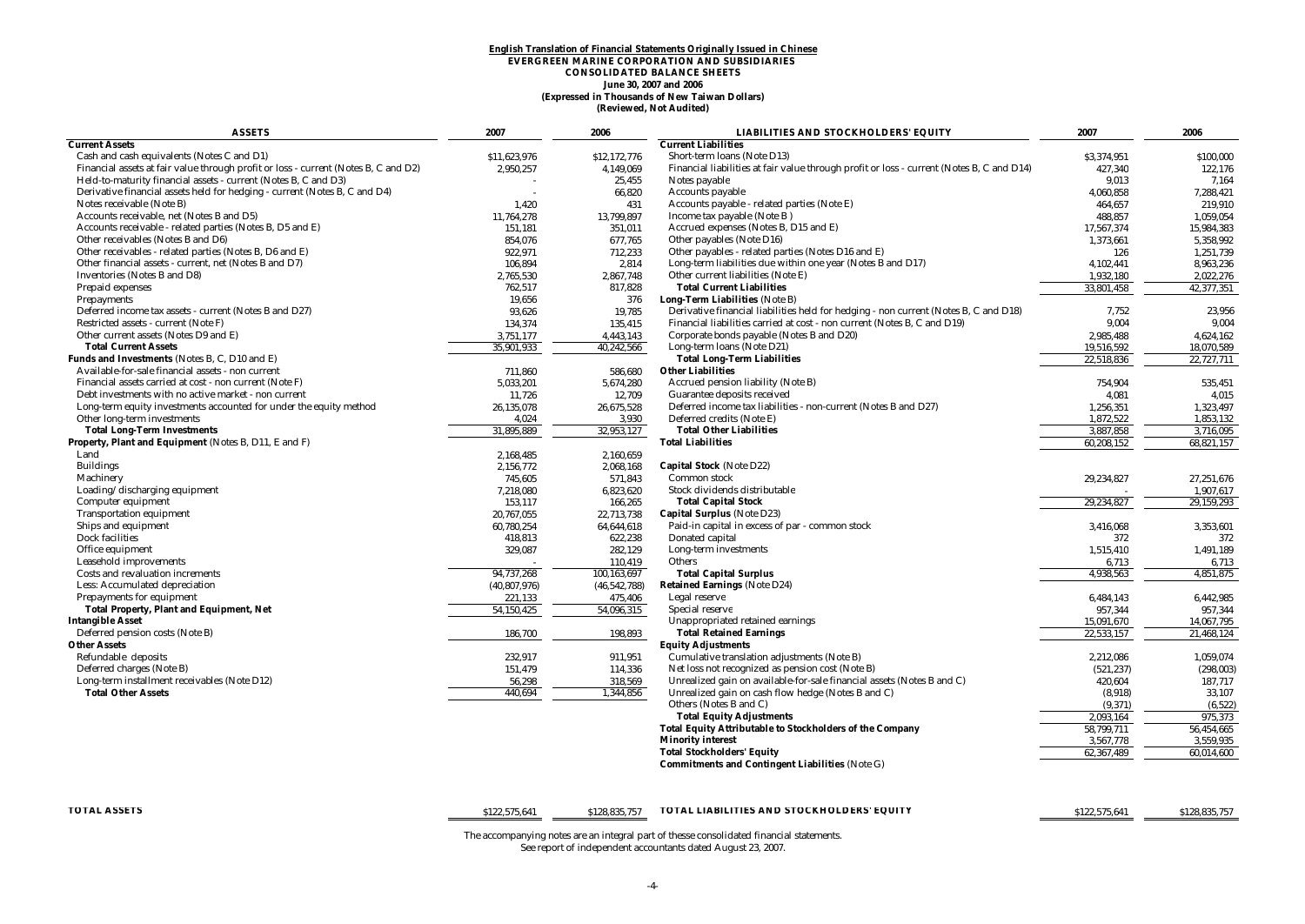#### **(Reviewed, Not Audited) English Translation of Financial Statements Originally Issued in Chinese EVERGREEN MARINE CORPORATION AND SUBSIDIARIES CONSOLIDATED STATEMENTS OF OPERATIONS For The Six-Month Periods Ended June 30, 2007 and 2006 (Expressed in Thousands of New Taiwan Dollars, Except Earnings Per Share Data)**

|                                                                                                     | 2007                   | 2006    |                   |
|-----------------------------------------------------------------------------------------------------|------------------------|---------|-------------------|
| Operating Revenues (Notes B, D25 and E)                                                             | \$72,166,894           |         | \$71,361,942      |
| Operating Costs (Notes D26 and E)                                                                   | (68, 755, 393)         |         | (70, 107, 121)    |
| <b>Gross Profit</b>                                                                                 | 3,411,501              |         | 1,254,821         |
| Operating Expenses (Notes D26 and E)                                                                |                        |         |                   |
| General and administrative expenses                                                                 | (1,750,144)            |         | (1,924,070)       |
| <b>Operating Profit (Loss)</b>                                                                      | 1,661,357              |         | (669, 249)        |
| <b>Non-Operating Income</b>                                                                         |                        |         |                   |
| Interest income (Notes C and E)                                                                     | 307,945                |         | 314,504           |
| Dividend income                                                                                     | 148,428                |         | 28,281            |
| Gain on disposal of property, plant and equipment (Notes B and E)                                   | 449,468                |         | 743,048           |
| Gain on disposal of investments (Note C)                                                            | 139,295                |         | 86,997            |
| Foreign exchange gain (Notes B and C)                                                               | 149,437                |         | 28,122            |
| Rent income (Note E)                                                                                | 38,228                 |         | 31,435            |
| Gain on valuation of financial liabilities (Note B)                                                 | 179,433                |         | 180,227           |
| <b>Others</b>                                                                                       | 474,708                |         | 469,395           |
| <b>Total Non-Operating Income</b>                                                                   | 1,886,942              |         | 1,882,009         |
| <b>Non-Operating Expenses</b>                                                                       |                        |         |                   |
| Interest expense (Note C)                                                                           | (622, 244)             |         | (669, 661)        |
| Investment loss accounted for under the equity method (Notes B and D10)                             | (521, 167)             |         | (512,076)         |
| Loss on disposal of property, plant and equipment (Note B)                                          | (683)                  |         | (1,907)           |
| <b>Financial expenses</b>                                                                           | (17, 848)              |         | (26, 503)         |
| <b>Impairment loss (Note B)</b>                                                                     | (163, 864)             |         |                   |
| Loss on valuation of financial assets (Note B)                                                      | (59, 821)              |         | (70, 767)         |
| Others (Note C)                                                                                     | (7,685)                |         | (19, 737)         |
| <b>Total Non-Operating Expenses</b>                                                                 | (1, 393, 312)          |         | (1,300,651)       |
| Income (Loss) before Income Tax                                                                     | 2,154,987              |         | (87, 891)         |
| Income Tax Expense (Notes B and D27)                                                                | (429, 029)             |         | (49, 034)         |
| Income (Loss) before Cumulative Effect of Changes in Accounting Principles                          | 1,725,958              |         | (136, 925)        |
| Cumulative Effect of Changes in Accounting Principles (Note C)                                      |                        |         |                   |
| (Net of tax benefit of \$50,937)                                                                    |                        |         | (103, 312)        |
| <b>Consolidated Net Income (Loss)</b>                                                               | \$1,725,958            |         | \$(240,237)       |
| Consolidated Net Income (Loss) Attributable to:                                                     |                        |         |                   |
| <b>Stockholders of the Company</b>                                                                  | \$1,629,712            |         | \$58,595          |
| <b>Minority interest</b>                                                                            | 96,246                 |         | (298, 832)        |
| <b>Consolidated Net Income (Loss)</b>                                                               | \$1,725,958            |         | \$(240,237)       |
| Earnings (Loss) Per Share (after retroactive adjustments) (in dollars) (Notes B and D28)            |                        |         |                   |
| Basic earnings (loss) per share (after retroactive adjustment) (in dollars)                         | Pre tax<br>After tax   | Pre tax | After tax         |
| Income (Loss) before Cumulative Effect of Changes in Accounting Principles                          | <b>SO.74</b><br>\$0.59 | (S0.03) | (S0.05)           |
| <b>Cumulative Effect of Changes in Accounting Principles</b>                                        |                        | (0.05)  | (0.03)            |
| <b>Consolidated Net Income (Loss)</b>                                                               | \$0.74<br>SO.59        | (S0.08) | (S0.08)           |
|                                                                                                     |                        |         |                   |
| Consolidated basic earnings (loss) per share attributable to:<br><b>Stockholders of the Company</b> | \$0.56                 |         | \$0.02            |
|                                                                                                     | 0.03                   |         |                   |
| <b>Minority interest</b><br><b>Consolidated Net Income (Loss)</b>                                   | \$0.59                 |         | (0.10)<br>S(0.08) |
|                                                                                                     |                        |         |                   |
| Diluted earnings (loss) per share (after retroactive adjustment) (in dollars)                       | After tax<br>Pre tax   | Pre tax | After tax         |
| Income (Loss) before Cumulative Effect of Changes in Accounting Principles                          | \$0.70<br>\$0.56       | (S0.03) | (S0.05)           |
| <b>Cumulative Effect of Changes in Accounting Principles</b>                                        |                        | (0.05)  | (0.03)            |
| <b>Consolidated Net Income (Loss)</b>                                                               | \$0.70<br>\$0.56       | (S0.08) | (\$0.08)          |
| Consolidated diluted earnings (loss) per share attributable to:                                     |                        |         |                   |
| <b>Stockholders of the Company</b>                                                                  | \$0.53                 |         | \$0.02            |
| <b>Minority interest</b>                                                                            | 0.03                   |         | (0.10)            |
| <b>Consolidated Net Income (Loss)</b>                                                               | \$0.56                 |         | \$(0.08)          |

The accompanying notes are an integral part of these consolidated financial statements.

See report of independent accountants dated August 23, 2007.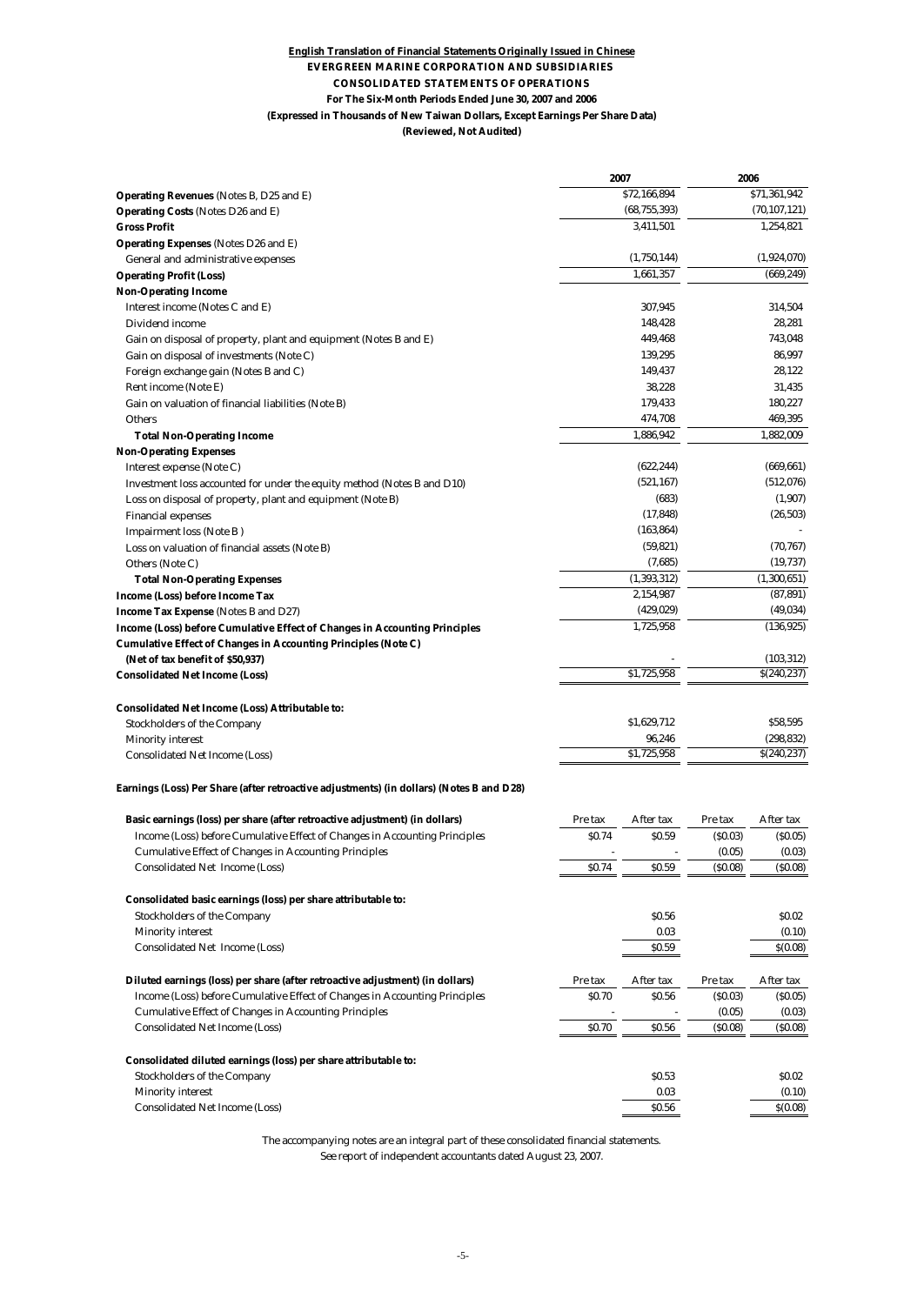#### **English Translation of Financial Statements Originally Issued in Chinese EVERGREEN MARINE CORPORATION AND SUBSIDIARIES CONSOLIDATED STATEMENTS OF CHANGES IN STOCKHOLDERS' EQUITY For The Six-Month Periods Ended June 30, 2007 and 2006 (Expressed in Thousands of New Taiwan Dollars) (Reviewed, Not Audited)**

#### **Retained Earnings**

|                                                                                  |              |                        |                |             |           | Unappropriated  | Cumulative         | Net Loss not         |                | <b>Unrealized Gain on</b> | <b>Unrealized Gain</b> |           |                 |              |
|----------------------------------------------------------------------------------|--------------|------------------------|----------------|-------------|-----------|-----------------|--------------------|----------------------|----------------|---------------------------|------------------------|-----------|-----------------|--------------|
|                                                                                  | Common       | <b>Stock Dividends</b> | Capital        | Legal       | Special   | Retained        | <b>Translation</b> | <b>Recognized as</b> | Deferred       | Available-for-sale        | on Cash Flow           |           | <b>Minority</b> |              |
|                                                                                  | <b>Stock</b> | Distributable          | <b>Surplus</b> | Reserve     | Reserve   | <b>Earnings</b> | <b>Adjustments</b> | <b>Pension Cost</b>  | <b>Credits</b> | <b>Financial Assets</b>   | Hedge                  | Others    | <b>Interest</b> | <b>Total</b> |
| Balance, January 1, 2006                                                         | \$27,075,246 | - S-                   | \$4,640,403    | \$5,220,594 | \$957,344 | \$22,189,422    | \$897,009          | \$(298,003)          | \$43,979       | $S-$                      | $S-$                   | $S-$      | \$3,702,555     | \$64,428,549 |
| Adjustment for adopting the newly released SFAS No. 34                           |              |                        |                |             |           |                 |                    |                      |                | 72,213                    | 70,806                 | (6, 522)  |                 | 136,497      |
| Appropriation of 2005 earnings                                                   |              |                        |                |             |           |                 |                    |                      |                |                           |                        |           |                 |              |
| Legal reserve                                                                    |              |                        |                | 1,222,391   |           | (1,222,391)     |                    |                      |                |                           |                        |           |                 |              |
| <b>Stock dividends</b>                                                           |              | 1,907,617              |                |             |           | (1,907,617)     |                    |                      |                |                           |                        |           |                 |              |
| Cash dividends                                                                   |              |                        |                |             |           | (4,905,302)     |                    |                      |                |                           |                        |           |                 | (4,905,302)  |
| <b>Bonuses to employees</b>                                                      |              |                        |                |             |           | (70,000)        |                    |                      |                |                           |                        |           |                 | (70,000)     |
| Remuneration to directors and supervisors                                        |              |                        |                |             |           | (60, 400)       |                    |                      |                |                           |                        |           |                 | (60, 400)    |
| Conversion of convertible bonds into common stock                                | 176,430      |                        | 206,049        |             |           |                 |                    |                      |                |                           |                        |           |                 | 382,479      |
| Adjustments arising from long-term equity investments accounted for              |              |                        |                |             |           |                 |                    |                      |                |                           |                        |           |                 |              |
| under the equity method                                                          |              |                        |                |             |           |                 |                    |                      |                |                           |                        |           |                 |              |
| Adjustments on capital surplus due to changes in percentage of shareholding      |              |                        |                |             |           | (14, 512)       |                    |                      |                |                           |                        |           |                 | (14, 512)    |
| Recognition of changes in investees' capital surplus based on                    |              |                        |                |             |           |                 |                    |                      |                |                           |                        |           |                 |              |
| percentage of shareholding                                                       |              |                        |                |             |           |                 |                    |                      |                |                           |                        |           |                 |              |
| <b>Cumulative translation adjustments</b>                                        |              |                        |                |             |           |                 | (179, 963)         |                      |                |                           |                        |           |                 | (179, 963)   |
| Adjustments on deferred credits                                                  |              |                        | 5,422          |             |           |                 |                    |                      | (43, 979)      |                           |                        |           |                 | (38, 557)    |
| Unrealized gain on available-for-sale financial assets                           |              |                        |                |             |           |                 |                    |                      |                | 99,181                    |                        |           |                 | 99.181       |
| Unrealized loss on cash flow hedges                                              |              |                        |                |             |           |                 |                    |                      |                |                           | (4, 857)               |           |                 | (4, 857)     |
| Translation adjustments arising from investees' financial statements denominated |              |                        |                |             |           |                 |                    |                      |                |                           |                        |           |                 |              |
| in foreign currencies                                                            |              |                        |                |             |           |                 | 342,028            |                      |                |                           |                        |           |                 | 342,028      |
| Unrealized gain on available-for-sale financial assets                           |              |                        |                |             |           |                 |                    |                      |                | 16,323                    |                        |           |                 | 16,323       |
| Unrealized loss on cash flow hedges                                              |              |                        |                |             |           |                 |                    |                      |                |                           | (32, 842)              |           |                 | (32, 842)    |
| Consolidated net income for the six-month period ended June 30, 2006             |              |                        |                |             |           | 58,595          |                    |                      |                |                           |                        |           | (298, 832)      | (240, 237)   |
| Change in minority interest                                                      |              |                        |                |             |           |                 |                    |                      |                |                           |                        |           | 156,212         | 156.212      |
| <b>Balance, June 30, 2006</b>                                                    | \$27,251,67  | \$1,907,61             | \$4,851,875    | \$6,442,985 | \$957,344 | \$14,067,795    | \$1,059,074        | \$(298,003           | $S-$           | \$187,717                 | \$33,107               | S(6, 522) | \$3,559,935     | \$60,014,600 |
|                                                                                  |              |                        |                |             |           |                 |                    |                      |                |                           |                        |           |                 |              |
| Balance, January 1, 2007                                                         | \$29,159,293 | S-                     | \$4,876,090    | \$6,442,985 | \$957,344 | \$14,420,781    | \$1,888,153        | S(521, 237)          | $S-$           | \$298,864                 | \$(199, 810)           | S(9, 371) | \$3,699,417     | \$61,012,509 |
| Appropriation of 2006 earnings                                                   |              |                        |                |             |           |                 |                    |                      |                |                           |                        |           |                 |              |
| Legal reserve                                                                    |              |                        |                | 41,158      |           | (41, 158)       |                    |                      |                |                           |                        |           |                 |              |
| <b>Cash dividends</b>                                                            |              |                        |                |             |           | (877, 045)      |                    |                      |                |                           |                        |           |                 | (877, 045)   |
| <b>Bonuses</b> to employees                                                      |              |                        |                |             |           | (33,620)        |                    |                      |                |                           |                        |           |                 | (33,620)     |
| Remuneration to directors and supervisors                                        |              |                        |                |             |           | (7,000)         |                    |                      |                |                           |                        |           |                 | (7,000)      |
| Conversion of convertible bonds into common stock                                | 75,534       |                        | 62,466         |             |           |                 |                    |                      |                |                           |                        |           |                 | 138,000      |
| Adjustments arising from long-term equity investments accounted for              |              |                        |                |             |           |                 |                    |                      |                |                           |                        |           |                 |              |
| under the equity method                                                          |              |                        |                |             |           |                 |                    |                      |                |                           |                        |           |                 |              |
| <b>Cumulative translation adjustments</b>                                        |              |                        |                |             |           |                 | 63.946             |                      |                |                           |                        |           |                 | 63,946       |
| Capital surplus                                                                  |              |                        | $\overline{7}$ |             |           |                 |                    |                      |                |                           |                        |           |                 |              |
| Unrealized gain on available-for-sale financial assets                           |              |                        |                |             |           |                 |                    |                      |                | 35,111                    |                        |           |                 | 35,111       |
| Unrealized loss on cash flow hedges                                              |              |                        |                |             |           |                 |                    |                      |                |                           | 318                    |           |                 | 318          |
| Translation adjustments arising from investees' financial statements denominated |              |                        |                |             |           |                 |                    |                      |                |                           |                        |           |                 |              |
| in foreign currencies                                                            |              |                        |                |             |           |                 | 259,987            |                      |                |                           |                        |           |                 | 259,987      |
| Unrealized gain on available-for-sale financial assets                           |              |                        |                |             |           |                 |                    |                      |                | 86,629                    |                        |           |                 | 86,629       |
| Unrealized loss on cash flow hedges                                              |              |                        |                |             |           |                 |                    |                      |                |                           | 190,574                |           |                 | 190,574      |
|                                                                                  |              |                        |                |             |           | 1,629,712       |                    |                      |                |                           |                        |           | 96,246          | 1,725,958    |
| Consolidated net income for the six-month period ended June 30, 2007             |              |                        |                |             |           |                 |                    |                      |                |                           |                        |           | (227, 885)      | (227, 885)   |
| Change in minority interest<br>Balance, June 30, 2007                            | \$29.234.827 | $S-$                   | \$4.938.563    | \$6,484.143 | \$957.344 | \$15,091,670    | \$2,212,086        | S(521, 237)          | $S-$           | \$420.604                 | S(8,918)               | S(9,371)  | \$3,567,778     | \$62,367,489 |
|                                                                                  |              |                        |                |             |           |                 |                    |                      |                |                           |                        |           |                 |              |

The accompanying notes are an integral part of these consolidated financial statements. See report of independent accountants dated August 23, 2007.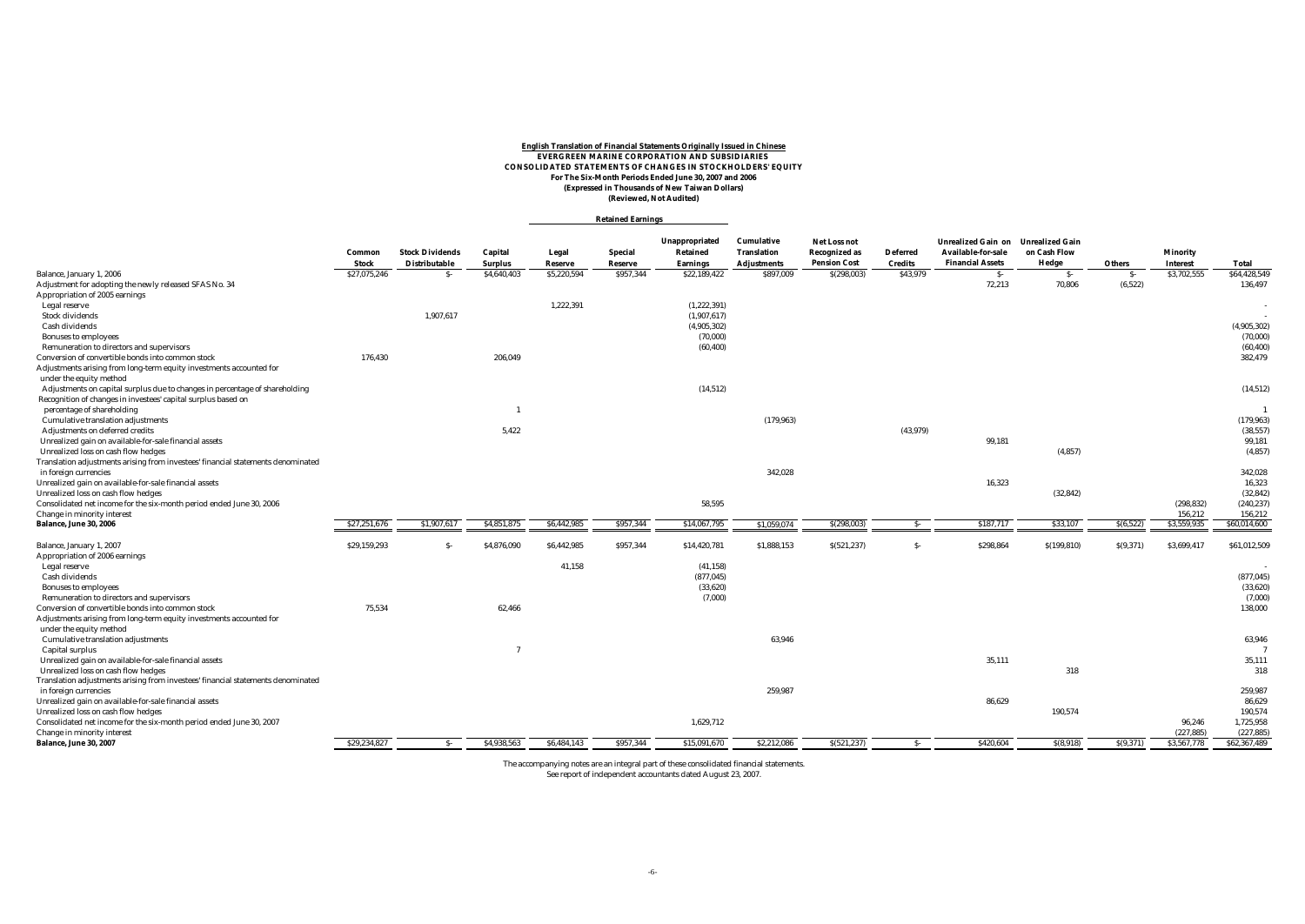#### **English Translation of Financial Statements Originally Issued in Chinese EVERGREEN MARINE CORPORATION AND SUBSIDIARIES CONSOLIDATED STATEMENTS OF CASH FLOWS For The Six-Month Periods Ended June 30, 2007 and 2006 (Expressed in Thousands of New Taiwan Dollars) (Reviewed, Not Audited)**

|                                                                                                                                                             | 2007                     | 2006                      |
|-------------------------------------------------------------------------------------------------------------------------------------------------------------|--------------------------|---------------------------|
| <b>Cash Flows from Operating Activities</b>                                                                                                                 |                          |                           |
| Net income                                                                                                                                                  | \$1,629,712              | \$58,595                  |
| Minority interest income (loss)<br>Adjustments to reconcile net income to net cash provided by operating activities:                                        | 96,246                   | (298, 832)                |
| Cumulative effect of changes in accounting principles for financial instruments                                                                             |                          | 103,312                   |
| Depreciation                                                                                                                                                | 2,311,419                | 2,333,419                 |
| <b>Amortization</b>                                                                                                                                         | 15,848                   | 31.488                    |
| <b>Impairment</b> loss                                                                                                                                      | 44,864                   |                           |
| Reclassification of depreciation of dock facilities to operating costs and others                                                                           | 306,186                  | 103,218                   |
| Reclassification of amortization of deferred charges to others                                                                                              | 24,060                   | 26,788                    |
| Net gain on disposal of property, plant and equipment<br>Excess of equity-accounted investment income over cash dividends                                   | (448, 785)               | (741, 141)                |
| Realized loss on financial assets carried at cost                                                                                                           | 910,024<br>119,000       | 1,046,597                 |
| Gain on disposal of available-for-sale financial assets                                                                                                     | (2,923)                  |                           |
| Interest amortization of financial assets and unrealized exchange gains                                                                                     | (595)                    | (1,679)                   |
| Interest compensation of convertible bonds                                                                                                                  | (2,226)                  | 1,624                     |
| Decrease in financial assets and liabilities at fair value through profit or loss                                                                           | 866,814                  | 1,364,411                 |
| Increase in other financial assets                                                                                                                          | (811)                    | (2,814)                   |
| Decrease (increase) in notes and accounts receivable                                                                                                        | 281,118                  | (855, 837)                |
| Increase in other receivables                                                                                                                               | (204, 306)               | (342, 261)                |
| (Increase) decrease in inventories                                                                                                                          | (484, 413)               | 175,517                   |
| Decrease (increase) in prepayments<br>Net increase in agent accounts                                                                                        | 296,825<br>(1, 183, 831) | (520, 392)<br>(83, 436)   |
| Increase in agency reciprocal accounts                                                                                                                      | (46)                     | (805)                     |
| Decrease (increase) in restricted assets                                                                                                                    | 541                      | (1, 365)                  |
| Decrease (increase) in other current assets                                                                                                                 | 1,795                    | (8,903)                   |
| Decrease in refundable deposits                                                                                                                             | 326,853                  | 129,558                   |
| (Decrease) increase in notes and accounts payable                                                                                                           | (956, 189)               | 2,856,034                 |
| Decrease in income tax payable                                                                                                                              | (189, 922)               | (454, 753)                |
| Increase in accrued expenses                                                                                                                                | 1,170,400                | 1,041,352                 |
| Decrease in other payables                                                                                                                                  | (57, 544)                | (82, 037)                 |
| Decrease in other current liabilities<br>Net change in accrued pension liability                                                                            | (11, 145)<br>30,398      | (31,590)<br>40,750        |
| (Decrease) increase in other liabilities                                                                                                                    | (26, 584)                | 159,750                   |
| Net change in deferred income tax assets $\ell$ liabilities                                                                                                 | (37, 612)                | (957, 671)                |
| Net effect of taxes due to changes in accounting principles for financial instruments                                                                       |                          | 26,385                    |
| Net effect of taxes due to unrealized gain or loss on cash flow hedge                                                                                       | 63,525                   | 10,948                    |
| Net cash provided by operating activities                                                                                                                   | 4,888,696                | 5,126,230                 |
| <b>Cash Flows from Investing Activities</b>                                                                                                                 |                          |                           |
| Proceeds from disposal of long-term investment                                                                                                              | 3,408                    |                           |
| Acquisition of long-term equity investment accounted for under the equity method<br>Proceeds from sale of available-for-sale financial assets - non current | (302, 503)<br>3,180      | (697, 906)                |
| Proceeds from sale of financial assets at cost - non current                                                                                                | 581,000                  |                           |
| Acquisition of property, plant and equipment                                                                                                                | (1,095,034)              | (7,020,069)               |
| Proceeds from disposal of property, plant and equipment                                                                                                     | 473,320                  | 5,794,285                 |
| Increase in deferred charges                                                                                                                                | (22,529)                 | (61,900)                  |
| Decrease in long-term receivables                                                                                                                           | 37,569                   | 43,958                    |
| Net cash used in investing activities                                                                                                                       | (321, 589)               | (1, 941, 632)             |
| <b>Cash Flows from Financing Activities</b>                                                                                                                 |                          |                           |
| Increase (decrease) in short-term loans<br>Decrease in short-term bills payable                                                                             | 2,639,471                | (1,700,000)<br>(799, 755) |
| Decrease in long-term loans                                                                                                                                 | (2, 153, 866)            | (4,074,335)               |
| Decrease in deposit                                                                                                                                         | (34)                     |                           |
| Decrease in guarantee deposits received                                                                                                                     | (2,500,100)              |                           |
| Cash dividend                                                                                                                                               | (11,250)                 |                           |
| Net change in minority interest                                                                                                                             | (227, 885)               | 156,212                   |
| Net cash used in financing activities                                                                                                                       | (2, 253, 664)            | (6, 417, 878)             |
| <b>Effect of Exchange Rate Changes</b><br><b>Effect of Initial Consolidation of Subsidiaries</b>                                                            | (789, 605)               | 251,398                   |
| Net Increase (Decrease) in Cash and Cash Equivalents                                                                                                        | 1,523,838                | (2,981,882)               |
| Cash and Cash Equivalents, Beginning of Period                                                                                                              | 10,100,138               | 15,154,658                |
| Cash and Cash Equivalents, End of Period                                                                                                                    | \$11,623,976             | \$12,172,776              |
| <b>Supplemental Information:</b>                                                                                                                            |                          |                           |
| Interest paid                                                                                                                                               | \$621,021                | \$578,736                 |
| Less: Interest capitalized                                                                                                                                  |                          |                           |
| Interest paid, net of interest capitalized                                                                                                                  | \$621,021                | \$578,736                 |
| Income tax paid                                                                                                                                             | \$686,724                | \$1,417,387               |
| <b>Financing Activities Not Affecting Cash Flows:</b><br>Long-term liabilities due within one year                                                          | \$4,102,441              | \$8,963,236               |
| <b>Capitalization of retained earnings</b>                                                                                                                  | \$-                      | \$1,907,617               |
| Conversion of convertible bonds into common stock                                                                                                           | \$138,000                | \$382,479                 |
|                                                                                                                                                             |                          |                           |

The accompanying notes are an integral part of these consolidated financial statements. See report of independent accountants dated August 23, 2007.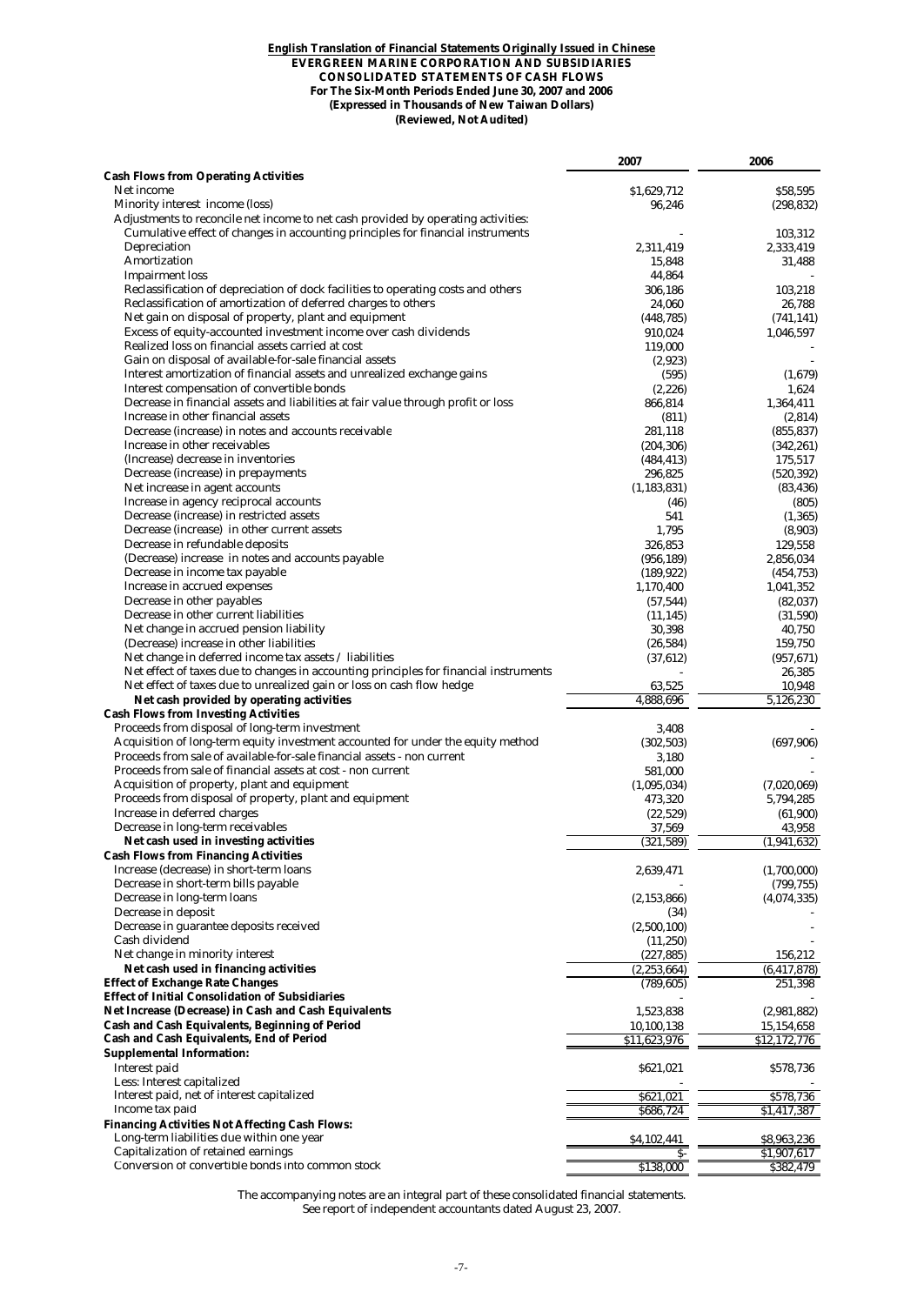#### **English Translation of Financial Statements Originally Issued in Chinese**

#### **EVERGREEN MARINE CORPORATION AND SUBSIDIARIES Notes to Consolidated Financial Statements June 30, 2007 and 2006 (Reviewed, Not Audited) (Expressed in Thousands of New Taiwan dollars, unless otherwise stated)**

#### **A. ORGANIZATION AND OPERATIONS**

The accompanying consolidated financial statements cover Evergreen Marine Corporation (the "Company"), its subsidiaries, Taiwan Terminal Services Co. Ltd. and Peony Investment S.A., and its affiliated companies (together referred herein as the Group). Backgrounds of the Company and the related subsidiaries are summarized below:

- 1. The Company was established on September 25, 1968 and was approved by the Securities and Futures Commission (SFC), Ministry of Finance (MOF) (currently known as the Securities and Futures Bureau (SFB), Financial Supervisory Commission, Executive Yuan), to be a public company on November 2, 1982. It was further approved by the SFC to be a listed company on July 6, 1987. Shares of the Company have been traded on the Taiwan Stock Exchange since September 21, 1987. The Company is mainly engaged in domestic and international marine transportation, shipping agency services and distribution of containers.
- 2. Taiwan Terminal Services Co., Ltd. (TTSC) was established in Taiwan in October 1997 and is 55% owned by the Company. The principal activities of TTSC are cargo loading and discharging.
- 3. Peony Investment S.A. (Peony) was established by the Company in Panama as a wholly-owned subsidiary in April 1993 to pursue transportation-related investment opportunities around the world.
- 4. Greencompass Marine S.A. (GMS) was established by Peony in Panama in January 1994 with a 100% equity interest. GMS is mainly engaged in container shipping.
- 5. Clove Holding Ltd. (Clove) was established by Peony in the British Virgin Islands (BVI) in March 2001 with a 100% equity interest. Clove is primarily engaged in investments of container yards and terminals.
- 6. Vigor Enterprise S.A. (Vigor) was established by Peony in Panama in April 1997 with a 100% equity interest. Vigor is mainly engaged in investments of container manufacturing.
- 7. Evergreen Marine (UK) Limited (EMU) was acquired by Peony in UK in April 2001 with the main activity in container shipping. As of June 30, 2007, the Group's equity interest in EMU was 51%.
- 8. Evergreen Heavy Industrial Corp. (Malaysia) Sdn. Bhd. (EHIC (M)) was acquired by Peony in November 1998 with the main business in the manufacturing of dry steel containers, container parts and other related parts. The Group's equity interest in EHIC (M) as of June 30, 2007 was 84.44%.
- 9. Armand Investment (Netherlands) N.V. (Armand N.V.) was established by Peony in Netherlands in October 2003 with the main business in inland transportation, transshipment and repairs of containers. The Group's equity interest in Armand N.V. as of June 30, 2007 was 70%.
- 10. Shenzhen Greentrans Transportation Co., LTD. (SGTC) was established by Peony in China in March 1998 with the main business in loading, discharging, storage, repairs, cleaning, and inland transportation of containers. The Group's equity interest in SGTC as of June 30, 2007 was 55%.

- 8 -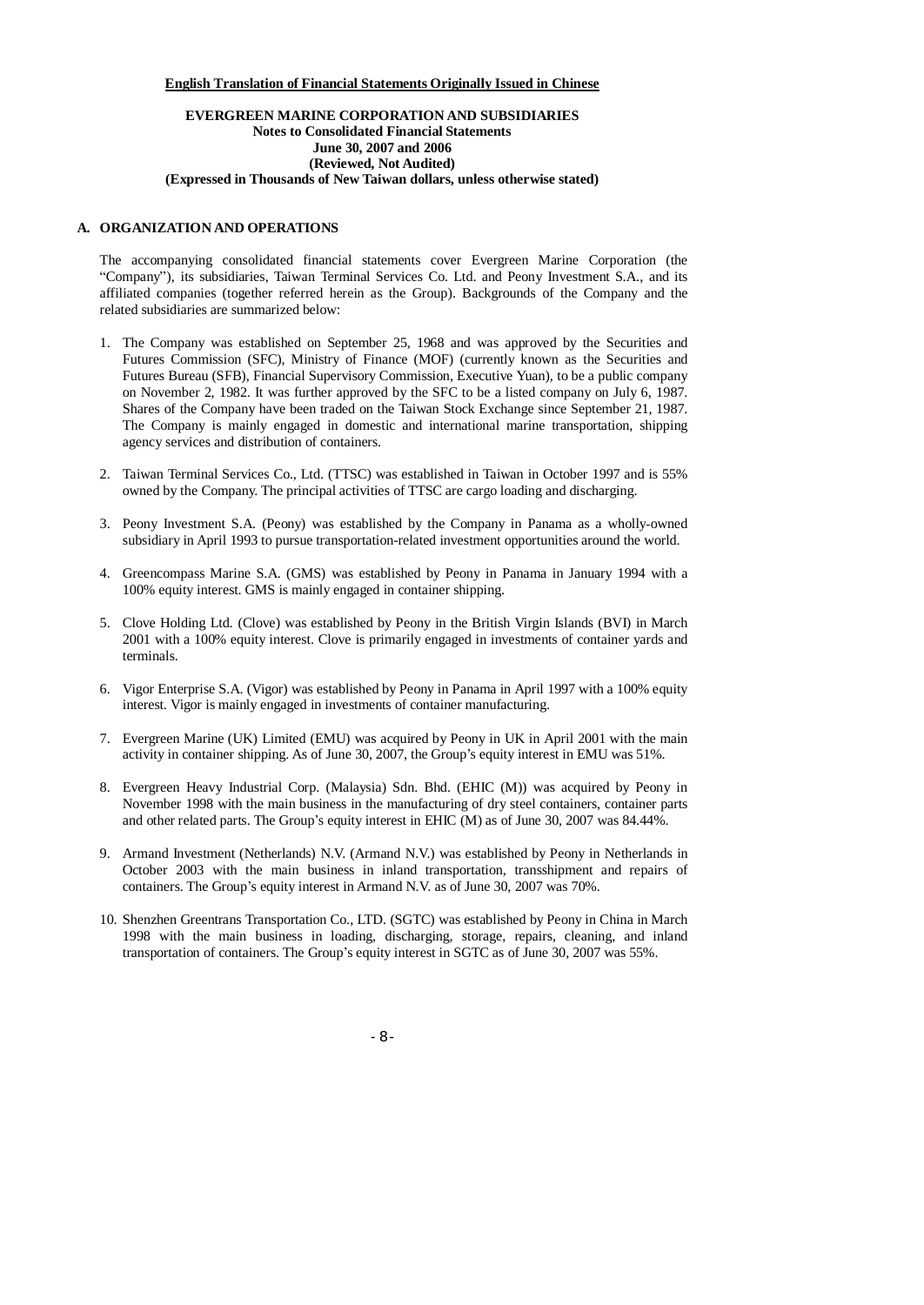- 11. PT. Multi Bina Pura International (MBPI) was established by Peony in Indonesia in 1994. MBPI is mainly engaged in container storage and inspection of containers at the customs house. The Group's equity interest in MBPI as of June 30, 2007 was 95.3%.
- 12. PT. Multi Bina Transport (MBT) was acquired by MBPI and Peony in April 1998 and December 2002, respectively. The major activities of MBT are inland transportation, repairs and cleaning of containers. As of June 30, 2007, the total equity interest of MBT held by the Group was 86.91%.
- 13. Island Equipment LLC (Island) was acquired by EMU and Clove in April 2004 and is mainly engaged in investments of operating machinery and equipment of port terminals. The total equity interest of Island held by the Group as of June 30, 2007 was 43.65%.
- 14. Ample Holding Ltd. (Ample) was established by Clove in March 2001 with the main business in investments of container yards and docks. The Group's equity interest in Ample as of June 30, 2007 was 90%.
- 15. Armand Estate B.V. (Armand B.V.) was acquired by Armand N.V. with a 100% equity interest in October 2003. The principal activity of Armand B.V. is investing in container yards and docks.
- 16. Whitney Equipment LLC (Whitney) was established by Island in Delaware, USA in June 2005 with 100% equity interest. Whitney is mainly engaged in investments and leases of operating machinery and equipment of port terminals.
- 17. Hemlock Equipment LLC (Hemlock) was established by Island in Delaware, USA in June 2005 with 100% equity interest. Hemlock is mainly engaged in investments and leases of operating machinery and equipment of port terminals.

The Company and its subsidiaries had 3,356 and 3,496 employees as of June 30, 2007 and 2006, respectively.

### **B. SUMMARY OF SIGNIFICANT ACCOUNTING POLICIES**

The financial statements of the Group are prepared in conformity with the "Guidelines for Preparation of Financial Reports by Securities Issuers", "Business Entity Accounting Law", "Regulations on Business Entity Accounting Handling" and generally accepted accounting principles in the Republic of China. The Group's significant accounting policies are summarized below:

#### **1. Basis for preparation of consolidated financial statements**

(1) Effective January 1, 2005 pursuant to the newly revised Statement of Financial Accounting Standards (SFAS) No. 7, "Consolidated Financial Statements", the Company is required to consolidate accounts of the investee companies of which the Company directly or indirectly holds more than 50% of the common stocks, or over which the Company can exercise significant influence except in situations where the individual total asset or total operating revenue of investees are determined to be immaterial.

- 9 -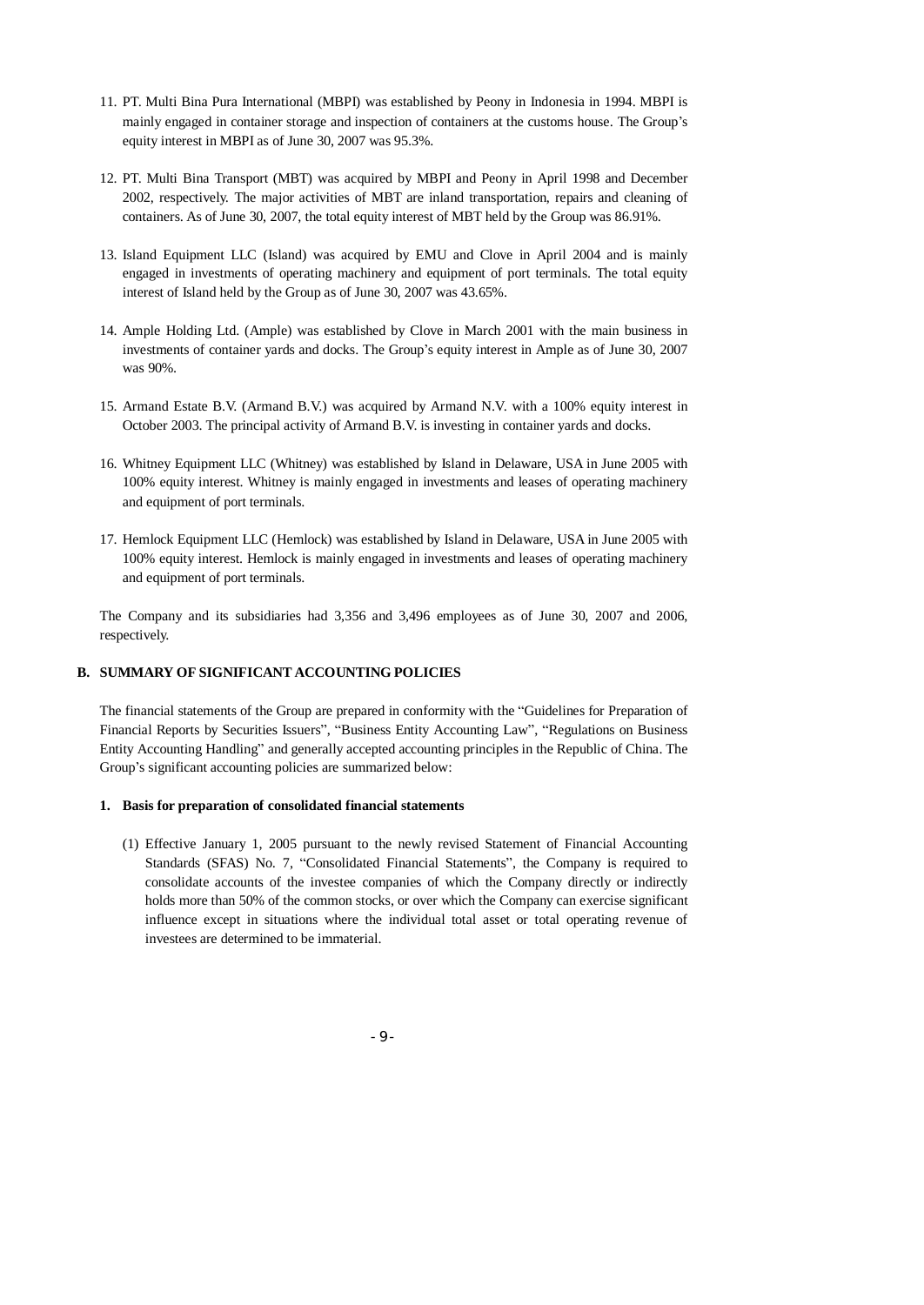- (2) The accompanying consolidated financial statements are prepared in accordance with the SFAS No. 7, "Consolidated Financial Statements". Transactions between the consolidated entities are eliminated. The resulting difference between the initial investments and the net worth of the respective investee companies is amortized on a straight-line basis over 5 years. However, effective January 1, 2006, difference attributable to goodwill is no longer amortized and neither is any previously amortized amount reversed. The remaining unamortized carrying amount and any incremental differences attributable to goodwill are recognized in accordance with the guidelines related to amortization of acquisition costs as stated in the Statement of Financial Accounting Standards (SFAS) No. 25, "Business Combination – Purchase Price Accounting". Goodwill is measured at the initial investment cost less the accumulated impairment loss and subsequently remeasured every year pursuant to the SFAS No. 35, "Accounting for Asset Impairment".
- (3) Where the Group holds more than 50% voting shares of an investee (including the existing and potential voting shares held by the Group) or any of the following conditions is met, the Group is deemed to have effective control over such investee. Such investee shall be accounted for under the equity method and included in the consolidated financial statements.
	- a. Under the agreements entered into by the Group with other investors, the equivalent voting shares of the investee held by the Group exceed 50%.
	- b. Under the applicable regulations or agreements, the Group can control the investee's financial, operational and personnel policies.
	- c. The Group has the right to employ or dismiss more than 50% of the members of the Board (or equivalent organization) in which the controlling power over the investee lies.
	- d. The Group controls more than 50% of the voting rights in the investee's Board (or equivalent organization) in which the controlling power over the investee lies.
	- e. The Group has controlling power in other matters.
- (4) The financial statements of foreign subsidiaries are prepared in each foreign subsidiary's functional currency. When preparing consolidated financial statements, the exchange rate used for translating assets and liabilities is the rate prevailing at the balance sheet date, the exchange rate used for translating shareholders' equity is the historical rate, and the exchange rate used for translating income statement accounts is the weighted-average exchange rate. Exchange gains or losses resulting from the foreign currency translation are recorded as cumulative translation adjustments shown as a separate component of stockholders' equity.

- 10 -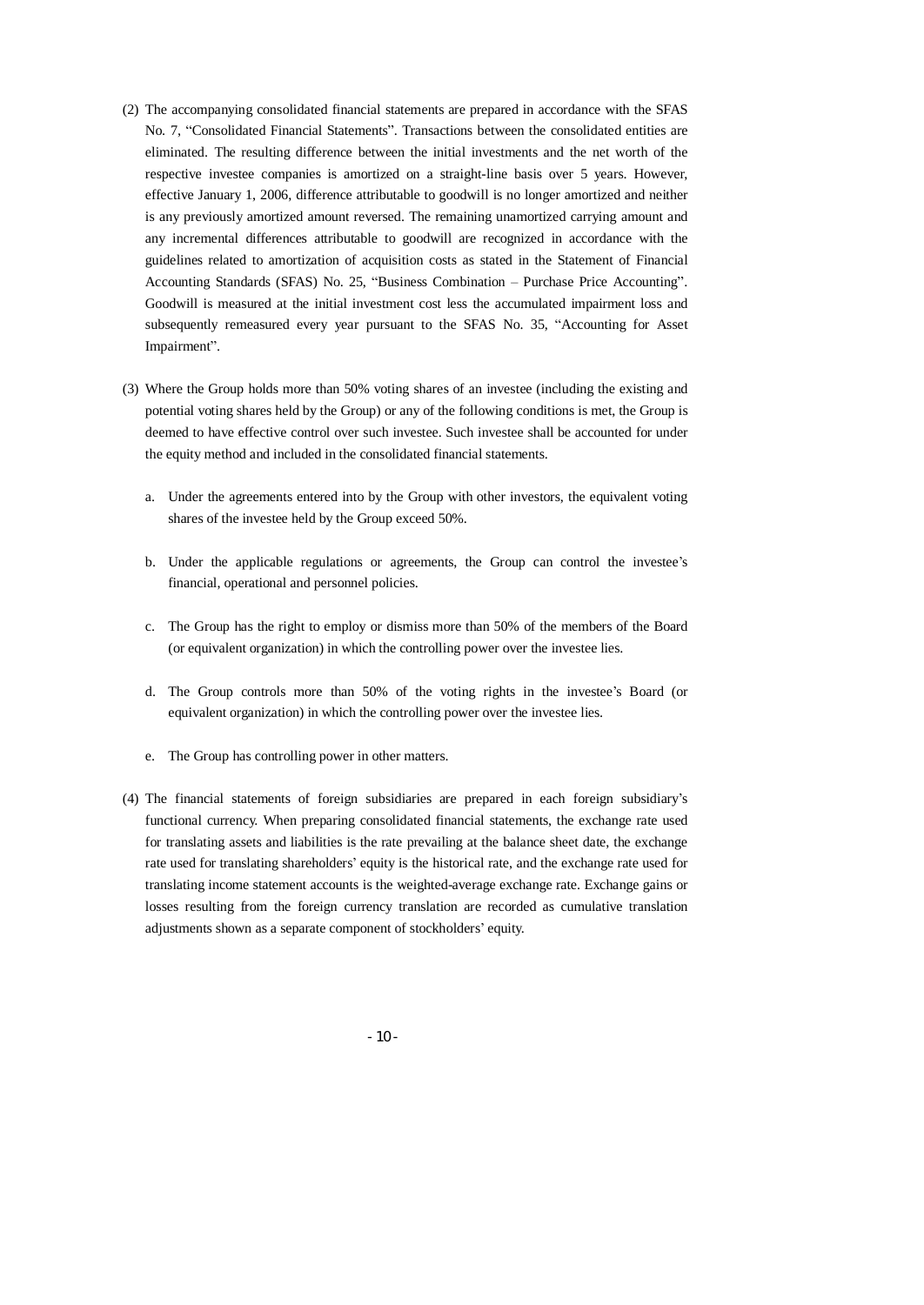|                |                |                                                                                                      | Ownership (%) |          |                                                                                                                                                                             |
|----------------|----------------|------------------------------------------------------------------------------------------------------|---------------|----------|-----------------------------------------------------------------------------------------------------------------------------------------------------------------------------|
|                |                |                                                                                                      | June 30,      | June 30, |                                                                                                                                                                             |
| Investor       | Investee       | <b>Business Scope</b>                                                                                | 2007          | 2006     | Remark                                                                                                                                                                      |
| The<br>Company | <b>TTSC</b>    | Cargo loading and<br>discharging                                                                     | 55.00         | 55.00    |                                                                                                                                                                             |
|                | Peony          | Investments in<br>transport-related<br>businesses                                                    | 100.00        | 100.00   |                                                                                                                                                                             |
| Peony          | <b>GMS</b>     | Container shipping                                                                                   | 100.00        | 100.00   |                                                                                                                                                                             |
|                | Clove          | Investments in<br>container yards and<br>port terminals                                              | 100.00        | 100.00   |                                                                                                                                                                             |
|                | Vigor          | Investments in<br>container<br>manufacturing                                                         | 100.00        | 100.00   |                                                                                                                                                                             |
|                | EMU            | Container shipping                                                                                   | 51.00         | 51.00    |                                                                                                                                                                             |
|                | EHIC(M)        | Manufacturing of dry<br>steel containers and<br>container parts                                      | 84.44         | 84.44    |                                                                                                                                                                             |
|                | Armand<br>N.V. | Investments in<br>container yards and<br>port terminals                                              | 70.00         | 70.00    |                                                                                                                                                                             |
|                | <b>SGTC</b>    | Loading, discharging,<br>storage, repairs,<br>cleaning and inland<br>transportation of<br>containers | 55.00         | 55.00    |                                                                                                                                                                             |
|                | MBPI           | Container storage and<br>inspections of<br>containers at the<br>customs house                        | 95.30         | 95.30    |                                                                                                                                                                             |
|                | MBT            | Inland transportation,<br>repairs and cleaning of<br>containers                                      | 86.91         | 86.91    | MBT is 17.39%<br>directly owned by<br>Peony and 72.95%<br>indirectly owned<br>by Peony through<br>MBPI. Therefore,<br>Peony's total<br>equity interest in<br>MBT is 86.91%. |

(5) The subsidiaries included in the consolidated financial statements are set forth below:

- 11 -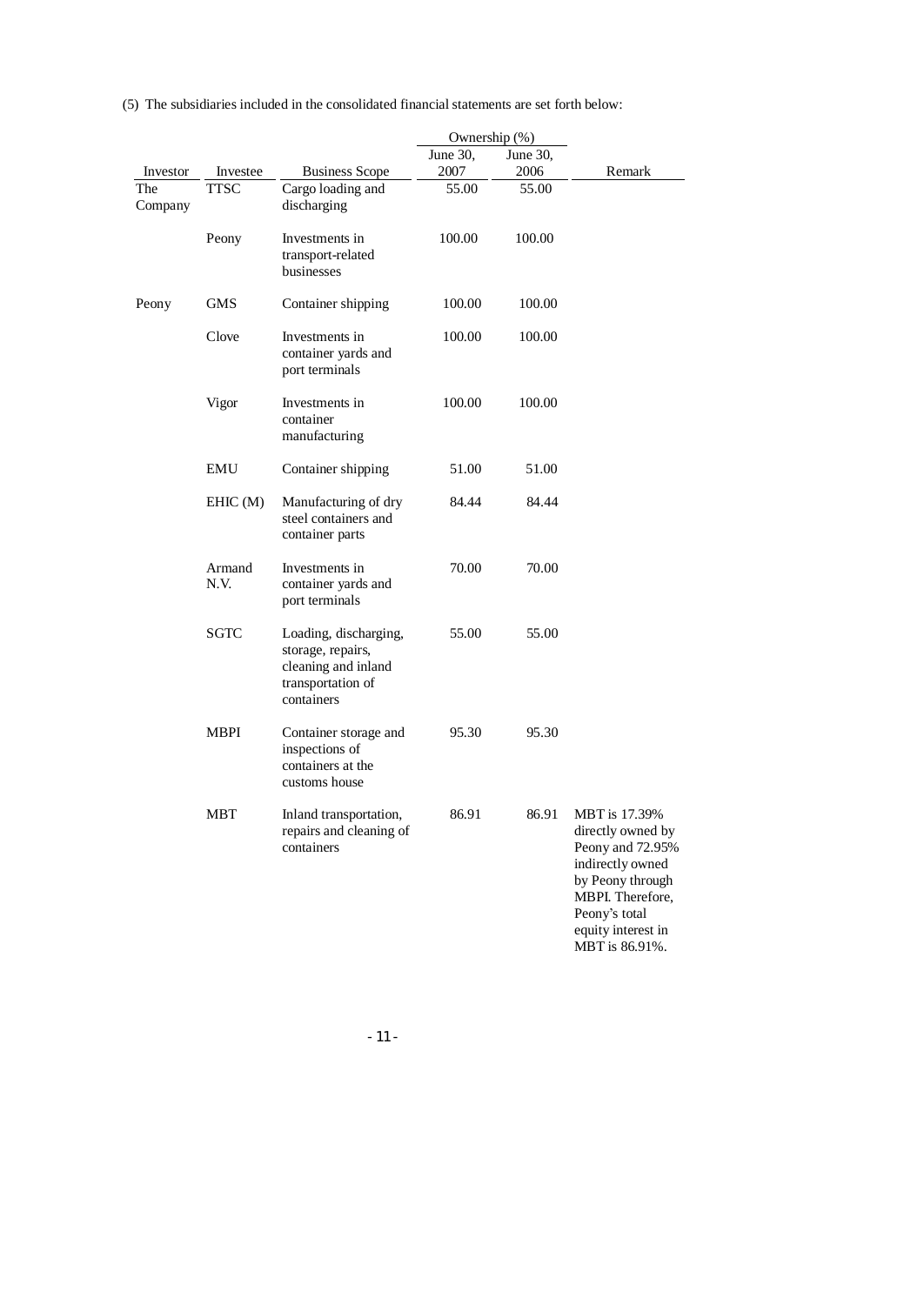|                |                |                                                                                           | Ownership (%) |          |                                                                                                                                                                                            |
|----------------|----------------|-------------------------------------------------------------------------------------------|---------------|----------|--------------------------------------------------------------------------------------------------------------------------------------------------------------------------------------------|
|                |                |                                                                                           | June 30,      | June 30, |                                                                                                                                                                                            |
| Investor       | Investee       | <b>Business Scope</b>                                                                     | 2007          | 2006     | Remark                                                                                                                                                                                     |
| Peony          | Island         | Investments in<br>operating machinery<br>and equipment of port<br>terminals               | 43.65         | 43.65    | Peony indirectly<br>holds 15% and<br>36% equity interest<br>in Island through<br>HML and Clove,<br>respectively.<br>Therefore, Peony's<br>total equity interest<br>in Island is<br>43.65%. |
| Clove          | Ample          | Investments in<br>container yards and<br>port terminals                                   | 90.00         | 90.00    |                                                                                                                                                                                            |
| Armand<br>N.V. | Armand<br>B.V. | Investments in<br>container yards and<br>port terminals                                   | 100.00        | 100.00   |                                                                                                                                                                                            |
| Island         | Whitney        | Investments and<br>leases of operating<br>machinery and<br>equipment of port<br>terminals | 100.00        | 100.00   |                                                                                                                                                                                            |
|                | Hemlock        | Investments and<br>leases of operating<br>machinery and<br>equipment of port<br>terminals | 100.00        | 100.00   |                                                                                                                                                                                            |

(6) Changes in subsidiaries that had been included or excluded from the consolidated financial statements:

None.

(7) Subsidiaries that are not included in the consolidated financial statements:

None.

#### **2. Classification of current and non-current assets and liabilities**

- (1) Current assets are assets arising from operating activities, which are expected to be converted into cash, consumed, or sold during the operating period; held for trading purposes; expected to be converted into cash within one year from the balance sheet date; as well as cash or cash equivalents except those subject to exchange, curtailment or other restrictions due one year after the balance sheet date. All other assets that are not classified as current are non-current assets.
- (2) Current liabilities are liabilities resulting from operating activities, which are expected to be paid off during the operating period; incurred for trading purposes; and expected to be paid back within one year from the balance sheet date. All other liabilities that are not classified as current are non-current liabilities.

- 12 -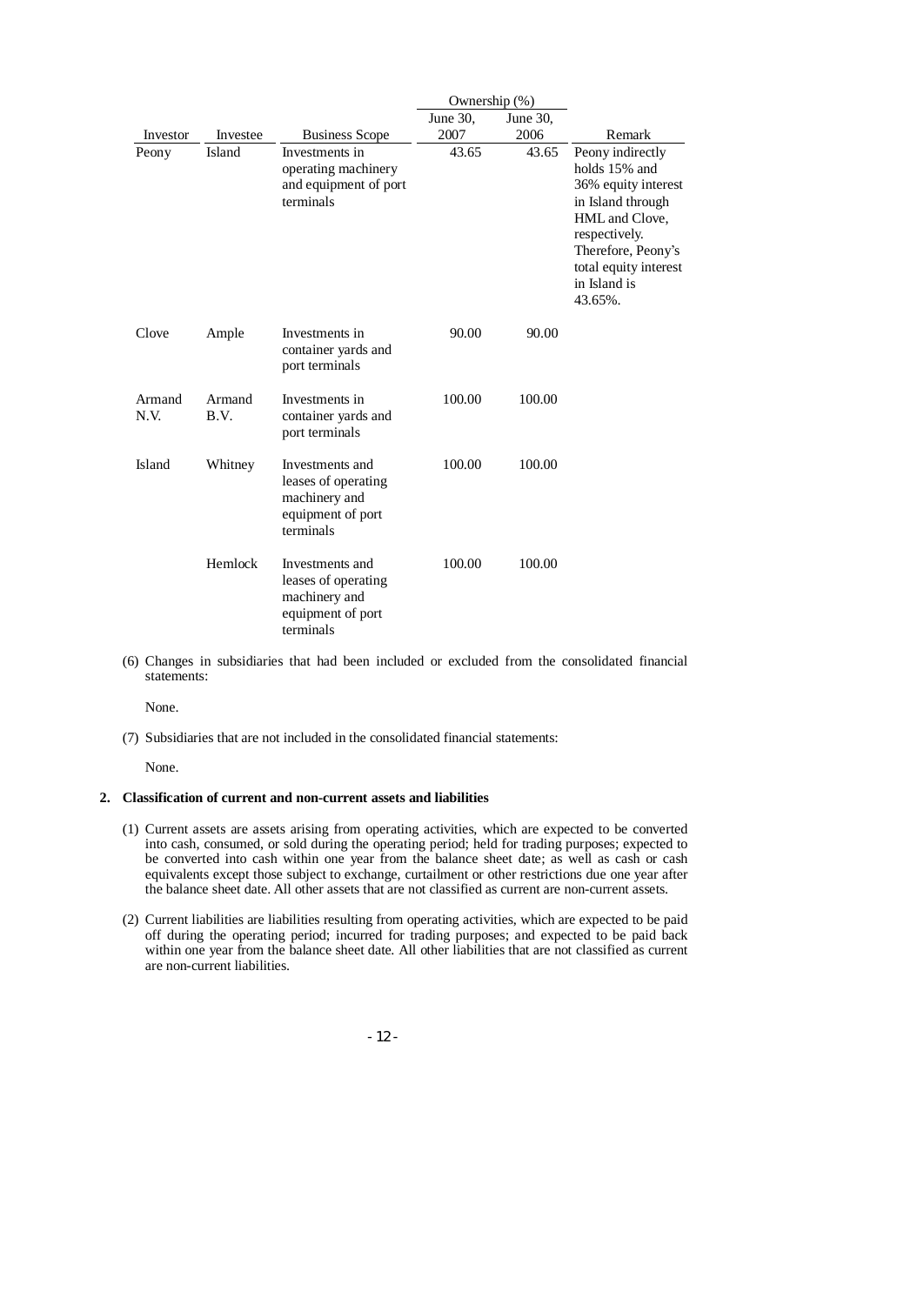- (3) Financial liabilities that expire within twelve months from the balance sheet date which meet the following conditions are classified as non-current liabilities.
	- a. The original contract term exceeds twelve months.
	- b. Intended for long-term refinancing.
	- c. Have completed long-term refinancing and extended the period of liabilities before the balance sheet date, or have the intention to refinance or extend the period of liabilities for one year after balance sheet date.

#### **3. Use of estimates**

- (1) In preparation of the consolidated financial statements, the Group makes significant accounting estimates and assumptions in accordance with the generally accepted accounting principles. These estimates and assumptions would affect the amounts of assets and liabilities at the balance sheet date, disclosure of contingent assets and liabilities, and the amounts of revenues and expenses recognized for the accounting period. Actual results could differ from those assumptions and estimates.
- (2) Accrued expenses are recorded at the amounts stated in the original supporting documents. Foreign port charges without supporting documents are estimated based on past records and period-end sailing schedules. Differences between the expenses actually incurred in the following year and the estimated accrued expenses are credited or charged to operating costs or expenses in the following year.

#### **4. Cash and cash equivalents**

Cash and cash equivalents are cash, unrestricted bank deposits and other highly liquid investments.

#### **5. Financial assets and financial liabilities**

(1) In accordance with the SFAS No. 34, "Accounting for Financial Instruments", the Group classified financial assets into categories such as, financial assets at fair value through profit or loss, held-to-maturity financial assets, available-for-sale financial assets, derivative financial assets for hedge, bond investments in non-active market, and financial assets carried at cost. The Group classified financial liabilities into categories such as, financial liabilities at fair value through profit or loss, derivative financial liabilities for hedge, and financial liabilities carried at cost. Derivative financial instruments that are not designated as effective hedging instruments are classified as financial assets held for trading and financial liabilities held for trading. On initial recognition, financial assets and financial liabilities are measured at fair value. For financial assets and financial liabilities at fair value through profit or loss which are not measured at fair value, transaction costs that are directly attributable to the acquisition or issuance of liability are capitalized. The Group adopted the trade date accounting for regular purchase or sale. The regular purchase or sale refers to the acquisition or sale of financial assets within a period generally accepted in the market or standardized by regulations.

- 13 -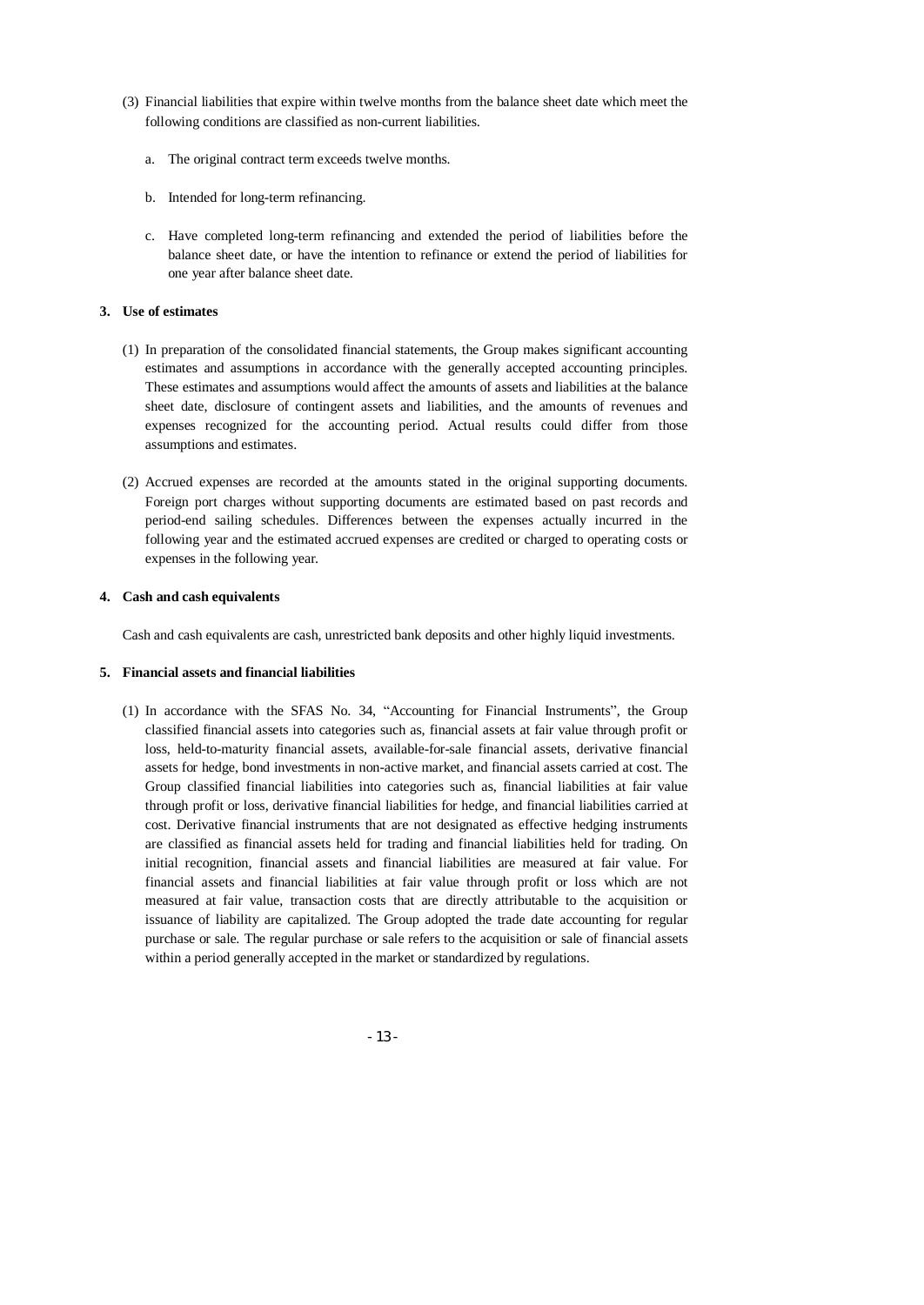- (2) After the initial recognition of financial assets, the financial assets are remeasured as follows:
	- a. Financial assets at fair value through profit or loss

Financial assets at fair value through profit or loss are classified into financial assets held for trading and financial assets designated as at fair value through profit or loss at inception. Fair value of listed and OTC securities is based on the closing price at the balance sheet date, while the fair value of mutual funds is based on the net asset value at the balance sheet date.

b. Held-to-maturity financial assets

Held-to-maturity financial assets are financial assets with fixed or determinable payments and a fixed maturity that the Group has positive intent and ability to hold to maturity as held-to-maturity financial assets. On subsequent measurement, held-to-maturity financial assets are carried at amortized cost. Any profits or losses incurred due to changes in fair value are recognized in income statement when recognizing impairments or amortization. The amortized cost is calculated as the amount at which the asset is measured at initial recognition minus any repayments of principal, plus or minus the cumulative amortization using the effective interest rate method of the difference between the initial amount and the maturity amount less any reduction for impairment or uncollectibility. While determining cash flows associated with the financial instruments for calculating the effective interest rate, the Group takes into consideration the contract terms of financial instruments including transaction fees paid or received premiums or discounts and transaction costs.

c. Debt investments with no active market

Debt investments with no active market are financial assets with fixed or determinable payments that are not quoted in active market. Such assets are carried at amortized cost using the effective interest method. Gains or losses are recognized when such investments are derecognized, impaired, or amortized.

d. Available-for-sale financial assets

Available-for-sale financial assets include assets that are available for sale and all other non-derivative financial assets that do not qualify in any of the three categories of financial assets mentioned above. Available-for-sale financial assets are measured at fair value. All changes in fair value, except impairment losses and foreign exchange rate losses for monetary financial assets, are recognized directly in equity until the asset is derecognized. When the financial asset is derecognized, the cumulative gain or loss that was previously recognized in equity is recognized in profit or loss in the income statement.

e. Derivative financial assets held for hedging purposes

Derivative financial assets held for hedging purposes are those that are designated as effective hedging instrument under hedge accounting. On subsequent measurement, derivative financial assets held for hedging purposes are carried at fair value. The fair value of listed stocks is based on the closing price at the balance sheet date. The fair value of open-ended funds is based on the net asset value at the balance sheet date. The fair value refers to the closing market price for listed equity securities and the net asset value at the balance sheet date for open-ended mutual funds.

f. Financial assets carried at cost

Financial assets carried at cost are those with fair values that can not be reliably measured and are traded in non-active market without public price, and derivative financial instruments linked to and completed by the financial assets.

- 14 -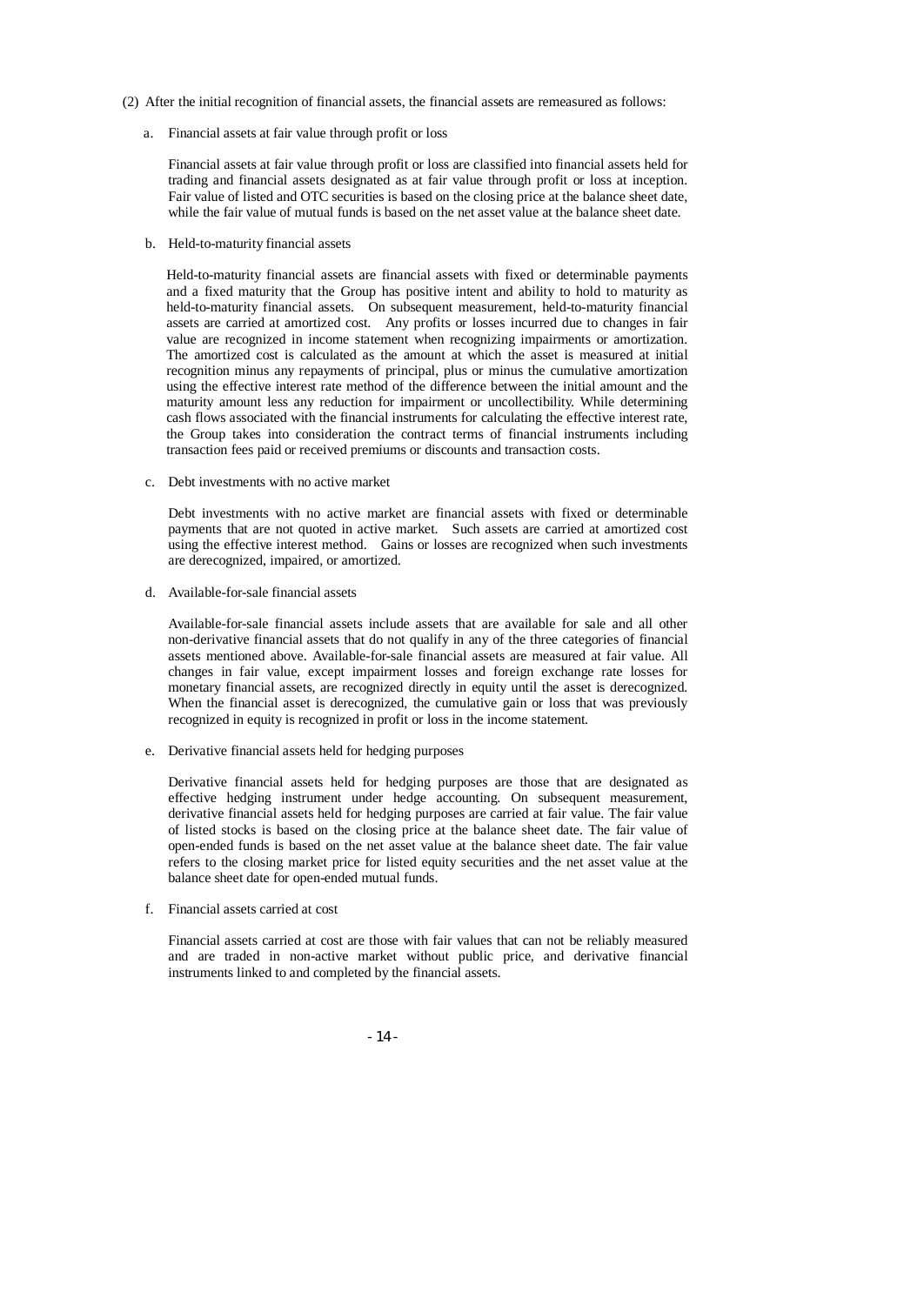(3) The subsequent measurement for financial liabilities is measured at amortized cost. For financial liabilities at fair value through profit or loss and derivative financial liabilities, the fair value is applied for measurement. For linked derivative financial liabilities that are traded in non-active market without reliable fair value, cost method is applied for measurement. The financial liabilities that are designated as hedging instruments are accounted for using hedge accounting.

#### **6. Derecognition of financial assets and liabilities**

- (1) All or part of a financial asset is derecognized when the contractual rights that compose the asset expire. When all or part of a financial asset is transferred and contractual rights that composes the asset is given up, the cash flow received from the clearing house within a certain limit is treated as sale. When the transfer of financial asset does not qualify as lost of contractual rights, then such transfer of asset is recognized as guaranteed loan. Reacquiring rights of such assets will no longer be accounted as derivative financial assets.
- (2) All or part of a financial liability is derecognized when the obligation specified in the contract binding the financial liability is either discharged, cancelled or expired. Where there has been an exchange between an existing borrower of debt instruments and the Group with substantially different terms, or there has been a substantial modification of the terms of an existing financial liability, then the transaction is accounted for as an extinguishment of the original financial liability and the recognition of a new financial liability. Any gain or loss from extinguishment of the original financial liability is recognized in the income statement.

#### **7. Allowance for doubtful accounts**

The allowance for doubtful accounts is provided based on the collectibility and aging analysis of notes and accounts receivable and other receivables.

#### **8. Inventories**

Fuel inventories are physically measured by the crew of each ship and reported back to the Head Office through telegraph for recording purposes at year-end. Valuation of inventories is based on the exchange rate prevailing at the end of the fiscal year.

#### **9. Long-term equity investments accounted for under the equity method**

(1) The equity method is applied where the Group holds more than 20% of the voting shares and can exercise significant influence over the investees. The difference between the investment cost and the stocks' net worth is amortized over five years on a straight-line basis. Effective January 1, 2006, pursuant to the revised Statement of Financial Accounting Standards No. 5 "Long-term Investments in Equity Securities", the difference between initial investments and the stocks' net worth is no longer amortized. The amortized amount can not be reversed. If the investment cost is higher than the stock's net worth, the unamortized amount is recognized as goodwill. If the investment cost is less than the stock's net worth, the unamortized amount is recognized as deferred liability. Any additional difference is recognized in accordance with the guidelines related to amortization of acquisition cost, as stated in the SFAS No. 25 "Business Combination-Purchase Price Accounting". The unrealized revenue which occurred between the Company and its investee or occurred between investees in the period is eliminated.

- 15 -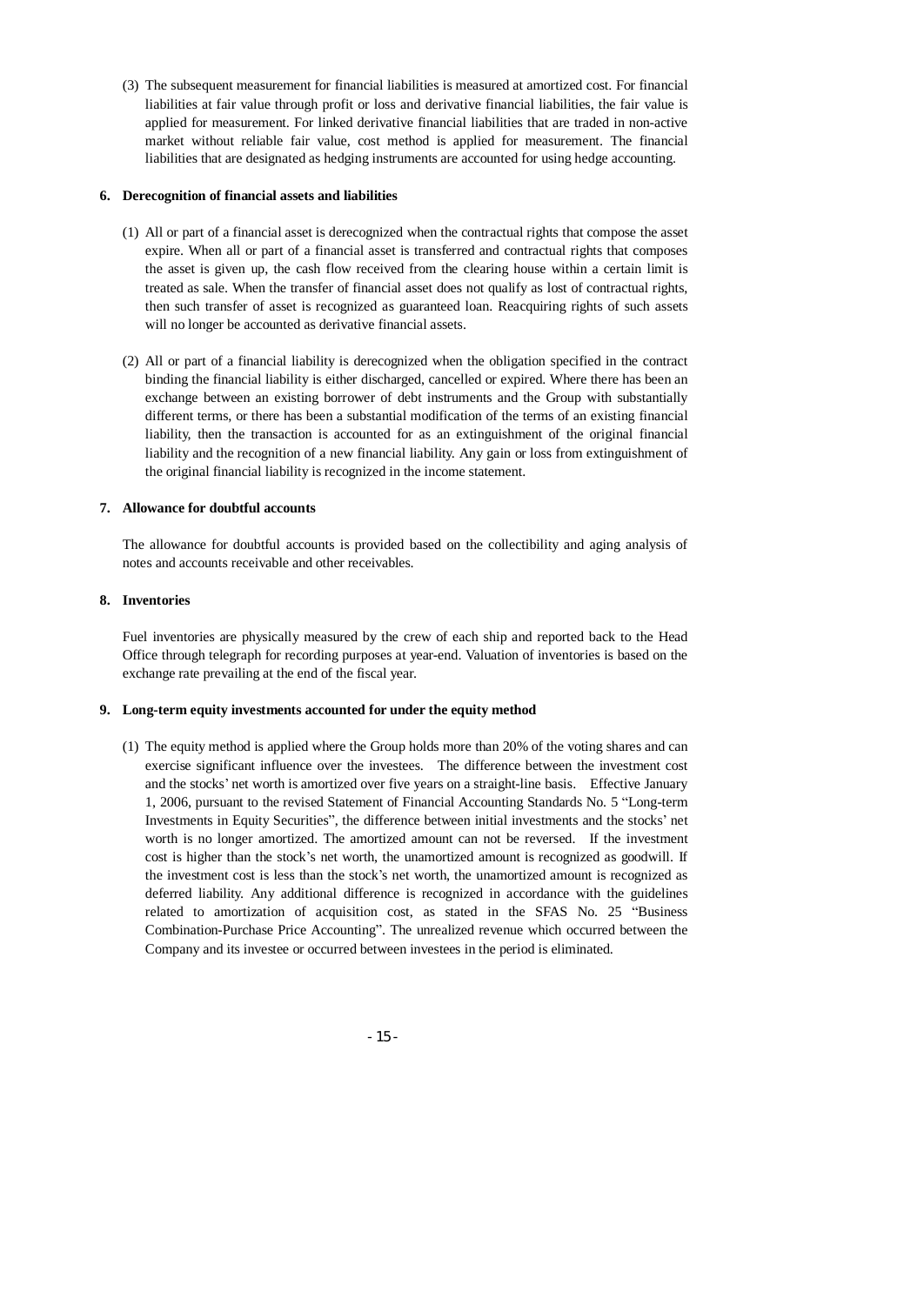(2) Foreign currency denominated financial statements of overseas subsidiaries and investees are translated into New Taiwan dollars in accordance with the Statement of Financial Accounting Standards (SFAS) No. 14, "Accounting for Foreign Currency Transactions and Translation of Foreign Financial Statements". The translation differences are recorded as "cumulative translation adjustments" under stockholders' equity.

#### **10. Property, plant and equipment**

- (1) Property, plant and equipment are stated at cost plus capitalized interest and less accumulated depreciation and impairment. Expenditures incurred on major improvements or renewals that will increase the efficiency or prolong the useful lives of the assets are capitalized. Other expenditures related to regular maintenance and repairs are expensed as incurred. Gains or losses on disposal of property, plant and equipment are credited or charged to non-operating income in the year of disposal.
- (2) Depreciation is calculated on a straight-line basis according to the respective assets' useful lives regulated by the Ministry of Finance plus one year for salvage value.
- (3) For ships and equipment that are still in use after expiration of their useful life, depreciation is provided based on the original method and the reassessed useful life and salvage value. For other assets that are still in use after expiration of their useful life, depreciation is provided based on the original method to the extent that the salvage value falls below \$3,000. Where impairment loss is recognized, property, plant and equipment shall be depreciated over their remaining useful life based on their carrying value adjusted for the impairment loss.

#### **11. Asset impairment**

- (1) Pursuant to SFAS No. 35, the Group assesses indicators for impairment for all its assets within the scope of SFAS No. 35 at each balance sheet date. If impairment indicators exist, the Group shall then compare the carrying amount with the recoverable amount of the assets or the cash-generating unit ("CGU") and write down the carrying amount to the recoverable amount where applicable. Recoverable amount is the higher of fair value less costs to sell and the value in use. For previously recognized losses, the Group shall assess, on each balance sheet date, whether there is any indication that the impairment loss may no longer exist or may have decreased. If there is any such indication, the Group is required to recalculate the recoverable amount of the asset. If the recoverable amount increases as a result of the increase in the estimated service potential of the assets, the Group shall reverse the impairment loss to the extent that the carrying amount after the reversal would not exceed the carrying amount that would have been determined (net of amortization or depreciation) had no impairment loss been recognized for the assets in prior years. Impairment loss (reversal) is classified as non-operating losses (income).
- (2) The Group assesses the financial assets whether there is any objective evidence of impairment within the scope of SFAS No. 35 at each balance sheet date. Impairment calculation and recognition for financial assets with different valuation model is as follows:

- 16 -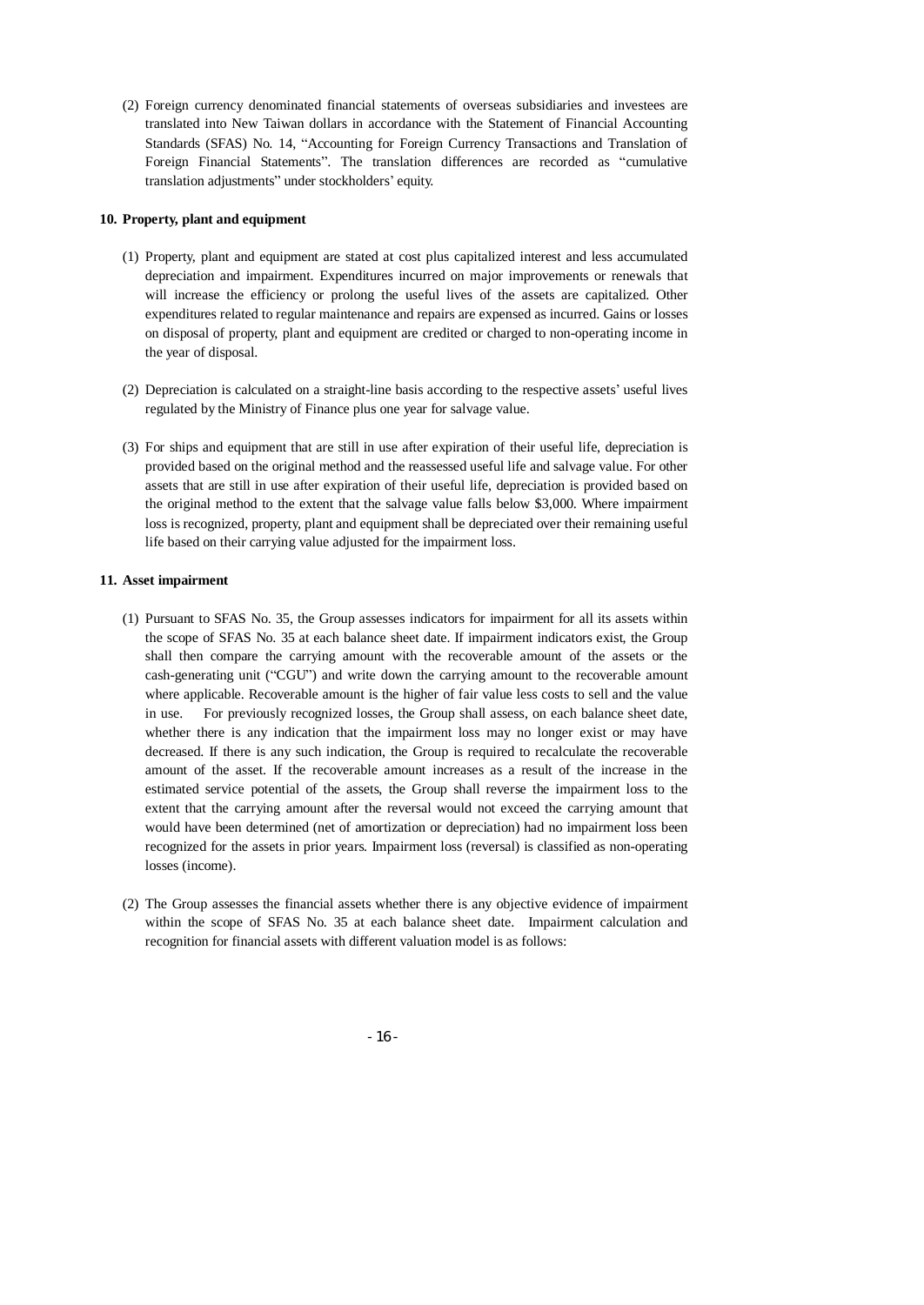#### a. Financial assets carried at amortized cost

When there is an objective evidence of impairment for financial assets carried at amortized cost, the impairment value is measured as the difference between the carrying amount and the present value of the expected future cash flows discounted at the original effective rate. The carrying amount of the financial assets is reduced through an allowance account, and impairment loss is recognized as profit or loss for the period. If, in a subsequent period, the amount of the impairment loss decreases, and the amount of the impairment loss is clearly due to an event occurring after the initial recognition of impairment, the previously recognized impairment loss shall be reversed through allowance account. However, the carrying value of financial assets shall not be higher than the amortized cost of unrecognized impairment after reversal. The reversed amount shall be recognized in the income statement.

b. Financial assets carried at cost

When there is an objective evidence of impairment for investments in unquoted equity instruments, the impairment loss is recognized as loss for the period. The amount for impairment loss is measured as the difference between the asset's carrying amount and the present value of the estimated cash flows discounted at the financial asset's effective interest rate at the time. Reversal of impairment loss recognized is not allowed for these assets.

c. Available-for-sale financial assets

When there is an objective evidence of impairment for available-for-sale financial assets, the cumulative net loss that had been recognized from equity is removed and recognized in profit or loss for the period. The amount to be recognized for impairment is the difference between the acquisition cost (minus principal recovered and any adjustments to amortization) and the current fair value or the recoverable amount with further deduction of the remaining amount of such financial assets after impairment loss has been deducted. If, in a subsequent period, the amount of the impairment loss decreases, such deduction in the amount of impairment loss for available-for-sale equity instruments can not be recognized in the income statement, but rather as adjustments in equity. However, if the subsequent decrease in the amount of the impairment loss is clearly due to an event occurring after the initial recognition of impairment, the previously recognized impairment loss can be reversed through profit or loss.

#### **12. Deferred charges**

Deferred charges refer to the expenses incurred on the use of decoration, issuance of corporate bonds, computer software and cable installation. The charges are amortized on a straight-line basis over five years for the use of decoration and the issuance period for corporate bond issuance. Other deferred charges are amortized over 2-3 years.

- 17 -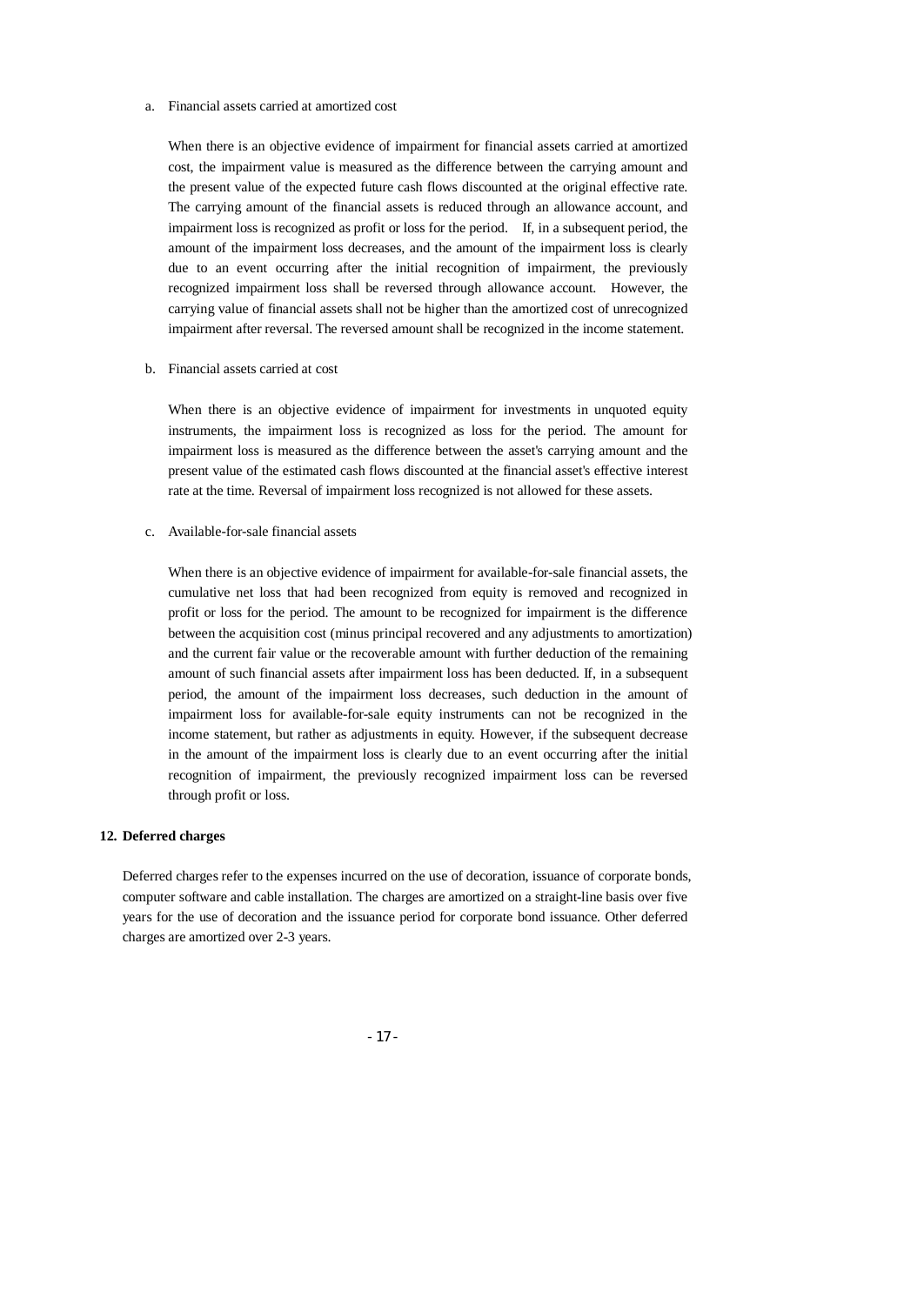#### **13. Convertible bonds**

- (1) Pursuant to the newly issued SFAS No. 36 "Disclosure and Presentation of Financial Instruments", the equity component of the compound financial instrument issued before the effective date (January 1, 2006) should not be separated from such compound instrument. In accordance with guideline stated in the Letter Chi-Mi-Tze No. 78 (95) issued by the Accounting Research and Development Foundation, the embedded derivative instrument that is not composed by equity should be separated with the main contract after judgment, the issuer does not have to separate the derivative component, but must continuously recognize interest compensation and premium or discount. The Group used the same accounting method for corporate bonds issued before January 1, 2006. The difference between the issue price and face value of convertible corporate bonds is accounted for as premium or discount which is required to be amortized over the period from the date of issuance to maturity date in accordance with the interest method. Premium or discount on convertible corporate bonds with redemption options is required to be amortized over the period from the date of issuance to the expiry date of the redemption right. The excess of the redemption price over the face value of the convertible bonds is recognized as liability on interest compensation under the interest method during the period from the date of issuance to the expiry date of the redemption right.
- (2) Conversion of convertible bonds is accounted for by the book value method. The unamortized premium or discount, issuance cost, accrued interest payable, interest payable by the bondholders, liability on interest compensation and the face value of the bonds are netted on the date of conversion, and the resulting net amount is reversed accordingly. The excess of the net amount over the par value of the converted bonds is recorded as capital surplus.
- (3) Where the bondholders do not exercise the redemption option before it expires, the interest compensation is amortized according to the interest method over the period from the date following the expiry date of the redemption option to the maturity date of the bonds. Where the market price of the stocks that can be converted from the convertible bonds on the expiry date of the redemption option exceeds the redemption price, the interest compensation recognized is reclassified to capital surplus.

#### **14. Pensions**

- (1) The Company and its subsidiary-TTSC's pension plans apply to all permanent employees. For the first fifteen years of service, two points are rewarded for each year of service. For service period exceeding 15 years, one point is rewarded for each additional year of service with a maximum of 45 points allowed. Pensions paid upon retirement are based on the service period and the average monthly salary of the last six months prior to the approval of retirement.
- (2) The Labor Pension Act ("the Act"), which adopts a defined contribution scheme, took effect from July 1, 2005. In accordance with the Act, employees of the Company and its subsidiary-TTSC may elect to be subject to either the Act, and maintain their seniority before the enforcement of the Act, or the pension mechanism of the Labor Standards Law. For employees subject to the Act, the Company and its subsidiary-TTSC shall make monthly contributions to the employees' individual pension accounts on a basis no less than 6% of the employees' monthly wages.

- 18 -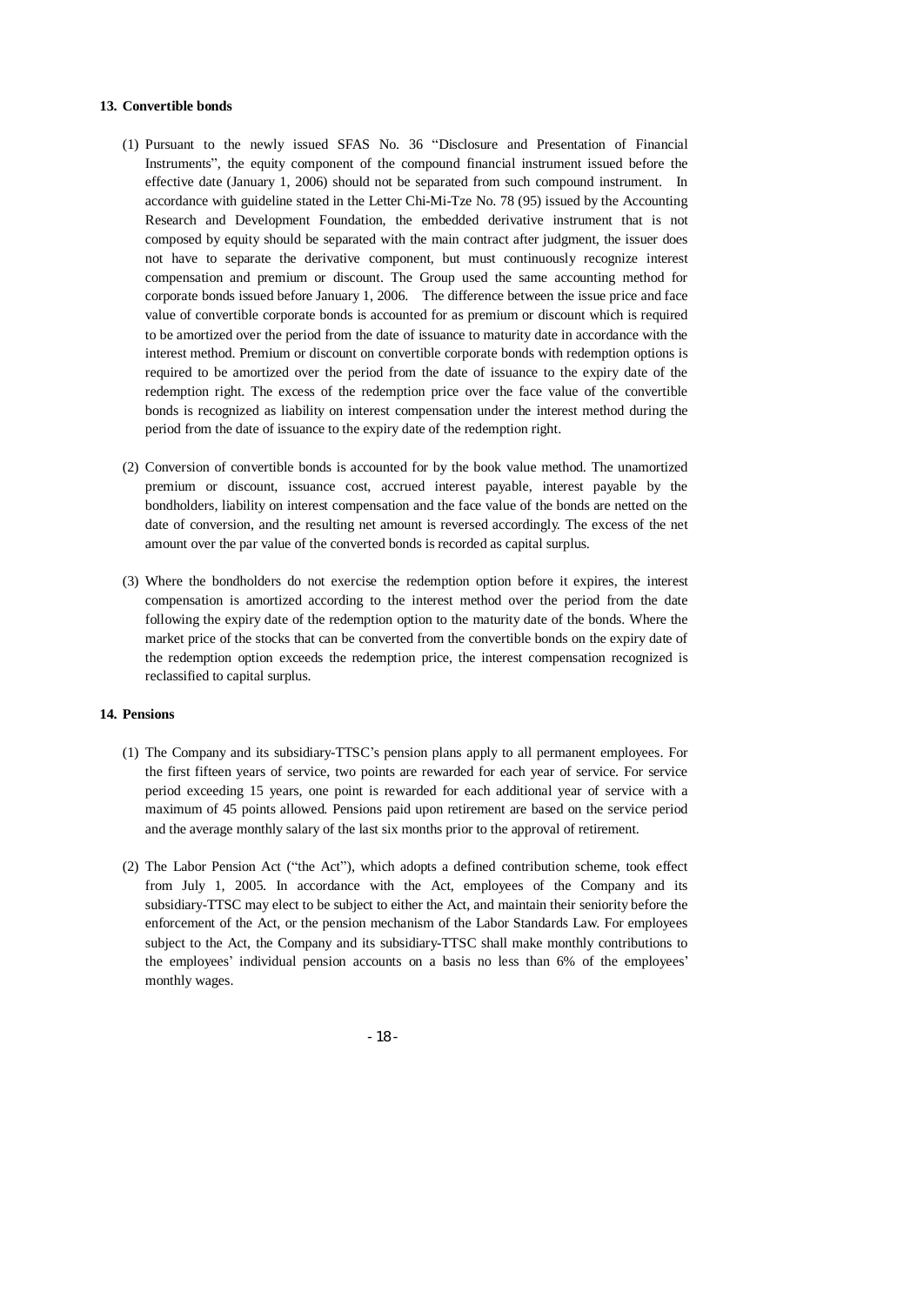- (3) In accordance with the SFAS No. 18, "Accounting for Pension", the Company and its subsidiary-TTSC have recognized pension costs based on the actuarial report since 1995. Under the defined benefit pension scheme, net periodic pension cost is contributed based on the actuarial report, which includes current service cost, interest cost, expected rate of return on plan assets, and amortization of unrecognized net transition assets. The part of accumulated benefit obligation which exceeds fair value of pension fund is recorded as minimum pension liability on the balance sheet. Unrecognized net transition assets and net benefit obligation are amortized on a straight-line basis over 15 years. Prior service cost and gain or loss is amortized over the average remaining service period on a straight-line basis. While preparing interim financial statements, the amount of minimum pension liability is adjusted by the difference between net periodic pension cost and contribution. Under the defined benefit pension scheme, contribution is recognized in the year when the expenditures are incurred. The amount of the minimum pension liability does not have to be re-evaluated.
- (4) The Company's overseas subsidiaries have not established pension plans as it is not compulsory to do so in the countries where the overseas subsidiaries are registered.

#### **15. Revenue recognition**

Recognition of revenues is accounted for in accordance with the SFAS No. 32, "Accounting for Revenue Recognition".

#### **16. Income taxes**

- (1) Projected income tax is estimated based on the expected taxable income for the current year. Difference between the estimated tax and the actual tax paid is recorded as an adjustment to income tax expense for the current year. An additional 10% tax is levied on unappropriated retained earnings, which is recorded as income tax expense in the year the tax is levied.
- (2) Inter-period and intra-period income taxes are allocated in accordance with the SFAS No. 22, "Accounting for Income Taxes". Income tax effects arising from taxable temporary differences are recognized as deferred income tax liabilities. Income tax effects arising from deductible temporary differences, loss carryforwards and income tax credits are recognized as deferred income tax assets and a valuation allowance is provided based on the expected realizability of the deferred income tax assets. In accordance with the "Statute of Income Basic Tax Amount", effective January 1, 2006, the estimated basic tax amount payable in the future is considered by the Company and its subsidiary-TTSC in evaluating the realizability of deferred income tax assets.
- (3) Income tax credits are accounted for in accordance with the SFAS No. 12, "Accounting for Income Tax Credits" and are recognized in the year the related expenditures are incurred.
	- 19 -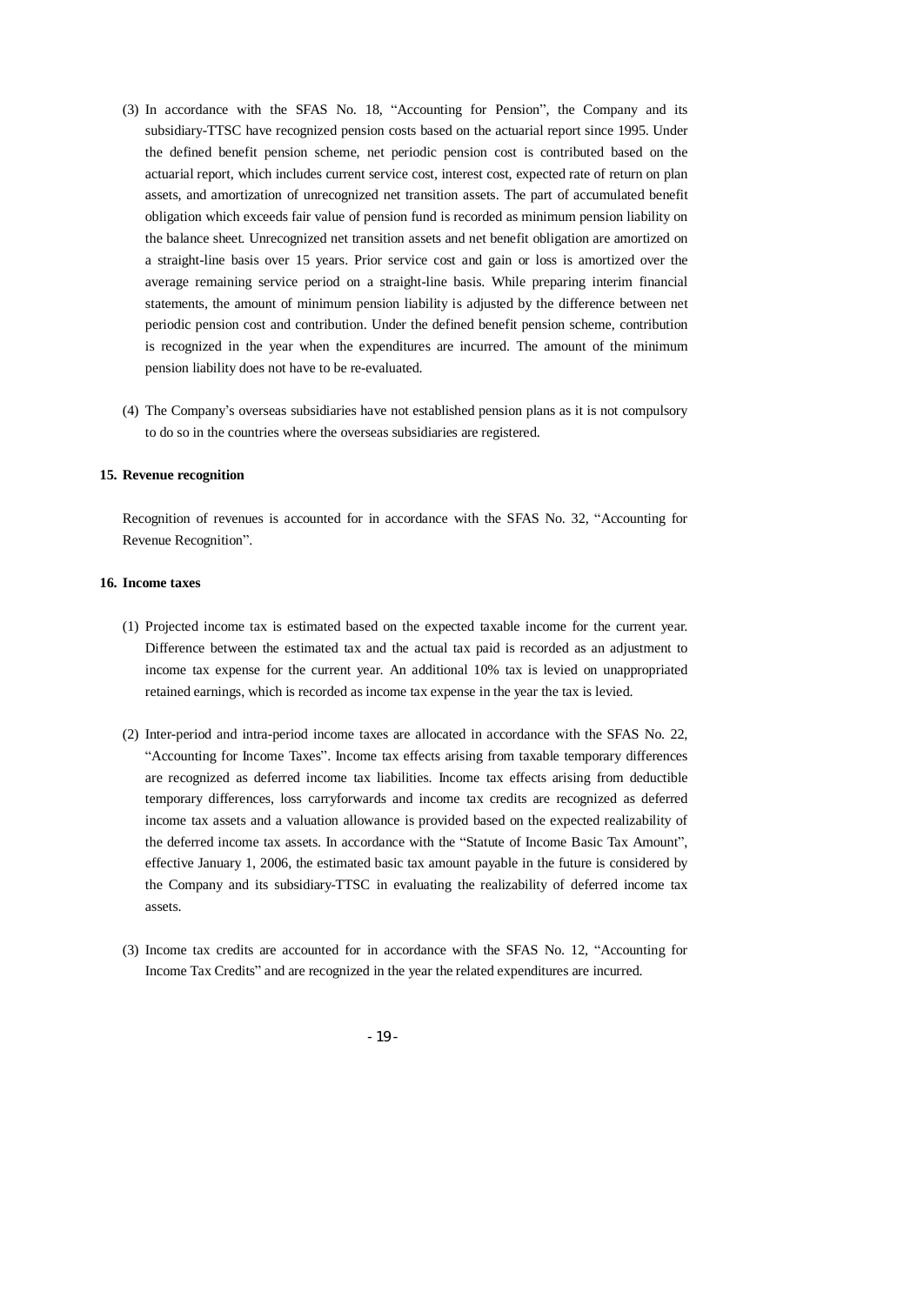#### **17. Basic (diluted) earnings per share**

Basic earnings per share is calculated based on the net income (loss) attributed to common stockholders and the weighted-average number of common shares outstanding during the period. Any capital increase (reduction) through cash infusion (withdrawal), treasury stock transactions or other factors that would cause a change in the number of outstanding shares are incorporated in the calculation on a weighted-average basis according to the circulation period. Adjustments are made retroactively to the weighted-average number of outstanding shares if there is any increase (decrease) in the number of outstanding shares which does not result in changes in the stockholders' percentage of equity interest. Where the effective dates of the abovementioned events fall between the balance sheet date and the issue date of the financial statements, retroactive adjustments are also required. For the purpose of calculating diluted earnings per share, it is assumed that the convertible bonds are converted into the common stock on the date of issuance of the bonds, and the weighted-average number of outstanding shares is adjusted for the dilutive effect of the convertible bonds.

#### **18. Foreign currency transactions**

(1) Exchange of foreign currency transactions

Transactions of non-derivative financial instruments denominated in foreign currencies are recorded in New Taiwan dollars translated using the exchange rate on the date of the transaction. Any gain or loss incurred due to different exchange rate applied at the time of the actual exchange or settlement is recognized in the income statement for the current period. The carrying amounts of foreign currency denominated assets and liabilities at the balance sheet date are translated at the exchange rate on that date. In addition, any resulting foreign exchange rate gains or losses are recognized in the income statement for the current period. However, for equity instruments classified under available-for-sale financial assets, foreign exchange rate gain or loss is recognized as an adjustment in equity. Equity instruments accounted for by the cost method are measured at the historical exchange rate on the transaction date. For foreign currency denominated long term investments which are accounted for by the equity method, the measurement is based on the equity reported in the financial statements of the investee companies prepared in foreign currencies adjusted for translations. Foreign exchange rate gain or loss is then recognized as changes in cumulative translation adjustments under equity.

(2) Currency translation basis for foreign subsidiaries

The foreign currency financial statements of the subsidiaries accounted for under the equity method are translated into New Taiwan dollars. All assets and liabilities are translated by the exchange rate at the balance sheet date. Except for the beginning retained earnings which is translated by the exchange rate at the end of prior year, all other equity accounts are translated by the historical rate. The accounts in income statement are translated by the average exchange rate. The difference between the translated amount and the initial cost is recorded as "cumulative translation adjustment" under stockholders' equity.

#### **19. Derivative financial instruments and hedge trading**

- (1) Oil swap and interest rate swap are utilized to hedge against fluctuations in interest rates and oil prices. The initial recognition and subsequent valuation of derivative financial instruments are carried at fair value. The assets are recognized for positive fair values, while the liabilities are recognized for negative fair value.
- (2) The changes in fair value of derivatives are recognized in the income statement when such instrument does not qualify for hedge accounting.

- 20 -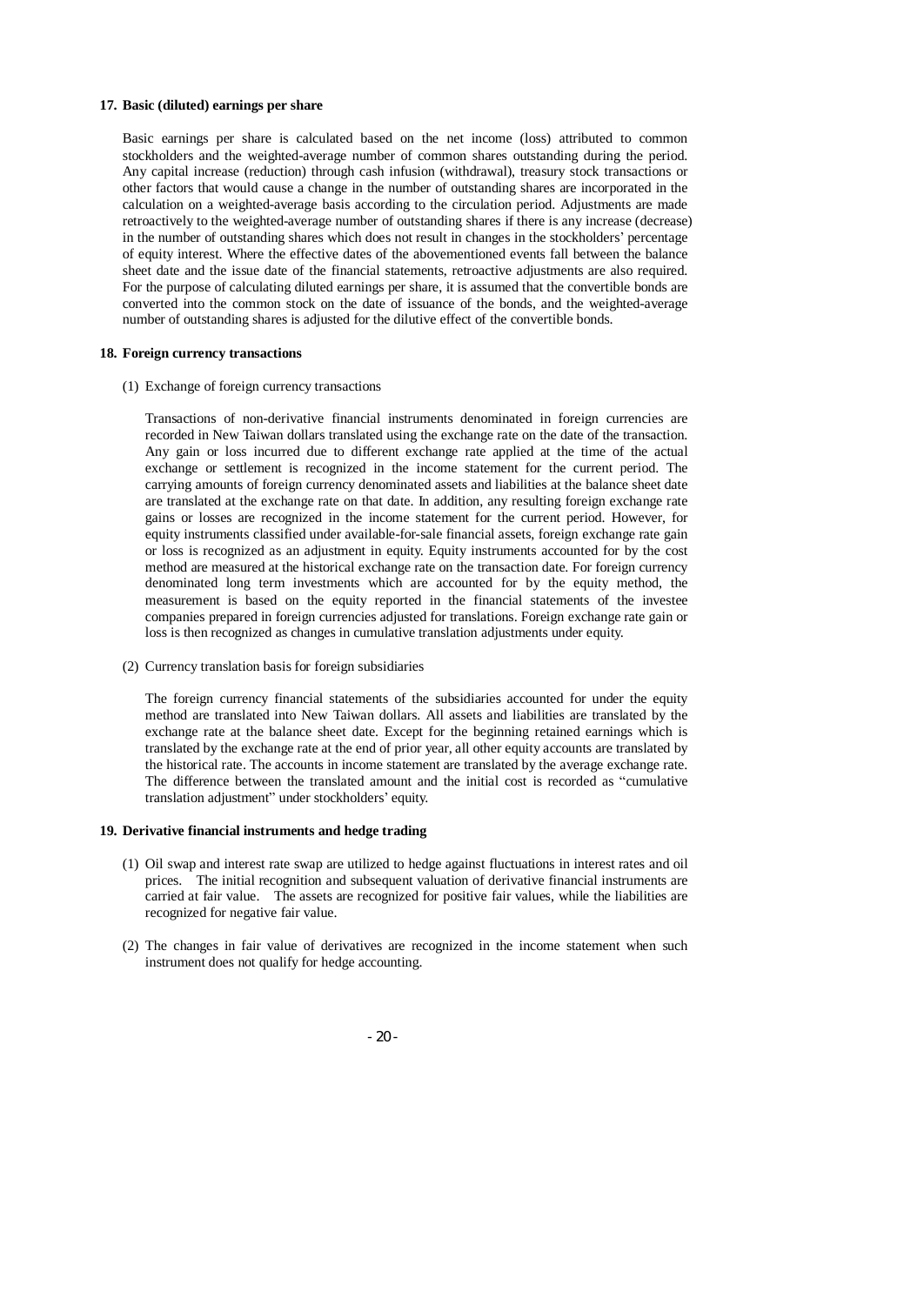Hedge relationship is classified into following three categories:

- a. Fair value hedges: to mitigate the risk of changes in the fair value of a recognized asset or liability or unrecognized commitment.
- b. Cash flow hedges: to mitigate the risk of volatility in cash flow. The volatility is attributable to a recognized asset or liability (such as all or some future interest payments on variable rate debt) or a highly probable forecast transaction that might affect profit or loss.
- c. Hedge of net investment in a foreign operation: to mitigate the risk of the exchange rate fluctuations associated with net investment in a foreign operation.

The Group used cash flow hedge to avoid the exchange risk arising from existing commitments.

- (3) The hedging relationship, management and strategy are documented at the beginning of a designated hedge. The hedge instruments, related hedge items or transactions and identification of hedged risk, and the method for measuring the hedge effectiveness, are documented. The Group expects that the hedge could offset the volatility of fair value and cash flow during the period under hedge. The Group also assesses the effectiveness of hedge, and makes sure the hedge is highly effective during the period.
- (4) In the case where the hedge trading meets the criteria of hedge accounting, the accounting for hedging is set forth below:
	- a. Fair value hedge

The fair value hedge is used to mitigate the risk of a fair value change of the recognized assets or liabilities, unrecognized commitment, or designated part of such items, which could arise from certain specific risk and affect income. In a fair value hedge, the gain or loss on the hedged items arising from hedged risks are recognized in the income statement. The gain or loss on derivative financial instruments measured at fair value on the subsequent measurement is also recognized in the income statement.

For the fair value hedge associated with hedged items that are initially measured at amortized cost, the adjustment is amortized under effective interest method by the budging period and recognized in the income statement. The amortization begins either when the adjustment is recognized or when hedge accounting ceases to apply.

For the unrecognized commitment that is designated as a hedge item, the cumulative fair value changes due to hedged risk are classified as assets or liabilities and recognized in the income statement.

The Group discontinues hedge accounting when the hedging instrument is settled, sold, terminated or exercised, no longer qualifies for hedge since it does not meet the criteria of hedge relationship, or when the Group decides to revoke the designation.

b. Cash flow hedge

Cash flow hedge is to avoid risk of volatility in cash flow that arises from recognized assets or liabilities or certain specific risk associated with highly expected transaction and that affects income statement. The gain or loss that is attributable to effective hedge is recognized in equity directly and that is attributable to ineffective hedge is recognized in income statement.

- 21 -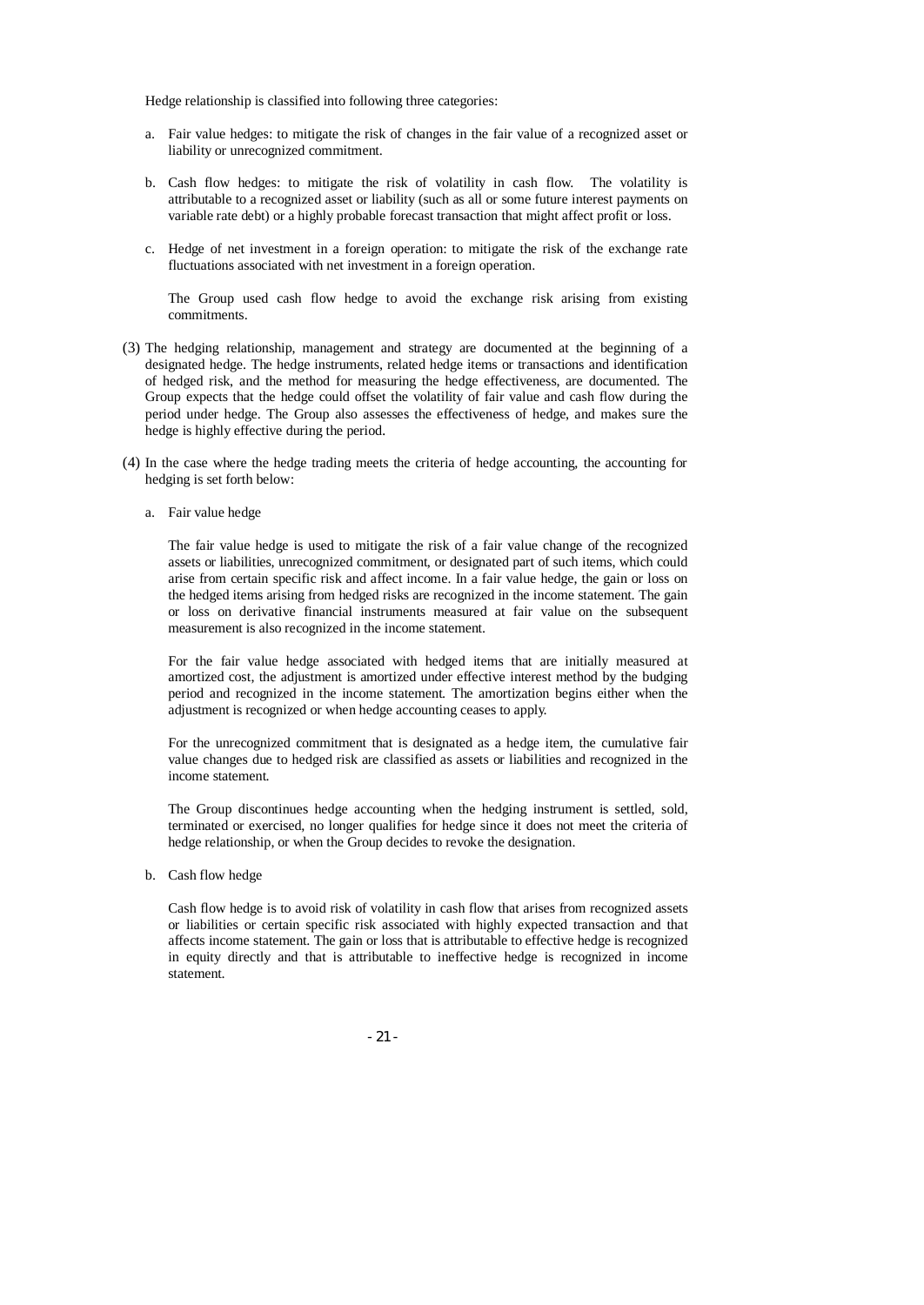In the case where the expected transaction being hedged is likely to result in the recognition of financial assets or financial liabilities, the gain or loss previously recognized directly as adjustments in equity is to be transferred to income statement as profit or loss in the period when such assets or liabilities affect net income. In other cases where the expected transaction under hedge is likely to result in the recognition of non-financial assets or non-financial liabilities, the gain or loss previously recognized directly as adjustments in equity for such hedging instrument is treated as valuation adjustments to the book value of such assets or liabilities.

When the occurrence of the expected transaction is deemed unlikely, the accumulated profit or loss previously recognized as adjustments in equity is recognized as profit or loss for the period. When hedging instruments are matured, sold, terminated or executed, or when the Group cancelled designated hedging instruments under initial recognition, the accumulated amount previously recognized directly as adjustments in equity remains in equity as an adjustment item when such expected transaction do occur. However, when such expected transaction is not likely to occur, the accumulated amount is recognized in current income.

c. Hedge of net investment in a foreign operation

Accounting for hedge of net investment in a foreign operation is similar to accounting for cash flow hedge. The hedge instruments are recognized directly in equity when deemed effective and recognized in the income statement when deemed ineffective. Cumulative gains or losses recognized as adjustments in equity are transferred to income statement upon disposal of foreign operation.

#### **C. CHANGES IN ACCOUNTING PRINCIPLES**

- 1. Effective January 1, 2006, the Group adopted the Statement of Financial Accounting Standards (SFAS) No. 34, "Accounting for Financial Instruments" and SFAS No. 36, "Presentation and Disclosure of Financial Instruments". All financial instruments on hand as of the effective date are recognized according to the following:
	- (1) Transaction which was designated as a hedge prior to the effective date

For designated hedge transaction prior to the effective date which does not qualify for conditions of an effective hedge accounting is no longer applicable since the effective date. No retroactive adjustments are required for prior year accounting and relative SFAS standards is to be complied with.

(2) Accounting for derivative instruments

The Group recognizes all derivative financial instruments either as assets or liabilities at fair value. With the exception of those designated as hedging instruments, the difference between the carrying value and the fair value of all derivative financial instruments is recognized as cumulative effect of changes in accounting principles.

- 22 -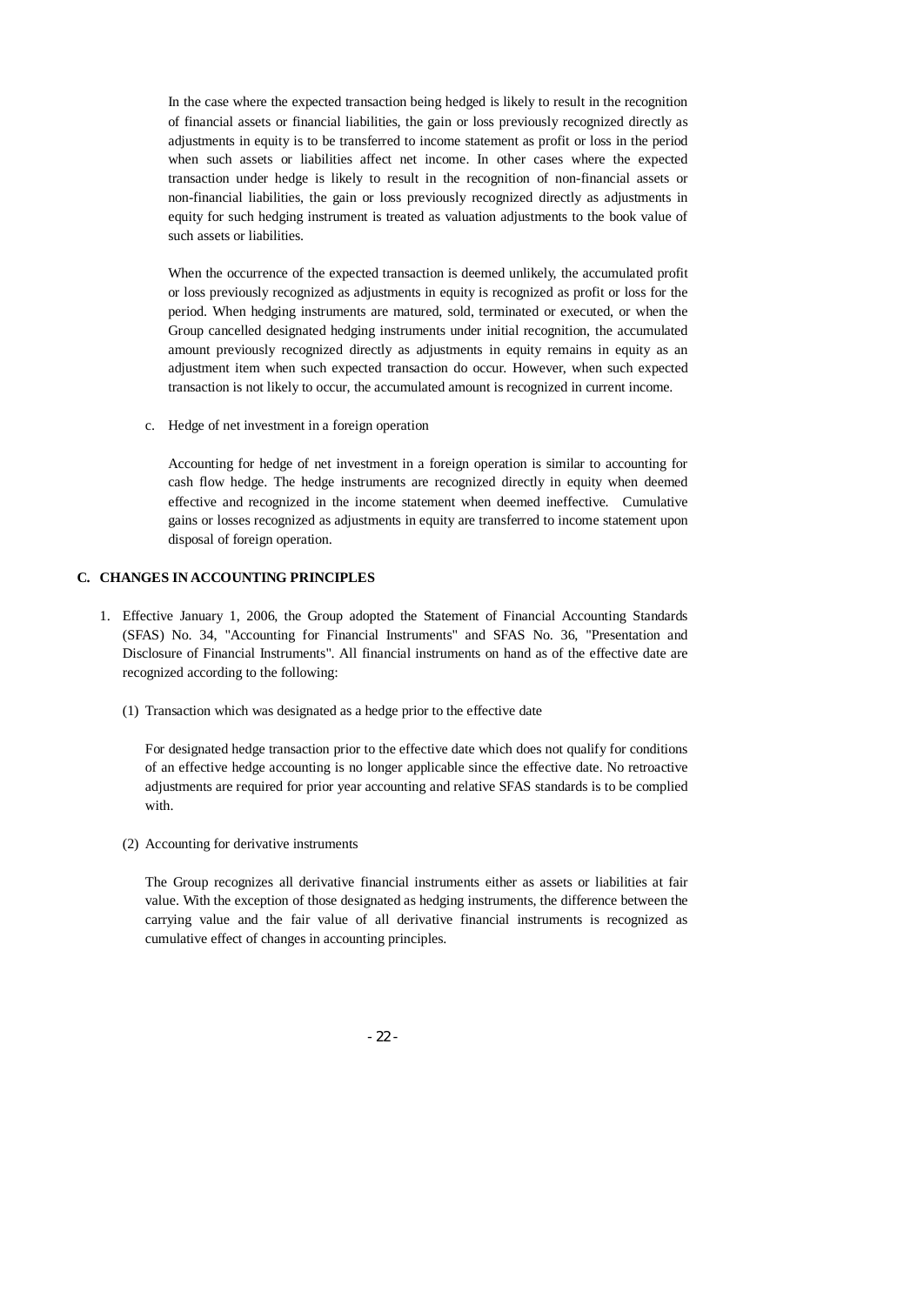(3) Accounting for financial instruments at fair value through profit or loss and amortized cost

The Group reclassified its financial assets and financial liabilities at fair value and amortized cost according to appropriated categories as of the effective date and measured each at fair value and amortized cost, respectively. Difference between the carrying value and the fair value of the financial instruments at fair value through profit or loss is recognized as cumulative effect of changes in accounting principles. Difference between the carrying value and the fair value of the financial instruments either measured at amortized cost or classified under the available-for-sale financial instruments, and the derivatives which are associated with cash flow hedge or net investment hedge for foreign operation are recognized directly in equity.

(4) Accounting for cash flow hedge

The Group reclassified the deferred income and loss incurred for cash flow hedge before the effective date that still qualify for conditions of an effective hedge since effective date to adjustment item in equity.

(5) Accounting for the non-monetary assets denominated in foreign currency

The Group revalued the costs of its non-monetary assets denominated in foreign currencies originally carried at cost using the prevailing exchange rate at the trade date. Cumulative loss originally recognized in equity is then transferred to other financial assets.

The effects of the above changes in accounting principles adopted by the Group for the six-month period ended June 30, 2006 are set forth as follows:

|                                                                  | Recognized as Cumulative<br>Effect of Changes in<br><b>Accounting Principles</b> |             | Recognized as Adjustments<br>in Equity |            |  |
|------------------------------------------------------------------|----------------------------------------------------------------------------------|-------------|----------------------------------------|------------|--|
|                                                                  | Pre tax                                                                          | After tax   | Pre tax                                | After tax  |  |
| Financial assets at fair value through<br>profit or loss-current | \$97,269                                                                         | \$91,040    | \$-                                    | \$-        |  |
| Derivative financial assets held for                             |                                                                                  |             |                                        |            |  |
| hedging-current                                                  |                                                                                  |             | 169,983                                | 127,487    |  |
| Available-for-sale financial                                     |                                                                                  |             |                                        |            |  |
| assets-non current                                               |                                                                                  |             | 72,213                                 | 72,213     |  |
| Held-to-maturity financial                                       |                                                                                  |             |                                        |            |  |
| assets-non current                                               |                                                                                  |             | 3,799                                  | 2,849      |  |
| Debt investment with no active                                   |                                                                                  |             |                                        |            |  |
| market-non current                                               |                                                                                  |             | (367)                                  | (367)      |  |
| Financial liabilities at fair value                              | (251,518)                                                                        | (194.352)   |                                        |            |  |
| through profit or loss-current                                   |                                                                                  |             |                                        |            |  |
| Derivative financial liabilities held                            |                                                                                  |             |                                        |            |  |
| for hedging-non current                                          |                                                                                  |             | (120,092)                              | (101, 199) |  |
| Financial liabilities accounted for by                           |                                                                                  |             |                                        |            |  |
| the cost method-non current                                      |                                                                                  |             | (9,004)                                | (9,004)    |  |
| Total                                                            | \$(154,249)                                                                      | \$(103,312) | \$116,532                              | \$91,979   |  |
|                                                                  |                                                                                  |             |                                        |            |  |
| Effect to EPS: (In dollars)                                      |                                                                                  |             |                                        |            |  |
| <b>Basic EPS</b>                                                 | \$(0.05)                                                                         | \$(0.03)    |                                        |            |  |
| <b>Diluted EPS</b>                                               | \$(0.05)                                                                         | \$(0.03)    |                                        |            |  |

- 23 -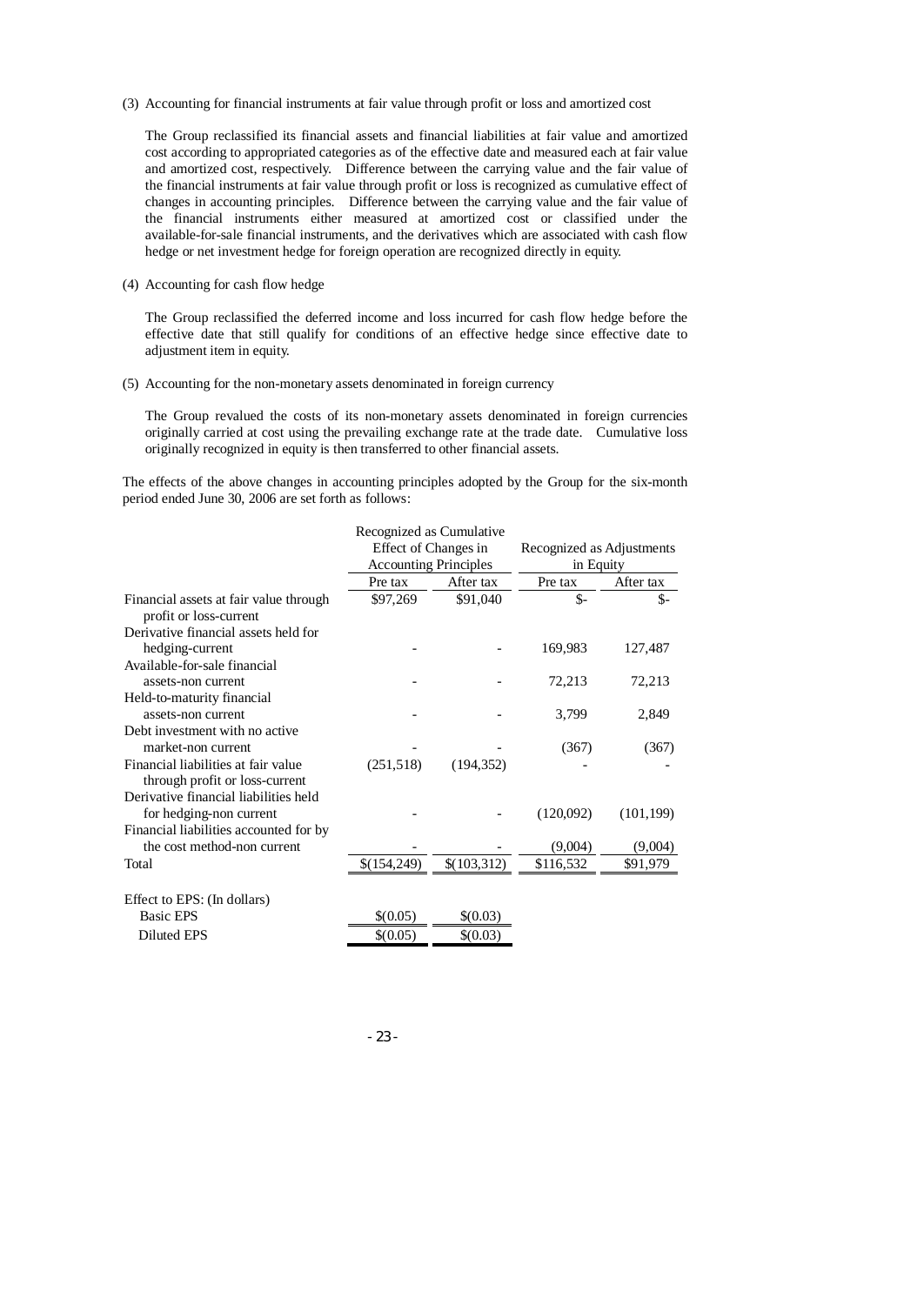- 2. The difference between initial investment and the net worth of investees' equity for long-term investments under equity method was amortized on a straight line basis over 5 years. Pursuant to the newly revised SFAS No. 5, "Accounting for Long-Term Investment in Equity Securities", effective January 1, 2006, such difference is recognized in accordance with the guidelines related to amortization of acquisition costs, as stated in SFAS No. 25 "Business combination-Purchase Price Accounting". Difference attributable to goodwill is no longer amortized. Such changes in accounting principles had no effect on net income and EPS for the six-month period ended June 30, 2006.
- 3. Effective January 1, 2007, the Group adopted the Statement of Financial Accounting Standards (SFAS) No. 37, "Accounting for Intangible Assets". Such change in accounting principle had no effect on net income, EPS and total assets as of and for the six-month period ended June 30, 2007.

## **D. DETAILS OF SIGNIFICANT ACCOUNTS**

#### **1. Cash and cash equivalents**

|                                               | June 30, 2007 | June 30, 2006 |
|-----------------------------------------------|---------------|---------------|
| Cash                                          | \$22,646      | \$14,938      |
| Checking accounts                             | 36,912        | 30,666        |
| Demand deposits                               | 18.411        | 9,244         |
| Foreign currency deposits                     | 3,235,501     | 2,792,068     |
| Time deposits (New Taiwan dollars)            | 2,816,452     | 147,300       |
| Time deposits (foreign currencies)            | 5,514,709     | 7,934,555     |
| Cash equivalents – reverse repurchase bonds   |               | 1,262,000     |
| Less: Unrealized foreign exchange (loss) gain | (20,655)      | (17,995)      |
|                                               | \$11,623,976  | \$12,172,776  |

- (1) The interest rates on the above time deposits for the six-month periods ended June 30, 2007 and 2006 ranged from 0.0527% to 11.75% and 1.62% to 14.75%, respectively.
- (2) The interest rate on the reverse repurchase bonds for the six-month period ended June 30, 2006 was 1.42%~1.49%.

#### **2. Financial assets at fair value through profits or loss**

|                                     | June 30, 2007 | June 30, 2006 |
|-------------------------------------|---------------|---------------|
| Financial assets held for trading   |               |               |
| Bond investments                    | \$-           | \$3,948       |
| Equity securities                   | 67,210        | 99,741        |
| Beneficiary certificates            | 1,726,261     | 3,233,969     |
| Interest rate swap (IRS)            | 46,638        | 39,453        |
| Currency exchange swap (CCS)        | 53,044        |               |
| Oil swap                            | 16,033        |               |
| Foreign exchange rate option        | 319           |               |
| Structural financial instruments    | 1,096,967     | 809,788       |
| Equity-linked financial instruments | 24,475        | 49,796        |
| Subtotal                            | 3.030.947     | 4,236,695     |
| Less: Valuation adjustment          | (80,690)      | (87,626)      |
| Net                                 | \$2,950,257   | \$4,149,069   |

- 24 -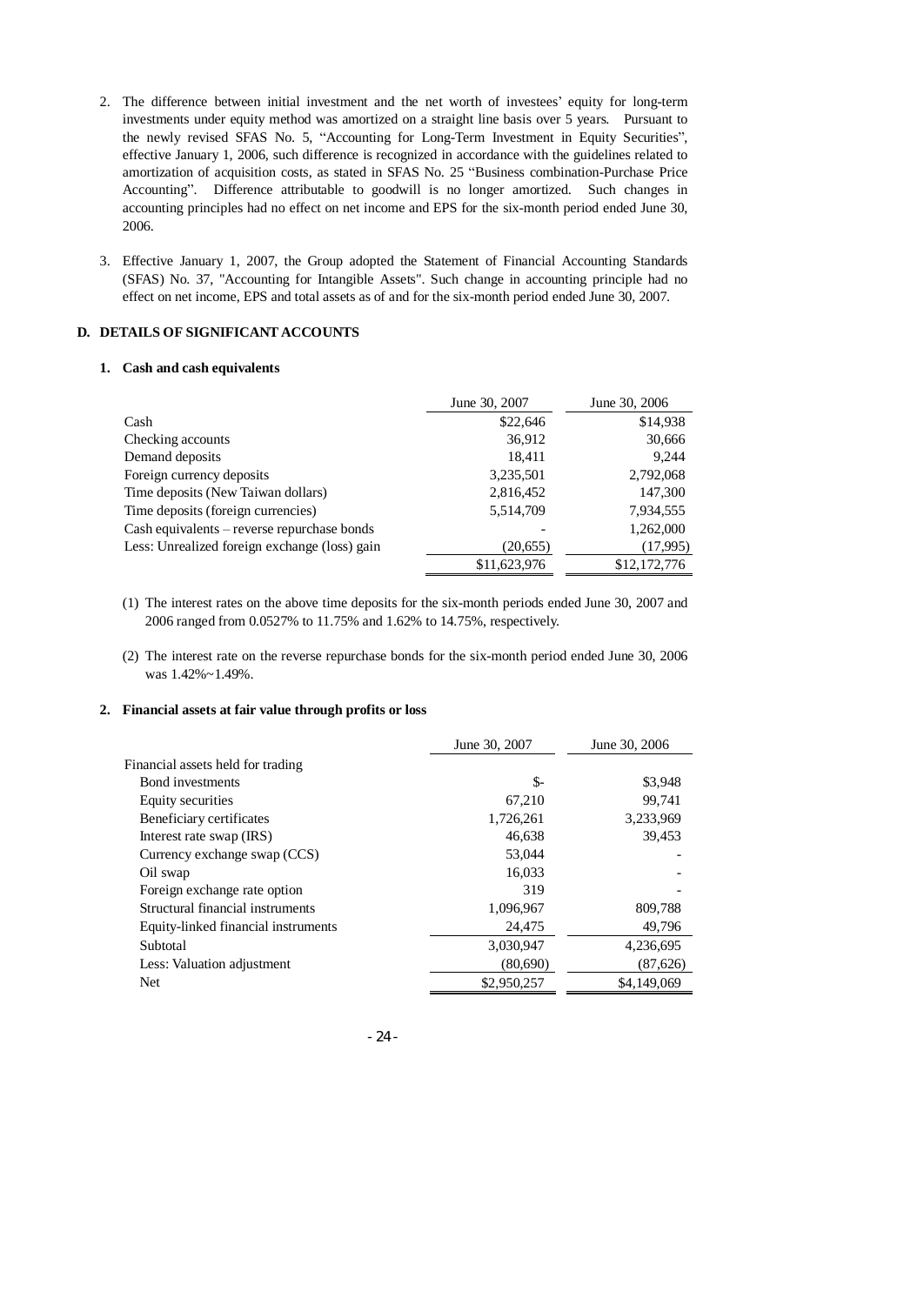- (1) Effective January 1, 2006, the above financial assets are classified as financial assets held for trading. Under the SFAS No. 34 "Accounting for Financial Instruments", the fair value recognition method resulted in a favorable cumulative effect of changes in accounting principles of \$91,040 (after tax) which was included in the net income for the six-month period ended June 30, 2006.
- (2) The interest rate swaps are used to mitigate the cash flow risk arising from fluctuations in the interest rate. As of June 30, 2007 and 2006, the outstanding interest rate swap contracts are set forth below:

|                        |                  |                | In thousand dollars        |                  |          |
|------------------------|------------------|----------------|----------------------------|------------------|----------|
|                        | June 30, 2007    |                |                            | June 30, 2006    |          |
| <b>Contract Period</b> | Notional         | Carrying       | Contract period            | Notional         | Carrying |
|                        | Amount           | Value          |                            | Amount           | Value    |
| 08.27.03~08.27.07      | <b>USD5,000</b>  | \$2,660        | 08.27.03~08.27.07          | <b>USD5,000</b>  | \$7,474  |
| 05.26.04~09.16.07      | <b>USD1,400</b>  | 737            | 05.26.04~09.16.07          | <b>USD4,000</b>  | 1,661    |
| 05.07.04~05.07.07      | <b>USD10,000</b> | $\overline{a}$ | 05.07.04~05.07.07          | <b>USD10,000</b> | 6        |
| 08.27.03~08.27.07      | USD7,500         | 4,013          | 08.27.03~08.27.07          | USD7,500         | 11,255   |
| 03.18.05~03.18.09      | <b>USD10,000</b> | 7,323          | 03.16.04~03.16.09          | <b>USD10,000</b> | 2,894    |
| 05.07.04~05.07.07      | <b>USD10,000</b> |                | 05.07.04~05.07.07          | <b>USD10,000</b> | 554      |
| 03.16.05~03.16.09      | <b>USD15,000</b> | 10,192         | 03.16.04~03.16.09          | <b>USD15,000</b> | 4,022    |
| 07.02.05~07.02.09      | USD25,000        | 9,312          | $04.26.05 \times 04.26.10$ | <b>USD25,000</b> | 2,828    |
| 08.19.03~08.19.08      | NTD500,000       | 191            | 04.30.04~03.30.09          | <b>USD9,000</b>  | 162      |
| $11.18.03 - 11.18.08$  | <b>USD20,000</b> | 26             | 07.07.03~07.07.08          | USD11,250        | 7,261    |
| 05.05.04~03.30.09      | USD7,500         | 1,084          | $01.26.06 \times 12.30.07$ | <b>USD10,588</b> | 1,336    |
| 07.07.03~07.07.08      | USD7,500         | 7,246          |                            |                  |          |
| $01.20.06 - 12.30.07$  | <b>USD10,588</b> | 695            |                            |                  |          |
| 12.20.05~07.07.08      | USD11,500        | 1,026          |                            |                  |          |
| $01.20.06 - 05.10.11$  | <b>USD8,829</b>  | 996            |                            |                  |          |
| $01.20.06 - 05.10.11$  | USD8,829         | 1,137          |                            |                  |          |
| Total                  |                  | \$46,638       |                            |                  | \$39,453 |

(3) As of June 30, 2007 and 2006, the outstanding currency exchange swap contracts are set forth below:

|                       |                    |                   |                 | In thousand dollars |                   |
|-----------------------|--------------------|-------------------|-----------------|---------------------|-------------------|
|                       | June 30, 2007      |                   |                 | June 30, 2006       |                   |
| Contract Period       | Notional<br>Amount | Carrying<br>Value | Contract period | Notional<br>Amount  | Carrying<br>Value |
| 09.14.06~09.14.07     | <b>USD3,000</b>    | \$2,434           |                 |                     | $S-$              |
| $03.22.07 - 12.20.07$ | <b>USD3,000</b>    | 164               |                 |                     |                   |
| $03.20.07 - 12.06.07$ | <b>USD3,000</b>    | 381               |                 |                     |                   |
| 04.27.07~05.03.08     | <b>USD3,000</b>    | 3,473             |                 |                     |                   |
| $06.28.07 - 12.28.08$ | <b>USD3,000</b>    | 4.972             |                 |                     |                   |
| $05.24.07 - 05.26.10$ | USD1,267           | 41,620            |                 |                     |                   |
| Total                 |                    | \$53,044          |                 |                     | \$-               |

- 25 -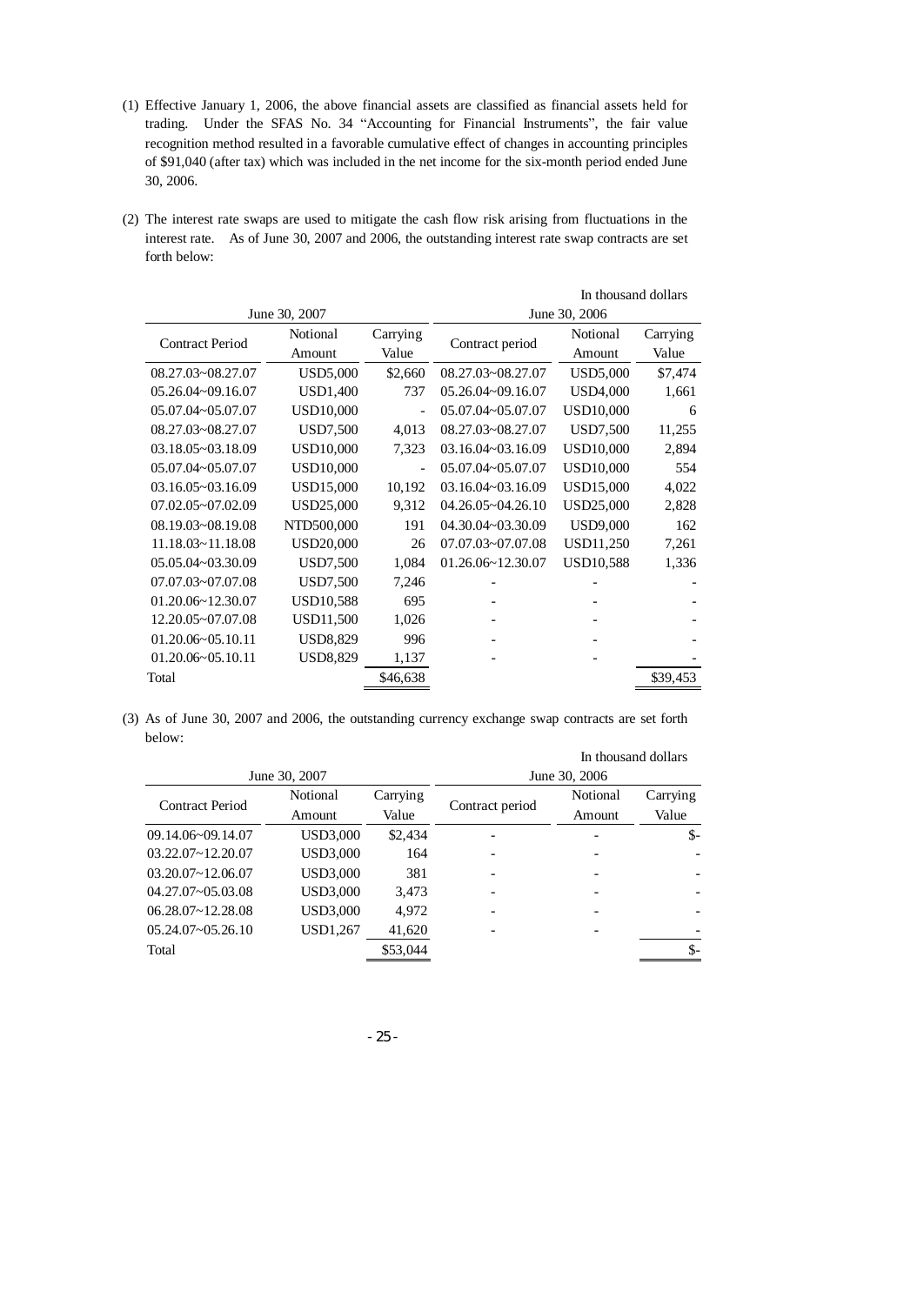(4) As of June 30, 2007 and 2006, the outstanding oil swap contracts are set forth below:

|          |                    |                               |                   |                    |                               | In thousand dollars |
|----------|--------------------|-------------------------------|-------------------|--------------------|-------------------------------|---------------------|
|          |                    | June 30, 2007                 |                   |                    | June 30, 2006                 |                     |
|          | Contract<br>Period | Notional<br>Quantity<br>(Ton) | Carrying<br>Value | Contract<br>Period | Notional<br>Quantity<br>(Ton) | Carrying<br>Value   |
| Oil Swap | $09.06 - 02.09$    | 7.692                         | \$16,033          |                    | $\overline{\phantom{0}}$      | $S-$                |

(5) As of June 30, 2007 and 2006, the outstanding foreign exchange rate swap contracts are set forth below:

| In thousand dollars    |                    |                   |                          |                    |                   |
|------------------------|--------------------|-------------------|--------------------------|--------------------|-------------------|
|                        | June 30, 2007      |                   | June 30, 2006            |                    |                   |
| <b>Contract Period</b> | Notional<br>Amount | Carrying<br>Value | Contract period          | Notional<br>Amount | Carrying<br>Value |
| $06.08.07 - 07.20.07$  | USD17,000          | \$319             | $\overline{\phantom{0}}$ |                    | \$-               |

(6) As of June 30, 2007 and 2006, the contracts of structural financial instruments and equity-linked notes are set forth below:

|                                     |                               |                                 |                         | In thousand dollars             |
|-------------------------------------|-------------------------------|---------------------------------|-------------------------|---------------------------------|
|                                     | Notional<br><b>Amount</b>     | June 30, 2007<br>Carrying Value | Notional<br>Amount      | June 30, 2006<br>Carrying Value |
| Structural financial<br>instruments | USD29,128/<br>JPY508,150      | \$1,070,788                     | USD23,000/<br>NTD50,000 | \$773,425                       |
| Equity-linked notes                 | NTD20,500/<br><b>HKD1,000</b> | 24.544                          | NTD50,000               | 49.943                          |
| Total                               |                               | \$1,095,332                     |                         | \$823,368                       |

(7) As of June 30, 2007 and 2006, the above financial assets were not pledged as collateral.

## **3. Held-to-maturity financial assets-current**

|                                    | June 30, 2007 | June 30, 2006 |
|------------------------------------|---------------|---------------|
| Bond investments due within 1 year |               | \$25.455      |

Please refer to Note D.10 for details of the above bond investments.

- 26 -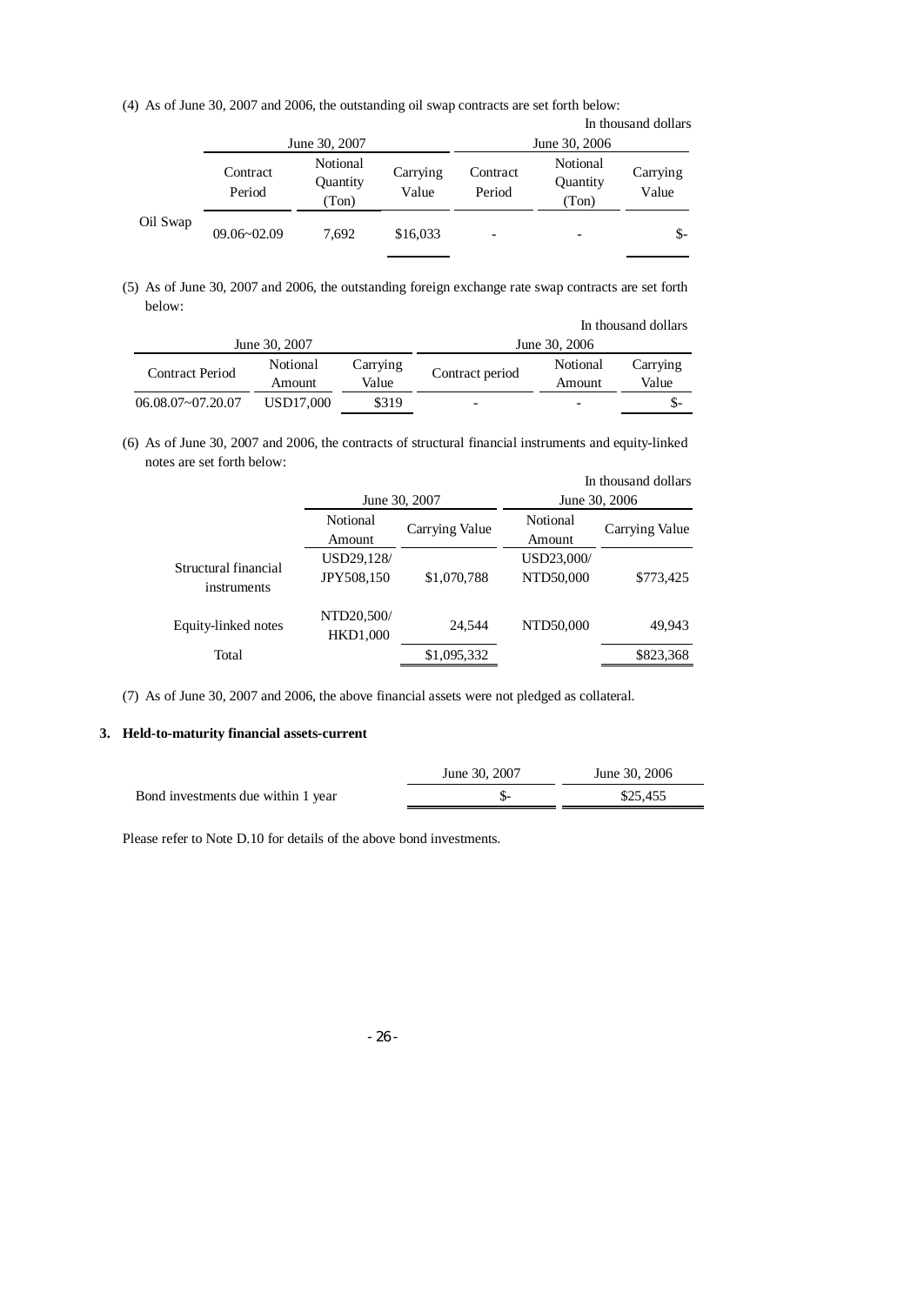#### **4. Derivative financial assets for hedging – current**

|                   | June 30, 2007          |          |                          | June 30, 2006 |             |          |
|-------------------|------------------------|----------|--------------------------|---------------|-------------|----------|
|                   | <b>Contract Period</b> | Notional | Carrying                 | Contract      | Notional    | Carrying |
|                   |                        | Tons     | Value                    | Period        | <b>Tons</b> | Value    |
| Oil Swap          |                        |          | $S-$                     | 02.06-07.06   | 5,000       | \$9,613  |
| $^{\prime\prime}$ |                        |          | $\overline{\phantom{a}}$ | 02.06-07.06   | 5,000       | 9,291    |
| $^{\prime\prime}$ |                        |          | $\overline{\phantom{a}}$ | 02.06-07.06   | 5,000       | 9,659    |
| $^{\prime\prime}$ |                        |          | $\overline{\phantom{a}}$ | 04.06-09.06   | 15,000      | 28,604   |
| $^{\prime\prime}$ |                        |          |                          | 02.06-07.06   | 5,000       | 9,653    |
| $^{\prime\prime}$ |                        |          |                          |               |             |          |
| $^{\prime\prime}$ |                        |          |                          |               |             |          |
| $^{\prime\prime}$ |                        |          |                          |               |             |          |
| Total             |                        |          |                          |               |             | \$66,820 |

(1) Effective January 1, 2006, the Group recorded those that qualify as effective hedging instrument under the SFAS No. 34 "Accounting for Financial Instruments" at fair value resulting in a favorable unrealized gain of \$127,487 (after tax) which was recognized under equity and was not included in the net income for the six-month period ended June 30, 2006.

(2) For the risk management and strategy of the above oil swap, please refer to Note 10.

#### **5. Accounts receivable, net**

|    |                                                 | June 30, 2007 | June 30, 2006 |
|----|-------------------------------------------------|---------------|---------------|
|    | Non-related parties                             | \$11,773,961  | \$13,786,190  |
|    | Add: unrealized foreign exchange gain           | (4,268)       | 18,756        |
|    | Less: allowance for doubtful accounts           | (5,415)       | (5,049)       |
|    | Subtotal                                        | 11,764,278    | 13,799,897    |
|    | Related parties                                 | 151,181       | 351,011       |
|    | Net                                             | \$11,915,459  | \$14,150,908  |
| 6. | <b>Other receivables</b>                        |               |               |
|    |                                                 | June 30, 2007 | June 30, 2006 |
|    | Non-related parties                             |               |               |
|    | Accrued income                                  | \$9,952       | \$2,876       |
|    | Tax refund receivable                           | 19,465        | 47,929        |
|    | Accounts receivable from disposal of investment | 180,008       | 50,477        |
|    | Current portion of long-term installment        |               |               |
|    | receivables                                     | 256,049       | 59,521        |
|    | Others                                          | 388,602       | 516,962       |
|    | Subtotal                                        | 854,076       | 677,765       |
|    | Related parties                                 |               |               |
|    | Dividends receivable                            | 388,856       | 531,770       |
|    | Others                                          | 534,115       | 180,463       |
|    | Subtotal                                        | 922,971       | 712,233       |

Please refer to Note D12 for details regarding the current portion of long-term installment receivables.

Total \$1,777,047 \$1,389,998

#### **7. Other financial assets – current**

|                           | June 30, 2007 | June 30, 2006 |
|---------------------------|---------------|---------------|
| Future transaction margin | \$106,894     | \$2.814       |

- 27 -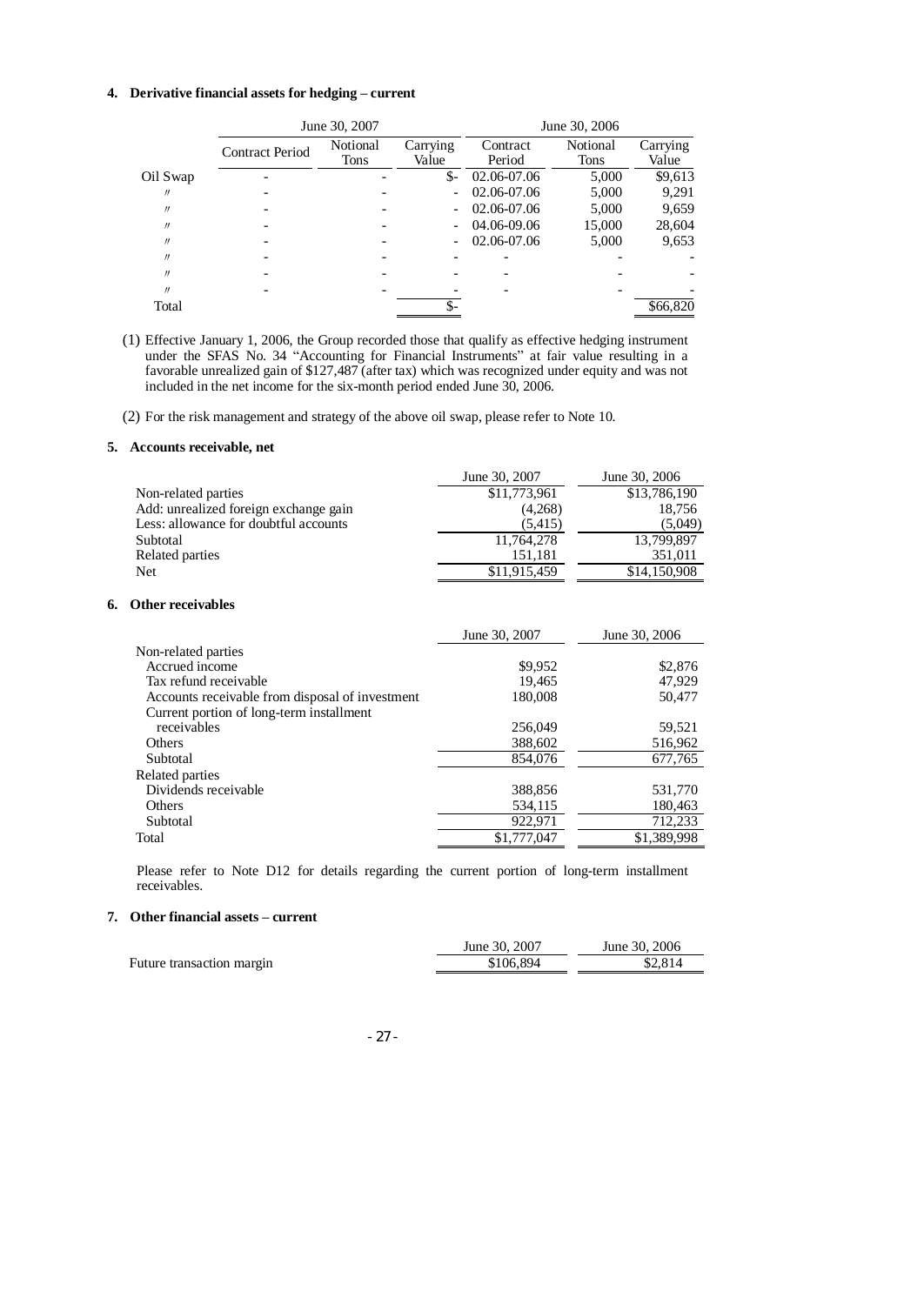#### **8. Inventories**

|                  | June 30, 2007 | June 30, 2006 |
|------------------|---------------|---------------|
| Fuel             | \$2,314,385   | \$2,556,124   |
| Steel and others | 451.145       | 311.624       |
| Total            | \$2,765,530   | \$2,867,748   |

#### **9. Other current assets**

| June 30, 2007 | June 30, 2006 |
|---------------|---------------|
| \$3,634,119   | \$4,389,044   |
| 15.879        | 12.120        |
| 101.179       | 41.979        |
| \$3,751,177   | \$4,443,143   |
|               |               |

#### (1) Agency accounts

The Group has entered into agreements with foreign agents to deal with the port formalities related to foreign ports such as arrival and departure of ships, cargo loading, discharging and forwarding, freight collection and payment of expenses incurred with foreign ports. The above transactions are booked in the agency accounts.

#### (2) Agency reciprocal accounts

The Group has been appointed by Evergreen International S.A., Greencompass Marine S.A., Italia Marittima S.P.A. and Evergreen Marine (UK) Limited and Evergreen Marine (Hong Kong) Ltd. as their agent to pay the petty cash required by their vessels, crew salaries and insurance premiums in Taiwan. The above transactions are booked in the agency reciprocal accounts.

#### **10. Long-term investments**

|                                                   | June 30, 2007 | June 30, 2006 |
|---------------------------------------------------|---------------|---------------|
| Available-for-sale financial assets - non current | \$711,860     | \$586,680     |
| Financial assets carried at cost - non current    | 5,033,201     | 5,674,280     |
| Debt investments with no active                   |               |               |
| market - non current                              | 11,726        | 12.709        |
| Long-term equity investments accounted for under  |               |               |
| the equity method                                 | 26, 135, 078  | 26,675,528    |
| Other long-term investments                       | 4.024         | 3,930         |
| Total                                             | \$31,895,889  | \$32,953,127  |

(1) Available-for-sale financial assets - non current:

| June 30, 2007 |           | June 30, 2006 |           |
|---------------|-----------|---------------|-----------|
|               | Ownership |               | Ownership |
| Amount        | $(\%)$    | Amount        | $(\%)$    |
| \$490,801     | 8.45      | \$490,801     | 8.45      |
|               |           |               |           |
| 7.087         | 0.04      | 7.344         | 0.04      |
| 497,888       |           | 498,145       |           |
| 213,972       |           | 88,535        |           |
| \$711,860     |           | \$586,680     |           |
|               |           |               |           |

- 28 -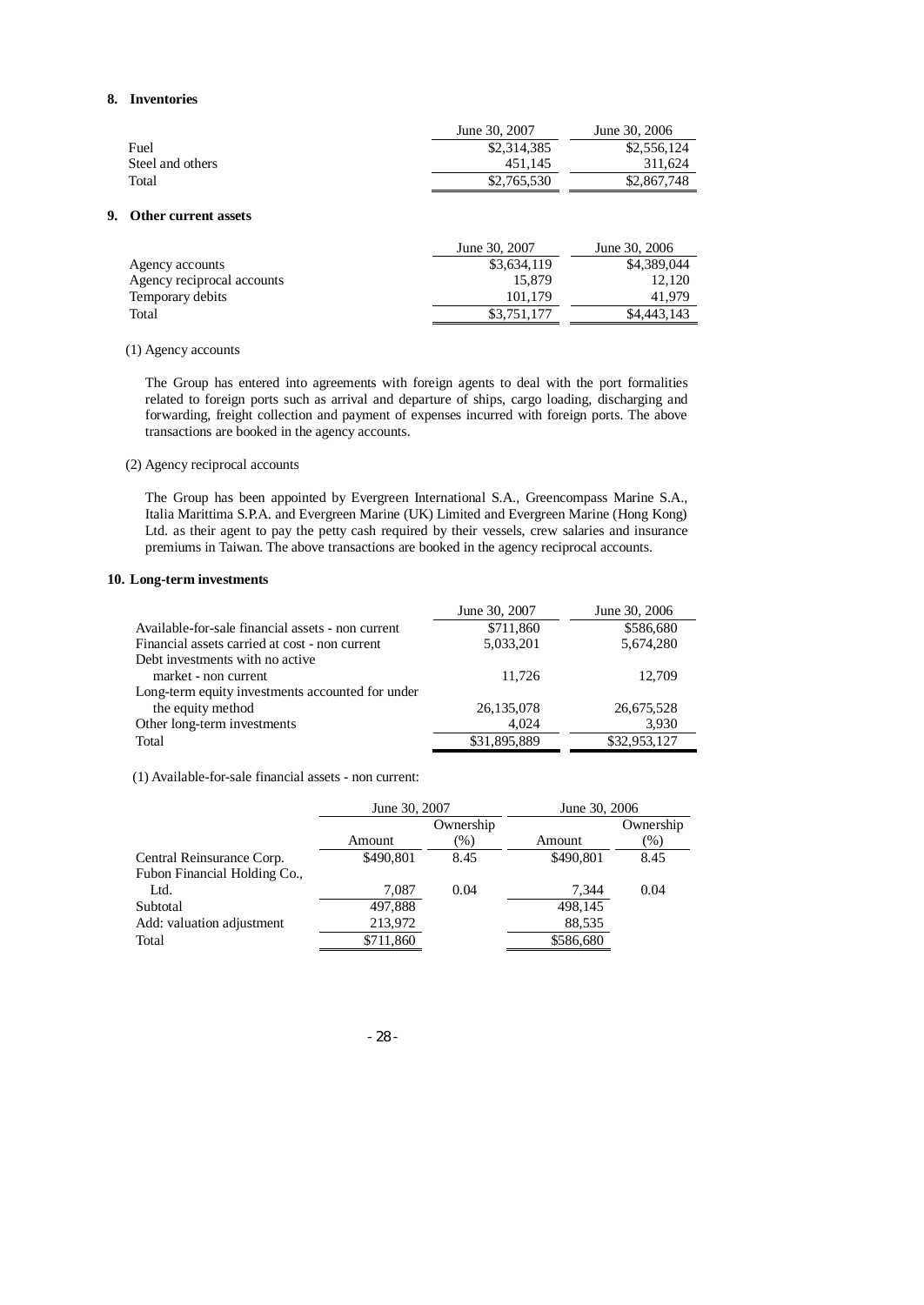- a. Effective January 1, 2006, the Group classified the above financial assets as available-for-sale financial assets-non-current at fair value according to the SFAS No. 34 "Accounting for Financial Instruments" resulting in a favorable unrealized gain of \$72,213 (after tax) which was recognized under equity and was not included in the net income for the six-month period ended June 30, 2006.
- b. As of June 30, 2007 and 2006, the above financial assets were not pledged as collateral.

(2) Held-to-maturity financial assets – non current:

|                                  |                  | June 30, 2007             |                         |                         |
|----------------------------------|------------------|---------------------------|-------------------------|-------------------------|
|                                  | Face Value       | Period                    | Interest<br>rate $(\%)$ | Amount                  |
| <b>Container Terminal</b>        | KRW750,000       | 11.26.99~11.26.06         | 8.00                    | $S-$                    |
| Development                      | thousand dollars |                           |                         |                         |
| <b>Bonds</b>                     |                  |                           |                         |                         |
| Add: Unrealized<br>exchange gain |                  |                           |                         |                         |
| Total                            |                  |                           |                         |                         |
| Less: due within one<br>year     |                  |                           |                         |                         |
| Due over one year                |                  |                           |                         | \$-                     |
|                                  |                  | June 30, 2006             |                         |                         |
|                                  | $T \sim T1$      | $\mathbf{r}$ $\mathbf{r}$ | Interest                | $\lambda$ and $\lambda$ |

|                      | Face Value        | Period            | Interest<br>rate $(\% )$ | Amount    |
|----------------------|-------------------|-------------------|--------------------------|-----------|
| Container Terminal   | <b>KRW750,000</b> | 11.26.99~11.26.06 | 8.00                     | \$20,472  |
| Development          | thousand dollars  |                   |                          |           |
| <b>Bonds</b>         |                   |                   |                          |           |
| Add: Unrealized      |                   |                   |                          | 4,983     |
| exchange gain        |                   |                   |                          |           |
| Total                |                   |                   |                          | 25,455    |
| Less: due within one |                   |                   |                          | (25, 455) |
| year                 |                   |                   |                          |           |
| Due over one year    |                   |                   |                          | \$-       |
|                      |                   |                   |                          |           |

- a. Effective January 1, 2006, the Group classified the above financial assets as held-tomaturity financial assets - non-current which were adjusted at the prevailing exchange rate on effective date under the SFAS No. 34 "Accounting for Financial Instruments". Such adjustment resulted in a favorable unrealized gain of \$2,849 (after tax) which was recognized under equity and was not included in the net income for the six-month period ended June 30, 2006.
- b. As of June 30, 2007 and 2006, the above financial assets were not pledged as collateral.

- 29 -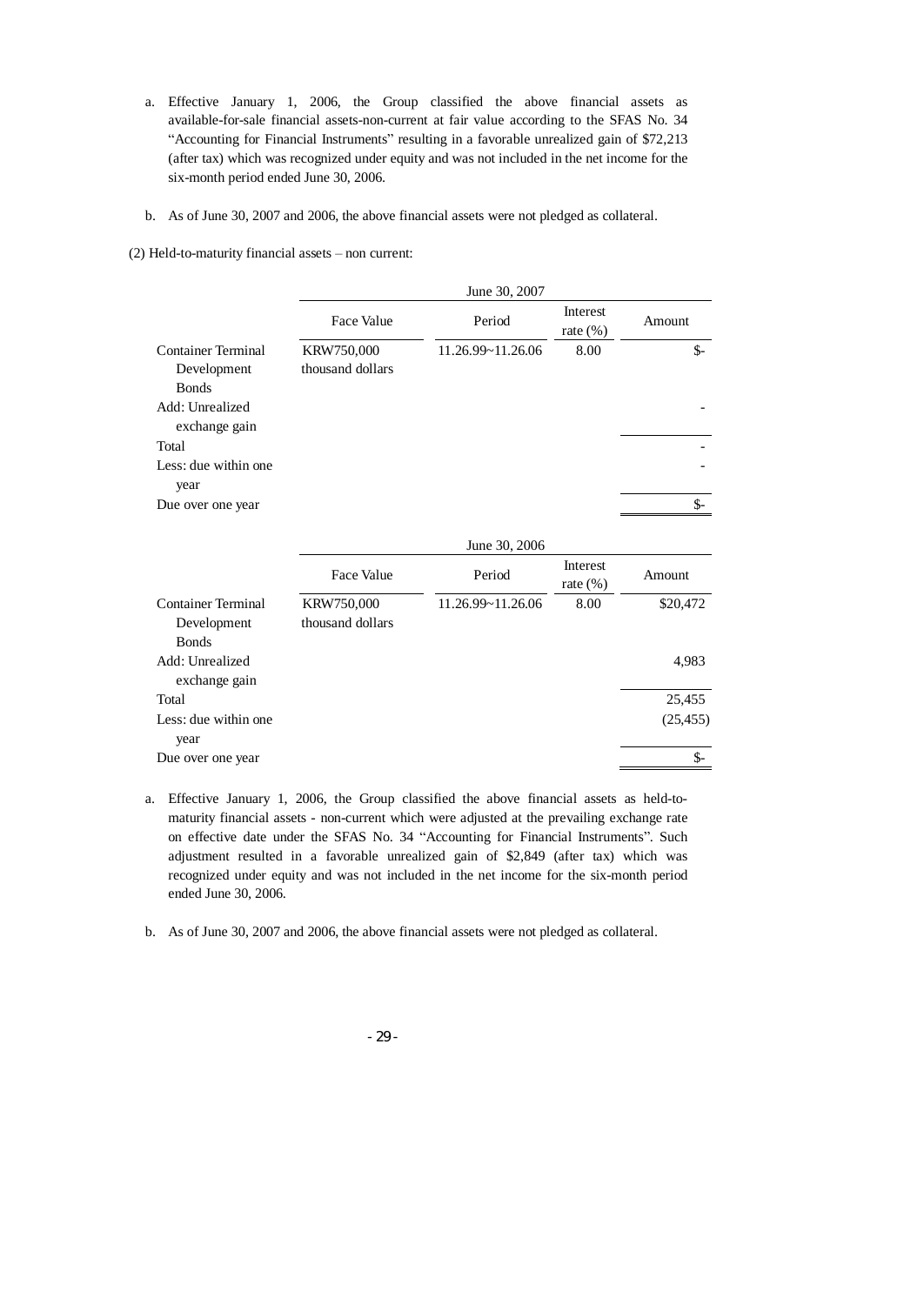(3) Financial assets carried at cost - non current:

|                                    | June 30, 2007 |           | June 30, 2006 |           |
|------------------------------------|---------------|-----------|---------------|-----------|
|                                    |               | Ownership |               | Ownership |
|                                    | Amount        | $(\%)$    | Amount        | $(\%)$    |
| Non-listed securities              |               |           |               |           |
| Top Logis Inc.                     | \$22,100      | 14.79     | \$-           |           |
| Power World Fund Inc.              | 14,603        | 5.68      | 27,272        | 5.68      |
| Fubon Securities Finance Co., Ltd. | 190,322       | 4.93      | 190,322       | 4.93      |
| Linden Technologies, Inc.          | 15,372        | 2.53      | 15,372        | 2.53      |
| Taiwan HSR Consortium              | 1,250,000     | 2.51      | 1,250,000     | 2.53      |
| Taiwan Fixed Network Co., Ltd.     |               |           | 700,000       | 1.08      |
| Well Long Information Co., Ltd.    |               | 0.14      |               | 0.14      |
| Dongbu Pusan Container Terminal    |               |           |               |           |
| Co., Ltd.                          | 51,111        | 15.00     | 50,397        | 15.00     |
| Hutchison Inland Container Depots  |               |           |               |           |
| Ltd.                               | 49,001        | 7.50      | 48,316        | 7.50      |
| South Asia Gateway Teminals        | 79,210        | 5.00      | 78,103        | 5.00      |
| Classic Outlook Investment Ltd.    | 3,361,462     | 2.25      | 3,314,479     | 2.25      |
| Everup Profits Ltd.                | 7             | 2.25      | 7             | 2.25      |
| Lloyd Triestion LIK Ltd.           | 13            |           | 12            |           |
| Total                              | \$5,033,201   |           | \$5,674,280   |           |

- a. In April 2007 and July 2006, Power World Fund Inc. (PWF) reduced its capital at a conversion rate of 18.93% and 33.93%, respectively. The amount returned to the stockholders was \$10 (in dollars) par value per share. As a result of the capital reduction, the proceeds received by the Company based on its proportionate equity interest in PWF were \$3,408 and \$9,261, respectively, and the carrying amount of the Company's investment in PWF was written down by \$3,408 and \$9,261, respectively. No gain or loss was incurred.
- b. In April 2007, Taishin International ElectrityCo., Ltd. purchased publicly the shares of Taiwan Fixed Network Co. Ltd. The Company sold all its shares of Taiwan Fixed Network based on the purchase price of \$8.3 (in dollars) per share. The Company's investment cost was \$700,000, and the purchase price was \$581,000. As a result, a realized impairment loss of \$119,000 was recognized for the six-month period ended June 30, 2007.
- c. On October 4, 2006, the Company's Board of Directors passed a resolution to participate in the issuance of common stocks for cash by Top Logis Inc. and acquired 962 thousand common shares and 1,502 thousand preferred shares at \$2.01 and \$0.4 (in dollars) per share, respectively, resulting in a total investment of \$22,100 which is recorded under financial assets carried at cost.

- 30 -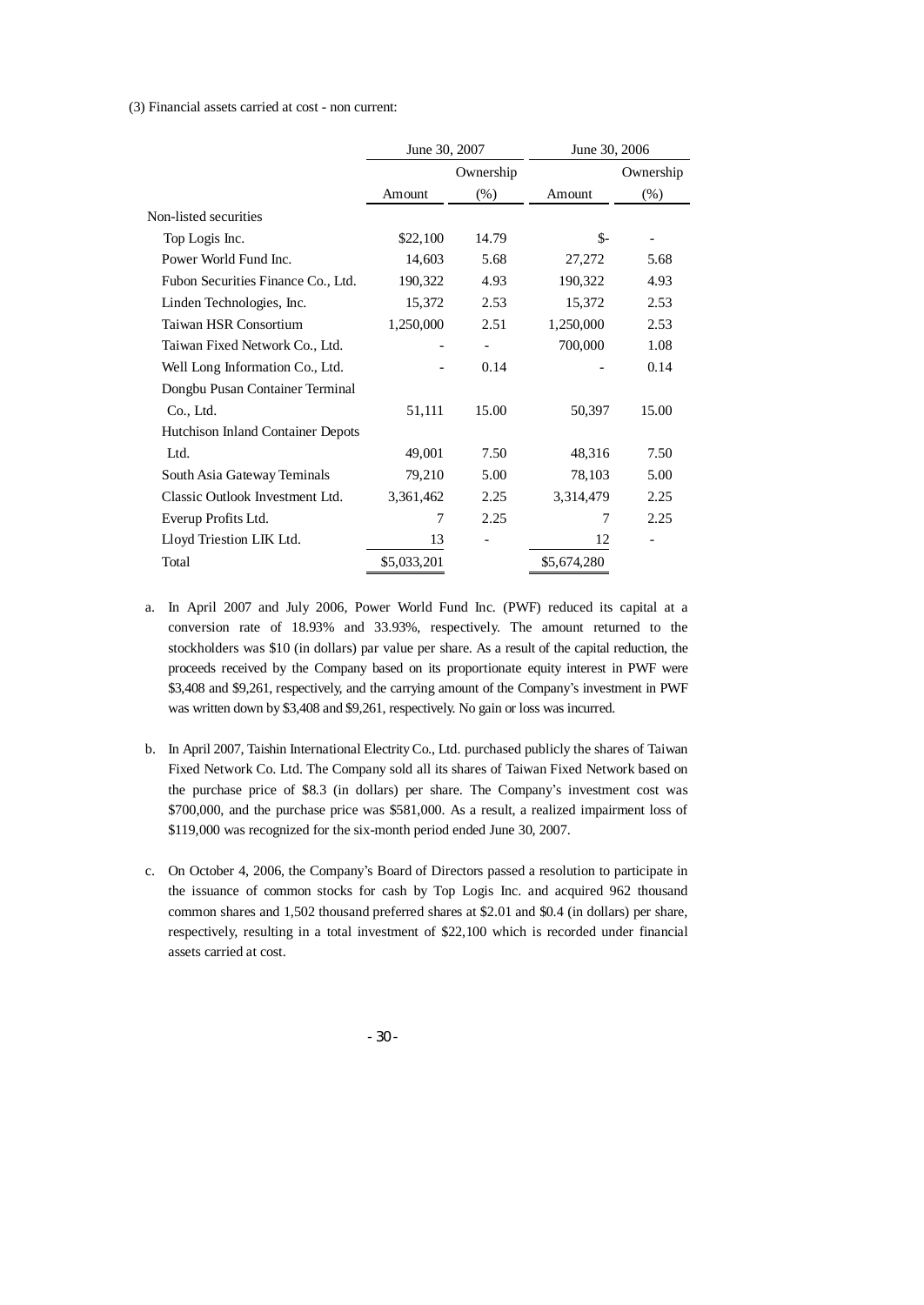- d. The shares of Classic Outlook Investment Ltd. and Everup Profits Ltd. have been pledged as collaterals for the loans borrowed by Clove Holding Ltd. Please refer to Notes D21 and F for details.
- (4) Debt investments with no active market:

|                                   |                | Coupon |               |               |
|-----------------------------------|----------------|--------|---------------|---------------|
| Item                              | Period         | rate   | June 30, 2007 | June 30, 2006 |
| $Convertible Bond-Tuntex$         | $03.10.05\sim$ | $0\%$  | \$11,384      | \$12,030      |
| (Thailand) Public Company Limited | 03.10.13       |        |               |               |
| Add: unrealized exchange gain     |                |        | 342           | 679           |
| Total                             |                |        | \$11,726      | \$12,709      |

- a. In 1997, the Company purchased US\$180 thousand of the convertible bonds issued by Tuntex (Thailand) Public Company Limited (Tuntex). As Tuntex encountered financial difficulties, it defaulted at maturity of the bonds. Accordingly, the Company fully recognized the losses on the bonds in 2001. Tuntex subsequently filed an application with the court for corporate restructuring and reached a consensus with the creditors to reissue the abovementioned bonds. The convertible bonds allocated to the Company were recorded at their face value of THB15,737 thousand (NT\$12,581 thousand), and the Company recognized \$12,581 income under "non-operating income – others" for the six-month period ended June 30, 2006.
- b. Effective January 1, 2006, the Company reclassified the above financial assets as Bond investments with no active market - non-current which was also restated at amortized cost and adjusted by the prevailing exchange rate on the effective date under the SFAS No. 34 "Accounting for Financial Instruments". Such adjustment resulted in an unfavorable unrealized loss of \$367 (after tax) which was recognized under equity and was not included in the net income for the six-month period ended June 30, 2006.
- c. For stock conversion right of the above convertible bonds, please refer to Note D.19.
- d. As of June 30, 2007 and 2006, the above financial asset was not pledged as collateral.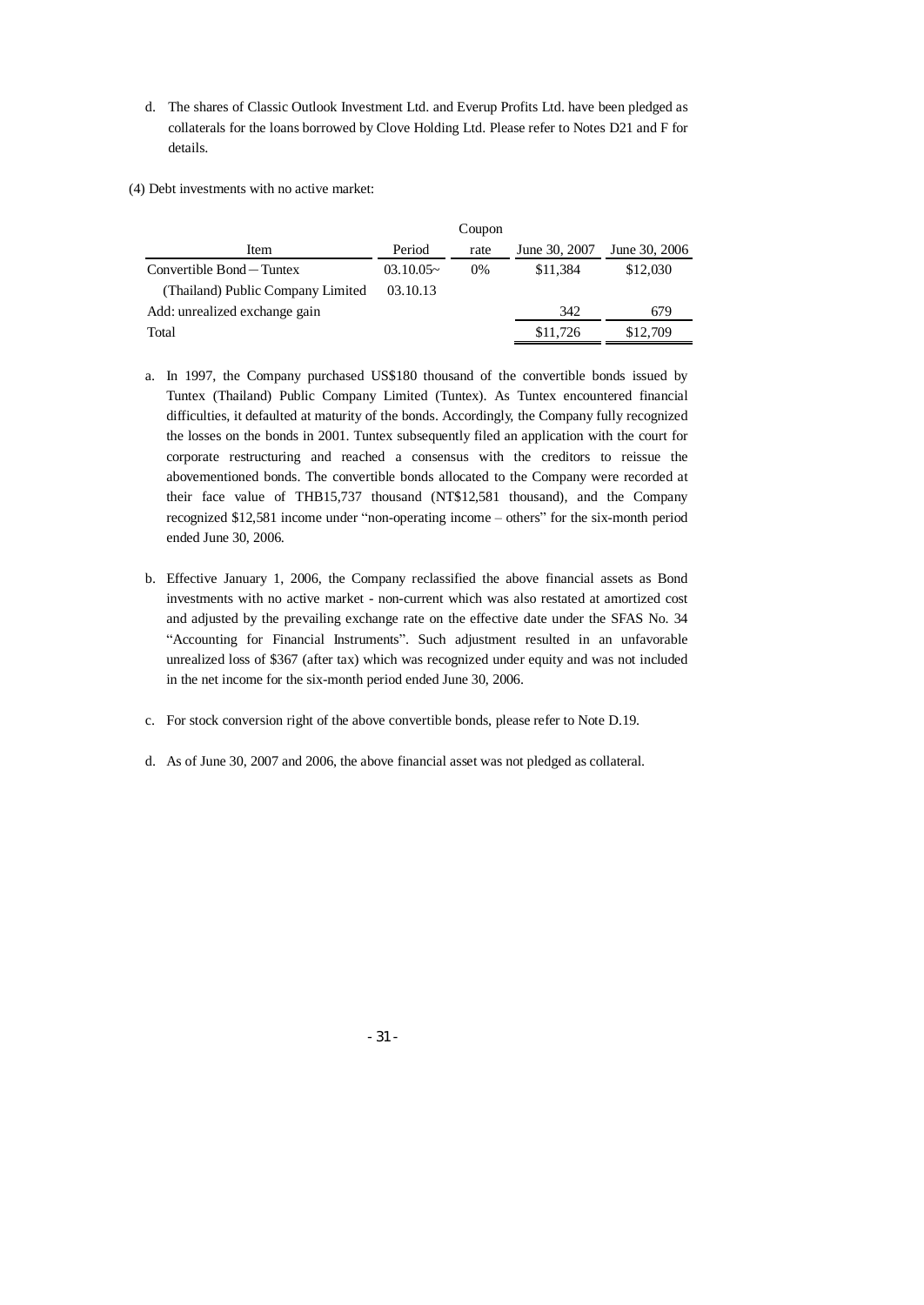(5) Long-term investments under equity method:

|                                                               | June 30, 2007 |                          | June 30, 2006 |           |
|---------------------------------------------------------------|---------------|--------------------------|---------------|-----------|
|                                                               |               | Ownership                |               | Ownership |
|                                                               | Amount        | $(\% )$                  | Amount        | $(\%)$    |
| Charng Yang Development Co., Ltd.                             | \$445,474     | 40.00                    | \$415,336     | 40.00     |
| Evergreen International Storage and<br>Transport Corporation. | 7,396,154     | 39.74                    | 7,271,653     | 39.74     |
| <b>Evergreen Secure Corporation</b>                           | 53,576        | 31.25                    | 46,240        | 31.25     |
| EVA Airways Co.                                               | 8,665,451     | 19.37                    | 9,163,493     | 20.02     |
| Taipei Port Container Terminal                                | 493,188       | 27.00                    | 227,975       | 27.00     |
| Corporation                                                   |               |                          |               |           |
| Toplogis Technology Corporation                               |               | $\overline{\phantom{a}}$ | 2,277         | 25.00     |
| Shanghai Jifa Logistics Co., Ltd.                             | 282,843       | 21.06                    | 255,770       | 21.06     |
| Ningbo Victory Container Co., Ltd.                            | 75,731        | 40.00                    | 83,111        | 40.00     |
| Qingdao Evergreen Container Storage                           | 179,711       | 40.00                    | 167,650       | 40.00     |
| and Transportation Co., Ltd.                                  |               |                          |               |           |
| Kingtrans International Logistics                             | 134,105       | 20.00                    |               |           |
| (Tianjin) Co., Ltd.                                           |               |                          |               |           |
| Luanta Investment (Netherlands)<br>N.V.                       | 561,668       | 50.00                    | 611,122       | 50.00     |
| Balsam Investment (Netherlands)                               | 4,750,504     | 49.00                    | 5,756,976     | 49.00     |
| N.V.                                                          |               |                          |               |           |
| <b>Evergreen Shipping Agency</b><br>(Singapore) Pte. Ltd.     | 50,693        | 25.50                    | 39,722        | 25.50     |
| Evergreen Shipping Agency (Korea)<br>Corporation              | 66,185        | 50.00                    | 73,501        | 50.00     |
| <b>Evergreen Shipping Agency</b><br>(Thailand) Co., Ltd.      | 34,335        | 25.50                    | 41,166        | 25.50     |
| Colon Container Terminal S.A.                                 | 2,120,421     | 40.00                    | 1,784,238     | 40.00     |
| PT. Evergreen Shipping Agency<br>Indonesia                    | 35,598        | 25.44                    | 27,473        | 25.44     |
| Evergreen Container Terminal<br>(Thailand) Ltd.               | 781,592       | 48.18                    | 699,707       | 48.18     |
| Evergreen Shipping Agency (India)<br>Pvt. Ltd.                | 3,478         | 49.98                    | 2,789         | 49.98     |
| Evergreen Shipping Agency<br>(Australia) Pty. Ltd.            | 4,371         | 25.50                    | 5,329         | 25.50     |
| Total                                                         | \$26,135,078  |                          | \$26,675,528  |           |

- 32 -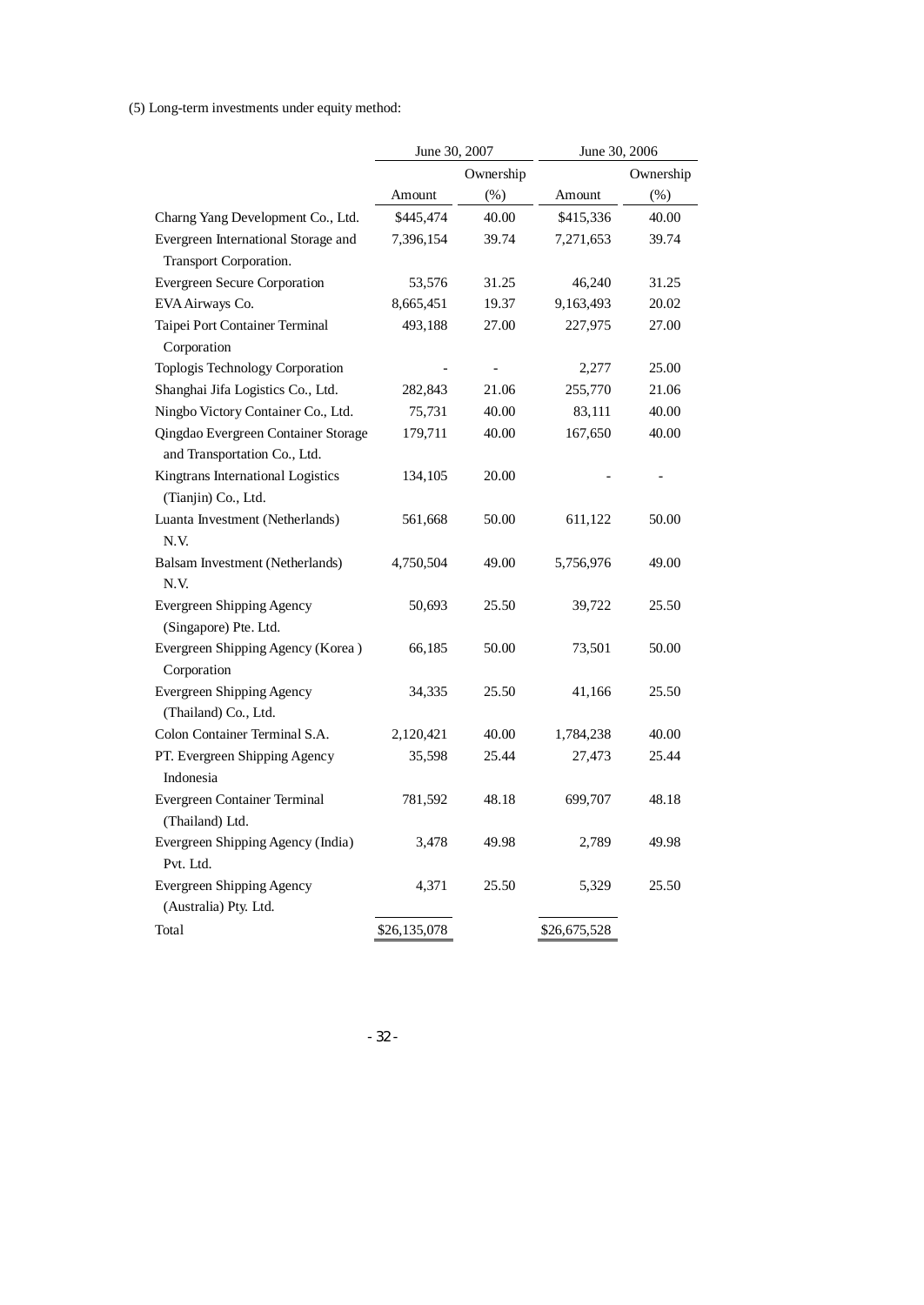a. The initial cost of investments and investment gain (loss) recognized for equity accounted investees of the Group are listed as follows:

|                                                                     | For The Six-Month Periods Ended June 30, |             |                 |             |
|---------------------------------------------------------------------|------------------------------------------|-------------|-----------------|-------------|
|                                                                     | 2007                                     |             | 2006            |             |
|                                                                     | Initial<br>Cost                          | Gain (Loss) | Initial<br>Cost | Gain (Loss) |
| Charng Yang Development Co., Ltd.                                   | 320,000                                  | 18,576      | 320,000         | 13,340      |
| Evergreen International Storage and<br><b>Transport Corporation</b> | 4,753,514                                | 180,522     | 4,753,514       | 57,881      |
| <b>Evergreen Secure Corporation</b>                                 | 25,000                                   | 5,190       | 25,000          | 5,412       |
| EVA Airways Co.                                                     | 9,267,879                                | (327,039)   | 9,267,879       | (180, 909)  |
| Taipei Port Container Terminal<br>Corporation                       | 510,000                                  | (2, 149)    | 240,000         | (2,023)     |
| Toplogis Technology Corporation                                     |                                          |             | 10,000          | (1,786)     |
| Shanghai Jifa Logistics Co., Ltd.                                   | USD6,635                                 | 2,641       | USD6,635        | 5,710       |
| Ningbo Victory Container Co., Ltd.                                  | <b>USD1,199</b>                          | 8,251       | <b>USD1,199</b> | 15,056      |
| Qingdao Evergreen Container Storage<br>and Transportation Co., Ltd. | <b>USD4,447</b>                          | 9,647       | <b>USD4,447</b> | 9,514       |
| Kingtrans International Logistics<br>(Tianjin) Co., Ltd.            | <b>USD2,000</b>                          | 54          |                 |             |
| Luanta Investment (Netherlands)<br>N.V.                             | USD21,973                                | (47, 481)   | USD21,973       | (17, 862)   |
| Balsam Investment (Netherlands)<br>N.V.                             | USD50,715                                | (667, 667)  | USD50,715       | (617, 735)  |
| <b>Evergreen Shipping Agency</b><br>(Singapore) Pte. Ltd.           | <b>USD219</b>                            | 3,297       | <b>USD219</b>   | 4,437       |
| Evergreen Shipping Agency (Korea)<br>Corporation                    | <b>USD238</b>                            | 4,953       | <b>USD238</b>   | 2,672       |
| <b>Evergreen Shipping Agency</b><br>(Thailand) Co., Ltd.            | <b>USD238</b>                            | 11,557      | <b>USD238</b>   | 14,369      |
| Colon Container Terminal S.A.                                       | USD57,150                                | 223,523     | USD57,150       | 113,837     |
| PT. Evergreen Shipping Agency<br>Indonesia                          | <b>USD258</b>                            | 11,978      | <b>USD258</b>   | 1,365       |
| Evergreen Container Terminal<br>(Thailand) Ltd.                     | USD28,636                                | 38,261      | USD28,636       | 59,086      |
| Evergreen Shipping Agency (India)<br>Pte. Ltd.                      | USD12                                    | 1,619       | USD12           | 1,892       |
| <b>Evergreen Shipping Agency</b><br>(Australia) Pty. Ltd.           | USD-                                     | 3,100       | USD-            | 3,668       |
| Total                                                               |                                          | \$(521,167) |                 | \$(512,076) |

b. The investment income recognized for the above investees accounted for under the equity method was based on their financial statements audited by independent auditors for the corresponding periods except for Evergreen International Storage and Transport Corporation, Taipei Port Container Terminal Corporation, Shanghai Jifa Logistics Co., Ltd., Ningbo Victory Container Co., Ltd., Qingdao Evergreen Container Storage and Transportation Co., Ltd., and Kingtrans International Logistics (Tianjin) Co., Ltd. For the six-month periods ended June 30, 2007 and 2006, investment loss of \$521,167 and \$512,076 was recognized, respectively.

- 33 -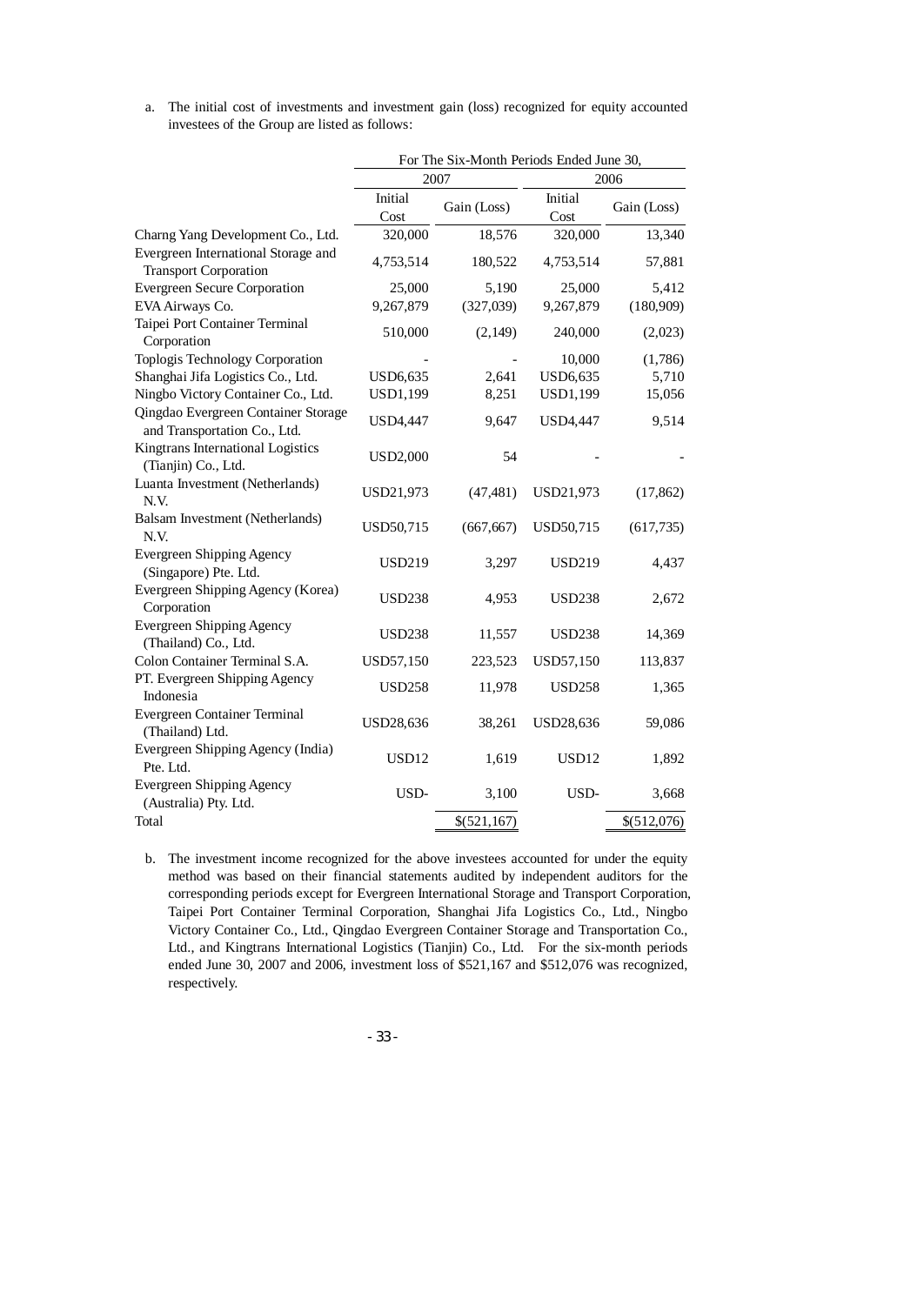- c. On March 1, 2006, the Company's Board of Directors passed a resolution for the Company to infuse additional cash in EVA Airways Co. as a shareholder. The Company subscribed 58,159 thousand shares at \$12 (in dollars) per share amounting to \$697,906. The ownership decreased to 19.37% after the additional cash infusion. Therefore, the retained earnings decreased by \$14,511. As of June 30, 2007 and 2006, the percentage of ownership was 19.37% and 20.02%, respectively.
- d. On October 4, 2006, the Company's Board of Directors passed a resolution to sell all shareholdings in Toplogis Technology Corporation at \$2.1 (in dollars) per share. With a disposal price of \$2,100 and a carrying value of \$2,254, the Company incurred an investment loss of \$154.
- e. On April 19, 2007, the Board of Directors of the Company and Armand Estate (Netherlands) B.V. (Armand B.V.) passed a resolution for the Company and Armand B.V. to infuse additional cash in Taipei Port Container Terminal Corporation as a shareholder. The Company and Armand B.V subscribed 27,000 thousand shares at \$10 (in dollars) per share amounting to \$270,000. As of June 30, 2007 and 2006, percentage of ownership was 27%.
- f. As of June 30, 2007 and 2006, the above long-term equity investments were not pledged as collateral.

#### (6) Other long-term investment:

|                                                | June 30, 2007 | June 30, 2006 |
|------------------------------------------------|---------------|---------------|
| Membership fee and service charges paid to     |               |               |
| Marshall golf country club                     | \$312         | \$312         |
| Membership fee paid to Mission Hills golf club | 3.712         | 3.618         |
| Total                                          | \$4,024       | \$3,930       |

#### **11. Property, plant and equipment, net**

|                               | June 30, 2007                   |              |              |  |  |
|-------------------------------|---------------------------------|--------------|--------------|--|--|
|                               | Accumulated                     |              |              |  |  |
|                               | Depreciation<br>Balance<br>Cost |              |              |  |  |
| Land                          | \$2,168,485                     | \$-          | \$2,168,485  |  |  |
| <b>Buildings</b>              | 2,156,772                       | 619,793      | 1,536,979    |  |  |
| Machinery                     | 745,605                         | 497,421      | 248,184      |  |  |
| Loading/discharging equipment | 7,218,080                       | 3,443,524    | 3,774,556    |  |  |
| Computer equipment            | 153.117                         | 103,305      | 49,812       |  |  |
| Transportation equipment      | 20,767,055                      | 15,460,671   | 5,306,384    |  |  |
| Ships and equipment           | 60,780,254                      | 20.441.356   | 40,338,898   |  |  |
| Dock facilities               | 418,813                         |              | 418,813      |  |  |
| Office equipment              | 329,087                         | 241,906      | 87,181       |  |  |
| Subtotal                      | 94,737,268                      | 40,807,976   | 53,929,292   |  |  |
| Prepayments for equipment     | 221,133                         |              | 221,133      |  |  |
| Total                         | \$94,958,401                    | \$40,807,976 | \$54,150,425 |  |  |

- 34 -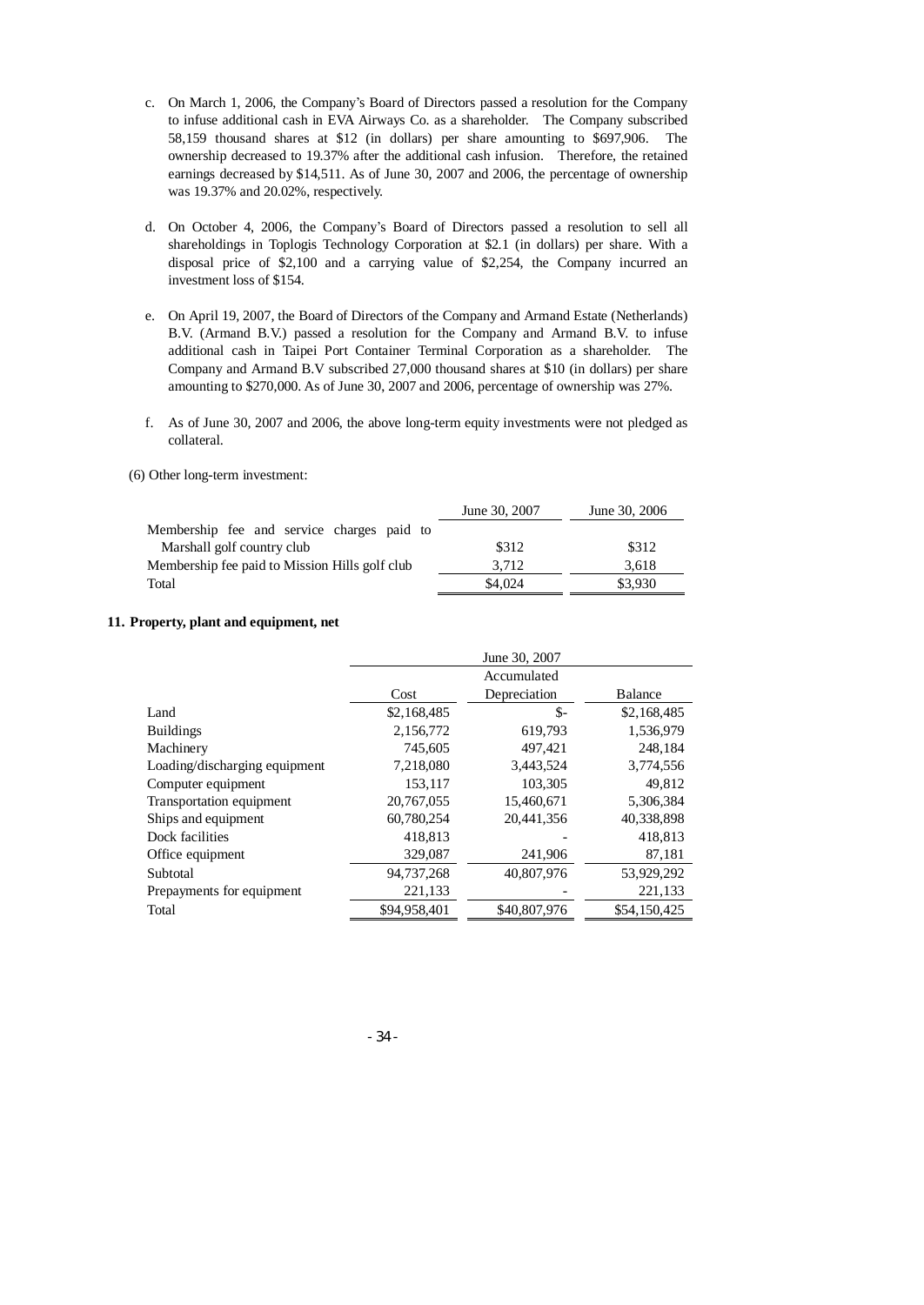|                               | June 30, 2006 |              |                |  |  |
|-------------------------------|---------------|--------------|----------------|--|--|
|                               |               | Accumulated  |                |  |  |
|                               | Cost          | Depreciation | <b>Balance</b> |  |  |
| Land                          | \$2,160,659   | \$-          | \$2,160,659    |  |  |
| <b>Buildings</b>              | 2,068,168     | 556,942      | 1,511,226      |  |  |
| Machinery                     | 571,843       | 474.171      | 97,672         |  |  |
| Loading/discharging equipment | 6,823,620     | 3,002,040    | 3,821,580      |  |  |
| Computer equipment            | 166,265       | 99.395       | 66,870         |  |  |
| Transportation equipment      | 22,713,738    | 18,853,844   | 3,859,894      |  |  |
| Ships and equipment           | 64.644.618    | 23,318,373   | 41,326,245     |  |  |
| Dock facilities               | 622,238       |              | 622,238        |  |  |
| Office equipment              | 282,129       | 214,501      | 67,628         |  |  |
| Leasehold improvements        | 110,419       | 23,522       | 86,897         |  |  |
| Subtotal                      | 100, 163, 697 | 46,542,788   | 53,620,909     |  |  |
| Prepayments for equipment     | 475,406       |              | 475,406        |  |  |
| Total                         | \$100,639,103 | \$46,542,788 | \$54,096,315   |  |  |

- (1) Please refer to Note E for details of the transactions on property, plant and equipment with related parties and Note F for details of the assets pledged as collateral.
- (2) All the aforementioned ships and equipment have been insured based on the market value of each vessel or the requirement of the creditor banks. As of June 30, 2007 and 2006, the insurance coverage amounted to USD1,688,400 thousand and USD1,328,060 thousand, respectively. In addition, the ships were covered by the protection and indemnity insurance with GARD. The indemnity amount was unlimited except for oil pollution which was limited to USD 8 billion and USD 10 billion as of June 30, 2007 and 2006, respectively.
- (3) The Group's loading/discharging equipment has been covered by the general insurance for construction machinery with insurance coverage amounting to \$6,434,761 and \$5,771,219 as of June 30, 2007 and 2006, respectively. The fire insurance coverage for office equipment was \$3,039,388 and \$2,672,545 as of June 30, 2007 and 2006, respectively. Container facilities were insured with full coverage amounting to USD660,325 thousand and USD486,840 thousand as of June 30, 2007 and 2006, respectively.
- (4) The Group entered into a construction agreement with Kaohsiung Harbor Bureau to complete the extension project of Pier No. 116 of Kaohsiung Harbor. The Group is entitled to use the pier free of charge for 16 years commencing from the date of completion. Upon expiration of the 16-year period, the Group is obliged to return the pier to the Bureau but has the priority to lease the pier. The construction project was reclassified to dock facilities upon its completion on January 1, 1992, and is amortized on a straight-line basis over 16 years with the amortization charged to loading/discharging expenses.
- (5) The Group entered into a construction agreement with Kaohsiung Harbor Bureau to complete the extension project of Piers No. 79~81 of Kaohsiung Harbor. The Group is entitled to use the piers free of charge for 10 years commencing from the date of completion. Upon expiration of the 10-year period, the Group is obliged to return the piers to the Bureau but has the priority to lease the piers. The construction project was reclassified to dock facilities upon its completion in the beginning of 2000, and is amortized on a straight-line basis over 10 years with the amortization charged to loading/discharging expenses.

- 35 -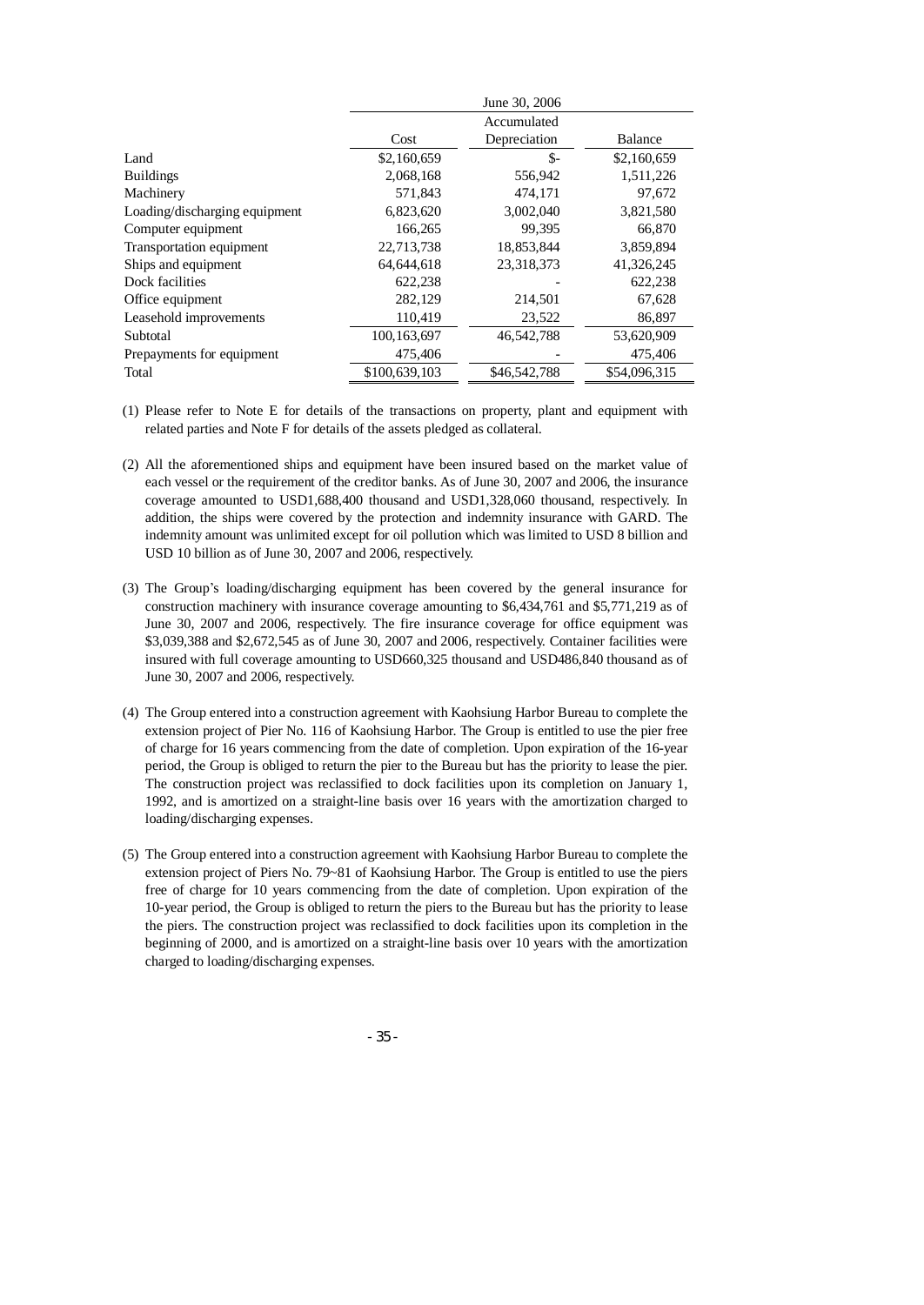#### **12. Long-term installment receivables**

|                                        | June 30, 2007 | June 30, 2006 |
|----------------------------------------|---------------|---------------|
| Receivables from sales of vessels      | \$328,902     | \$403,864     |
| Less: Unrealized foreign exchange loss | (16, 555)     | (25,774)      |
| Total                                  | 312,347       | 378,090       |
| Less: Current portion                  | (256,049)     | (59, 521)     |
| Long-term installment receivables, net | \$56,298      | \$318,569     |

- (1) The above installment receivables were derived from the sale of four vessels, GLEE, GLOW, GRUP and GALT, in 2001 and 2002 with a total price of USD54,648 thousand. The interest charged on the receivables is LIBOR (London InterBank Offered Rate) plus 1.5%. As of June 30, 2007 and 2006, the accrued amount of the receivables was USD9,511 thousand and USD11,676 thousand, respectively.
- (2) As of June 30, 2007, details of the long-term installment receivables to be collected in the following years are as follows (expressed in thousand dollars):

| Expiration    | Amount           |
|---------------|------------------|
| Within 1 year | USD7.797         |
| $1 - 2$ years | 1.143            |
| $2~3$ years   | 571              |
| Total         | <b>USD 9.511</b> |

### **13. Short-term loans**

Details of short-term loans are as follows:

|              | June 30, 2007 | June 30, 2006 |
|--------------|---------------|---------------|
| Company      | \$3,194,000   | \$100,000     |
| Subsidiaries | 180.951       |               |
| Total        | \$3,374,951   | \$100,000     |
|              |               |               |

## (1) Company

| Creditor          | Contract<br>Type | Contract Period       | June $30$ .<br>2007 | June $30$ .<br>2006 |
|-------------------|------------------|-----------------------|---------------------|---------------------|
| <b>First Bank</b> | Credit Loan      | $06.25.07 - 07.02.07$ | \$85,000            | $\mathsf{\$}$       |
| <b>First Bank</b> | Credit Loan      | 06.30.06~07.03.06     |                     | 100,000             |
| Taishin Bank      | Credit Loan      | 06.27.07~07.03.07     | 700,000             |                     |
| Hua Nan Bank      | Credit Loan      | $06.26.07 - 07.02.07$ | 300,000             |                     |
| Jihsun Bank       | Credit Loan      | 06.05.07~07.02.07     | 300,000             |                     |
| Tcb-bank          | Credit Loan      | 06.26.07~07.02.07     | 29,000              |                     |
| Tokyo-Mitsubishi  | Credit Loan      | $06.29.07 - 07.11.07$ | 365,000             | $\overline{a}$      |
| Tokyo-Mitsubishi  | Credit Loan      | $06.27.07 - 07.06.07$ | 248,000             |                     |
| Tokyo-Mitsubishi  | Credit Loan      | 06.28.07~07.09.07     | 339,000             |                     |
| Tokyo-Mitsubishi  | Credit Loan      | $06.28.07 - 07.02.07$ | 28,000              |                     |
| Taipei Fubon      | Credit Loan      | 06.29.07~07.06.07     | 500,000             |                     |
| Mizuho Bank       | Credit Loan      | 06.29.07~07.09.07     | 300,000             |                     |
| Total             |                  |                       | \$3,194,000         | \$100,000           |

As the above short-term loans were all credit loans, none of them was secured with collaterals.

- 36 -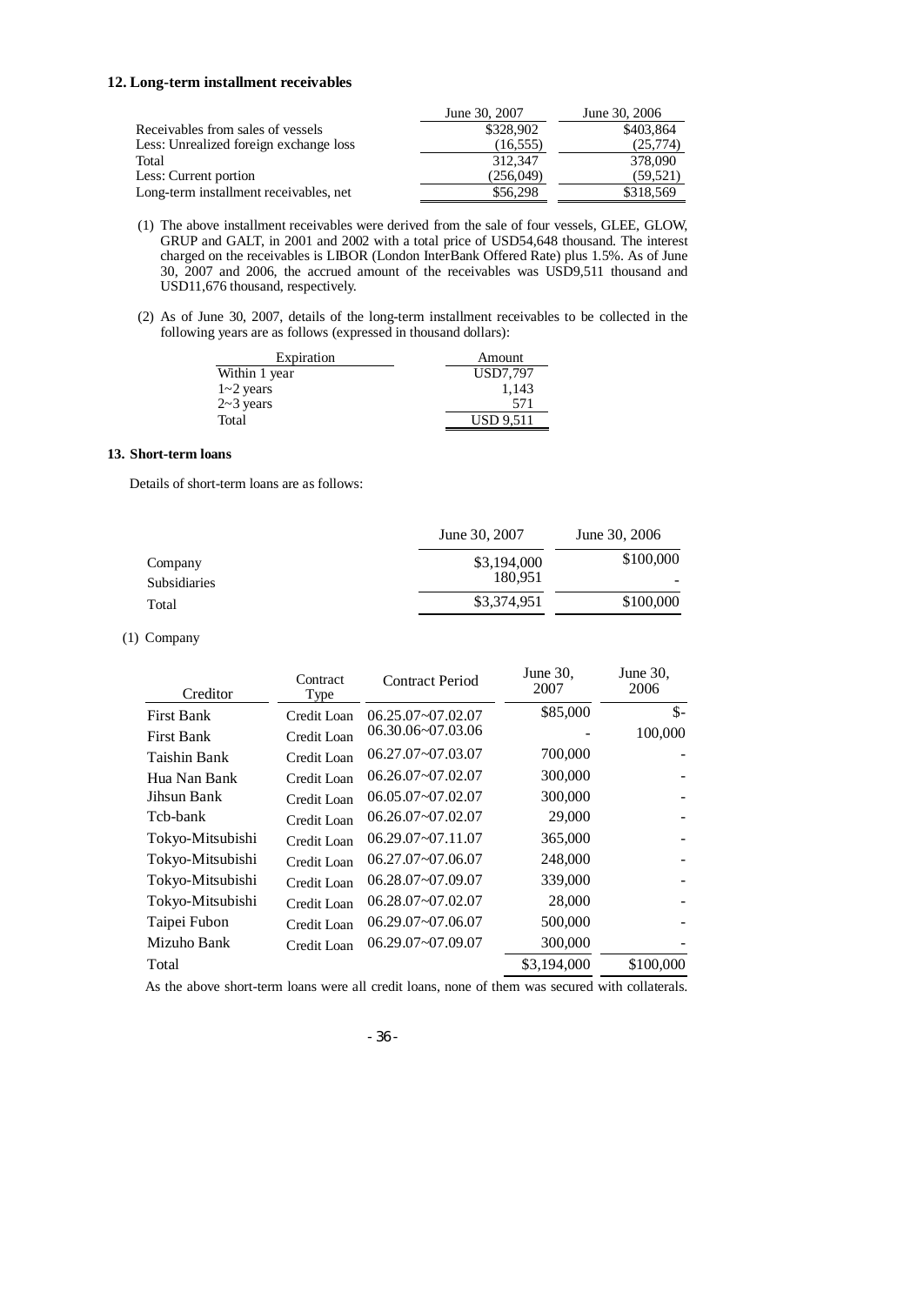The interest rate was 2.20%~2.5% and 1.62% for the six-month periods ended June 30, 2007 and 2006, respectively.

# (2) Subsidiaries

| Creditor | Contract<br>Type | <b>Contract Period</b> | June $30$ .<br>2007 | June $30$ .<br>2006 |
|----------|------------------|------------------------|---------------------|---------------------|
| RHB BANK | Credit Loan      | $03.14.07 - 08.15.07$  | \$52,567            | $$-$                |
| BER HAD  | Credit Loan      | 03.20.07~08.17.07      | 9,643               |                     |
| MALAYAN  |                  |                        |                     |                     |
| BANKING  | Credit Loan      | 04.18.07~09.18.07      | 24,730              |                     |
| BER HAD  | Credit Loan      | 04.05.07~09.21.07      | 55,722              |                     |
|          | Credit Loan      | 04.10.07~09.21.07      | 7,776               |                     |
|          | Credit Loan      | 04.16.07~09.26.07      | 27,049              |                     |
|          | Credit Loan      | $04.20.07 - 10.10.07$  | 3,464               |                     |
| Total    |                  |                        | \$180,951           | \$-                 |

As the above short-term loans were all credit loans, none of them was secured with collaterals. The interest rate was 5.90%~5.99% for the six-month period ended June 30, 2007.

# **14. Financial liabilities at fair value through profit or loss - current**

Financial liabilities for trading

|                   |                 | June 30, 2007   |          |                    | June 30, 2006    |          |
|-------------------|-----------------|-----------------|----------|--------------------|------------------|----------|
|                   |                 | Notional        |          |                    | Notional         |          |
|                   | Contract        | Amount/         | Carrying | Contract           | Amount/          | Carrying |
|                   | Period          | Unit (ton)      | Value    | Period             | Unit (ton)       | Value    |
| <b>IRS</b>        | 07.23.02~       | NTD62,500       | \$260    | 07.23.02~          | NTD187,500       | \$1,808  |
|                   | 07.23.07        |                 |          | 07.23.07           |                  |          |
| $\prime\prime$    | 07.17.03~       | NTD500,000      | 15,954   | $11.18.03-$        | <b>USD20,000</b> | 105      |
|                   | 07.17.08        |                 |          | 11.18.08           |                  |          |
| $\prime\prime$    | 09.14.99~       | <b>USD9,706</b> | 1,035    | $07.17.03\text{-}$ | NTD500,000       | 30,308   |
|                   | 03.14.08        |                 |          | 07.17.08           |                  |          |
| $\prime\prime$    |                 |                 |          | 06.30.04~          | USD25,000        | 3,974    |
|                   |                 |                 |          | 07.02.09           |                  |          |
| $^{\prime\prime}$ |                 |                 |          | $05.05.05\sim$     | USD25,000        | 2,482    |
|                   |                 |                 |          | 05.05.10           |                  |          |
| $\prime\prime$    |                 |                 |          | $08.19.03\text{-}$ | NTD500,000       | 8,289    |
|                   |                 |                 |          | 08.19.08           |                  |          |
| $\prime\prime$    |                 |                 |          | 09.14.99~          | <b>USD16,176</b> | 3,225    |
|                   |                 |                 |          | 03.14.08           |                  |          |
| Subtotal          |                 |                 | 17,249   |                    |                  | \$50,191 |
|                   |                 |                 |          |                    |                  |          |
| Oil Swap          | $02.07 - 01.09$ |                 | 15,116   | $04.05 - 06.07$    |                  | 4        |
| $^{\prime\prime}$ | $03.07 - 02.09$ |                 | 25,690   | $07.04 - 06.07$    |                  | 7        |
| $^{\prime\prime}$ | $03.07 - 02.09$ |                 | 30,210   |                    |                  |          |
| $^{\prime\prime}$ | $07.07 - 12.07$ |                 | 30,631   |                    |                  |          |
|                   | $07.07 - 12.07$ |                 | 520      |                    |                  |          |
| Subtotal          |                 |                 | 102,167  |                    |                  | 11       |
|                   |                 |                 |          |                    |                  |          |

- 37 -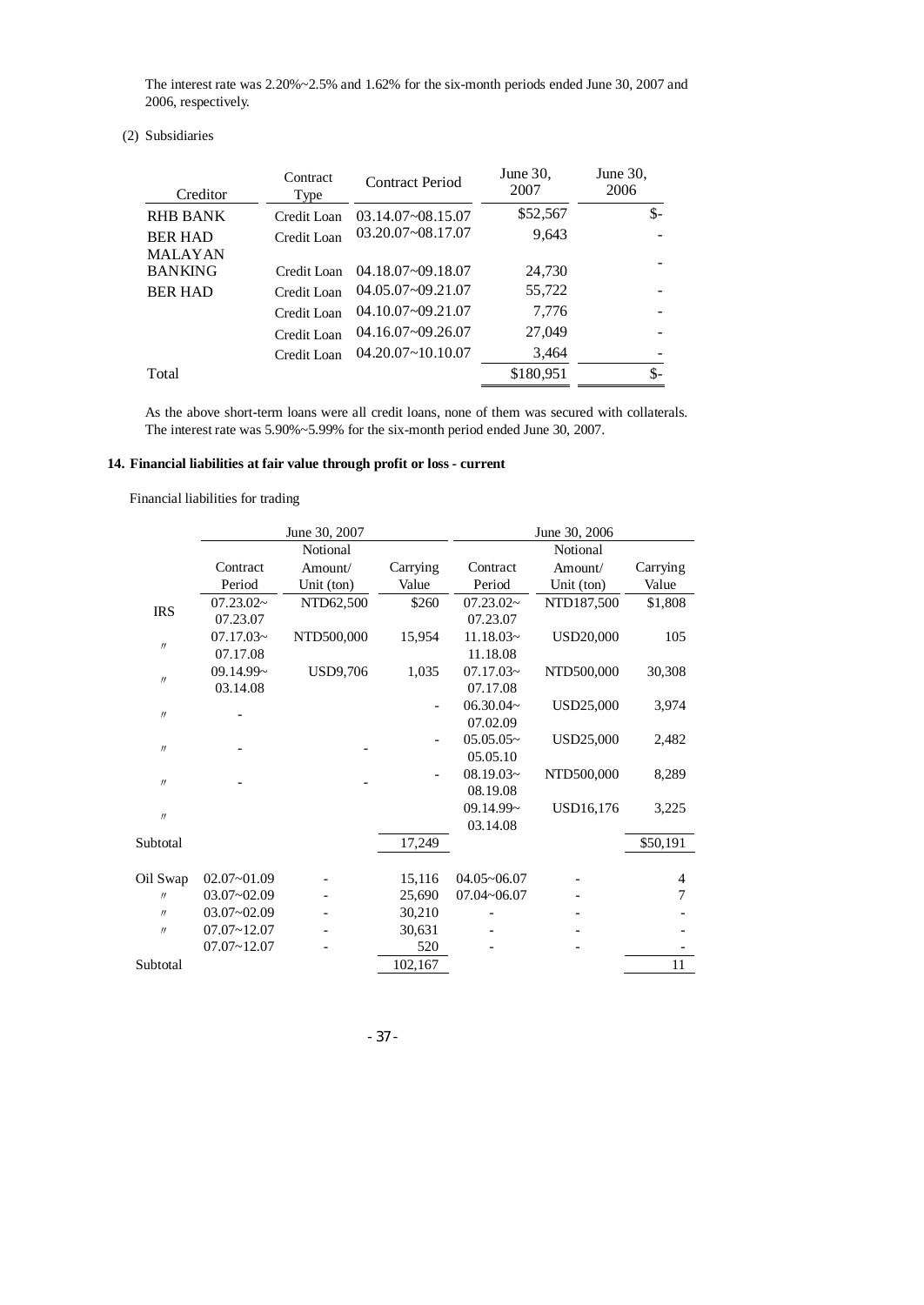|                   | June 30, 2007   |                 |           | June 30, 2006   |                 |                |
|-------------------|-----------------|-----------------|-----------|-----------------|-----------------|----------------|
|                   |                 | Notional        |           |                 | Notional        |                |
|                   | Contract        | Amount/         | Carrying  | Contract        | Amount/         | Carrying       |
|                   | Period          | Unit (ton)      | Value     | Period          | Unit (ton)      | Value          |
| FX Option         | $06.06.07-$     | JPY2,600,000    | 352       | $09.25.01 -$    | JPY1,920,000    | $\overline{2}$ |
|                   | 07.26.07        |                 |           | 12.13.06        |                 |                |
| $^{\prime\prime}$ | $05.05.04-$     | EUR56,000       | 24,744    | 05.05.04~       | EUR25,000       | 37,740         |
|                   | 05.05.09        |                 |           | 05.05.09        |                 |                |
| $\prime\prime$    | $10.04.01-$     | USD533,000      | 115,451   | $10.04.01-$     | USD37,235       | 7,120          |
|                   | 12.08.11        |                 |           | 03.12.08        |                 |                |
| $\prime\prime$    |                 | GBP7,000        | 1,129     | 06.15.06~       | <b>EUR2,000</b> | 410            |
|                   |                 |                 | 07.17.06  |                 |                 |                |
|                   |                 |                 |           | 03.31.06~       | EUR1,000        | 2,629          |
|                   |                 |                 |           | 07.05.06        |                 |                |
| Subtotal          |                 |                 | 141,676   |                 |                 | 47,901         |
| <b>CCS</b>        | $01.07 - 01.08$ | <b>USD2,000</b> | 8,509     | $09.03 - 03.07$ | <b>USD6,250</b> | 17,247         |
| $\prime\prime$    | $03.07 - 03.08$ | <b>USD2,000</b> | 27,025    | $09.03 - 03.07$ | <b>USD2,500</b> | 6,826          |
| $^{\prime\prime}$ | $04.07 - 04.08$ | <b>USD3,000</b> | 2,357     |                 |                 |                |
| $^{\prime\prime}$ | $04.07 - 07.08$ | <b>USD3,000</b> | 9,195     |                 |                 |                |
| $^{\prime\prime}$ | $05.07 - 11.07$ | <b>USD3,000</b> | 6,303     |                 |                 |                |
| $\prime\prime$    | $06.07 - 04.09$ | <b>USD3,000</b> | 110,014   |                 |                 |                |
| $^{\prime\prime}$ | $05.07 - 05.08$ | <b>USD3,000</b> | 2,845     |                 |                 |                |
| Subtotal          |                 |                 | 166,248   |                 |                 | 24,073         |
| Total             |                 |                 | \$427,340 |                 |                 | \$122,176      |

- (1) Effective January 1, 2006, the Group classified the above financial instruments at fair value under the SFAS No. 34 "Accounting for Financial Instruments" resulting in an unfavorable cumulative effect of changes in accounting principles of \$194,352 (after tax) and was included in the consolidated net income for the six-month period ended June 30, 2006.
- (2) For the disclosure of interest rate risk, credit risk and fair value of the above derivative financial liabilities, please refer to Note J.

#### **15. Accrued expenses**

|                                              | June 30, 2007 | June 30, 2006 |
|----------------------------------------------|---------------|---------------|
| Accrued expenses                             | \$14,195,041  | \$13,155,243  |
| Estimated accrued expenses                   | 3.362.285     | 2,807,999     |
| Add: Unrealized foreign exchange loss (gain) | 10.048        | 21.141        |
| Total                                        | \$17,567,374  | \$15,984,383  |

The estimated accrued expenses represent the estimated expenses to be incurred with the foreign agents and on the agency services rendered by the Group to the foreign marine transportation companies. The estimated accrued expenses as of December 31, 2006 was \$3,724,730, of which \$2,209,766 was reversed as of June 30, 2007, constituting 59.33% of the estimated amount. The estimated accrued expenses as of December 31, 2005 was \$2,544,448, of which \$2,192,499 was reversed as of June 30, 2006, constituting 86.17% of the estimated amount.

- 38 -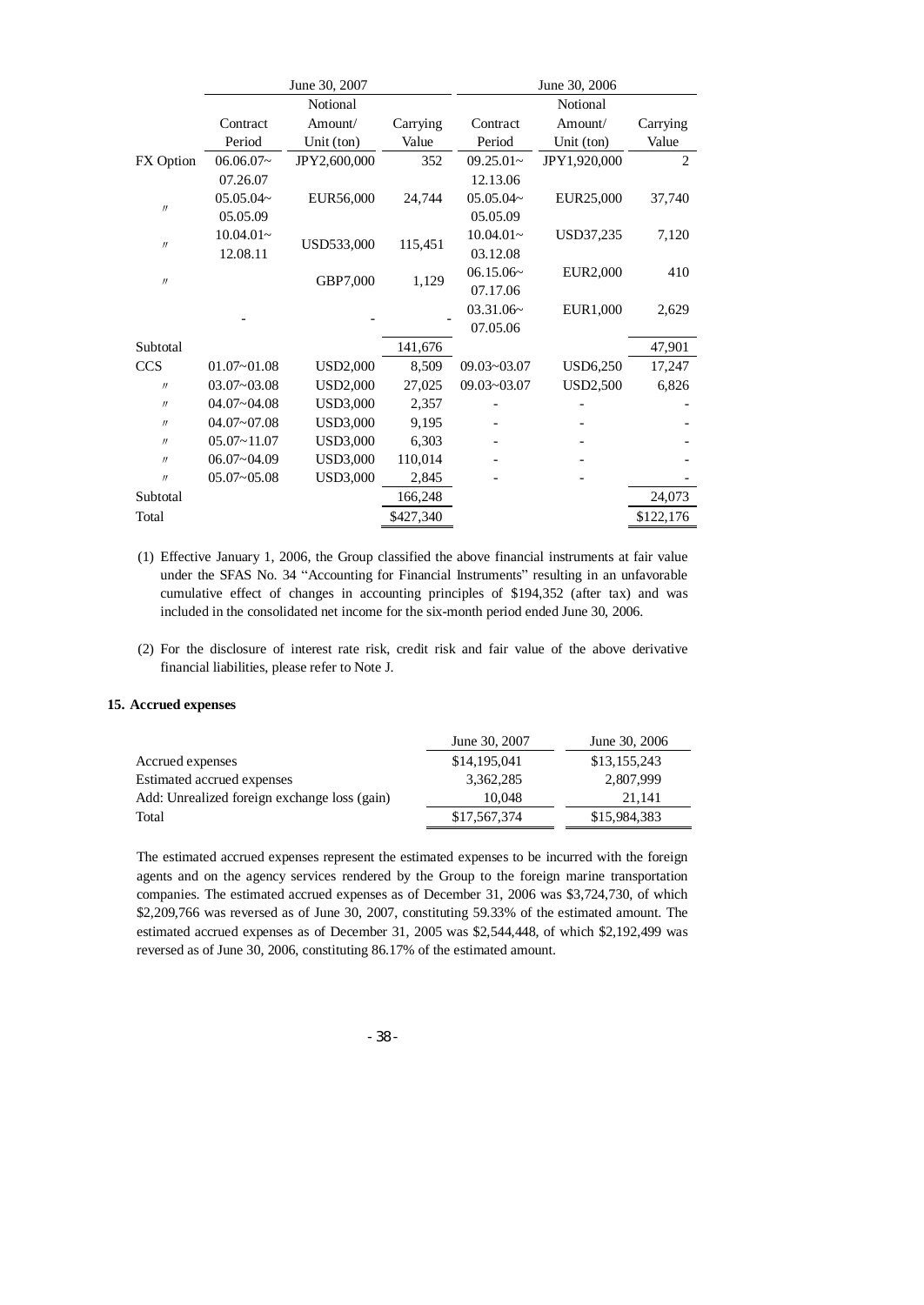# **16. Other payables**

|                                                                     | June 30, 2007 | June 30, 2006 |
|---------------------------------------------------------------------|---------------|---------------|
| Non-related parties                                                 |               |               |
| Accrued expenses                                                    | \$2,604       | \$4,096       |
| Dividends payable                                                   | 905,136       | 4,931,356     |
| Remuneration to directors and supervisors<br>and bonus to employees | 40,620        | 130,400       |
| Others                                                              | 425,301       | 293,140       |
| Subtotal                                                            | 1,373,661     | 5,358,992     |
| Related parties                                                     |               |               |
| Payables on equipment                                               |               | 1,251,542     |
| <b>Others</b>                                                       | 126           | 197           |
| Subtotal                                                            | 126           | 1,251,739     |
| Total                                                               | \$1,373,787   | \$6,610,731   |

#### **17. Long-term liabilities due within one year**

|                                          | June 30, 2007 | June 30, 2006 |
|------------------------------------------|---------------|---------------|
| Corporate bonds payable                  | \$1,500,000   | \$4,000,000   |
| Long-term bank loans                     | 1.230,000     | 1.231.333     |
| Long-term loans borrowed by subsidiaries | 1.372.441     | 3.731.903     |
| Total                                    | \$4,102,441   | \$8,963,236   |

## **18. Derivative financial liabilities for hedging – non current**

|                   |                | June 30, 2007 |                          |                | June 30, 2006    |          |
|-------------------|----------------|---------------|--------------------------|----------------|------------------|----------|
|                   | Contract       | Notional      | Carrying                 | Contract       | Notional         | Carrying |
|                   | period         | amount        | value                    | period         | amount           | value    |
| <b>IRS</b>        | 06.03.03       | NTD300,000    | \$4,646                  | $06.03.03\sim$ | NTD300,000       | \$9,180  |
|                   | 06.03.08       |               |                          | 12.03.08       |                  |          |
| $^{\prime\prime}$ | $06.05.03\sim$ | NTD200.000    | 3.106                    | $06.03.03\sim$ | NTD200,000       | 6,136    |
|                   | 12.05.08       |               |                          | 12.05.08       |                  |          |
| $^{\prime\prime}$ |                |               |                          | $08.27.02\sim$ | NTD120,000       | 886      |
|                   |                |               |                          | 06.27.07       |                  |          |
| $^{\prime\prime}$ |                |               | $\overline{\phantom{0}}$ | $12.20.05-$    | <b>USD18.750</b> | 2,210    |
|                   |                |               |                          | 07.07.08       |                  |          |
| $^{\prime\prime}$ |                |               | $\overline{\phantom{a}}$ | 01.18.06~      | USD17.115        | 4,325    |
|                   |                |               |                          | 05.10.11       |                  |          |
| $^{\prime\prime}$ | -              |               | $\overline{\phantom{a}}$ | 01.18.06~      | USD17.577        | 1,219    |
|                   |                |               |                          | 05.10.11       |                  |          |
| Total             |                |               | \$7,752                  |                |                  | \$23,956 |

- (1) Effective January 1, 2006, the Group recorded those that qualify as effective hedging instrument under the SFAS No. 34 "Accounting for Financial Instruments" at fair value resulting in an unfavorable loss of \$101,199 (after tax) which was recognized under equity and was not included in the net income for the six-month period ended June 30, 2006.
- (2) For the disclosure of interest rate risk, credit risk and fair value of the above derivative financial liabilities, please refer to Note J.

- 39 -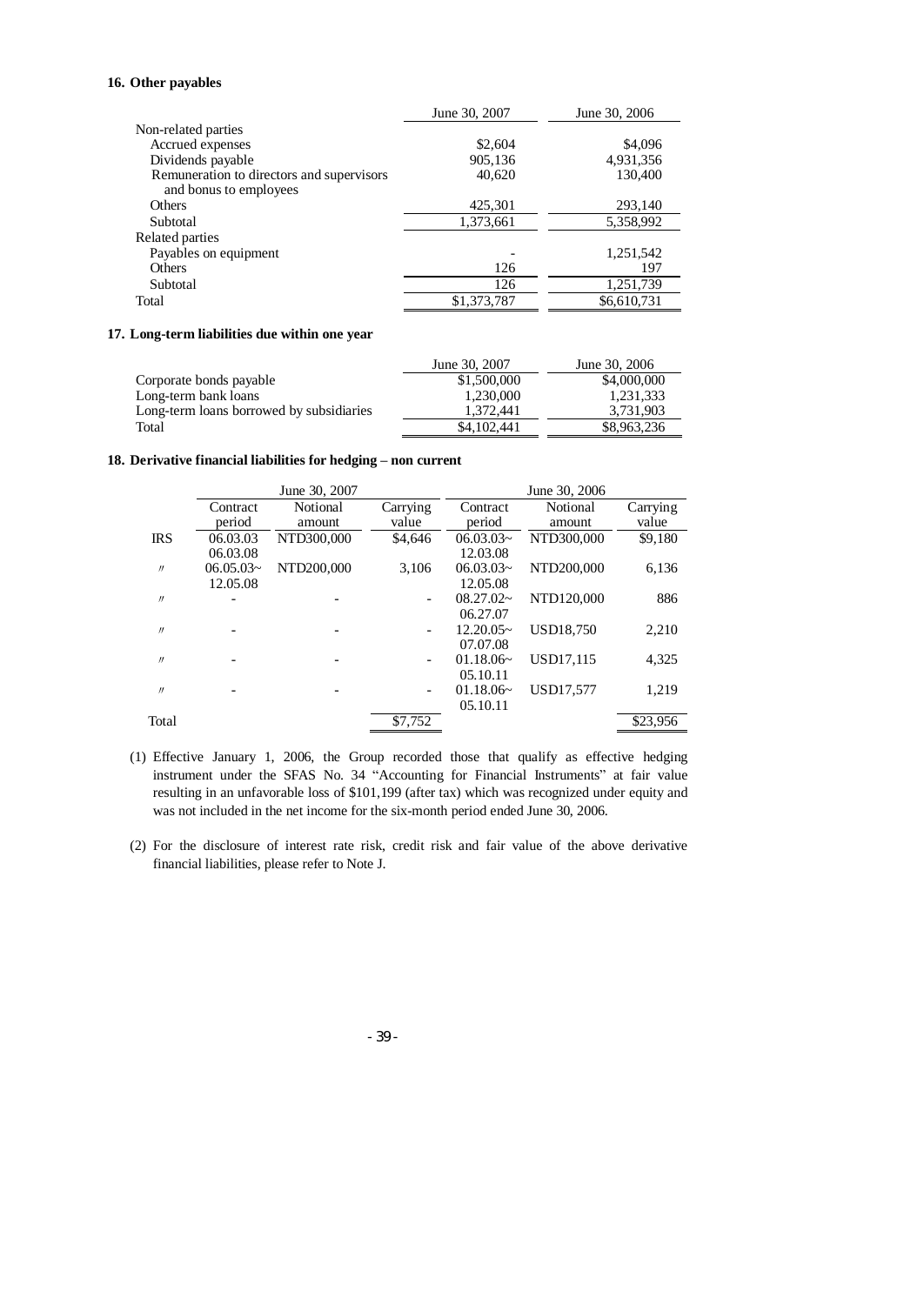#### **19. Financial liabilities carried at cost - non current**

|                  |                          | Conversion |               |               |
|------------------|--------------------------|------------|---------------|---------------|
|                  | Item                     | date       | June 30, 2007 | June 30, 2006 |
| Stock conversion | Tuntex (Thailand) Public |            |               |               |
| right            | Company Limited          | 03.10.13   | \$9,004       | \$9,004       |

The above financial liability is the embedded stock conversion right obtained by the Company through acquisition of convertible corporate bond issued by Tuntex (Thailand) Public Company Limited (TUNTEX) during the first quarter of 2005. As stated in the terms of the agreement, TUNTEX can choose either to pay back by cash at face value of corporate bonds (THB15,737 thousand dollars) or convert to stock on the maturity date. On initial acquisition, such transaction was not recorded separately; however, in accordance with the SFAS No. 34 "Accounting for Financial Instruments" effective January 1, 2006, the initial acquisition amount of convertible bonds was discounted at the effective interest rate, resulting in a present value of THB 11,263 thousand (converted into NTD 9,004 thousand dollars). As a result, an unfavorable unrealized loss of \$9,004 (after tax) was recognized in equity, and was not included in the net income for the six-month period ended June 30, 2006, and subsequently measured at cost with historical exchange rate.

#### **20. Corporate bonds payable**

|                                    | June 30, 2007 | June 30, 2006 |
|------------------------------------|---------------|---------------|
| Eighth secured corporate bonds     | $S-$          | 1,500,000     |
| Ninth secured corporate bonds      |               | 1,000,000     |
| Tenth secured corporate bonds      |               | 1,500,000     |
| Eleventh secured corporate bonds   | 1,500,000     | 1,500,000     |
| First unsecured convertible bonds  | 1,634,300     | 1,634,400     |
| Second unsecured convertible bonds | 1,343,800     | 1,481,800     |
| Add: Accrued interest compensation | 7.388         | 7,962         |
| Subtotal                           | 4,485,488     | 8,624,162     |
| Less: Current portion              | (1,500,000)   | (4,000,000)   |
| Non-current portion                | \$2,985,488   | \$4,624,162   |

(1) Please refer to Schedules  $1 \sim 2$  for details of the terms on the above corporate bonds.

- (2) On January 12, 2004, the Company issued its first unsecured domestic convertible bonds (referred herein as the "Bonds") at face value, totaling \$4 billion. The major terms on the issuance are set forth below:
	- a. Period: 5 years (January 12, 2004 to January 11, 2009)
	- b. Coupon rate: 0% per annum
	- c. Principal repayment and interest payment

Unless the Bonds are redeemed, repurchased, resold, converted or deregistered before maturity, or other events occur due to regulatory reasons, the principal of the Bonds shall be repaid in lump sum by cash at maturity based on the face value of the Bonds.

d. Collaterals

The Bonds are unsecured. However, if the Company subsequently issues other convertible bonds secured with collaterals, the rights of the bondholders to claim their credits and the collaterals are set at the same rank as the holders of the convertible bonds issued subsequently.

- 40 -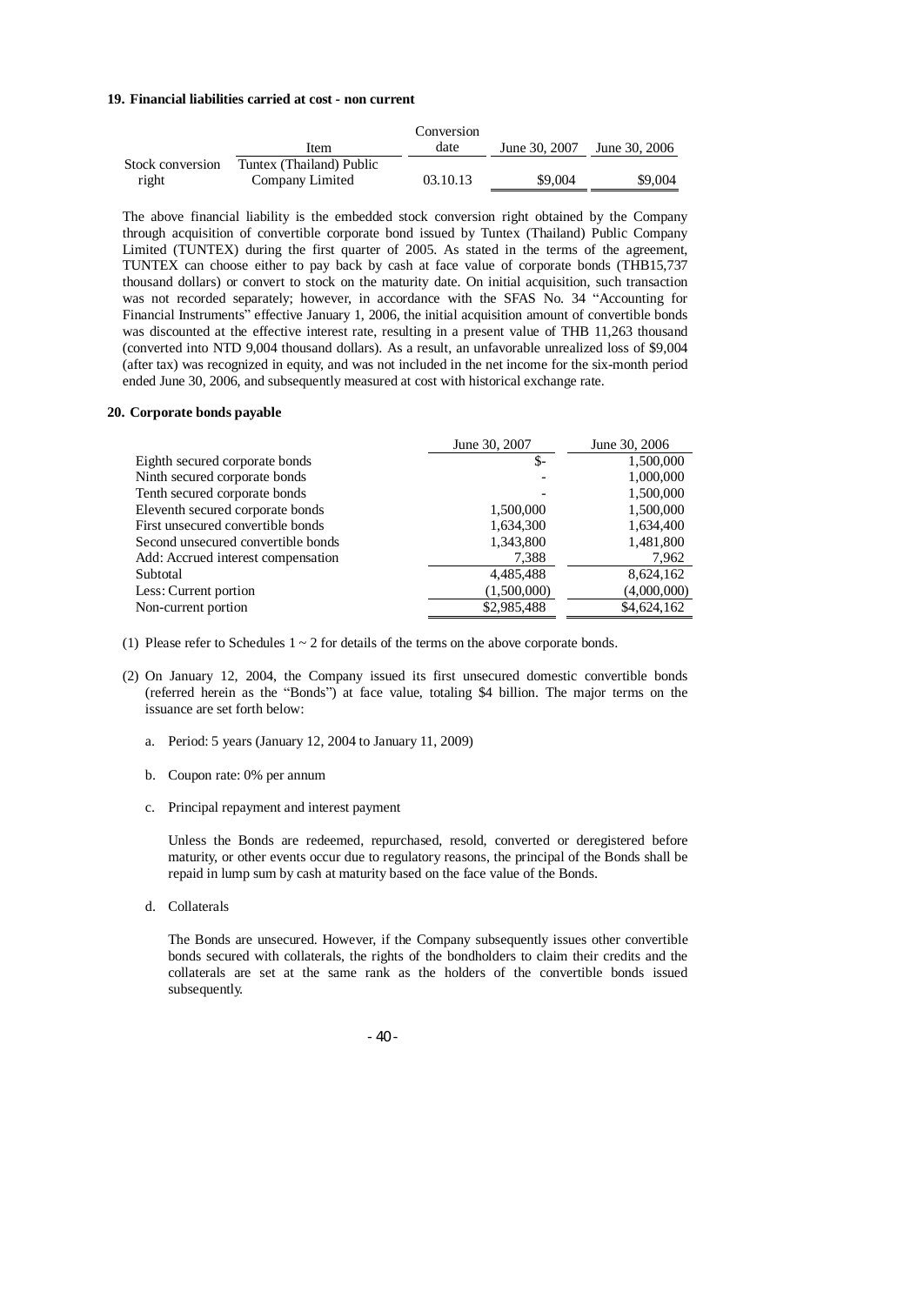- e. Redemption at the Company's option
	- (a) During the period from 3 months after the issuance of the Bonds to 40 days before the maturity of the Bonds, if the closing price of the Company's common stock at the Taiwan Stock Exchange is equal to or more than 50% of the conversion price for a period of 30 consecutive trading days, the Company may redeem 100% of the outstanding bonds in cash at the redemption price calculated based on the predetermined yield rate on redemption within 30 trading days after the abovementioned 30 consecutive trading days. The yield rate on redemption is 0.20% per annum during the period from 3 months to 3 years after the Bonds' issuance. During the period from 3 years after the Bonds' issuance to 40 days before the maturity of the Bonds, the Bonds are redeemable at their face value.
	- (b) During the period from 3 months after the issuance of the Bonds to 40 days before the maturity of the Bonds, if the total amount of the Bonds outstanding after the conversion by the bondholders is less than \$400 million (10% of the total issued amount), the Company may redeem the outstanding bonds in cash in accordance with the terms stated in Paragraph (a) above.
	- (c) When the Company issues its redemption notice, if the bondholders do not reply before the effective redemption date, the Company may convert the bonds held by those bondholders into common stock at the conversion price in effect at the expiration of the notice period.
- f. Redemption at the bondholders' option

During the period from 30 days before the 3-year maturity of the Bonds to the date of maturity, the bondholders may require the Company to redeem their bonds in cash at face value plus interest compensation (i.e. 100.60% of the face value with a yield rate of 0.20% per annum).

- g. Terms on conversion
	- (a) Conversion period

The bondholders may convert the Bonds into the Company's common stock during the period from 3 months after the Bonds are issued to 10 days before the maturity of the Bonds.

The bondholders are prohibited from exercising their conversion right during the period from 3 trading days before the announcement of cash or stock dividends to the date of distribution of the cash or stock dividends.

(b) Conversion price

The conversion price is the lowest of the three average closing prices of the Company's common stock during the 10, 15 and 20 trading days before October 3, 2003 multiplied by 115%. If any cash or stock dividends are distributed before October 3, 2003, the closing price used in the computation of the conversion price must be adjusted for the effect of the dividend distribution. If any cash or stock dividends are distributed during the period from the date on which the conversion price is set to the date on which the Bonds are converted, the conversion price is required to be adjusted in accordance with the adjusting formula specified in the bond agreement. The conversion price at the issuance of the Bonds was set at \$28.60 (in dollars). On June 30, 2007, the adjusted conversion price was \$21.85 (in dollars).

- 41 -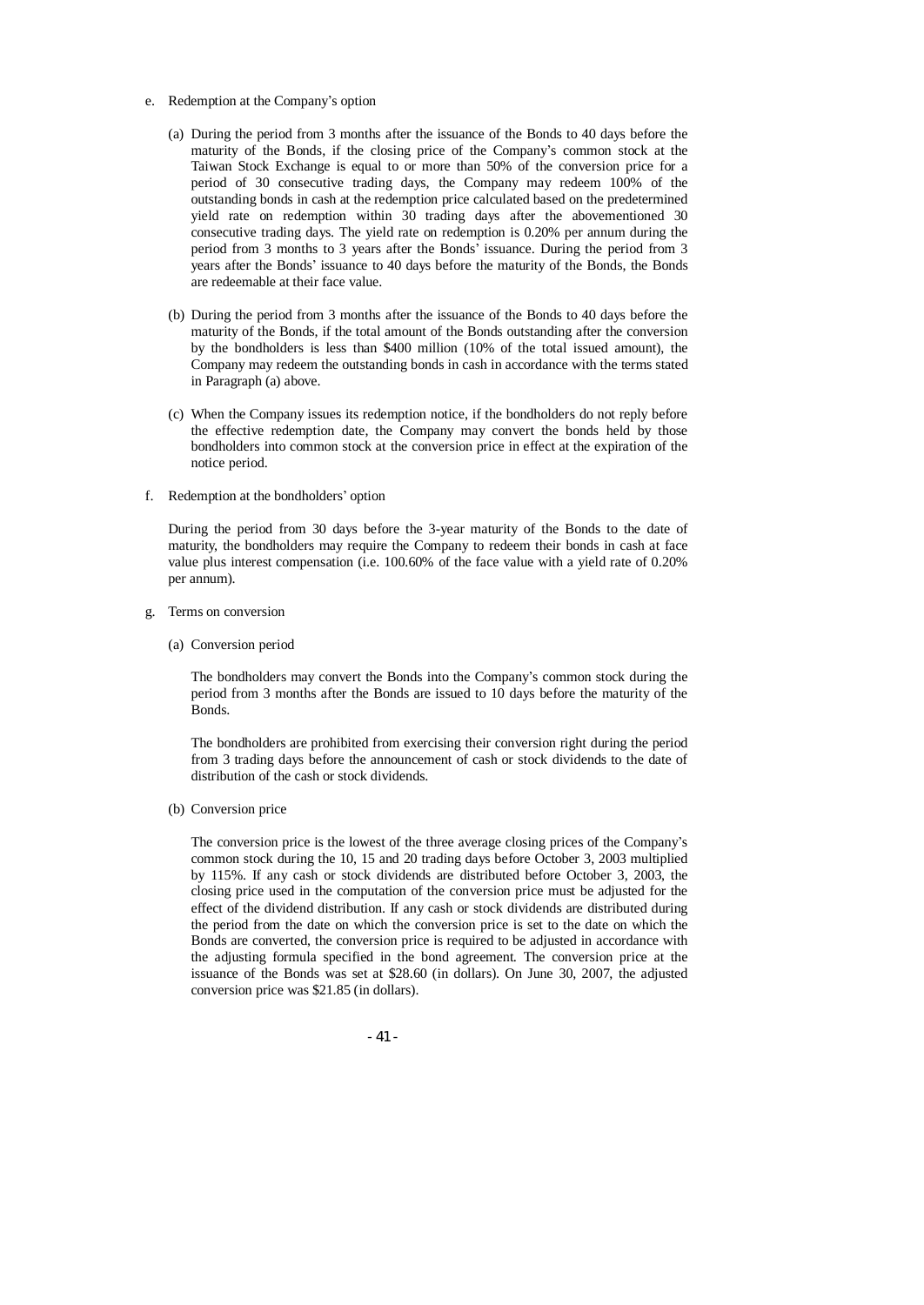- h. Others
	- (a) Entitlement to cash dividends

The bondholders who request to convert the Bonds on a date which is more than 3 trading days before the announcement of cash dividends are entitled to the cash dividends resolved by the stockholders in the current year.

The bondholders who request to convert the Bonds 3 trading days before the announcement of cash dividends or later are not entitled to the cash dividends resolved by the stockholders in the current year, but are entitled to the cash dividends resolved by the stockholders in the following year.

- (b) The affiliated companies of the Company may subscribe to the Bonds, but do not have the right to convert the Bonds into the Company's common stock.
- (3) On September 6, 2004, the Company issued its second unsecured domestic convertible bonds (referred herein as the "Second Bonds") at face value, totaling \$4.5 billion. The major terms on the issuance are set forth below:
	- a. Period: 5 years (September 6, 2004 to September 5, 2009)
	- b. Coupon rate: 0% per annum
	- c. Principal repayment and interest payment

Unless the Second Bonds are redeemed, repurchased, resold, converted or deregistered before maturity, or other events occur due to regulatory reasons, the principal of the Second Bonds shall be repaid in lump sum by cash at maturity based on the face value of the Second Bonds.

d. Collaterals

The Second Bonds are unsecured. However, if the Company subsequently issues other convertible bonds secured with collaterals, the rights of the holders of the Second Bonds to claim their credits and the collaterals are set at the same rank as the holders of the convertible bonds issued subsequently.

- e. Redemption at the Company's option
	- (a) During the period from 3 months after the Second Bonds are issued to 40 days before the maturity of the Second Bonds, if the closing price of the Company's common stock at the Taiwan Stock Exchange is equal to or more than 50% of the conversion price for a period of 30 consecutive trading days, the Company may redeem the outstanding bonds in cash at the face value of the Second Bonds within 30 trading days after the abovementioned 30 consecutive trading days.
	- (b) During the period from 3 months after the Second Bonds are issued to 40 days before the maturity of the Second Bonds, if the total amount of the Second Bonds outstanding after the conversion by the bondholders is less than \$450 million (10% of the total issued amount), the Company may redeem the outstanding bonds at their face value any time during the 40 days before the maturity of the Second Bonds.

- 42 -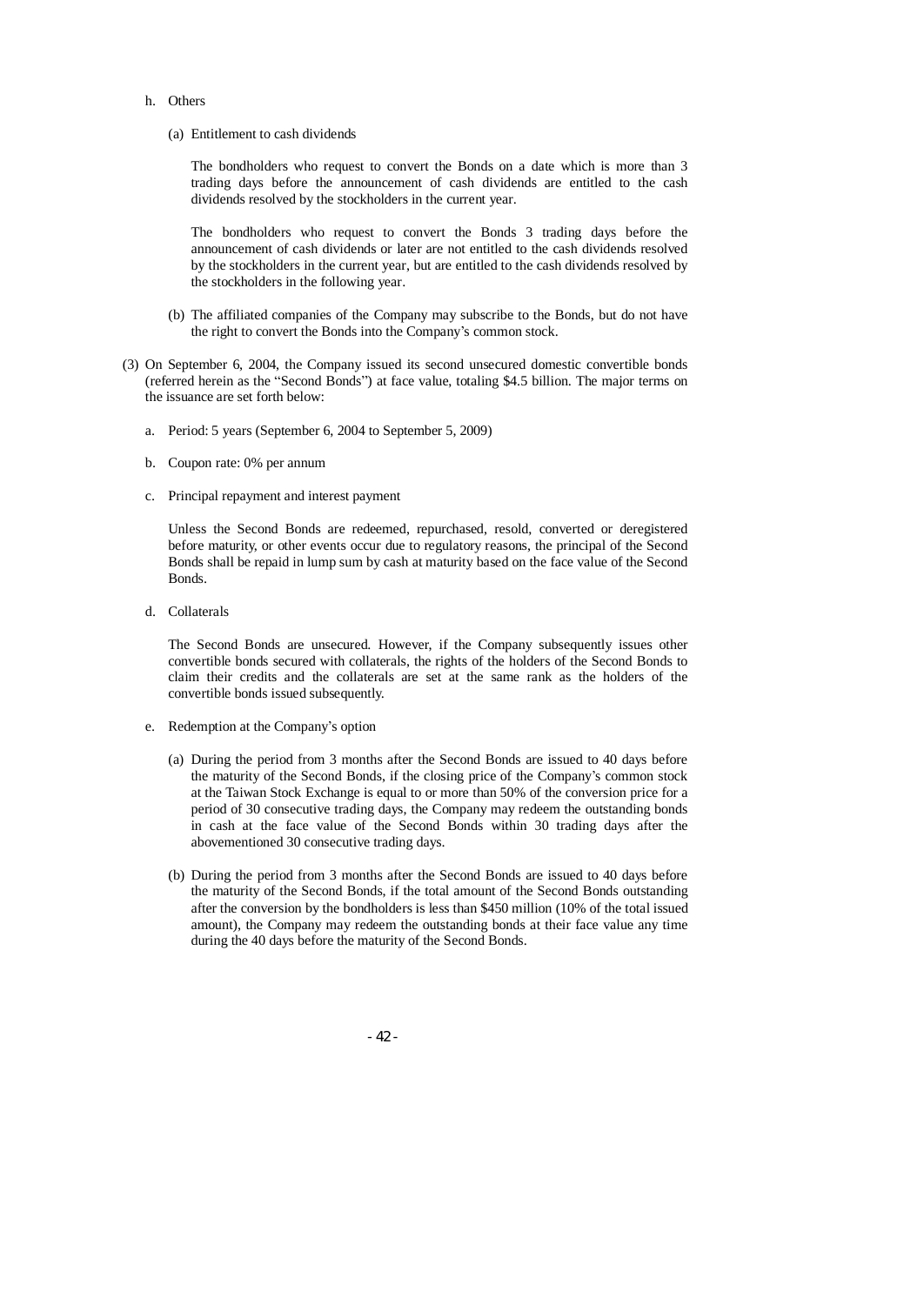- (c) When the Company issues its redemption notice, if the bondholders do not reply before the effective redemption date, the Company may convert the bonds held by those bondholders into common stock at the conversion price in effect at the expiration of the notice period.
- f. Redemption at the bondholders' option

During the period from 30 days before the 3.5-year maturity of the Second Bonds to the date of maturity, the bondholders may require the Company to redeem their bonds in cash at face value.

- g. Terms on conversion
	- (a) Conversion period

The bondholders may convert the Second Bonds into the Company's common stock during the period from 1 month after the Second Bonds are issued to 10 days before the maturity of the Second Bonds.

The bondholders are prohibited from exercising their conversion right during the period from 3 trading days before the announcement of cash or stock dividends to the date of distribution of the cash or stock dividends.

(b) Conversion price

The conversion price can be any of the three average closing prices of the Company's common stock during the 1, 3 and 5 trading days before August 24, 2004 multiplied by 103%. If any cash or stock dividends are distributed before August 24, 2004, the closing price used in the computation of the conversion price must be adjusted for the effect of the dividend distribution. If any cash or stock dividends are distributed during the period from the date on which the conversion price is set to the date on which the Second Bonds are converted, the conversion price is required to be adjusted in accordance with the adjusting formula specified in the bond agreement. The conversion price at the issuance of the Second Bonds was set at \$28.50 (in dollars). On June 30, 2007, the adjusted conversion price was \$18.27 (in dollars).

h. Entitlement to cash dividends

The bondholders who request to convert the Second Bonds during the period from January 1 of the current year to any date which is more than 3 trading days before the announcement of cash or stock dividends are entitled to the cash or stock dividends resolved by the stockholders in the current year. Conversion of the Second Bonds is prohibited during the period from 3 trading days before the announcement of cash or stock dividends to the ex-dividend date.

The bondholders who request to convert the Second Bonds during the period from the date following the ex-dividend date to December 31 of the current year are not entitled to the cash or stock dividends resolved by the stockholders in the current year, but are entitled to the cash or stock dividends resolved by the stockholders in the following year.

- 43 -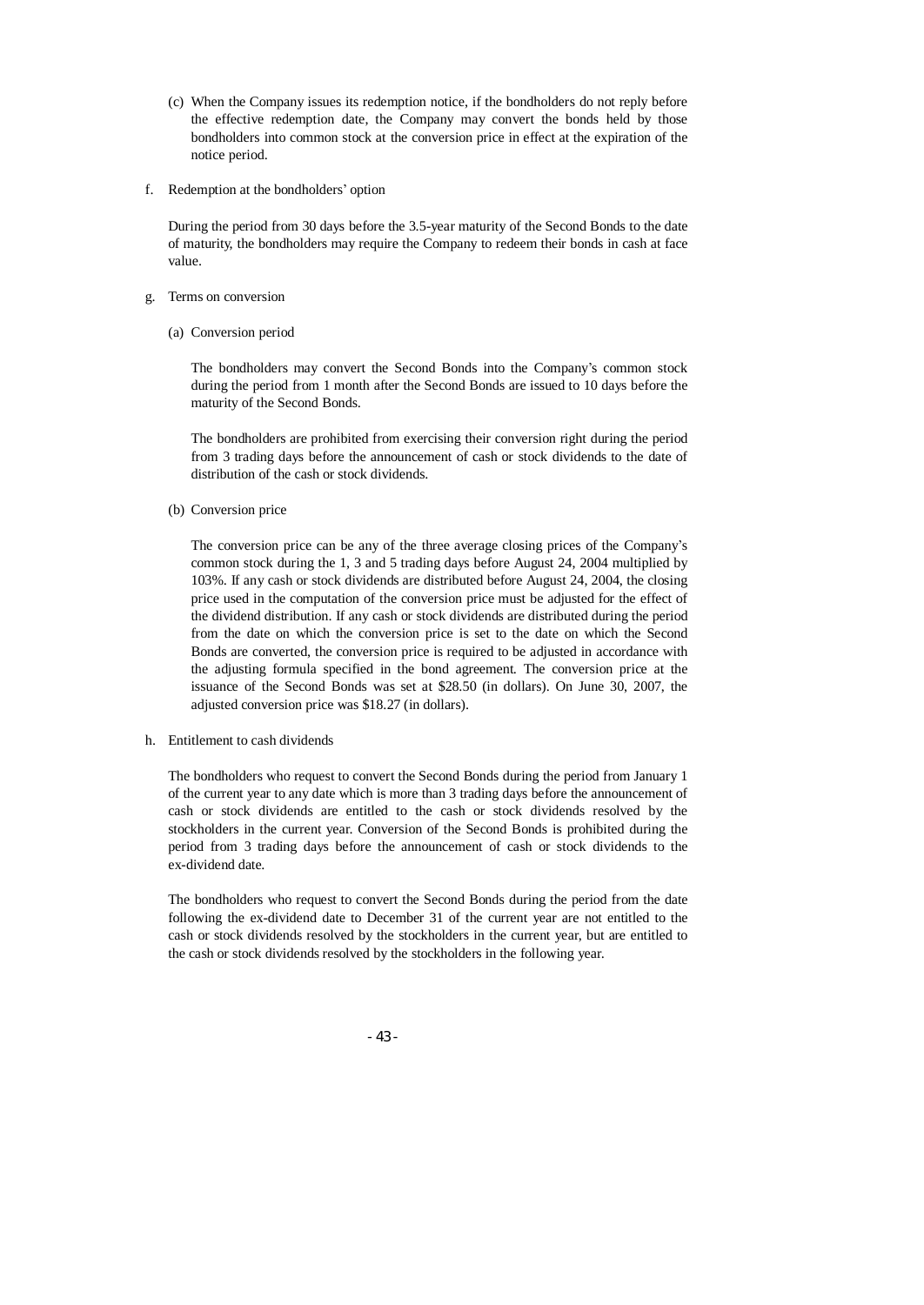# **21. Long-term loans**

|                       | June 30, 2007 | June 30, 2006 |
|-----------------------|---------------|---------------|
| Long-term bank loans  | \$16,659,344  | \$15,253,276  |
| Other long-term loans | 2.857.248     | 2,817,313     |
| Total                 | \$19,516,592  | \$18,070,589  |

# (1) Details of long-term bank loans are as follows:

|                     | June 30, 2007 | June 30, 2006 |
|---------------------|---------------|---------------|
| Company             | \$3,872,833   | \$2,005,667   |
| <b>Subsidiaries</b> | 12,786,511    | 13,247,609    |
| Total               | \$16,659,344  | \$15,253,276  |

# a. Company

Long-term bank loans:

| Creditor                                  | Type              | Period                   | June 30, 2007   | June 30, 2006 |
|-------------------------------------------|-------------------|--------------------------|-----------------|---------------|
| <b>Bank of Taiwan</b>                     | Secured           | 12.17.02 - 08.06.07      | $\mathsf{\$}$ - | \$297,000     |
| <b>Bank of Taiwan</b>                     | Secured           | $06.30.06 - 06.30.09$    | 1,066,666       | 1,600,000     |
| <b>Bank of Taiwan</b>                     | Unsecured         | $06.20.07 - 05.04.12$    | 519,500         |               |
| <b>Bank of Taiwan</b>                     | Unsecured         | 09.29.06~09.29.09        | 1,666,667       |               |
| The Export-Import                         |                   | $08.27.02 - 08.27.07$    |                 | 120,000       |
| Bank of the Republic<br>of China          | n                 |                          |                 |               |
| <b>Bank of East Asia</b>                  | $^{\prime\prime}$ | $01.23.06 - 01.23.09$    | 300,000         | 300,000       |
| Calyon Corporate and                      | n                 | $06.06.03 - 06.06.08$    |                 | 500,000       |
| <b>Investment Bank</b>                    |                   |                          |                 |               |
|                                           | $^{\prime\prime}$ | 06.06.03~09.29.08        | 500,000         |               |
| <b>First Commercial Bank</b>              | n                 | 06.23.06~07.23.06        |                 | 300,000       |
| Industrial Bank of<br>Taiwan              | n                 | $11.11.03 \sim 11.11.07$ | 30,000          | 120,000       |
| China Development<br><b>Industry Bank</b> | n                 | 06.29.07~06.29.09        | 1,000,000       |               |
| Cathay United Bank                        | n                 | $12.22.06 - 12.22.11$    | 20,000          |               |
| Total                                     |                   |                          | 5,102,833       | 3,237,000     |
| Less: Current portion                     |                   |                          | (1,230,000)     | (1,231,333)   |
| Non-current portion                       |                   |                          | \$3,872,833     | \$2,005,667   |
|                                           |                   |                          |                 |               |

The interest rate ranged between 2.180%~3.3605% and 2.075%~2.475% for the six-month periods ended June 30, 2007 and 2006, respectively. Please refer to Note F for details of the collaterals pledged for the above long-term loans.

- 44 -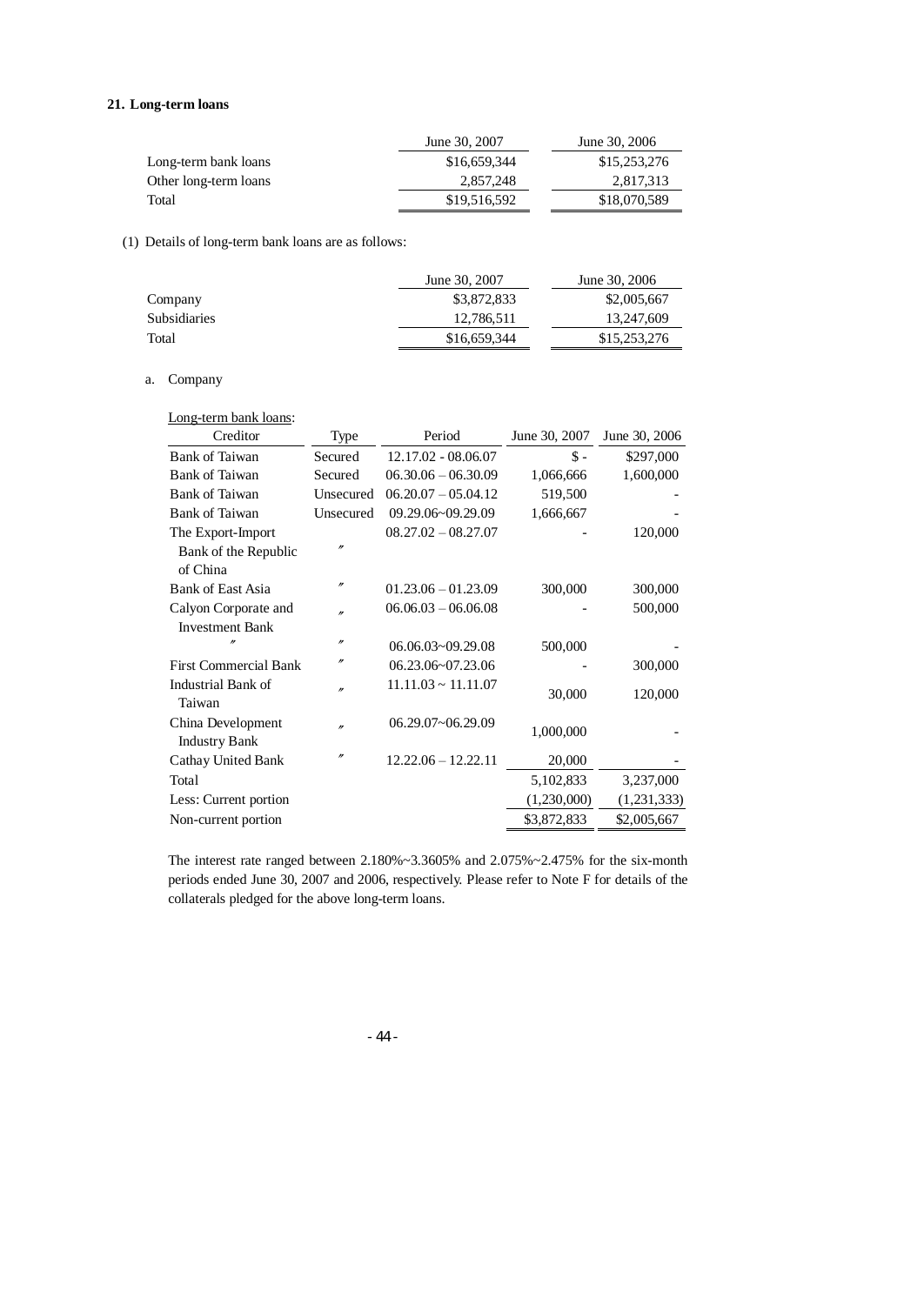## b. Subsidiaries

| Creditor              | Purpose                 | Period                     | June 30, 2007 | June 30, 2006 |
|-----------------------|-------------------------|----------------------------|---------------|---------------|
| The Mizuho            | Shipping                | $08.10.99 - 08.10.06$      | \$-           | \$151,444     |
| Corporate Bank        | finance                 |                            |               |               |
| The Mizuho            | Unsecured               | 12.29.06~12.29.11          | 98,520        |               |
| Corporate Bank        |                         |                            |               |               |
| La Salle Bank         | Machines<br>finance     | 10.01.03 - 09.30.09        | 617,113       | 751,641       |
| Dnb Nor Bank          | Machines<br>finance     | $07.14.05 - 07.23.11$      | 1,159,572     | 1,336,609     |
| <b>ING Bank</b>       | Shipping<br>finance     | 09.27.05~07.14.16          | 8,192,687     | 7,119,895     |
| <b>ING Bank</b>       | Container<br>finance    | $12.27.06 \times 04.14.13$ | 461,295       |               |
| <b>HSH</b> Nordbank   | Shipping<br>finance     | $12.05.02 \times 06.05.14$ | 1,399,174     | 1,392,537     |
| <b>UNI-ASIA</b>       | Shipbuilding<br>finance | 07.29.99~07.29.09          |               | 623,334       |
| <b>UNI-ASIA</b>       | Shipbuilding<br>finance | 01.05.90~01.05.00          |               | 725,334       |
| <b>Bank of Taiwan</b> | Shipbuilding<br>finance | 07.07.03~07.07.08          |               | 607,144       |
| <b>BEA</b>            | Unsecured               | $09.05.03 - 09.05.06$      |               | 161,905       |
| <b>UNIBOX</b>         | Container<br>finance    | $05.10.02 - 05.10.11$      |               | 1,134,923     |
| SG                    | Shipping<br>finance     | 01.28.03~04.14.28          | 752,767       | 1,514,271     |
| Landes Bank           | Shipbuilding<br>finance | 07.21.03~01.21.14          | 1,477,824     | 1,460,475     |
| Subtotal              |                         |                            | 14,158,952    | 16,949,512    |
| Less: Current portion |                         |                            | (1,372,441)   | (3,731,903)   |
| Non-current portion   |                         |                            | \$12,786,511  | \$13,247,609  |

The interest rate ranged between 4.875%~6.60% and 5.19%~8.17% for the six-month periods ended June 30, 2007 and 2006, respectively. Please refer to Note F for details of the collaterals pledged for the above long-term loans.

# (2) Other long-term loan

|                       |                      | Interest |               |               |
|-----------------------|----------------------|----------|---------------|---------------|
| Creditor              | <b>Maturity Date</b> | Rate     | June 30, 2007 | June 30, 2006 |
| Edgeware Profits Ltd. | December 31, 2007    | 7.5%     | \$2,857,248   | \$2,817,313   |

The above long-term loan was borrowed by Clove Holding Ltd. from Edgeware Profits Ltd. to finance its acquisition of equity interests in Classic Outlook Investment Ltd. and Everup Profits Ltd. The shares of the two investees were pledged as collaterals for the loan.

- 45 -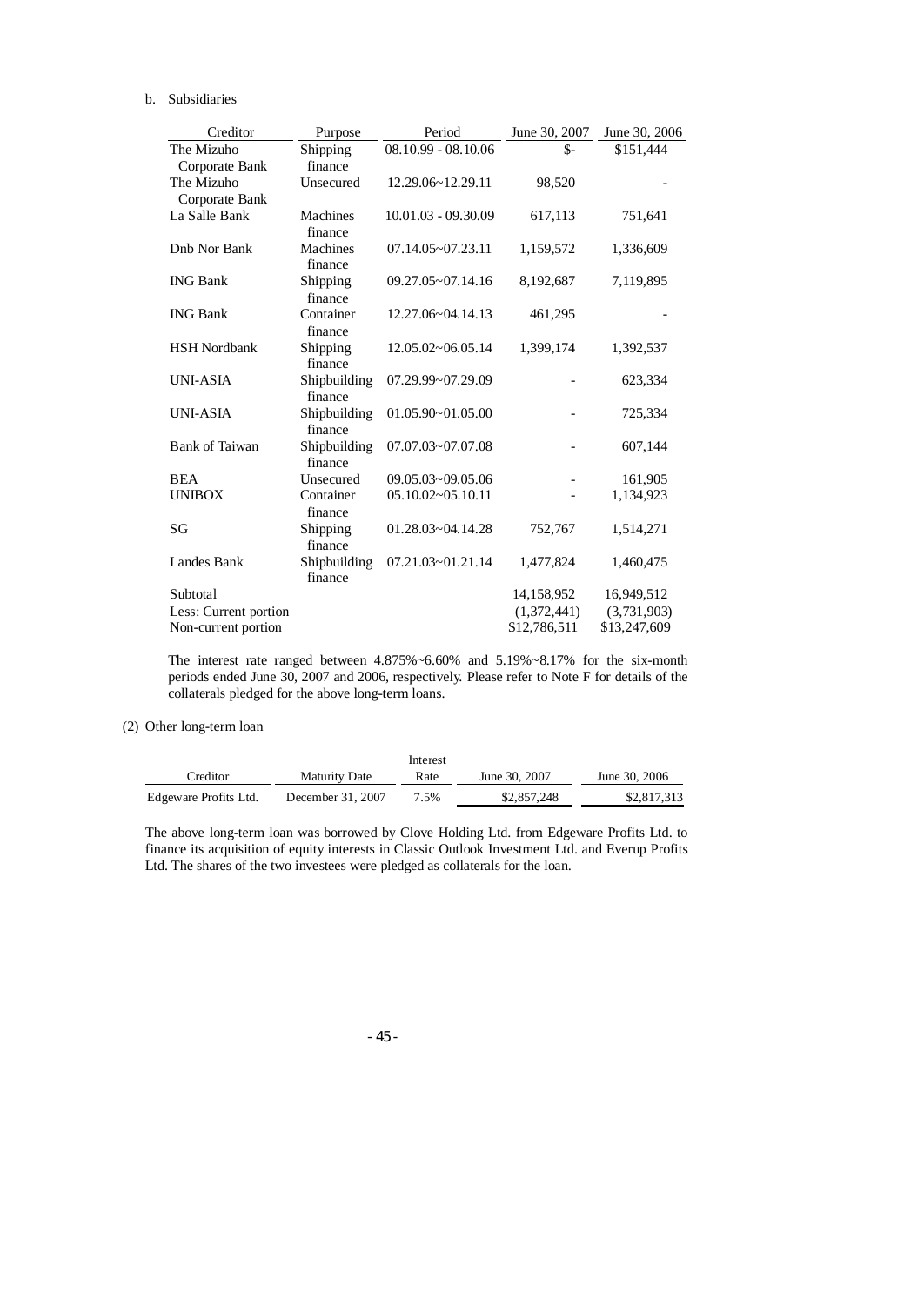#### **22. Capital stock**

- (1) As of June 30, 2007 and 2006, the Company's authorized capital was \$36,000,000 and \$33,000,000, respectively, and the paid-in capital was \$29,234,827 and \$27,251,676, respectively, divided into 2,923,483 thousand and 2,725,168 thousand shares of common stocks, respectively, with a par value of \$10 (in dollars) per share.
- (2) On June 23, 2006, the Company's stockholders resolved to increase capital by capitalizing \$1,907,617 of retained earnings. Accordingly, 190,762 thousand new shares were issued with a par value of \$10 (in dollars) per share. The Company's capital stock after the capital increase amounted to \$29,159,293. The capital increase was approved by the Financial Supervisory Commission of Executive Yuan on July 12, 2006 as per the Letter Jin-Kuan-Zheng-(1)-Zi No. 0950130032 with the effective capital increase date set on August 20, 2006.
- (3) Details of the common stock converted from the unsecured domestic convertible bonds issued by the Company for the six-month periods ended June 30, 2007 and 2006 are set forth below:

|                                       | For The Six-Month Periods Ended June 30, |          |                            |           |
|---------------------------------------|------------------------------------------|----------|----------------------------|-----------|
|                                       | 2007                                     |          | 2006                       |           |
|                                       | No. of Shares<br>(in '000)               | Amount   | No. of Shares<br>(in '000) | Amount    |
| First unsecured convertible bonds     |                                          | \$-      |                            | \$-       |
| Second unsecured convertible<br>bonds | 7.553                                    | 75.534   | 17.643                     | 176,430   |
| Total                                 | 7,533                                    | \$75,534 | 17.643                     | \$176,430 |

# **23. Capital surplus**

Under the Company Law, capital surplus arising from share issue premium and endowments received can be capitalized when the Company does not incur losses, provided that the annual amount capitalized shall not exceed 10% of the Company's paid-in capital. The remainder can only be used to offset losses. Additionally, pursuant to the Securities and Exchange Law and the Company Law, capitalization of the capital surplus is not allowed until the following year after the capital surplus is registered. Moreover, capital surplus shall not used to cover losses unless the legal reserve is insufficient.

### **24. Appropriation of retained earnings and dividend policy**

(1) The sections of the Company's Articles of Incorporation that are applicable to the appropriation of the 2005 earnings are as follows: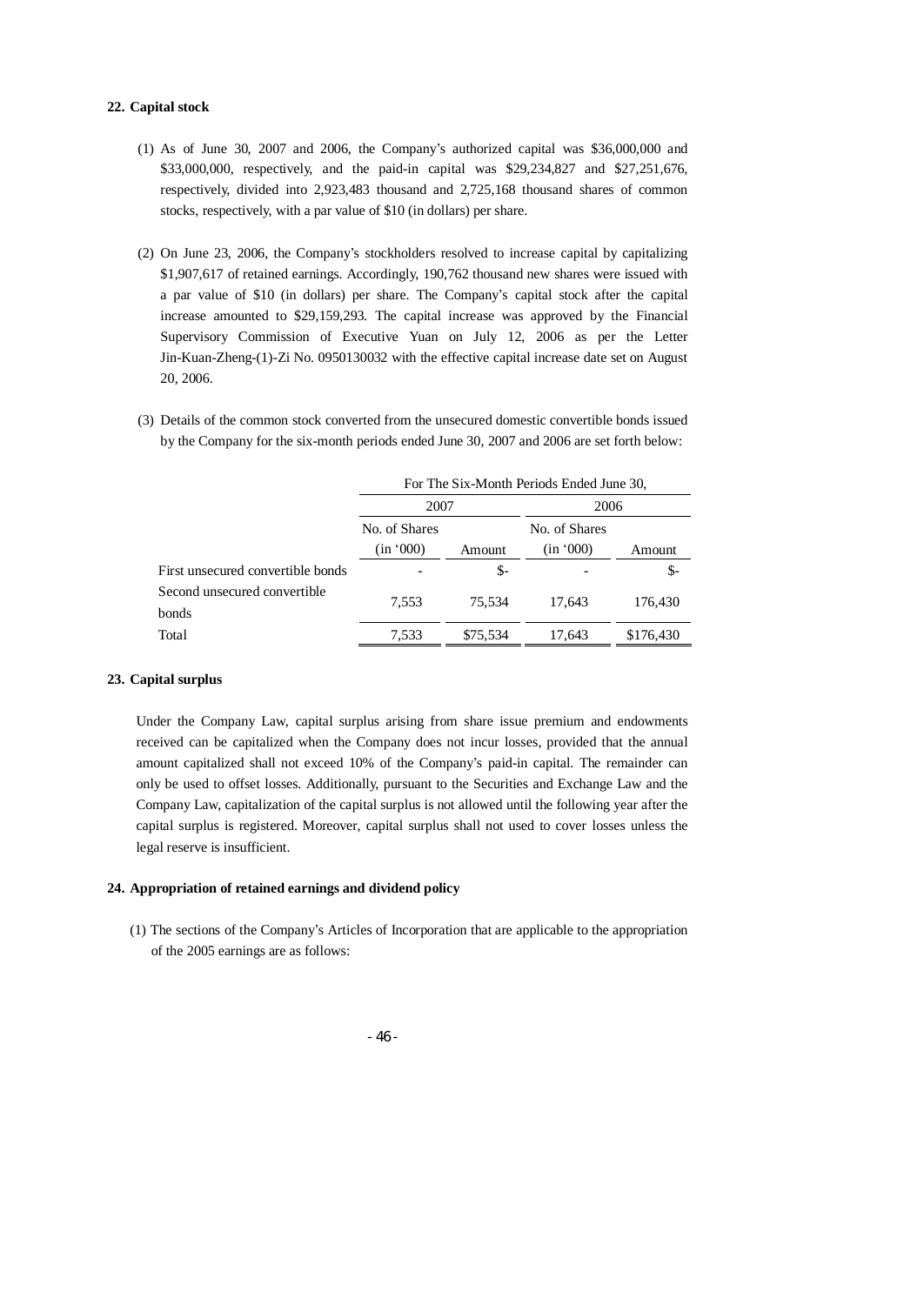According to Article 26 of the Company's Articles of Incorporation, if there is any profit for a fiscal year, the Company shall first make provision for income tax, and cover prior years' losses, then appropriate 10% of the residual amount as legal reserve. Dividends shall be proposed by the Board of Directors and resolved by the stockholders. Bonuses paid to employees shall be at least 1% of the total distributed amount and the remuneration paid to the directors and supervisors shall not exceed 5% of the total distributed amount. The Company is currently at the stable growth stage. To facilitate future expansion plans, distribution to stockholders shall be in the form of both cash and stocks with proportions at  $0\% \sim 50\%$  and  $100\% \sim 50\%$ , respectively. To maintain the Company's earnings per share at a certain level and in consideration of the impact of stock dividends on the Company's financial performance, the proportions of cash and estimated earnings per share for the year in which the dividends are distributed decreased by more than 20% compared to prior year. The Company can also adjust the cash and stock dividends with proportions at 100%~50% and 0%~50%, respectively, based on the Company's financial situation.

(2) On June 23, 2006, the Company's board of directors resolved to amend the Company's policy on dividends and distribution of earnings effective 2006. The newly revised policies are as follows:

According to Article 26 of the Company's Articles of Incorporation, if there is any profit for a fiscal year, the Company shall first make provision for income tax, and cover prior years' losses, then appropriate 10% of the residual amount as legal reserve. Dividends shall be proposed by the Board of Directors and resolved by the stockholders. Bonuses paid to employees shall be at least 0.5% of the total distributed amount and the remuneration paid to the directors and supervisors shall not exceed 5% of the total distributed amount. The Company is currently at the stable growth stage. In order to facilitate future expansion plans, dividends to stockholders are distributed mutually in the form of both cash and stocks with the basic principle that the ratio of cash dividends to total stock dividends shall not be lower than 10%.

(3) Legal reserve

Pursuant to the Company Law, the Company is required to set aside 10% of its annual after-tax net income as legal reserve until the balance of such reserve equals the Company's paid-in capital. Utilization of the legal reserve is limited to offsetting deficits and increasing capital. Appropriation of the legal reserve as cash dividends is prohibited.

(4) Special reserve

If there is any negative stockholders' equity item recorded by the Company, such as unrealized loss on the decline in market value of long-term equity investments and cumulative translation adjustments, the Company is required to set aside an amount equal to the amount of the negative stockholders' equity item as special reserve from the after-tax net income. If the negative stockholders' equity items are subsequently reversed, an amount not exceeding the reversed amount can be appropriated from the special reserve.

(5) Appropriation of the 2006 and 2005 earnings as resolved by the stockholders on June 27, 2007 and June 23, 2006, respectively, is set forth below:

- 47 -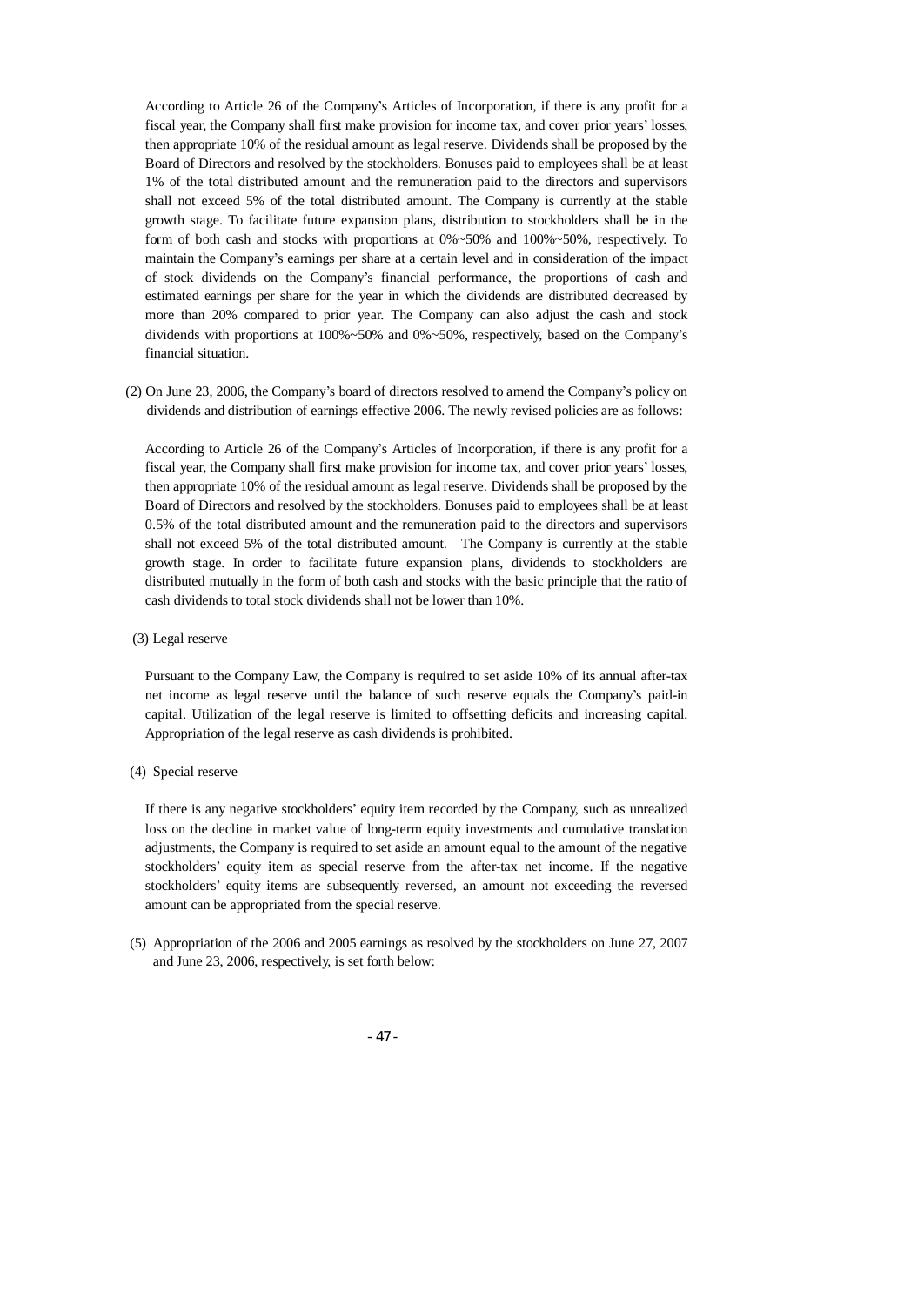|                                              |                              |             |              | Dividend Per Share |
|----------------------------------------------|------------------------------|-------------|--------------|--------------------|
|                                              | <b>Appropriated Earnings</b> |             | (in dollars) |                    |
|                                              | 2006                         | 2005        | 2006         | 2005               |
| Cash dividends to common<br>stockholders     | \$877,045                    | \$4,905,302 | \$0.30       | \$1.80             |
| Stock dividends to common<br>stockholders    |                              | 1,907,617   |              | 0.70               |
| Cash bonus to employees                      | 33,620                       | 70,000      |              |                    |
| Remuneration to directors<br>and supervisors | 7.000                        | 60,400      |              |                    |

(6) Information relating to the appropriation of the Company's 2005 earnings as proposed by the Board of Directors and resolved by the stockholders in 2006 is published on the "Market Observation Post System" at the website of the Taiwan Stock Exchange.

# **25. Operating revenues**

|                                      | For The Six-Month Periods Ended June 30, |              |  |
|--------------------------------------|------------------------------------------|--------------|--|
|                                      | 2007                                     | 2006         |  |
| Marine freight income                | \$67,156,552                             | \$60,873,266 |  |
| Ship rental income                   | 2,774,226                                | 8,926,137    |  |
| Agency service and commission income | 114,073                                  | 74,810       |  |
| Container manufacturing income       | 1,525,823                                | 819,165      |  |
| Others                               | 596,220                                  | 668,564      |  |
| Total                                | \$72,166,894                             | \$71,361,942 |  |

# **26. Expenses relating to employment, depreciation and amortization**

Expenses relating to employment, depreciation and amortization for the six-month periods ended June 30, 2007 and 2006 disclosed by function are as follows:

|                            | For The Six-Month Period Ended June 30, 2007 |                                              |             |  |
|----------------------------|----------------------------------------------|----------------------------------------------|-------------|--|
|                            | Operating                                    | Operating                                    |             |  |
|                            | Costs                                        | Expenses                                     | Total       |  |
| Employment                 |                                              |                                              |             |  |
| Salaries and wages         | \$903,873                                    | \$551,450                                    | \$1,455,323 |  |
| Labor and health insurance | 20,623                                       | 32,381                                       | 53,013      |  |
| Pension                    | 63,315                                       | 44,334                                       | 107,649     |  |
| Others                     | 76,178                                       | 19,519                                       | 95,697      |  |
| Total                      | \$1,063,998                                  | \$647,684                                    | \$1,711,682 |  |
| Depreciation               | \$1,845,222                                  | \$474,843                                    | \$2,311,419 |  |
| Amortization               | \$306,186                                    | \$15,845                                     | \$322,034   |  |
|                            |                                              | For The Six-Month Period Ended June 30, 2006 |             |  |
|                            | Operating                                    | Operating                                    |             |  |
|                            | Costs                                        | <b>Expenses</b>                              | Total       |  |
| Employment                 |                                              |                                              |             |  |
| Salaries and wages         | \$963,676                                    | \$622,906                                    | \$1,586,582 |  |
| Labor and health insurance | 26,545                                       | 31,632                                       | 58,177      |  |
| Pension                    | 70,887                                       | 51,206                                       | 122,093     |  |
| Others                     | 76,374                                       | 22,197                                       | 98,571      |  |
| Total                      | \$1,137,482                                  | \$727,941                                    | \$1,865,423 |  |
| Depreciation               | \$1,558,489                                  | \$498,845                                    | \$2,057,334 |  |
| Amortization               | \$103,218                                    | \$31,488                                     | \$134,706   |  |

- 48 -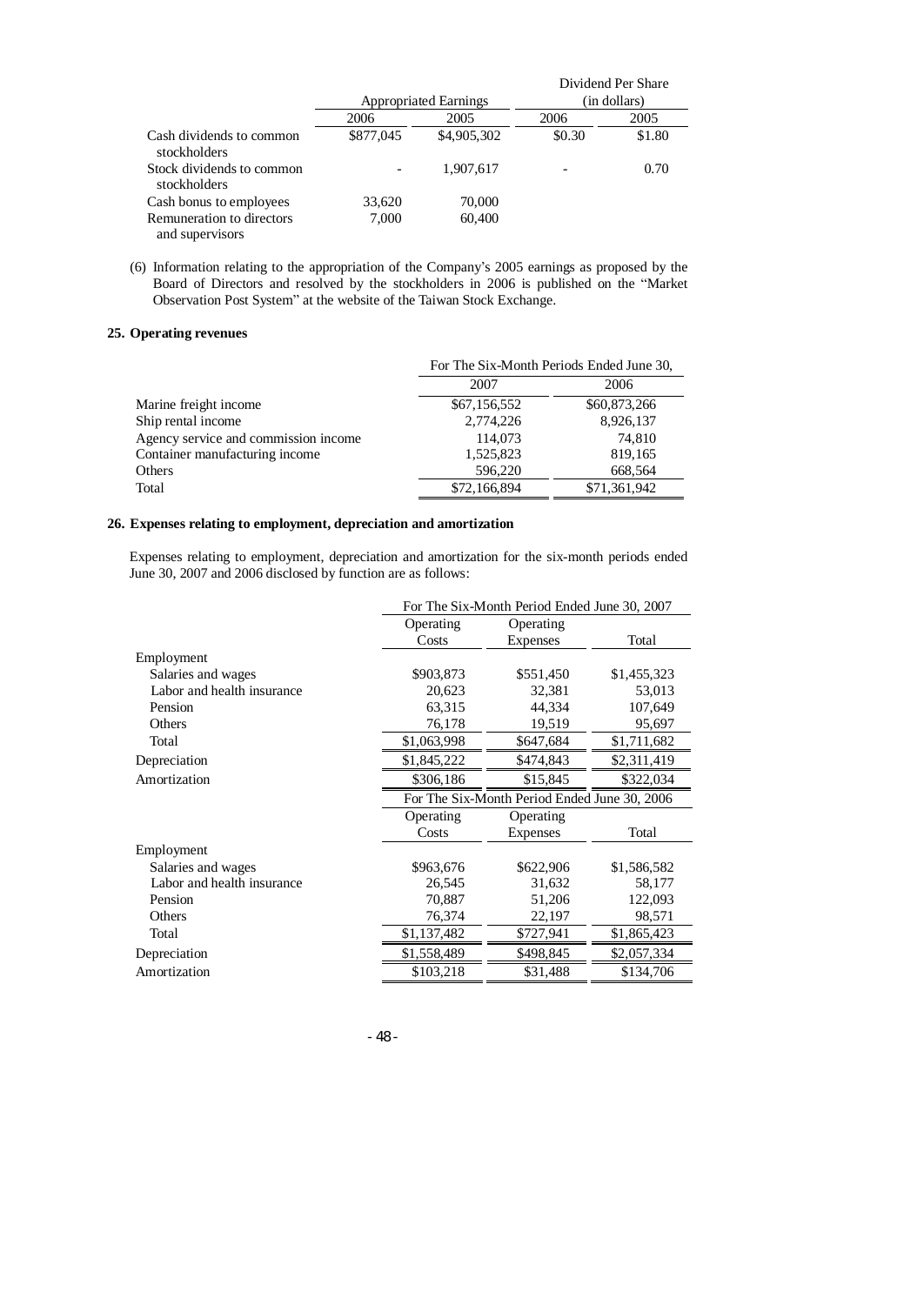## **27. Income tax**

(1) The income tax comprises the following:

|                                                       | For The Six-Month Periods Ended June 30, |            |
|-------------------------------------------------------|------------------------------------------|------------|
|                                                       | 2007                                     | 2006       |
| Income tax expense – current period                   | \$504,250                                | \$632,348  |
| Add: 10% tax on unappropriated retained earnings      | 106                                      | 405,820    |
| Tax-exempt investment income                          | (2,111)                                  | (72, 789)  |
| Separate income tax expense                           | 58                                       |            |
| Adjustments for changes in tax estimates              | (104, 453)                               | 851        |
| Net change in deferred income tax liabilities /assets | (32, 346)                                | (954, 529) |
| Income tax interest from cumulative effect of         |                                          |            |
| changes in accounting principles                      |                                          | 50,937     |
| Income tax effect under equities adjustment           | 63,525                                   | (13,604)   |
| Income tax expense                                    | \$429,029                                | \$49,034   |

# (2) Deferred income tax assets and liabilities

|                                                      | June 30, 2007 | June 30, 2006 |
|------------------------------------------------------|---------------|---------------|
| a. Total deferred income tax liabilities             | \$(1,560,180) | \$(1,564,535) |
| b. Total deferred income tax assets                  | \$398,592     | \$261,930     |
| c. Valuation allowance on deferred income tax        |               |               |
| assets                                               | \$(1,137)     | \$(1,107)     |
| d. Temporary differences resulting in deferred       |               |               |
| income tax assets or liabilities:                    |               |               |
| Equity-accounted investment income                   | \$(6,081,419) | \$(6,039,537) |
| Foreign dividends                                    |               | 3,255         |
| Unrealized foreign exchange loss                     | 40,231        | 139,830       |
| Unrealized investment loss                           | 1,300         | 1,300         |
| Unrealized expenses and losses                       | 21,021        | 3,129         |
| Pension expense                                      | 162,293       | 89,637        |
| <b>Bad</b> debts                                     | 508           |               |
| Loss carryforwards                                   |               | 52,693        |
| Loss on valuation of financial assets                |               | 22,917        |
| Gain on valuation of financial assets                | (24, 788)     |               |
| Loss on valuation of financial liabilities           | 358,551       | 53,149        |
| Gain on valuation of financial assets for hedging    |               | (66, 820)     |
| Loss on valuation of financial liabilities for       | 7,752         | 16,202        |
| hedging                                              |               |               |
| Deferred income on disposal of shipping<br>equipment | 994,579       | 648,958       |
| Fixed assets and other items                         |               | 52,693        |

- 49 -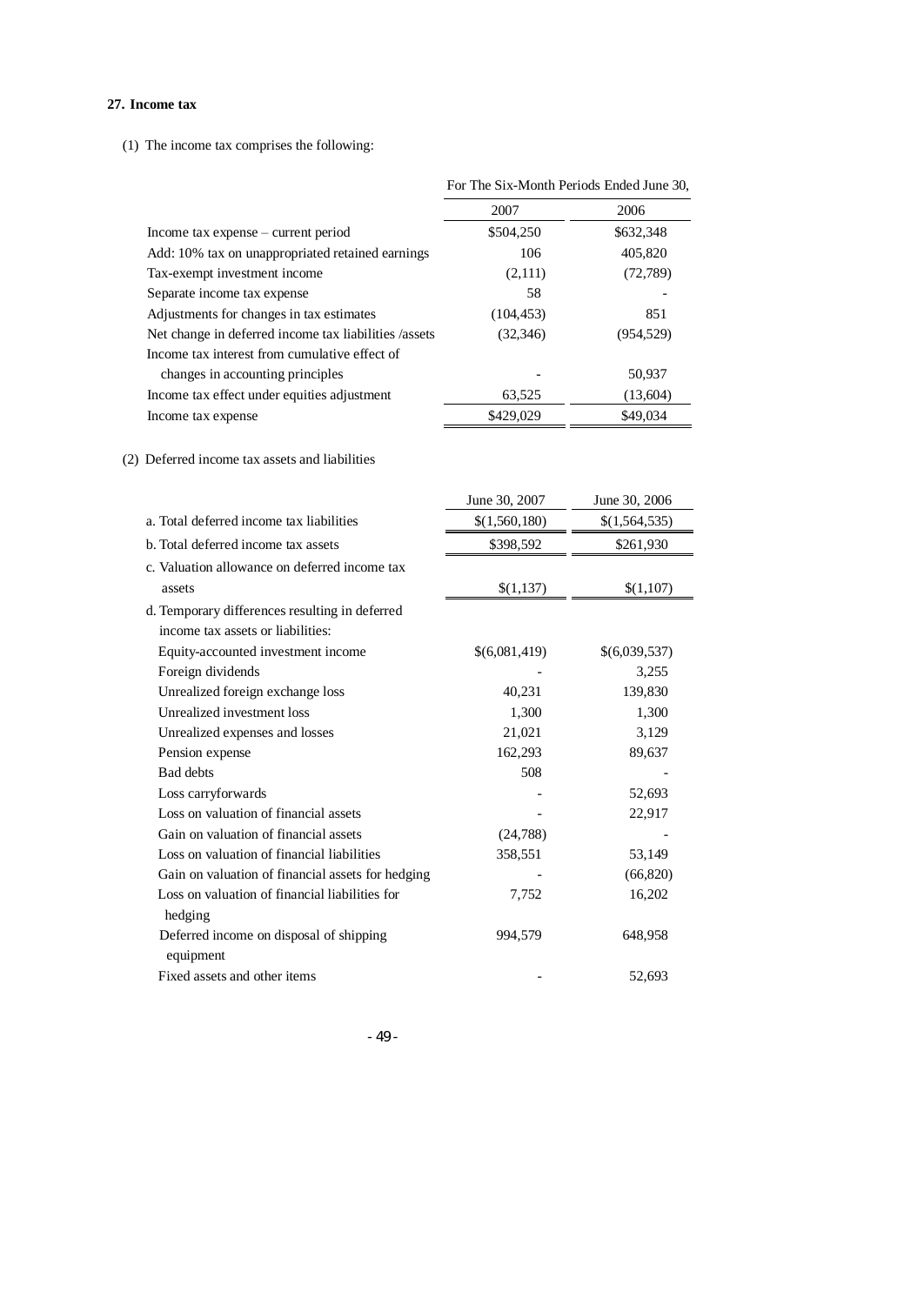| June 30, 2007 | June 30, 2006 |
|---------------|---------------|
| \$99,822      | \$36,490      |
|               |               |
| 99,822        | 36,490        |
| (6,196)       | (16,705)      |
| \$93,626      | \$19,785      |
|               |               |
| June 30, 2007 | June 30, 2006 |
| \$298,770     | \$225,440     |
| (1,137)       | (1,107)       |
| 297,633       | 224,333       |
| (1,553,984)   | (1,547,830)   |
| \$(1,256,351) | \$(1,323,497) |
|               |               |

(3) The Company's income tax returns through 2004 have been assessed by the National Tax Administration (NTA).

|  | (4) Imputation tax credit |  |
|--|---------------------------|--|
|--|---------------------------|--|

| (4) піпританон тал стейн                       |               |               |
|------------------------------------------------|---------------|---------------|
|                                                | June 30, 2007 | June 30, 2006 |
| Balance of imputation tax credit account (ICA) | \$2,163,820   | \$1,907,546   |
|                                                |               |               |
|                                                | 2006          | 2005          |
| Tax credit rate for individual stockholders    | 24.45%        | 11.98%        |
|                                                |               |               |
| (5) Unappropriated retained earnings           |               |               |
|                                                | June 30, 2007 | June 30, 2006 |
| 1997 and before                                | \$5,570,596   | \$5,570,596   |
| 1998 and onwards                               | 7,891,362     | 8,438,604     |
| Total                                          | \$13,461,958  | \$14,009,200  |
|                                                |               |               |

The unappropriated retained earnings represents the accumulated unappropriated retained earnings accounted for in accordance with the Business Entity Accounting Law. Consolidated net income for the six-month periods ended June 30, 2007 and 2006 was not included.

# **28. Earnings (Loss) per share**

(1) Basic earnings (loss) per share:

|                                                                          | For The Six-Month Periods Ended June 30, |             |             |             |
|--------------------------------------------------------------------------|------------------------------------------|-------------|-------------|-------------|
|                                                                          |                                          | 2007        | 2006        |             |
|                                                                          | Pre tax                                  | After tax   | Pre tax     | After tax   |
| Consolidated Net Income (Loss) before<br>Cumulative Effect of Changes in |                                          |             |             |             |
| <b>Accounting Principles</b>                                             | \$2,154,987                              | \$1,725,958 | \$(87,891)  | \$(136,925) |
| Cumulative Effect of Changes in<br><b>Accounting Principles</b>          |                                          |             | (154, 249)  | (103, 312)  |
| Consolidated Net Income (Loss)                                           | \$2,154,987                              | \$1,725,958 | \$(242,140) | \$(240,237) |
| Consolidated Net Income Attributable<br>to:                              |                                          |             |             |             |
| Stockholders of the Company                                              |                                          | \$1,629,712 |             | \$58,595    |
| Minority interest                                                        |                                          | 96,246      |             | (298, 832)  |
| Consolidated Net Income (Loss)                                           |                                          | \$1.725.958 |             | \$(240.237) |
|                                                                          |                                          |             |             |             |

- 50 -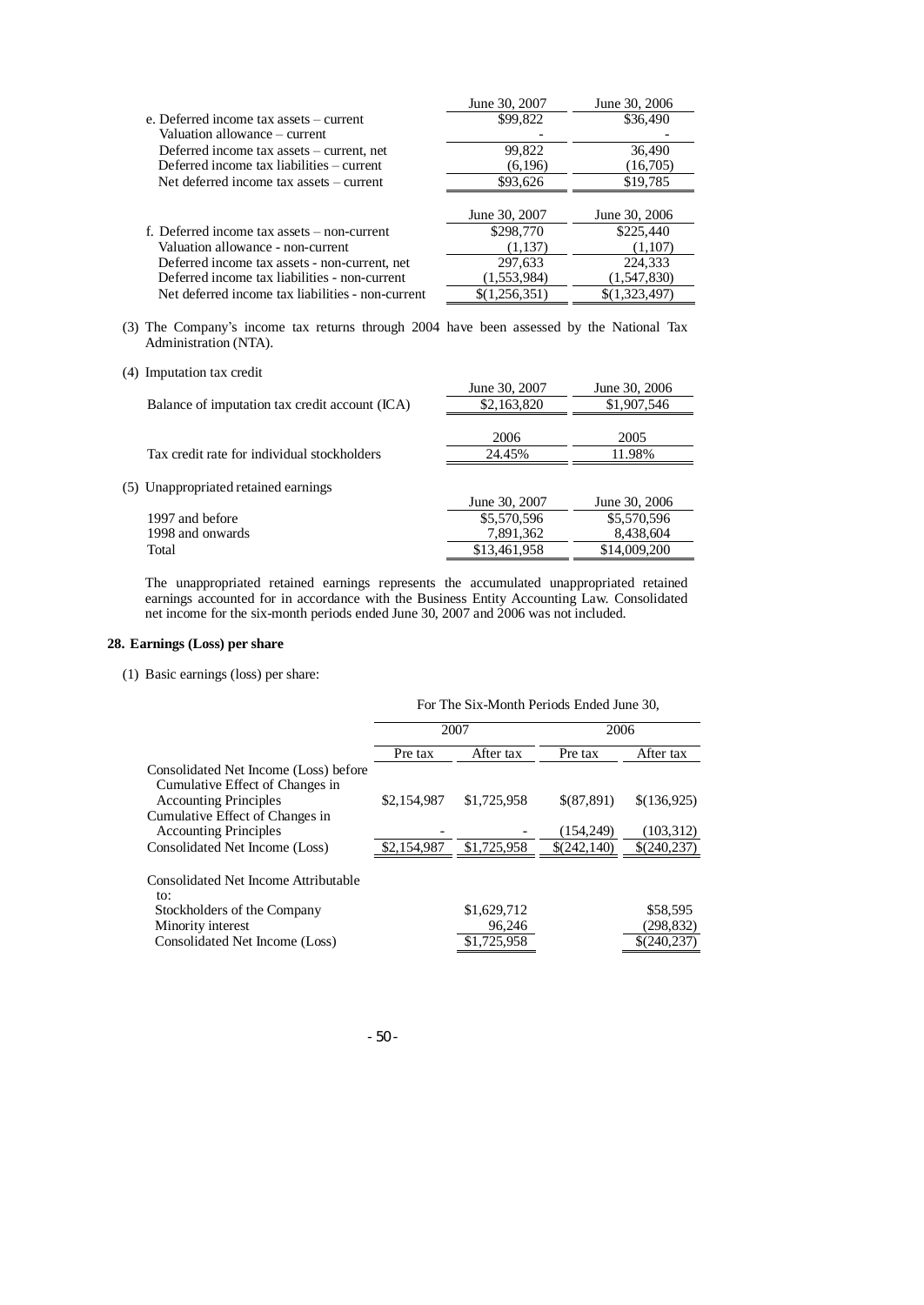|                                        | For The Six-Month Periods Ended June 30, |           |           |           |
|----------------------------------------|------------------------------------------|-----------|-----------|-----------|
|                                        | 2007                                     |           | 2006      |           |
|                                        | Pre tax                                  | After tax | Pre tax   | After tax |
| (In thousand shares)                   |                                          |           |           |           |
| Beginning balance of shares            |                                          |           |           |           |
| outstanding                            | 2,915,929                                | 2,915,929 | 2,707,525 | 2,707,525 |
| Capitalization of retained earnings in |                                          |           |           |           |
| 2006 (0.07 per share)                  |                                          |           | 190,154   | 190,154   |
| Common stock converted from            |                                          |           |           |           |
| convertible bonds                      | 4,031                                    | 4,031     | 8,968     | 8,968     |
| Weighted-average number of shares      |                                          |           |           |           |
| outstanding                            | 2,919,960                                | 2,919,960 | 2,906,647 | 2,906,647 |
| Basic earnings (loss) per share        |                                          |           |           |           |
| (in dollars)                           |                                          |           |           |           |
| Consolidated net income (loss)         |                                          |           |           |           |
| before cumulative effect of            |                                          |           |           |           |
| changes in accounting principles       | \$0.74                                   | \$0.59    | \$(0.03)  | \$(0.05)  |
| Cumulative effect of changes in        |                                          |           |           |           |
| accounting principles                  |                                          |           | (0.05)    | (0.03)    |
| Consolidated net income (loss)         | \$0.74                                   | \$0.59    | \$(0.08)  | \$(0.08)  |
|                                        |                                          |           |           |           |
| Consolidated basic earnings (loss) per |                                          |           |           |           |
| share attributable to:                 |                                          |           |           |           |
| Stockholders of the Company            |                                          | \$0.56    |           | \$0.02    |
| Minority interest                      |                                          | 0.03      |           | (0.10)    |
| Consolidated Net Income (Loss)         |                                          | 0.59      |           | \$(0.08)  |

- 51 -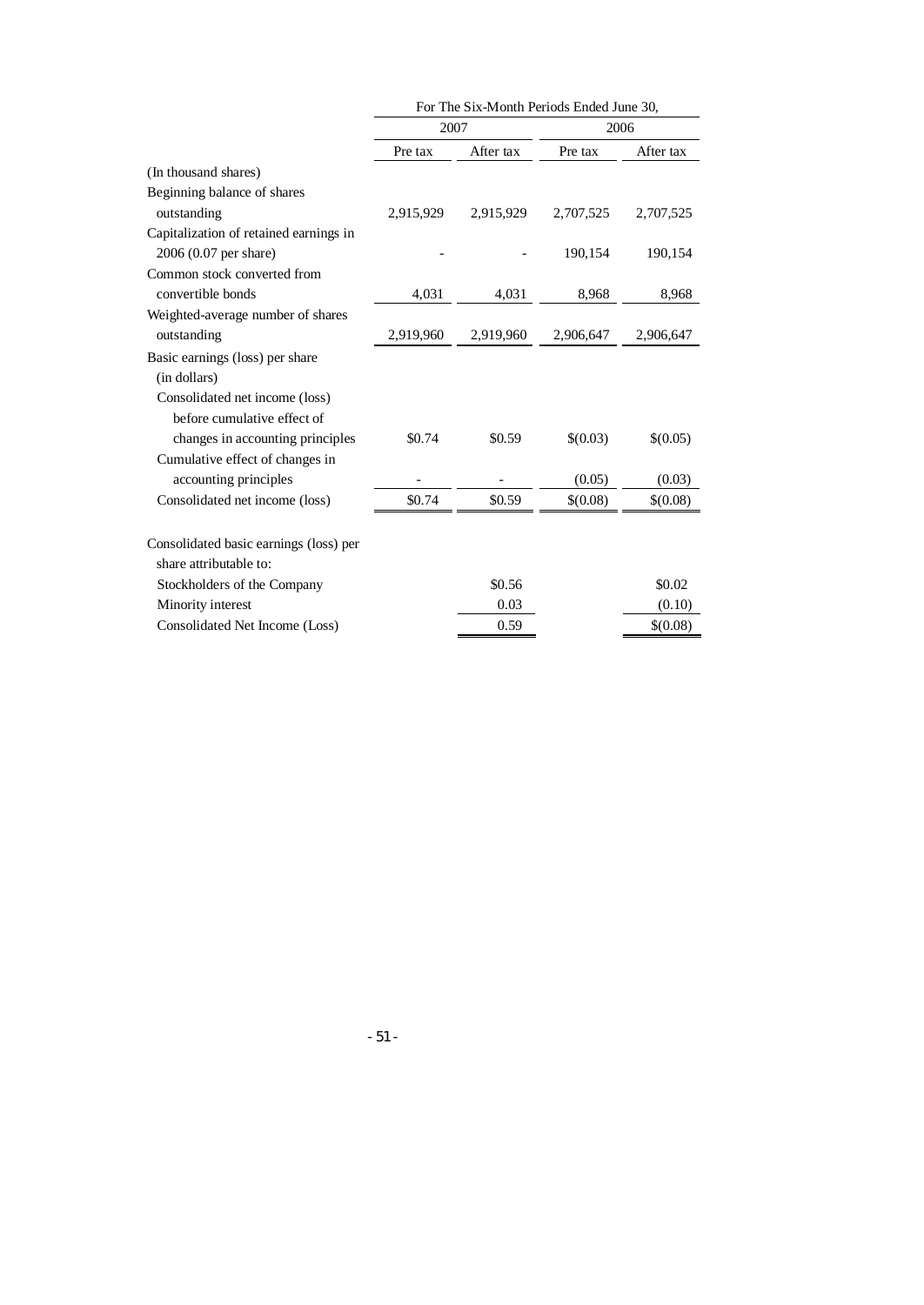# (2) Diluted earnings (loss) per share:

|                                                                                                                                                                                 |                                                          |                       | For The Six-Month Periods Ended June 30, |                        |  |  |
|---------------------------------------------------------------------------------------------------------------------------------------------------------------------------------|----------------------------------------------------------|-----------------------|------------------------------------------|------------------------|--|--|
|                                                                                                                                                                                 |                                                          | 2007                  | 2006                                     |                        |  |  |
|                                                                                                                                                                                 | Pre tax                                                  | After tax             | Pre tax                                  | After tax              |  |  |
| Consolidated net income (loss) before<br>cumulative effect of changes in<br>accounting principles<br>Dilutive effect of potential common                                        | \$2,154,987                                              | \$1,725,958           | \$2,154,987                              | \$(136,925)            |  |  |
| stock to be converted from unsecured<br>domestic convertible bonds                                                                                                              | 792                                                      | 594                   | 1,937                                    | 1,859                  |  |  |
| Net income (loss) before cumulative<br>effect of changes in accounting<br>principles<br>Cumulative effect of changes in                                                         | 2,155,779                                                | 1,726,552             | (85,954)                                 | (135,066)              |  |  |
| accounting principles                                                                                                                                                           |                                                          |                       | (154, 249)                               | (103, 312)             |  |  |
| Consolidated net income (loss) after<br>dilutive effect                                                                                                                         | 2,155,779                                                | 1,726,552             | \$(240,203)                              | \$(238,378)            |  |  |
| Consolidated Net Income (Loss)<br>Attributable to:<br>Stockholders of the Company<br>Minority interest                                                                          |                                                          | \$1,630,306<br>96,246 |                                          | \$60,454<br>(298, 832) |  |  |
| Consolidated Net Income (Loss)<br>after dilutive effect                                                                                                                         |                                                          | \$1,726,552           |                                          | \$(238,378)            |  |  |
|                                                                                                                                                                                 |                                                          |                       |                                          |                        |  |  |
|                                                                                                                                                                                 | For The Six-Month Periods Ended June 30,<br>2007<br>2006 |                       |                                          |                        |  |  |
|                                                                                                                                                                                 | Pre tax                                                  | After tax             | Pre tax                                  | After tax              |  |  |
| (In thousand shares)<br>Beginning balance of shares<br>outstanding                                                                                                              | 2,915,929                                                | 2,915,929             | 2,707,525                                | 2,707,525              |  |  |
| Capitalization of retained earnings in<br>2006 (0.07 per share)                                                                                                                 |                                                          |                       | 201,675                                  | 201,675                |  |  |
| Common stock converted from<br>convertible bonds<br>Potential common stock to be                                                                                                | 7,533                                                    | 7,533                 | 17,643                                   | 17,643                 |  |  |
| converted from unsecured domestic<br>convertible bonds                                                                                                                          | 148,349                                                  | 148,349               | 155,906                                  | 155,906                |  |  |
| Weighted-average number of shares<br>outstanding                                                                                                                                | 3,071,831                                                | 3,071,831             | 3,082,749                                | 3,082,749              |  |  |
| Diluted earnings per share (in dollars)<br>Consolidated net income (loss)<br>before cumulative effect of<br>changes in accounting principles<br>Cumulative effect of changes in | \$0.70                                                   | \$0.56                | \$(0.03)                                 | \$(0.05)               |  |  |
| accounting principles                                                                                                                                                           |                                                          |                       | (0.05)                                   | (0.03)                 |  |  |
| Consolidated net income (loss)                                                                                                                                                  | $\sqrt{$0.70}$                                           | \$0.56                | \$(0.08)                                 | \$(0.08)               |  |  |
| Consolidated diluted earnings per<br>share attributed to:                                                                                                                       |                                                          |                       |                                          |                        |  |  |
| Stockholders of the Company<br>Minority interest                                                                                                                                |                                                          | \$0.53<br>0.03        |                                          | \$0.02<br>(0.10)       |  |  |
| Consolidated net income (loss)                                                                                                                                                  |                                                          | \$0.56                |                                          | \$(0.08)               |  |  |
|                                                                                                                                                                                 |                                                          |                       |                                          |                        |  |  |

- 52 -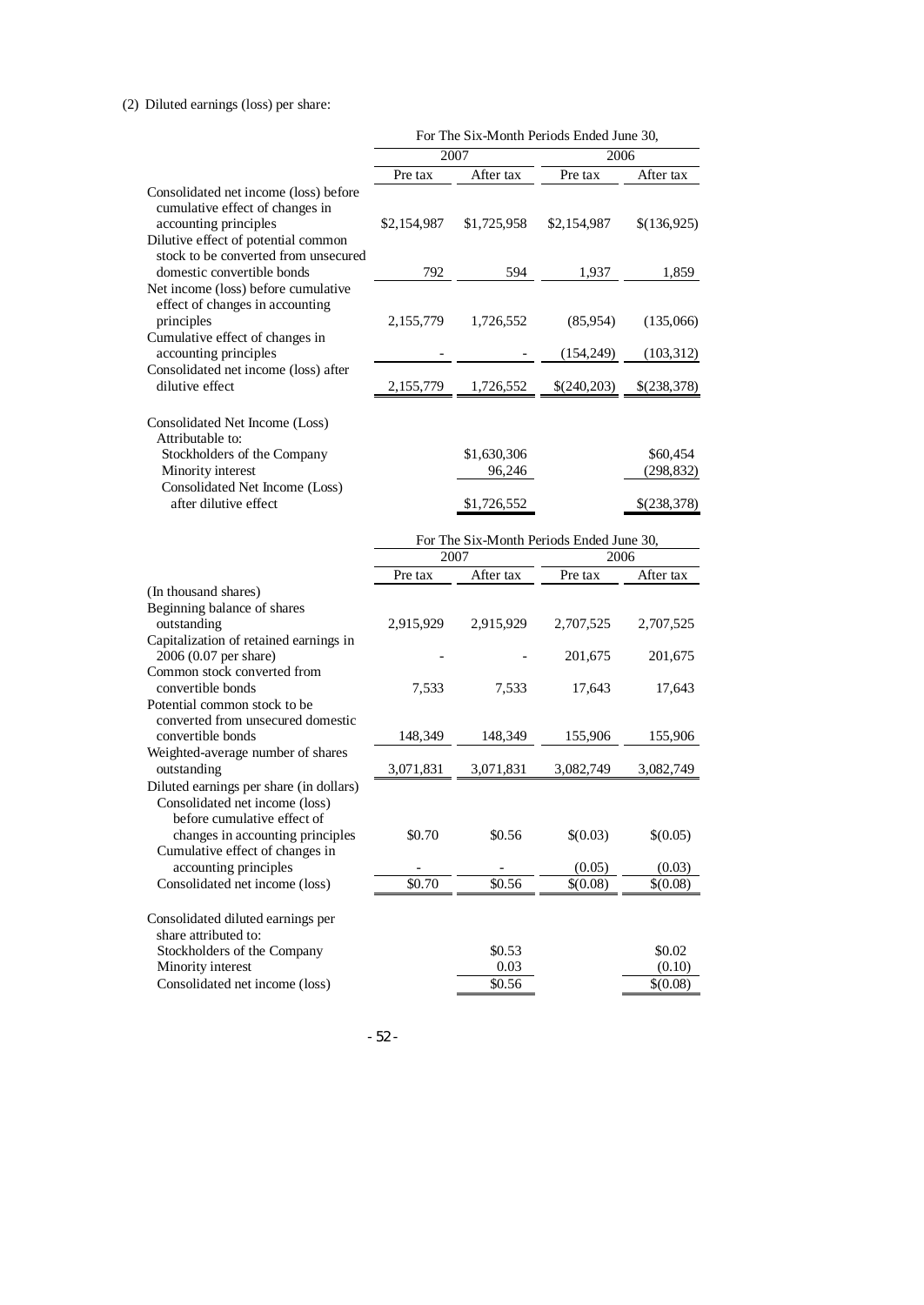# **E. RELATED PARTY TRANSACTIONS**

# 1. **Names of the related parties and their relationship with the Company**

| <b>Related Party</b>                                    | Relationship with the Company                 |
|---------------------------------------------------------|-----------------------------------------------|
| Evergreen International S.A. (EIS)                      | Major stockholder of the Company              |
| Evergreen International Storage and Transport           | Investee accounted for under the equity       |
| Corporation (EITC)                                      | method                                        |
| EVA Airways Corporation (EVA)                           | Investee accounted for under the equity       |
|                                                         | method                                        |
| Evergreen Security Corporation (ESRC)                   | Investee accounted for under the equity       |
|                                                         | method                                        |
| Charng Yang Development Co., Ltd. (CYD)                 | Investee accounted for under the equity       |
|                                                         | method                                        |
| Evergreen International Corporation (EIC)               | Investee of the Company's major stockholder   |
| Evergreen State Transport Co., Ltd.                     | Investee of the Company's major stockholder   |
| (Evergreen State)                                       |                                               |
| Evergreen Star Transport Co., Ltd.                      | Investee of the Company's major stockholder   |
| (Evergreen Star)                                        |                                               |
| Evergreen Airline Service Corporation (EAS)             | Investee of the Company's major stockholder   |
| Shanghai Jifa Logistics Co., Ltd. (SJL)                 | <b>Investee of Peony</b>                      |
| Ningbo Victory Container Co., Ltd. (NVC)                | Investee of Peony                             |
| Qingdao Evergreen Container Storage and                 | <b>Investee of Peony</b>                      |
| Transportation Co., Ltd. (QECT)                         |                                               |
| Taranto Container Terminal S.P.A. (TCT)                 | Investee of Peony                             |
| Italia Maritimes S.P.A (ITS)                            | Investee of Peony                             |
| Evergreen Container Terminal (Thailand) (ECTT)          | Investee of Peony                             |
| Colon Container Terminal S.A. (CCT)                     | Investee of Peony                             |
| PT. Evergreen Marine Indonesia (EMI)                    | <b>Investee of Peony</b>                      |
| Evergreen Shipping Agency (Thailand) Co., Ltd.<br>(EGT) | <b>Investee of Peony</b>                      |
| Evergreen Shipping Agency (Singapore) (EGS)             | Investee of Peony                             |
| Evergreen Korea Corporation (EGK)                       | Investee of Peony                             |
| Evergreen India Pte. Ltd. (EGI)                         | Investee of Peony                             |
| Gaining Enterprise S.A. (GESA)                          | Investee of EITC                              |
| Seaside Transportation Service LLC (STS)                | Investor of ISLAND with significant influence |
| Sinotrans Group Shenahen Co. (SGSC)                     | Investor of SGTC with significant influence   |

# 2. **Significant transactions with related parties**

(1) Operating revenues from related parties

|             | For The Six-Month Period |            | For The Six-Month Period |            |
|-------------|--------------------------|------------|--------------------------|------------|
|             | Ended June 30, 2007      |            | Ended June 30, 2006      |            |
|             |                          | % of Total |                          | % of Total |
|             |                          | Operating  |                          | Operating  |
|             | Amount                   | Revenues   | Amount                   | Revenues   |
| <b>EITC</b> | \$51,540                 | 0.07       | \$46,654                 | 0.07       |
| EIC         | 890,230                  | 1.23       | 1.099                    |            |
| <b>EVA</b>  | 25                       |            |                          |            |
| <b>ITS</b>  | 193,487                  | 0.27       | 1,033,580                | 1.45       |
| EIS         | 207,741                  | 0.29       | 202.991                  | 0.28       |
| <b>GESA</b> | 12,260                   | 0.03       | 10,676                   | 0.01       |
| <b>STS</b>  |                          |            | 28.495                   | 0.04       |
| EMI         | 16,288                   | 0.02       |                          |            |
| Total       | \$1,371,571              | 9.29       | \$1,323,495              | 1.85       |

The terms on the above transactions with related parties are not materially different from those with non-related parties.

- 53 -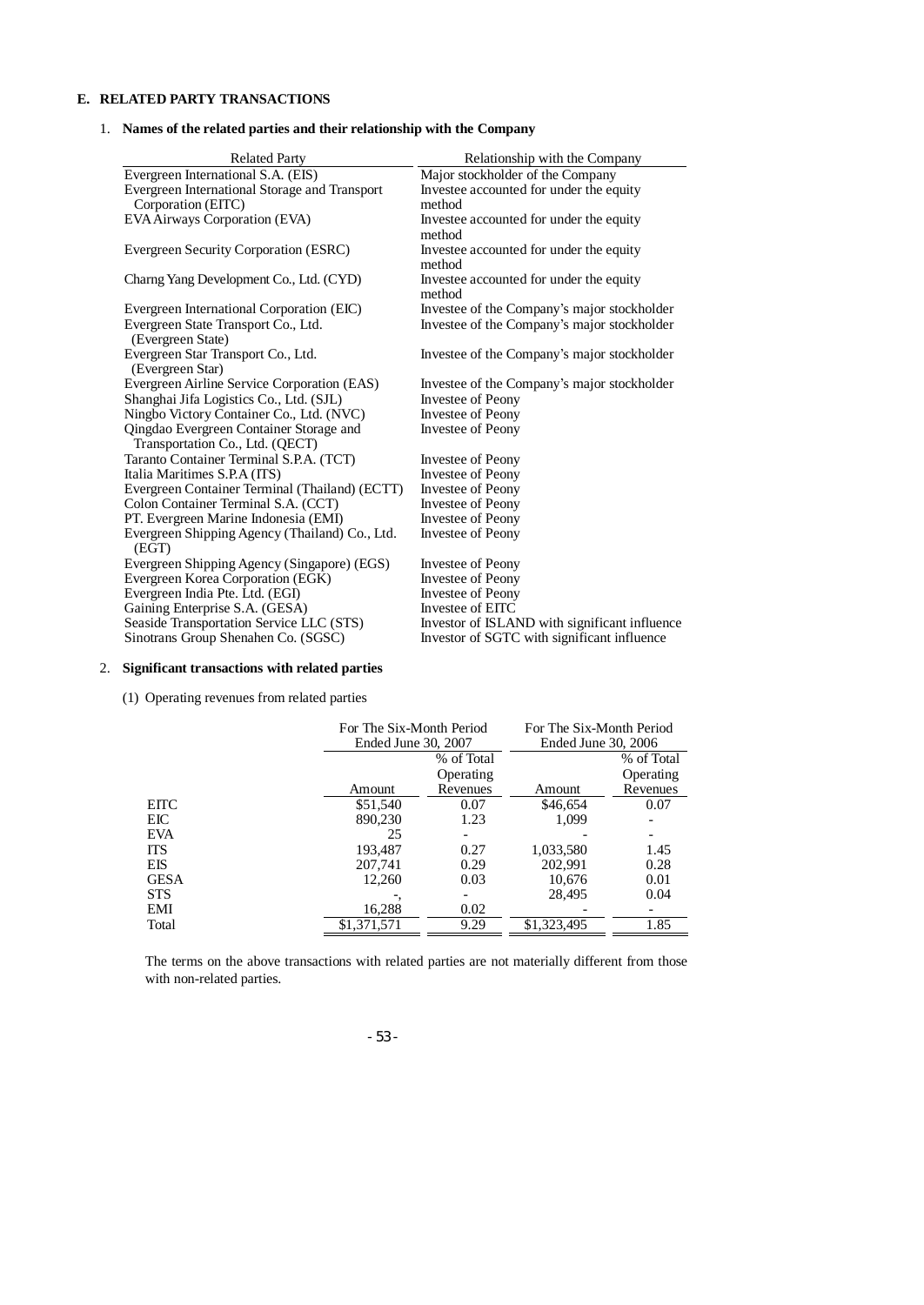#### (2) Expenditures on services rendered by related parties

|       | For The Six-Month Period |            | For The Six-Month Period |            |
|-------|--------------------------|------------|--------------------------|------------|
|       | Ended June 30, 2007      |            | Ended June 30, 2006      |            |
|       |                          | % of Total |                          | % of Total |
|       |                          | Operating  |                          | Operating  |
|       |                          | Costs and  |                          | Costs and  |
|       | Amount                   | Expenses   | Amount                   | Expenses   |
| EITC  | \$416,040                | 0.60       | \$479,691                | 0.67       |
| EІC   | 185,232                  | 0.27       | 242,097                  | 0.34       |
| ESRC  | 22,173                   | 0.03       | 22,999                   | 0.03       |
| EAS   | 980                      |            | 3,583                    |            |
| EVA   | 2,505                    |            | 5,462                    | 0.01       |
| GESA  | 893,215                  | 1.30       | 885,682                  | 1.23       |
| ITS   | 294,305                  | 0.43       | 98,052                   | 0.14       |
| EIS   | 240,993                  | 0.35       | 248,988                  | 0.34       |
| EMI   | 24,387                   | 0.04       | 26,098                   | 0.04       |
| EGT   | 24,364                   | 0.04       | 27,473                   | 0.04       |
| EGS   | 11,561                   | 0.02       | 13,727                   | 0.02       |
| EGK   | 7,136                    | 0.01       | 10,992                   | 0.01       |
| Total | \$2,122,891              | 3.09       | \$2,064,844              | 2.87       |

The terms on the above transactions with related parties are not materially different from those with non-related parties.

#### (3) Asset transactions

Acquisitions of property, plant and equipment

|                   |                           |               | For The Six-Month For The Six-Month |
|-------------------|---------------------------|---------------|-------------------------------------|
|                   |                           | Period Ended  | Period Ended                        |
|                   | Items                     | June 30, 2007 | June 30, 2006                       |
| <b>EITC</b>       | Ships and equipments-CRWN | \$-           | \$409,986                           |
| $^{\prime\prime}$ | Ships and equipments-CHRT |               | 397,589                             |
| $^{\prime\prime}$ | Ships and equipments-CNCT |               | 423,852                             |
| $^{\prime\prime}$ | Ships and equipments-CRNA |               | 412,643                             |
| $^{\prime\prime}$ | Ships and equipments-CNCD |               | 415,047                             |
| <b>ESRC</b>       | Office equipment          |               | 620                                 |
| Total             |                           |               | \$2,059,737                         |

- a In order to coordinate adjustments for routes and fleet of ships, the Company's Board of Directors resolved to acquire the Uni-Crown, the Uni-Chart, the Uni-Concert, the Uni-Corona, and the Uni-Concord from related party-EITC, at a total price of USD63,800 thousand. As of December 31, 2006, ships were delivered and payments were made in full.
- b The EITC is accounted for under the equity method. According to the regulation, unrealized gain from the above acquisition is eliminated proportionately to the percentage of shareholding. As of June 30, 2007, the unrealized gain amounted to \$205,861 and was recorded as deduction in long-term investment.

- 54 -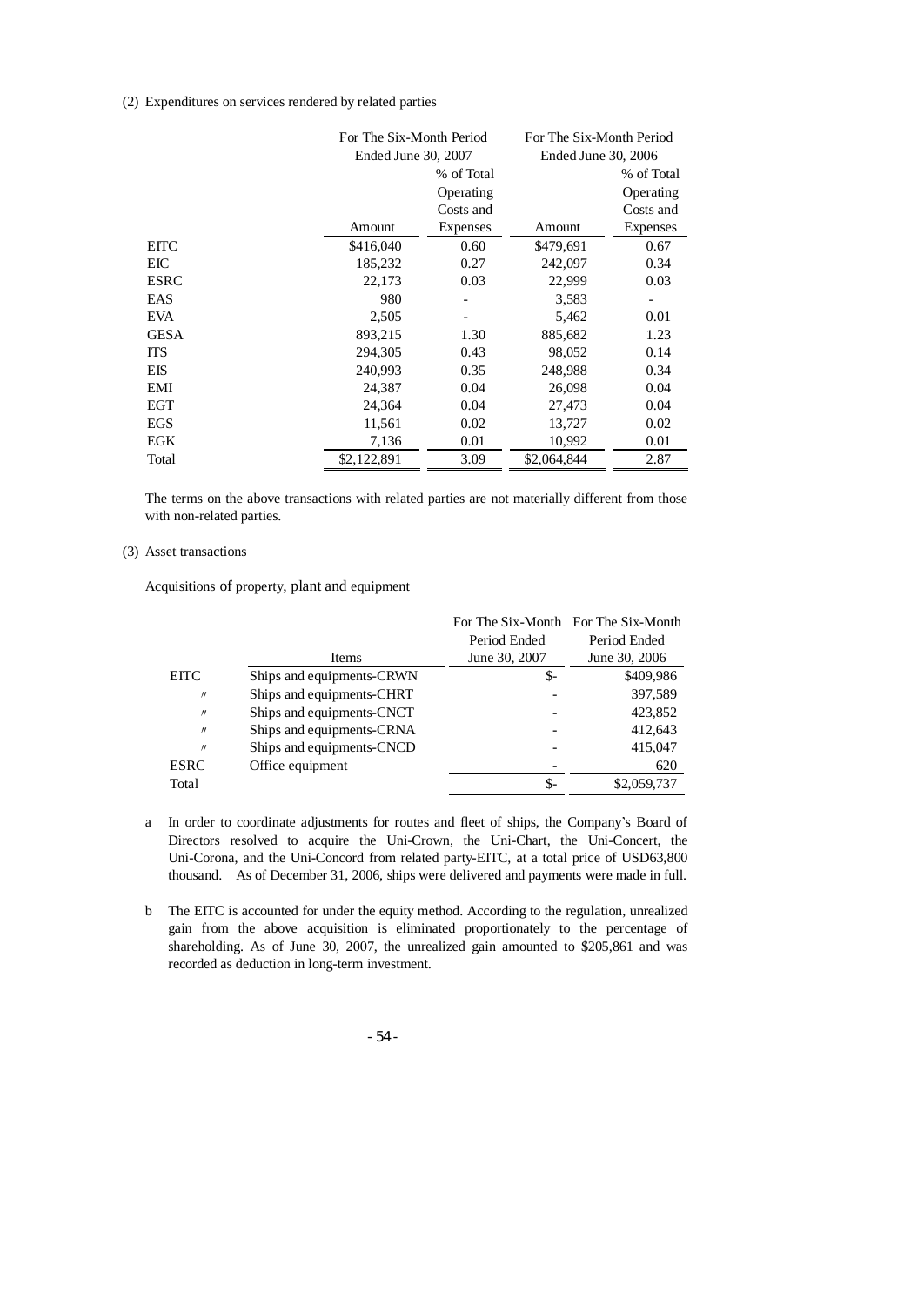#### (4) Leases

a. Rental income (recorded as non-operating income) generated from the operating premises and parking lots leased to the related parties are as follows:

|                   |                  |          | For The Six-Month Period For The Six-Month Period |          |                     |
|-------------------|------------------|----------|---------------------------------------------------|----------|---------------------|
|                   |                  |          | Ended June 30, 2007                               |          | Ended June 30, 2006 |
|                   |                  |          | % of Total                                        |          | % of Total          |
|                   |                  |          | Rental                                            |          | Rental              |
|                   | Lease Property   | Amount   | Income                                            | Amount   | Income              |
| EIC               | Office buildings | \$36,205 | 94.71                                             | \$30,169 | 95.97               |
| $^{\prime\prime}$ | Transportation   | 842      | 2.20                                              |          |                     |
|                   | equipment        |          |                                                   |          |                     |
| <b>EVA</b>        | Parking lots     | 144      | 0.38                                              | 144      | 0.46                |
| <b>ESRC</b>       | Parking lots     | 48       | 0.12                                              | 144      | 0.46                |
| Total             |                  | \$37,239 | 97.41                                             | \$30,457 | 96.89               |

b. Rent expenses (recorded as general and administrative expenses) incurred for operating premises and parking lots leased from the related parties are as follows:

|             |                    |          | For The Six-Month Period For The Six-Month Period |          |                     |
|-------------|--------------------|----------|---------------------------------------------------|----------|---------------------|
|             |                    |          | Ended June 30, 2007                               |          | Ended June 30, 2006 |
|             |                    |          | % of Total                                        |          | % of Total          |
|             |                    |          | Rental                                            |          | Rental              |
|             | Leasehold Property | Amount   | Expenses                                          | Amount   | Expenses            |
| EIC         | Office buildings   | \$18,378 | 95.11                                             | \$18,478 | 86.57               |
| <b>EITC</b> | Office building    | 608      | 3.15                                              | 677      | 3.17                |
| <b>EVA</b>  | Parking lots       | 314      | 1.63                                              | 685      | 3.21                |
| Total       |                    | \$19,299 | 99.89                                             | \$19,840 | 92.95               |

c. Rent expenses incurred for the vessels and slots leased from the related parties are recorded under direct operating costs. Details are set forth below:

|             | For The Six-Month Period<br>Ended June 30, 2007 |                 | For The Six-Month Period<br>Ended June 30, 2006 |                                    |
|-------------|-------------------------------------------------|-----------------|-------------------------------------------------|------------------------------------|
|             | % of Total<br><b>Vessel Rental</b>              |                 |                                                 | % of Total<br><b>Vessel Rental</b> |
|             | Amount                                          | <b>Expenses</b> | Amount                                          | Expenses                           |
| <b>ITS</b>  | \$255,211                                       | 12.58           | \$21,446                                        | 1.02                               |
| <b>EIS</b>  | 241,044                                         | 11.88           | 248,993                                         | 11.87                              |
| <b>GESA</b> | 895,405                                         | 44.13           | 890,756                                         | 42.45                              |
| <b>EITC</b> | 315,499                                         | 15.55           | 390,632                                         | 18.62                              |
| Total       | \$1,707,159                                     | 84.14           | \$1,551,827                                     | 73.96                              |

- 55 -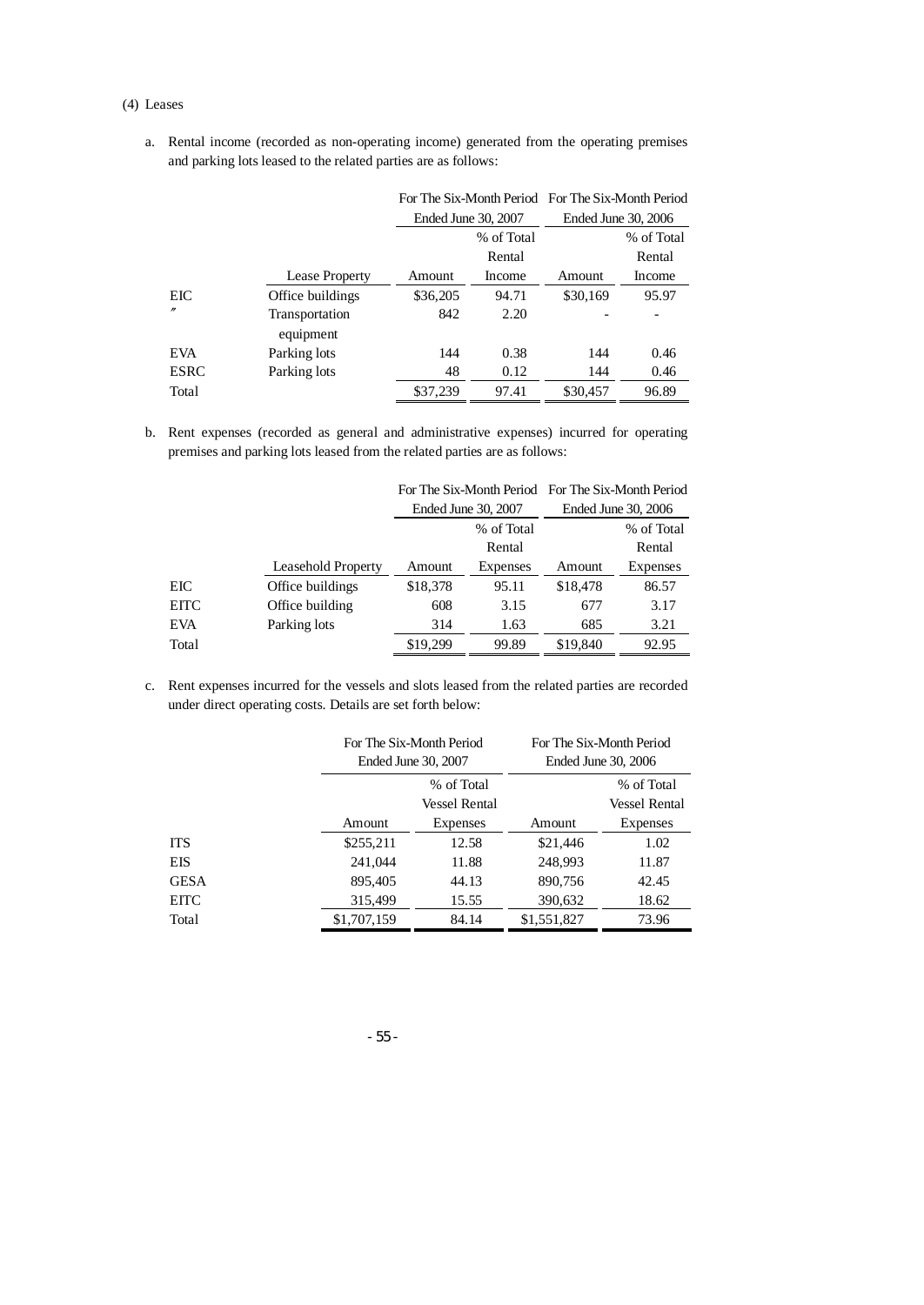# (5) Receivables from and payables to related parties

The receivables from and payables to related parties bear no interest, and are set forth as follows:

|                     |                | June 30, 2007            | June 30, 2006 |                          |
|---------------------|----------------|--------------------------|---------------|--------------------------|
|                     |                | $\frac{1}{2}$ of Account |               | % of Account             |
|                     | Amount         | <b>Balance</b>           | Amount        | <b>Balance</b>           |
| Accounts receivable |                |                          |               |                          |
| <b>EIC</b>          | \$73,672       | 0.62                     | \$92,278      | 0.65                     |
| <b>EITC</b>         | 24,827         | 0.21                     | 24,480        | 0.17                     |
| <b>GESA</b>         |                |                          | 1,956         | 0.01                     |
| <b>STS</b>          | 402            |                          | 12,575        | 0.09                     |
| <b>EIS</b>          | 7,230          | 0.06                     | 7,111         | 0.05                     |
| EMI                 | 7,593          | 0.06                     |               | $\blacksquare$           |
| <b>ITS</b>          | 37,457         | 0.31                     | 212,614       | 1.50                     |
| Total               | \$151,181      | 1.26                     | \$351,011     | 2.47                     |
| Other receivables   |                |                          |               |                          |
| <b>EITC</b>         | \$381,664      | 21.48                    | \$387,080     | 27.85                    |
| <b>EIC</b>          | 17,818         | 1.00                     | 164,575       | 11.84                    |
| <b>CYD</b>          | 7,200          | 0.41                     |               | $\overline{\phantom{0}}$ |
| <b>EVA</b>          | 33             | $\overline{\phantom{a}}$ | 150,206       | 10.81                    |
| <b>ECTT</b>         | 432            | 0.02                     |               | $\overline{a}$           |
| <b>CCT</b>          | 1,487          | 0.08                     | 2,102         | 0.15                     |
| <b>ITS</b>          | 6,465          | 0.36                     |               | $\overline{a}$           |
| EGI                 | 41,050         | 2.31                     | 8,095         | 0.58                     |
| <b>EIS</b>          | 466,627        | 26.26                    |               | $\blacksquare$           |
| Others              | 195            | 0.01                     | 175           | $0.01\,$                 |
| Total               | \$922,971      | 51.93                    | \$712,233     | 51.24                    |
| Accounts payable    |                |                          |               |                          |
| <b>EIC</b>          | \$13,659       | 0.30                     | \$1,940       | 0.03                     |
| <b>EITC</b>         | 11,222         | 0.25                     | 9,815         | 0.13                     |
| <b>ESRC</b>         | 3,884          | 0.09                     | 1,454         | 0.02                     |
| <b>EVA</b>          | 225            |                          | 1,222         | 0.01                     |
| <b>CCT</b>          | 6,279          | 0.14                     |               | $\overline{a}$           |
| <b>EIS</b>          | 63,948         | 1.41                     | 184,484       | 2.46                     |
| <b>ITS</b>          | 365,181        | 8.07                     | 20,455        | 0.27                     |
| Others              | 259            | 0.01                     | 540           | 0.01                     |
| Total               | \$464,657      | 10.27                    | \$219,910     | 2.93                     |
| Accrued expenses    |                |                          |               |                          |
| EIC                 | $\mathsf{S}$ - |                          | \$14,005      | 0.09                     |
| SGSC                | 381            |                          |               | $\overline{\phantom{a}}$ |
| Total               | \$381          |                          | \$14,005      | 0.09                     |
| Other payables      |                |                          |               |                          |
| <b>EITC</b>         | $\mathsf{S}$ - |                          | \$1,251,542   | 18.93                    |
| <b>EIC</b>          | 126            |                          | 197           |                          |
| Total               | \$126          | $\overline{a}$           | \$1,251,739   | 18.93                    |

Other payables to EITC were due to the acquisition of ships from EIC.

- 56 -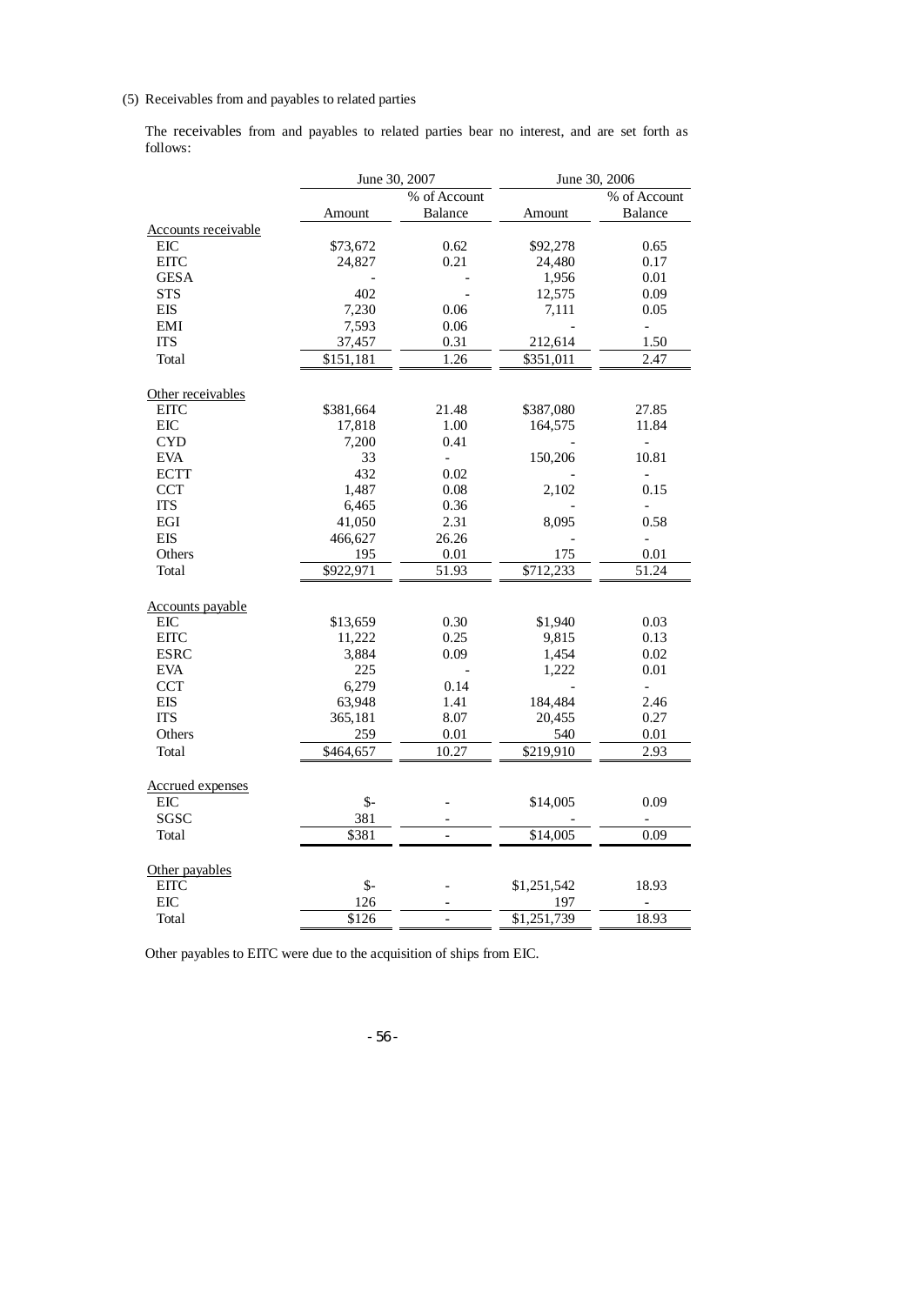#### 3. **Financing activities with related parties**

Due from related parties

|     |                | For The Six-Month Period Ended June 30, 2007 |                      |          |  |  |
|-----|----------------|----------------------------------------------|----------------------|----------|--|--|
|     | Highest        | Ending                                       | <b>Interest Rate</b> | Interest |  |  |
|     | Balance        | Balance                                      | $(\%)$               | Income   |  |  |
| EGI | \$41,050       | \$41,050                                     | 5.718~5.7333         | \$998    |  |  |
|     |                | For The Six-Month Period Ended June 30, 2006 |                      |          |  |  |
|     | Highest        | Ending                                       | <b>Interest Rate</b> | Interest |  |  |
|     | <b>Balance</b> | <b>Balance</b>                               | (%)                  | Income   |  |  |
| EGI | \$8,095        | \$8,095                                      | $4.509 - 5.484$      | \$203    |  |  |

刪除**:** e

#### 4. **Endorsements and guarantees for related parties**

Endorsements and guarantees issued by the Company for its related parties are as follows: (expressed in thousand dollars)

|            | June 30, 2007 |        | June 30, 2006 |                          |
|------------|---------------|--------|---------------|--------------------------|
| <b>TCT</b> | USD           | 77.981 | USD           | 48.479                   |
| <b>CCT</b> | USD           | 53,000 | USD           | 16.518                   |
| <b>ITS</b> | USD           | 10.000 | USD           | $\overline{\phantom{0}}$ |

### 5. **Significant contracts with related parties**

- (1) The Company has entered into an agreement with EIC for various consulting services on business management, computer information, and shipping affairs. Except for payments made on behalf of the Company which are charged on actual amounts, the remaining fees are charged on an hourly basis or by cost plus method. The contract took effect on July 1, 1996 and continued to be in effect unless terminated.
- (2) The Company has entered into an agency agreement with EIC. Under the agreement, EIC acts as the Company's agent for cargo forwarding and freight collection since 2002. As of June 30, 2007 and 2006, the amount receivable under the agency agreement was \$73,157 and \$92,175, respectively.
- (3) The Company has entered into an agreement with ESRC. Under the agreement, ESRC shall provide security service in the Taipei office, Kaohsiung office, and container yards. The monthly service fees for the Taipei office was \$940, and for the Kaohsiung office and container yards was \$1,614. The fees are paid monthly. For long-term contracts, please refer to Note G.
- (4) The Company has entered into agency agreements with its related parties to manage petty cash required by their vessels, and payments of native crew salaries and insurance premiums in Taiwan. The transactions are recorded under "agency reciprocal accounts". As of June 30, 2007 and 2006, the debit balances of the accounts are as follows:

|             | June 30, 2007 | June 30, 2006 |
|-------------|---------------|---------------|
| EIS         | \$10,721      | \$8,175       |
| <b>GESA</b> | 5.158         | 3.945         |
| Total       | \$15,879      | \$12,120      |

- 57 -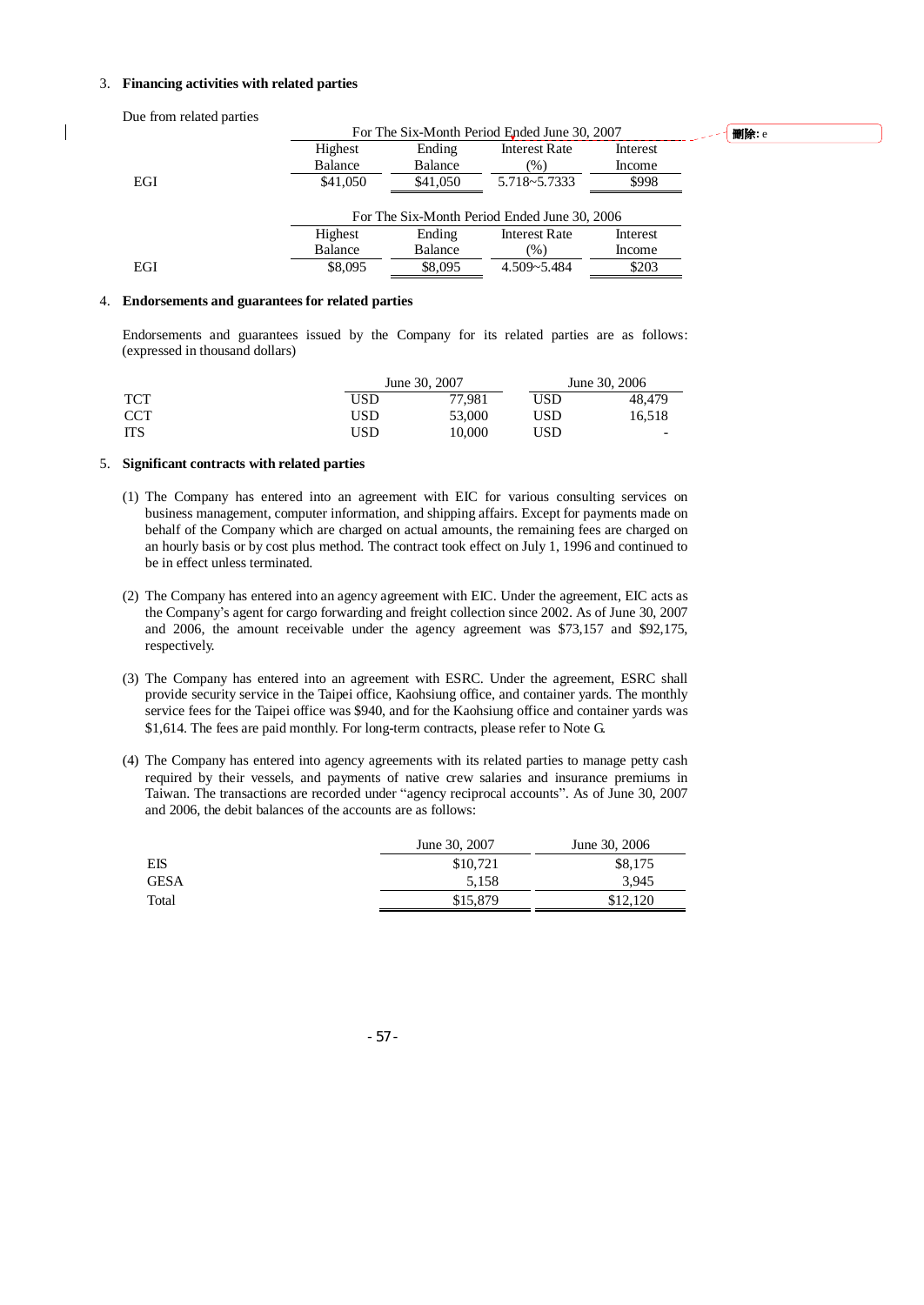- (5) The Company has entered into agency agreements with its related parties, whereby the related parties act as the Group's overseas agents to deal with the port formalities related to foreign ports, such as arrival and departure of the Group's ships, cargo stevedoring and forwarding, freight collection and payment of expenses incurred in foreign ports. The transactions are recorded under "agency accounts". As of June 30, 2007 and 2006, the balances of the accounts are as follows:
	- a. Debit balances of agency accounts

|             | June 30, 2007 | June 30, 2006 |
|-------------|---------------|---------------|
| <b>ITS</b>  | \$1,383,581   | \$1,305,157   |
| EGI         | 68,259        |               |
| <b>EGT</b>  | 51,319        | 49,618        |
| <b>GESA</b> | 18,230        |               |
| EMI         | 17,547        | 38,257        |
| EIC         | 4.348         | 91,264        |
| EGS         |               | 1,312         |
| Total       | \$1,543,284   | \$1,485,608   |

b. Credit balances of agency accounts

|             | June 30, 2007 | June 30, 2006 |
|-------------|---------------|---------------|
| EIS         | \$1,343,718   | \$1,122,101   |
| <b>GESA</b> |               | 31,790        |
| EGS         | 6,972         | -             |
| EGK         | 10,270        |               |
| EGI         |               | 42,863        |
| Total       | \$1,360,960   | \$1,196,754   |

(6) The Company has been commissioned by its related parties to manage their vessel affairs. The management fees are charged monthly and are recorded as operating revenues. Details of the management fees recognized for the six-month periods ended June 30, 2007 and 2006 are as follows:

|             | For The Six-Month | For The Six-Month |
|-------------|-------------------|-------------------|
|             | Period Ended      | Period Ended      |
|             | June 30, 2007     | June 30, 2006     |
| <b>EITC</b> | \$47,406          | \$46,654          |
| EIS         | 53,691            | 38,188            |
| <b>ITS</b>  | 639               |                   |
| <b>GESA</b> | 12.260            | 10.676            |
| Total       | \$113,996         | \$95,518          |

(7) Please refer to Note G for details of the agreements entered into by the Company with EITC, GESA, ITS and EIS relating to the long-term leases of ships.

- 58 -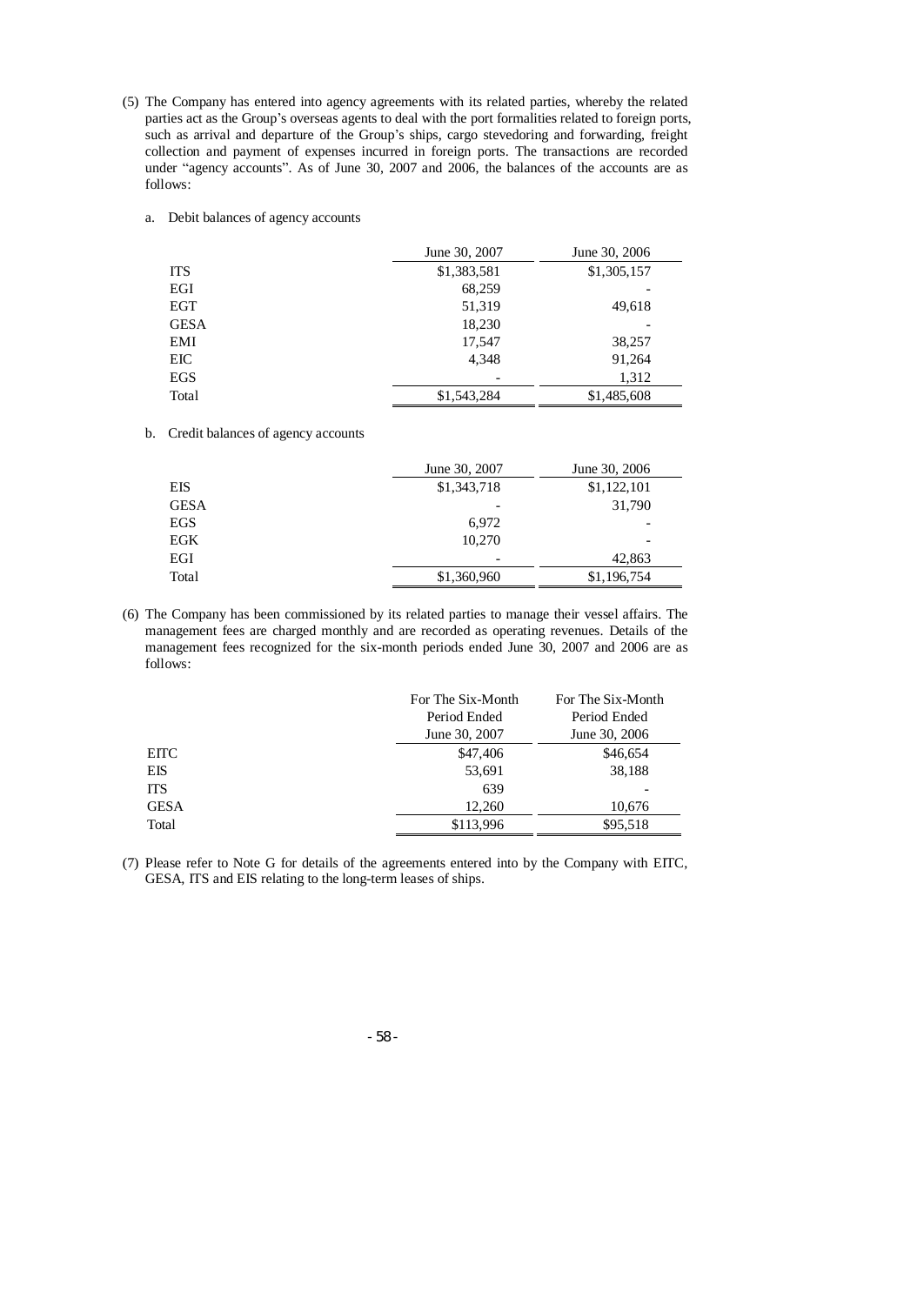# **F. PLEDGED ASSETS**

# 1. **Restricted assets - current**

|                   | Carrying Value |               |                                   |                          |
|-------------------|----------------|---------------|-----------------------------------|--------------------------|
|                   | June 30, 2007  | June 30, 2006 | Pledgee                           | Purpose                  |
| Time deposits     | \$132,000      | \$132,000     | Kaohsiung Harbor Bureau           | Performance<br>guarantee |
| $\prime\prime$    | 1,995          | 1.715         | Central Trust of China            | $^{\prime\prime}$        |
| $\prime\prime$    | 1,220          | 1,050         | Military – Finance<br>Department  | $^{\prime\prime}$        |
| $^{\prime\prime}$ | 600            | 600           | Kaohsiung Customs Bureau          | $^{\prime\prime}$        |
| $^{\prime\prime}$ | 559            | 50            | Directorate General of<br>Customs | $^{\prime\prime}$        |
| Total             | \$136,374      | \$135,415     |                                   |                          |

#### 2. **Long-term equity investments**

|                                        | Carrying Value |               |                      |
|----------------------------------------|----------------|---------------|----------------------|
|                                        | June 30, 2007  | June 30, 2006 | Purpose              |
| <b>Classic Outlook</b>                 | \$3,361,461    | \$3,314,479   | Other long-term loan |
| Investment Ltd.<br>Everup Profits Ltd. |                |               | Other long-term loan |
| Total                                  | \$3,361,468    | \$3,314,486   |                      |

# 3. **Property, plant and equipment**

|                                         | Carrying Value |               |                                        |
|-----------------------------------------|----------------|---------------|----------------------------------------|
|                                         | June 30, 2007  | June 30, 2006 | Purpose                                |
| Land                                    | \$1,800,093    | \$1,800,093   | Long-term loans                        |
| <b>Buildings</b>                        | 929,853        | 955,577       | Long-term loans                        |
| Loading and<br>discharging<br>equipment | 2,306,746      | 3,805,597     | Long-term loans                        |
| Transportation<br>equipment             |                | 258.731       | Long-term loans                        |
| Ships and equipment                     |                | 5,707,583     | Long-term loans and<br>corporate bonds |
| Total                                   | \$5,036,692    | \$12,527,581  |                                        |

# **G. COMMITMENTS AND CONTINGENT LIABILITIES**

1. Details of the stand-by letters of credit issued by the banks on behalf of the Group are as follows: (expressed in thousand dollars)

| iuarantor       | June 30, 2007 |       | June 30, 2006 |       |
|-----------------|---------------|-------|---------------|-------|
| Bank of America | USD           | 5.000 | USD           | 5.000 |

2. Endorsements and guarantees issued by the Group are as follows: (expressed in thousand dollars)

| Companies receiving guarantees | June 30, 2007 |        | June 30, 2006 |        |
|--------------------------------|---------------|--------|---------------|--------|
| TCT                            | USD           | 77.981 | USD           | 48.479 |
| CCT                            | USD           | 53,000 | USD           | 16.518 |
| ITS                            | USD           | 10.000 | USD           |        |

- 59 -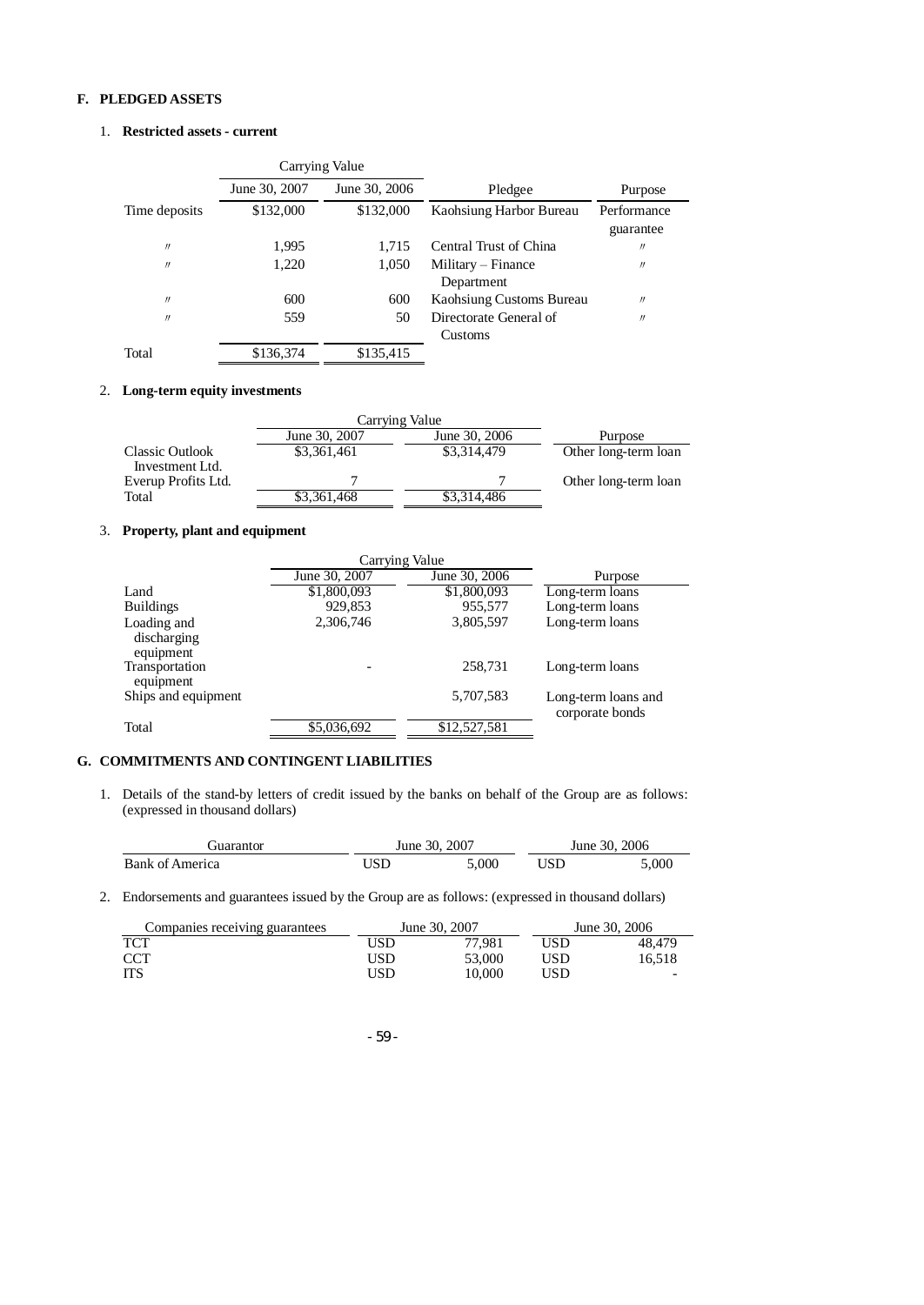- 3. A former stockholder of the Company sold some of its shares through issuance of global depository receipts (GDRs). The issuance of GDRs was approved by the SEC on June 19, 1996 as per the Letter (85) Tai-Cai-Zheng (1) No. 35410. On August 2, 1996, the GDRs were approved by the UK governing authority to be listed on the London Stock Exchange and were issued in Asia, Europe and the US. The initial number of units issued was 5,449,592, representing 54,495,920 shares of the Company's common stock at \$50.50 (in dollars) per share, and the number of supplementary units issued was 817,438. In total, the number of units issued was 6,267,030, representing 62,670,300 shares of the Company's common stock at \$50.50 (in dollars) per share, and the GDRs issued amounted to USD115 million. Another 2,053,122 units, representing 20,531,279 shares of the Company's common stock, were issued during the period from 1997 to June 30, 2007. As of June 30, 2007, 7,798,710 units were redeemed and 521,442 units were outstanding, representing 5,214,479 shares of the Company's common stock.
- 4. In 1999, SGTC was indicted for a dispute arising from mishandling of imported goods. SGTC has referred the lawsuit to its lawyer. As of June 30, 2007, the maximum amount of compensation claimed was RMB10,527 thousand plus the related interest. In 2000, the Civil Court in Shenzhen ruled in favor of SGTC. However, the plaintiff appealed to a higher court, and the court ruled against SGTC. As a result, certain transportation equipment of SGTC was bonded by the court. As of June 30, 2007, the book value of the bonded transportation equipment amounted to RMB7,703 thousand. SGTC did not agree with the court's ruling and filed an appeal. Since the appeal is still pending as of the report date, no provision has been made for the possible loss.
- 5. As of June 30, 2007, the medium-term loan facilities granted by the financial institutions with the resolution from the Board of Directors to finance the Company's purchase of new containers were \$21,953,141, and the unutilized credit was \$15,713,641.
- 6. As of June 30, 2007, details of the loading and discharging equipment acquired to support the operations of the No. 4 and the No. 5 Container terminal at Kaohsiung Harbor were as follows: (expressed in thousand dollars)

| Item     | <b>Contract Amount</b> |       | <b>Amount Paid</b> |       | <b>Amount Accrued</b> |       |
|----------|------------------------|-------|--------------------|-------|-----------------------|-------|
| Forklift | USD                    | 773   | USD                | 412   | USD                   | 361   |
| Freezer  | USD                    | 8.101 | USD                | 3.716 | USD                   | 4.385 |

7. As of June 30, 2007, the machineries that EHIC (M) purchased are as follows: (expressed in thousand dollars)

| Item                       | <b>Contract Amount</b> |       | <b>Amount Paid</b> |       | <b>Amount Accrued</b> |     |
|----------------------------|------------------------|-------|--------------------|-------|-----------------------|-----|
| Reengineering construction | RM                     | 2.165 | RM                 | 1.355 | RM                    | 810 |
| Container outfitting line  | RM                     | 161   | RM                 | 100   | RM                    | 61  |
| 25-Ton Crane               | RM                     | 342   | RM                 | 325   | RM                    |     |
| Roller forming             | RM                     | 56.   | RM                 |       | RM                    | 39  |

- 60 -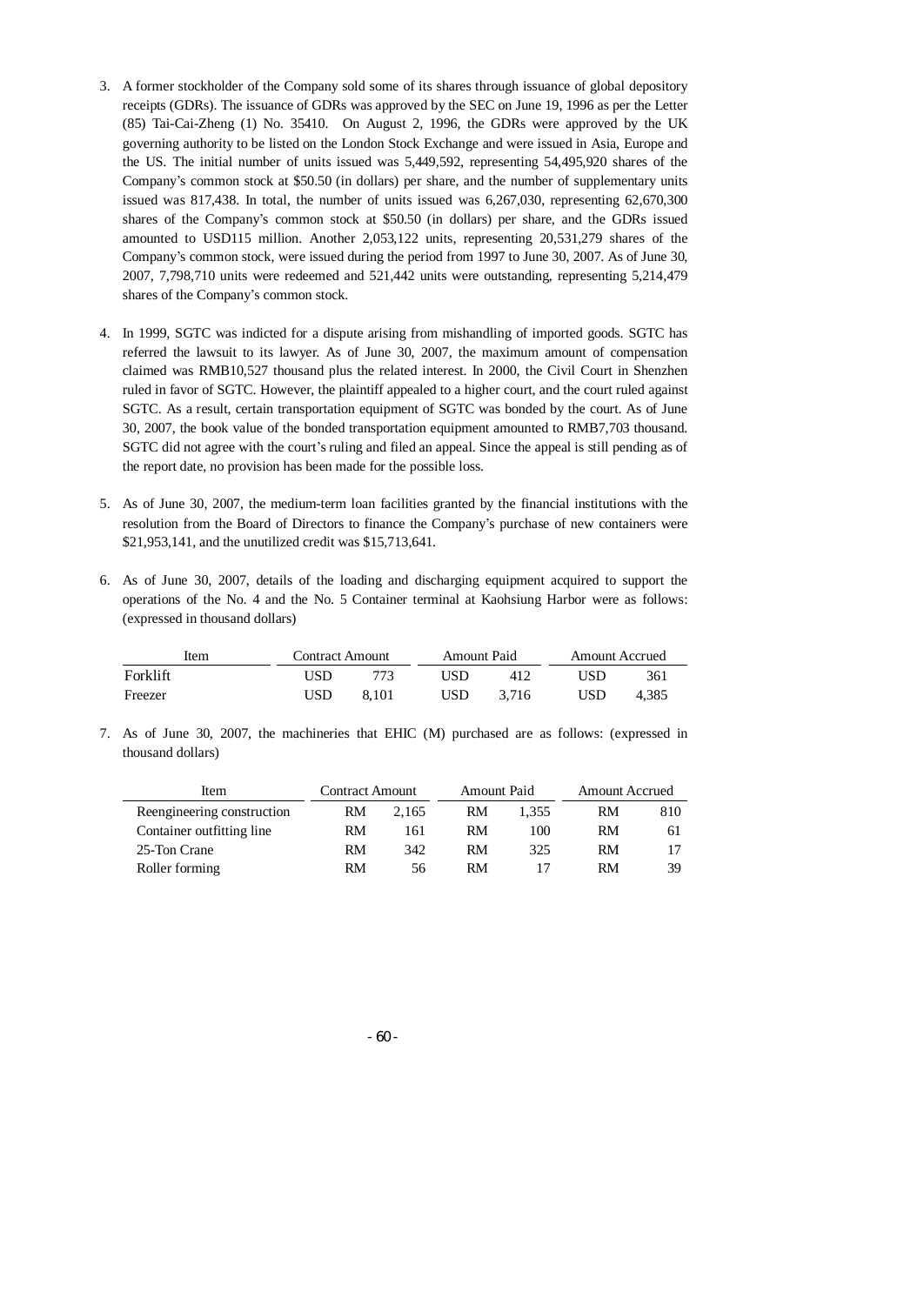8. As of June 30, 2007, the estimated amounts of rent payable in the following years under the long-term lease agreements entered into by the Group for the rental of ships and equipment are as follows:

|                                            | Amount                |
|--------------------------------------------|-----------------------|
| Lessor                                     | (in thousand dollars) |
| <b>EITC</b>                                | <b>USD 3,312</b>      |
| <b>GESA</b>                                | 178,138               |
| EIS                                        | 28,785                |
| <b>KSG</b>                                 | 1,003                 |
| <b>APOLL</b>                               | 2,984                 |
| <b>ELEPH</b>                               | 5,736                 |
| <b>HCS</b>                                 | 1,250                 |
| <b>HERM</b>                                | 5,634                 |
| <b>PANAG</b>                               | 25,557                |
| <b>POSEI</b>                               | 3,281                 |
| SAT                                        | 30,074                |
| C19                                        | 129,301               |
| <b>TIGER</b>                               | 2,010                 |
| <b>CONTI</b>                               | 136,896               |
| <b>FSL</b>                                 | 135,899               |
| Quaterieme Leasing International Co., Ltd. | 43,926                |
| <b>HALIFAX</b>                             | 209,006               |
| <b>MSS</b>                                 | 69,633                |
| <b>NSS</b>                                 | 69,633                |
| ES <sub>2</sub>                            | 29,793                |
| Total                                      | USD1,111,851          |

- 9. As of June 30, 2007, the estimated amount of rent payable in the following years under the long-term lease agreements entered into by the subsidiary - Island for the rental of machinery and equipment are USD40, 218 thousand dollars.
- 10. As of June 30, 2007, the estimated amount of security service in the following years under the long-term contract that the Company entered into with ESRC is \$48,409.
- 11. As of June 30, 2007 and 2006, the guaranteed notes issued by the Company for loans borrowed amounted to \$3,079,588 and \$7,256,408, respectively.

# **H. SIGNIFICANT DISASTER LOSSES**

None.

# **I. SIGNIFICANT SUBSEQUENT EVENTS**

None.

- 61 -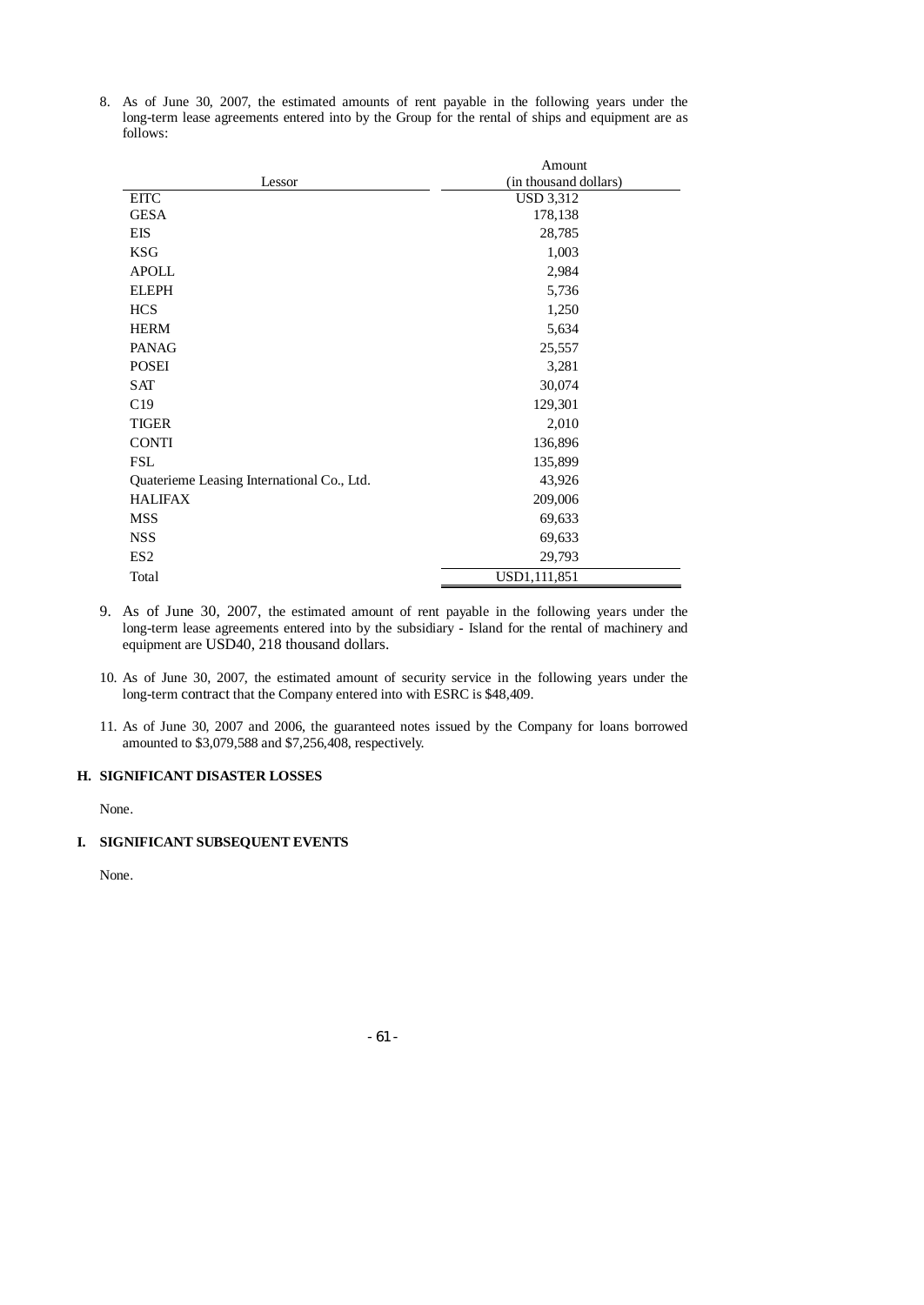# **J. OTHERS**

1. Fair-value information of financial instruments:

|                                                           | June 30, 2007  |              | June 30, 2006  | In thousands |
|-----------------------------------------------------------|----------------|--------------|----------------|--------------|
| Non-derivative financial instruments                      | Carrying value | Fair value   | Carrying value | Fair value   |
| Assets:                                                   |                |              |                |              |
| Cash and cash equivalents                                 | \$11,623,976   | \$11,623,976 | \$12,172,776   | \$12,172,776 |
| Notes and accounts receivable                             | 13,437,877     | 13,437,877   | 15,481,816     | 15,481,816   |
| Financial assets at fair value through profit or loss     |                |              |                |              |
| Bonds investments                                         |                |              | 3,575          | 3,575        |
| Equity securities                                         | 70,308         | 70,308       | 79,446         | 79,446       |
| Beneficiary certificates                                  | 1,668,583      | 1,668,583    | 3,203,227      | 3,203,227    |
| Held-to-maturity financial assets-current                 |                |              | 25,455         | 25,455       |
| Other financial assets-current                            | 106,894        | 106,894      | 2,814          | 2,814        |
| Restricted assets-current                                 | 134,374        | 134,374      | 135,415        | 135,415      |
| Available-for-sale financial assets-non current           | 711,860        | 711,860      | 586,680        | 586,680      |
| Financial assets carried at cost-non current              | 5,033,201      | 5,033,201    | 5,674,280      | 5,674,280    |
| Debt investments with no active market-non                | 11,726         | 11,726       | 12,709         | 12,709       |
| current                                                   |                |              |                |              |
| Long-term receivables including current portion           | 312,347        | 312,347      | 378,090        | 378,090      |
| Refundable deposits                                       | 232,917        | 232,917      | 911,951        | 911,951      |
| Liabilities:                                              |                |              |                |              |
|                                                           |                |              |                |              |
| Short-term debts                                          | 3,374,951      | 3,374,951    | 100,000        | 100,000      |
| Short-term bills payable                                  | 23,964,546     | 23,964,546   | 31,169,663     | 31,169,663   |
| Notes and accounts payable (including current<br>portion) | 4,485,488      | 4,485,488    | 8,624,162      | 8,624,162    |
| Long-term loans (including current portion)               | 22,119,033     | 22,119,033   | 23,033,825     | 23,033,825   |
| Guarantee deposits received                               | 4,081          | 4,081        | 4,015          | 4,015        |
| Derivative financial instruments                          |                |              |                |              |
| Assets:                                                   |                |              |                |              |
| Interest rate swap (IRS)                                  | 46,638         | 46,638       | 39,453         | 39,453       |
| Cross currency swap (CCS)                                 | 53,044         | 53,044       |                |              |
| Oil swap                                                  | 16,033         | 16,033       | 66,820         | 66,820       |
| Foreign exchange option (FX Option)                       | 319            | 319          |                |              |
| Structural and equity-linked financial instruments        | 1,095,332      | 1,095,332    | 823,368        | 823,368      |
| Liabilities:                                              |                |              |                |              |
| Interest rate swap (IRS)                                  | 25,001         | 25,001       | 74,147         | 74,147       |
| Cross currency swap (CCS)                                 | 166,248        | 166,248      | 24,073         | 24,073       |
| Foreign exchange option (FX Option)                       | 141,676        | 141,676      | 47,901         | 47,901       |
| Oil swap                                                  | 102,167        | 102,167      | 11             | 11           |
| Convention right of stock                                 | 9,004          | 9,004        | 9,004          | 9,004        |

- 62 -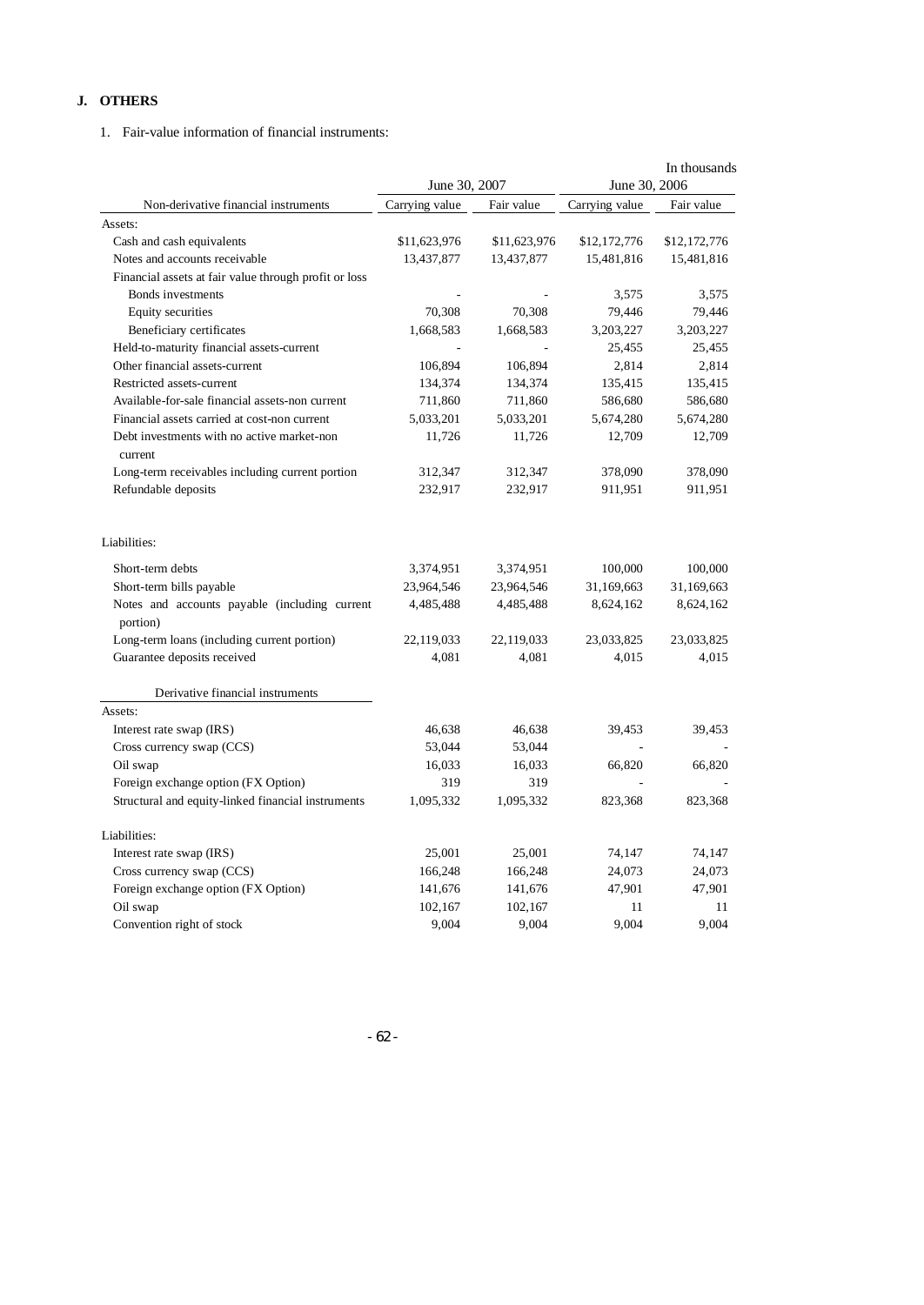- 2. The following summarizes the methods and assumptions used in estimating the fair value of financial instruments:
	- (1) The fair values of short-term financial instruments were determined using their carrying value because of the short maturities of these instruments. This method applies to cash and cash equivalents, notes and accounts receivable (payable), refundable deposits, other financial assets, restricted assets, short-term debts, short-term bills payable and guarantee deposits received.
	- (2) For financial assets at fair value through profit or loss and available-for-sale financial assets with quoted market price available in an active market, the fair value is determined using the quoted market price. When there is no quoted market price for reference, a substitute valuation technique used to measure the fair value is one which incorporates all factors that market participants would consider in making estimates and assumptions for setting a price and wherein such information is available to the Group.
	- (3) Held-to-maturity financial assets are those with fixed or determinable payments and a fixed time-to-maturity which the Group has positive intent and ability to hold. Upon measurement, held-to-maturity financial assets are carried at amortized cost. Any profits or losses incurred due to changes in fair value should be recognized in the income statement when the financial asset is derecognized, impaired or amortized.
	- (4) Financial assets carried at cost consist of unlisted stocks or those not actively traded in an active market. Their fair value could not be measured reliably; hence, such instruments are measured at cost in compliance with applicable accounting standards. For debt investments with no active market, the carrying value is used to estimate its fair value when there is no market price for reference.
	- (5) Long-term accounts receivable are interest-bering financial assets with floating interest rate, thus the carrying value is close to the fair value.
	- (6) Fair values of long-term loans are estimated based on the present values of future cash flows. For bank loans associated with floating interest rate, the carrying value represents its fair value.
	- (7) Fair values of corporate bonds payable are determined based on the quoted market prices when available. When the quoted market prices are not available, fair values are estimated based on financial information or other information.
	- (8) Financial liabilities carried at cost are equity-linked instruments which are to be settled with equity instruments with no quoted market prices or with fair values that can not be reliably measured. Such instruments are measured at cost in accordance with the rules stipulated in the "Guidelines for Preparation of Financial Statements by Securities Issuers".
	- (9) The fair values of derivative financial instruments, except for corporate bonds payable are determined based on the estimated amounts to be received or paid if the Group terminates the contract on the balance sheet date. Unrealized gains or losses arising from unsettled contracts are generally included. Ask price from counterparties are available for reference in setting fair values for the Group's derivative financial instruments.
- 3. The fair value of financial assets and liabilities either determined with the public quoted price in the active market or estimated using valuation methods are as follows:

- 63 -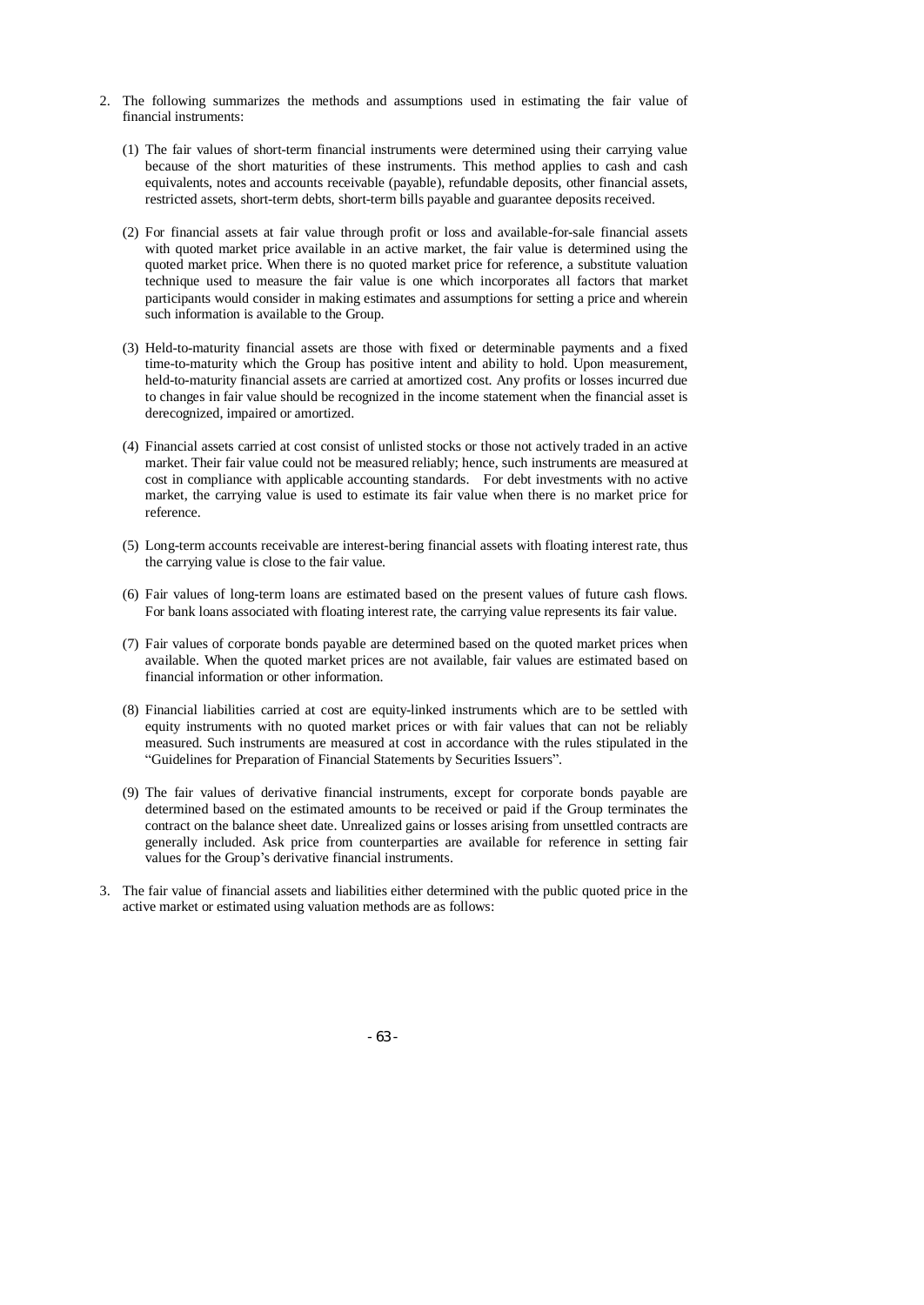|                                                        | Quoted market price |             | Fair value based on estimates |              |
|--------------------------------------------------------|---------------------|-------------|-------------------------------|--------------|
|                                                        | June 30,            | June $30$ , | June 30,                      | June 30,     |
| Non-derivative financial instruments                   | 2007                | 2006        | 2007                          | 2006         |
| Assets:                                                |                     |             |                               |              |
| Cash and cash equivalents                              | \$-                 | \$-         | \$11,623,976                  | \$12,172,776 |
| Notes and accounts receivable                          |                     |             | 13,437,877                    | 15,481,816   |
| Financial assets held for trading                      |                     |             |                               |              |
| Bond investments                                       |                     | 3,575       |                               |              |
| Equity securities                                      | 70,308              | 79,446      |                               |              |
| Beneficiary certificates                               | 1,668,583           | 3,203,227   |                               |              |
| Held-to-maturity financial                             |                     |             |                               | 25,455       |
| assets-current                                         |                     |             |                               |              |
| Other financial assets-current                         |                     |             | 106,894                       | 2,814        |
| Restricted assets-current                              |                     |             | 134,374                       | 135,415      |
| Available-for-sale financial assets-non<br>current     | 711,860             | 586,680     |                               |              |
| Financial assets carried at cost-non<br>current        |                     |             | 5,033,201                     | 5,674,280    |
| Debt investments with no active                        |                     |             | 11,726                        | 12,709       |
| market-non current                                     |                     |             |                               |              |
| Long-term receivables including                        |                     |             | 312,347                       | 378,090      |
| current portion                                        |                     |             |                               |              |
| Refundable deposits                                    |                     |             | 232,917                       | 911,951      |
| Liabilities:                                           |                     |             |                               |              |
| Short-term debts                                       |                     |             | 3,374,951                     | 100,000      |
| Notes and accounts payable                             |                     |             | 23,964,546                    | 31,169,663   |
| Corporate bonds payable (including<br>current portion) |                     |             | 4,458,488                     | 8,624,162    |
| Long-term loans (including current<br>portion)         |                     |             | 22,119,033                    | 23,033,825   |
| Guarantee deposits received                            |                     |             | 4,081                         | 4,015        |
| Derivative financial instruments                       |                     |             |                               |              |
| Assets:                                                |                     |             |                               |              |
| Interest rate swap (IRS)                               |                     |             | 46,638                        | 39,453       |
| Cross currency swap (CCS)                              |                     |             | 53,044                        |              |
| Oil swap                                               |                     |             | 16,033                        | 66,820       |
| Foreign exchange option (FX Option)                    |                     |             | 319                           |              |
| Structural and equity-linked financial                 |                     |             | 1,095,332                     | 823,368      |
| instruments                                            |                     |             |                               |              |
| Liabilities:                                           |                     |             |                               |              |
| Interest rate swap (IRS)                               |                     |             | 25,001                        | 74,147       |
| Cross currency swap (CCS)                              |                     |             | 166,248                       | 24,073       |
| Foreign exchange option (FX Option)                    |                     |             | 141,676                       | 47,901       |
| Oil swap                                               |                     |             | 102,167                       | 11           |
| Conversion of stock                                    |                     |             | 9,004                         | 9,004        |
|                                                        |                     |             |                               |              |

- 64 -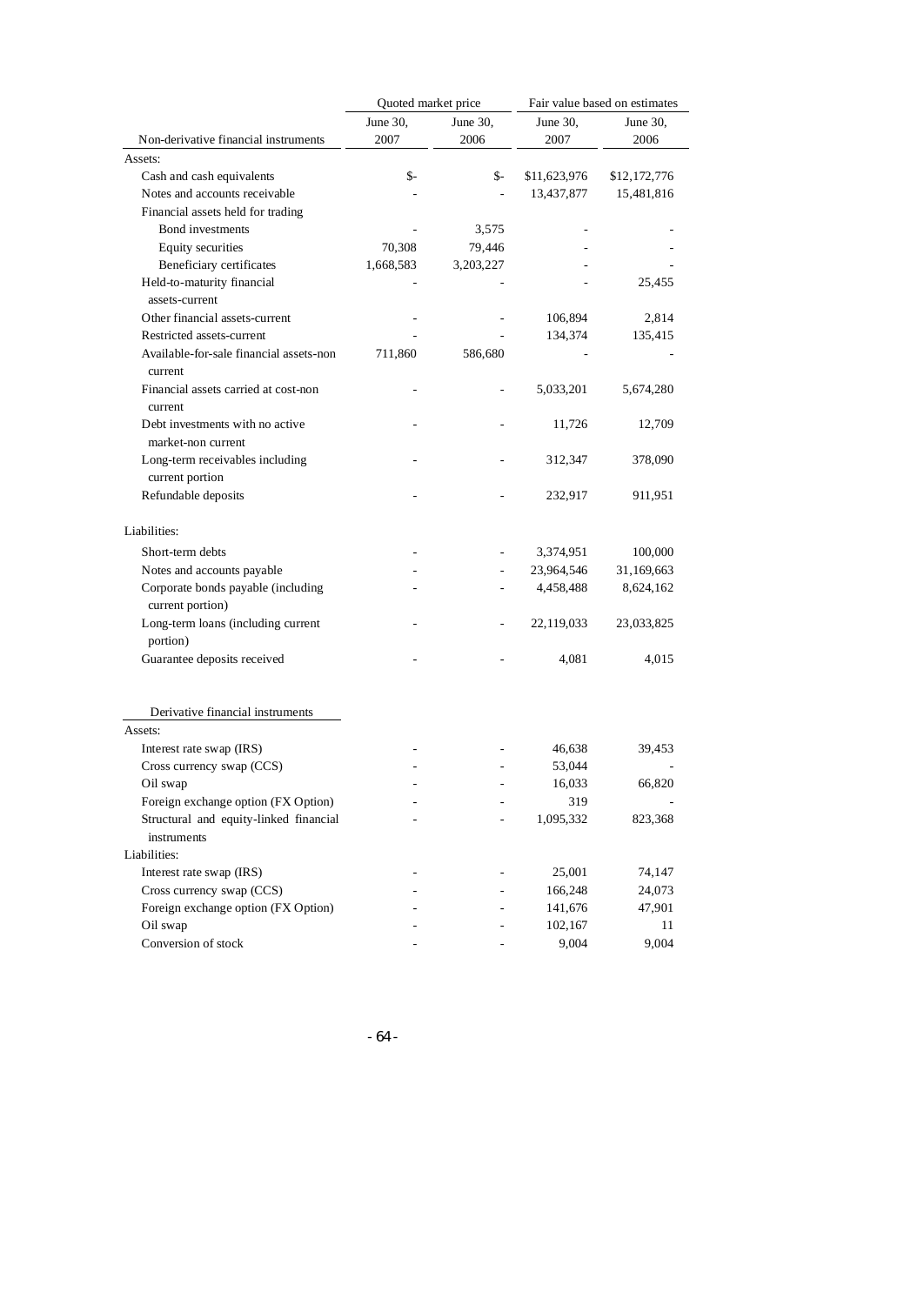- (1) The unrealized profit (loss) that the Group recognized for the six-month periods ended June 30, 2007 and 2006 due to changes in fair value were \$(337,416) and \$117,558, respectively.
- (2) As of June 30, 2007 and 2006, the financial assets with potential fair value risk of interest change were \$46,638 and \$9,343,047, respectively, and the financial liabilities were \$25,001 and \$9,037,313, respectively. As of June 30, 2007 and 2006, the financial assets with potential cash flow risk of interest change were \$1,667,388 and \$2,823,456, respectively, and the financial liabilities were \$5,072,833 and \$20,194,732, respectively.
- 4. Risk policy and hedging strategy

The financial instruments held by the Group, other than derivative instruments, are composed of cash and cash equivalents, stocks, funds, bank loan, and corporate bonds. Such financial instruments are held for maintaining adequate operating capital. The Group also held other accounts receivable and payable generated from operating activity.

The transactions associated with derivative instruments mainly include interest rate swap and oil swap. The primary objective is to avoid the interest risk and fuel price variation arising from operating and financing activities.

The primary risks of financial instruments are cash flow risk associated with interest fluctuations, exchange rate risk, credit risk, and liquidity risk. The risk management policies are set forth below:

#### Cash flow risk associated with interest rate variations

The Group's major exposure to cash flow risk associated with interest rate variations comes primarily from long-term financing with floating interest. The Group adopts a combination of fixed and floating interest rates methods in issuance of loans to manage such interest rate risks. In addition, the Group also engages in interest rate swaps to minimize cost of borrowings.

The carrying values of the Group's financial instruments exposed to interest rate risk are summarized in the order of maturity as follows:

June 30, 2007:

#### (1) Fixed interest rate

|                              | Within 1    |               |      |                                                    |     | Over 5 |                  |
|------------------------------|-------------|---------------|------|----------------------------------------------------|-----|--------|------------------|
|                              | year        | $1 - 2$ years |      | $2 \sim 3$ years $3 \sim 4$ years $4 \sim 5$ years |     | vears  | Total            |
| Cash and cash<br>equivalents | \$3,624,078 | \$-           | $S-$ | \$-                                                | \$- |        | $$-$ \$3,624,078 |
| Short-term debts             | (3,374,951) | -             | ۰    |                                                    |     |        | $-(3,374,951)$   |
| 1.47% Corporate<br>bonds     | (1,000,000) | ۰             | ۰    |                                                    |     |        | $- (1,000,000)$  |
| 2.18% Bank loan              | ۰           | (500,000)     | ۰    |                                                    |     | ۰      | (500,000)        |
| 2.3757% Bank loan            | (30,000)    | ۰             |      |                                                    |     | ۰      | (30,000)         |

- 65 -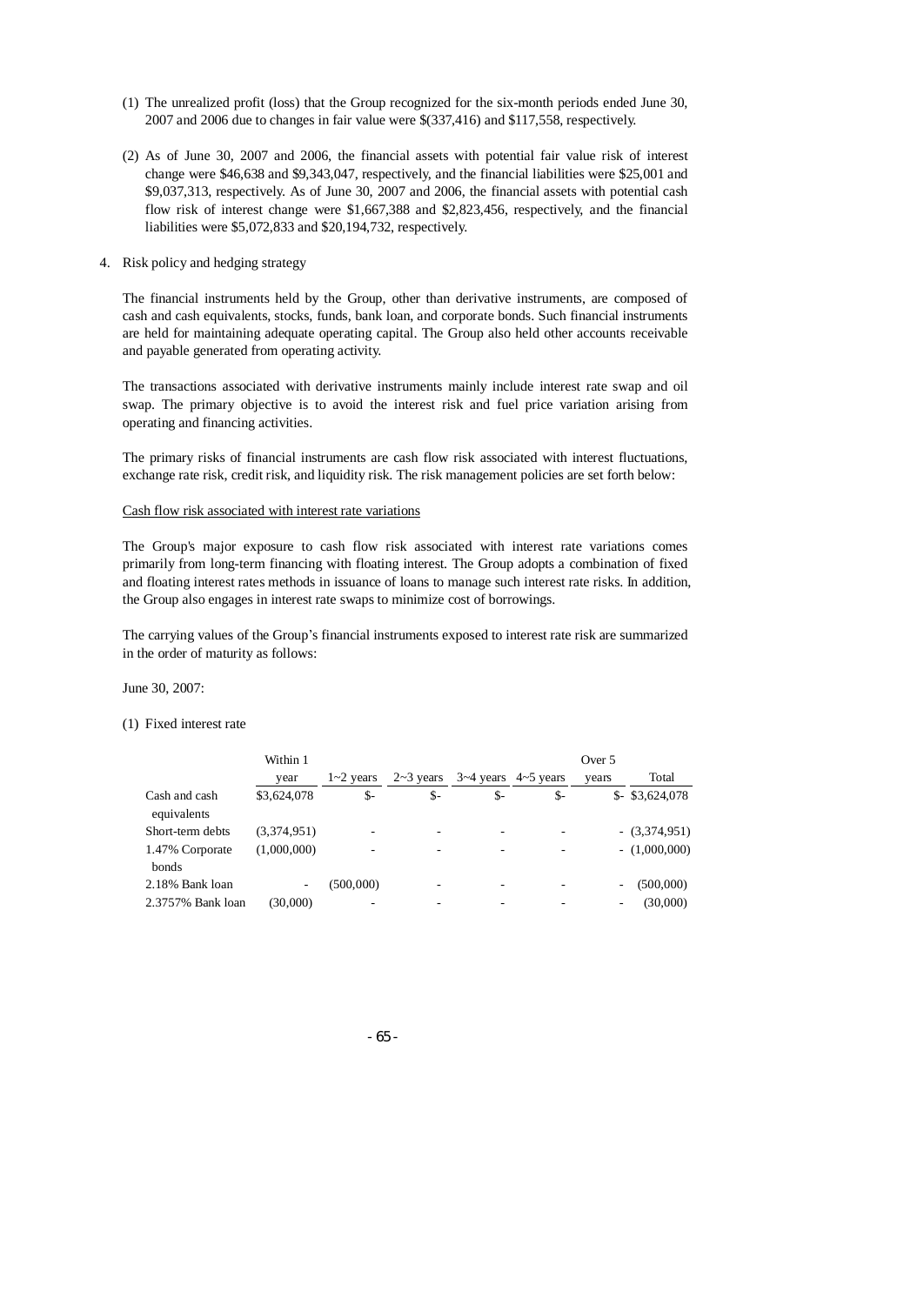#### (2) Floating rate

|                                  | Within 1                 |               |               |                          |            | Over 5                   |                                         |
|----------------------------------|--------------------------|---------------|---------------|--------------------------|------------|--------------------------|-----------------------------------------|
|                                  | year                     | $1 - 2$ years | $2 - 3$ years | $3-4$ years $4-5$ years  |            | years                    | Total                                   |
| Cash and cash<br>equivalents     | \$7,940,729              | $S-$          | $S-$          | $S-$                     | $S-$       | $S-$                     | \$7,940,729                             |
| \$3 billion Bank loan            |                          | (300,000)     |               |                          |            |                          | (300,000)                               |
| \$13.33 billion Bank<br>loan     | (533, 333)               | (533, 333)    |               |                          |            |                          | (1,066,666)                             |
| \$20 billion Bank loan (666,667) |                          | (666, 667)    | (333, 333)    |                          |            |                          | (1,666,667)                             |
| Bank loan of Bank of<br>Taiwan   |                          | (129, 875)    | (129, 875)    | $(129,875)$ $(129,875)$  |            |                          | (519,500)                               |
| \$0.2 billion Bank               |                          | (5,714)       | (5,714)       | (5,714)                  | (2,858)    |                          | (20,000)                                |
| loan                             |                          |               |               |                          |            |                          |                                         |
| \$10 billion Bank loan           | $\overline{\phantom{a}}$ | (1,000,000)   |               |                          |            |                          | (1,000,000)                             |
| Corporate bonds                  | (500,000)                |               |               |                          |            |                          | (500,000)                               |
| Bank loan of Mizuho<br>Bank      |                          |               |               | $\overline{\phantom{0}}$ | (98, 520)  |                          | (98, 520)                               |
| <b>LA SALLE BANK</b>             | (145, 184)               | (358, 113)    | (113, 816)    |                          |            |                          | (617, 113)                              |
| <b>DNB NOR BANK</b>              | (195, 987)               | (195, 987)    | (195, 987)    | (195, 987)               | (375, 624) | $\overline{\phantom{a}}$ | (1, 159, 572)                           |
| <b>SG BANK</b>                   | (229, 387)               | (241,310)     | (234, 380)    | (198,290)                | (17,210)   | 167,810                  | (752, 767)                              |
| <b>LADNES BANK</b>               | (92,969)                 | (104, 627)    | (110,998)     | (117,763)                | (124, 922) |                          | $(926,545)$ $(1,477,824)$               |
| <b>HSH NORD BANK</b>             | (98, 847)                | (111, 524)    | (118,617)     | (126, 137)               | (134, 150) |                          | $(809, 899)$ $(1, 399, 174)$            |
| <b>ING BANK</b>                  | (569, 083)               | (603, 795)    | (603, 795)    | (603.795)                |            |                          | $(603,795)$ $(5,208,424)$ $(8,192,687)$ |
| <b>ING BANK</b>                  | (40, 984)                | (47, 033)     | (50, 251)     | (53,305)                 | (269, 722) | $\mathbf{r}$             | (461, 295)                              |

The interest of financial instruments associated with the floating interest rates is remeasured within 1 year period and the interest for financial instruments associated with the fixed interest rate is fixed to maturity. The financial instruments not included in the above table are not subject to interest payments and thus, do not inherent interest rate risk.

#### Exchange rate risk

Although the Group is exposed to exchange rate risk, the Group has stable cash inflows denominated in foreign currencies for meeting cash outflows denominated in foreign currency due to the fact that the Group operates in international transportation industry. In order to minimize exchange rate risk, the Group also engages in activities, such as borrowing of US dollar loans etc.

### Credit risk

The Group only deals with third parties with good credit standings. In compliance with the Group's policies, strict credit assessment is to be performed by the Group prior to providing credit to customers. The occurrence of bad debts is also minimized by the Group's practices in continuously monitoring and assessing collections on accounts and notes receivables and making adjustments to the credit terms granted for each customer based on the conclusion drawn from such assessment. Moreover, the Group is restricted from engaging in credit trading with other business units operating under other functional currencies unless permission from the highest instruction unit has been received.

- 66 -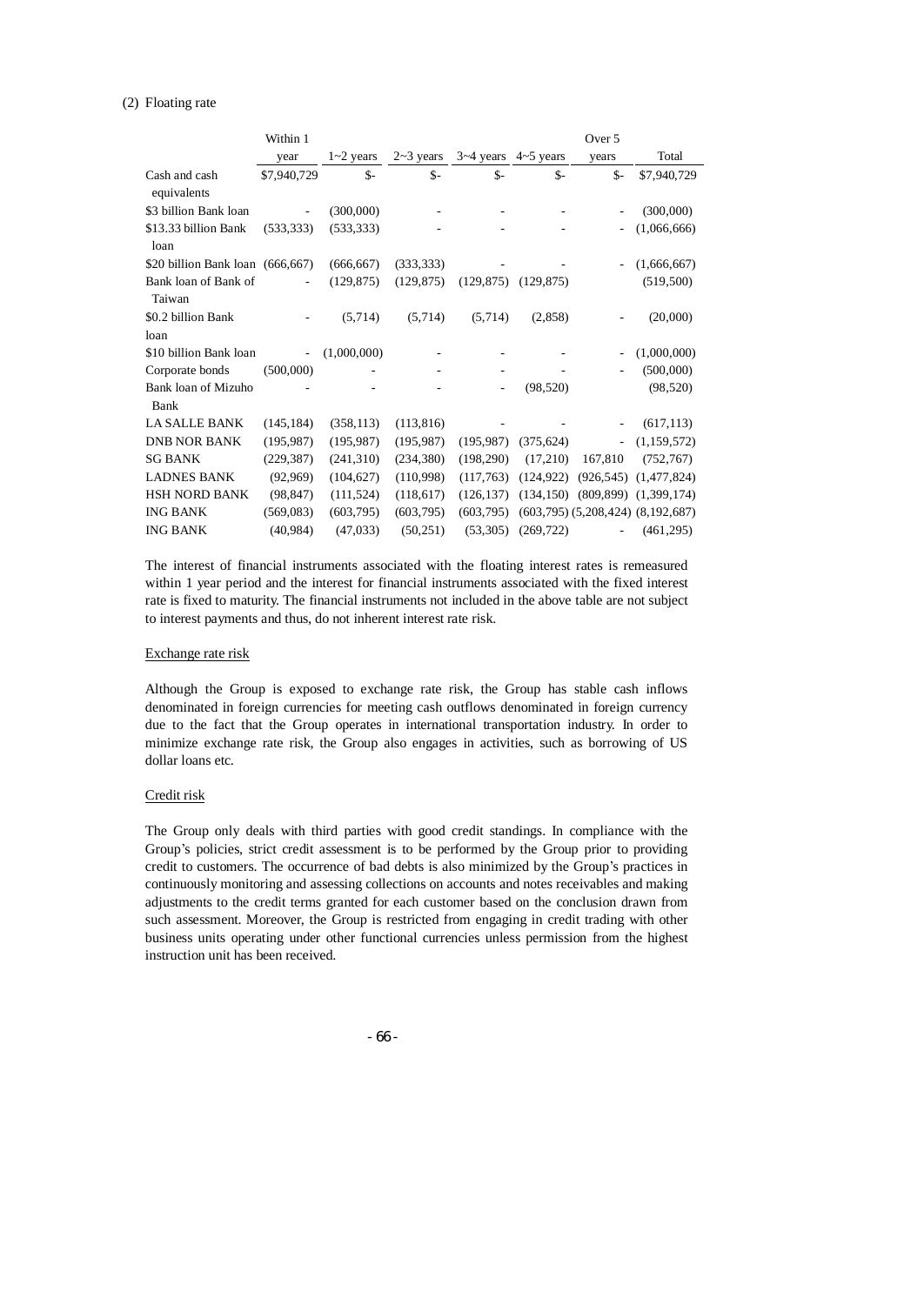Other financial instruments held by the Group are subject to credit risk arising from the failure of counterparty to settle their contractual obligations as and when they fall due. Since the Group only deals with third parties with qualifying credit standings, no collateral is required by the Group which also represents that the maximum credit exposure amount equals to the relative carrying value. The maximum credit exposure amount for various financial assets held by the Group is analyzed below:

|                                        |                   | June 30, 2007                     | June 30, 2006  |                                   |  |
|----------------------------------------|-------------------|-----------------------------------|----------------|-----------------------------------|--|
| <b>Financial instruments</b>           | Carrying<br>value | Maximum credit<br>exposure amount | Carrying value | Maximum credit<br>exposure amount |  |
| Financial assets at fair value through |                   |                                   |                |                                   |  |
| profit or loss                         |                   |                                   |                |                                   |  |
| <b>Bond</b> investments                | $\mathsf{\$}$ -   | $\mathbb{S}$ -                    | \$3,575        | \$3,575                           |  |
| Equity securities                      | 70,308            | 70,308                            | 79,446         | 79,446                            |  |
| Beneficiary certificates               | 1,668,583         | 1,668,583                         | 3,203,227      | 3,203,227                         |  |
| Interest rate swap                     | 46,638            | 46,638                            | 39,453         | 39,453                            |  |
| Currency contract swap                 | 53,004            | 53,004                            |                |                                   |  |
| Oil swap                               | 16,033            | 16,033                            |                |                                   |  |
| Foreign exchange option                | 319               | 319                               |                |                                   |  |
| Structured and equity financial        |                   |                                   |                |                                   |  |
| assets                                 | 1,059,332         | 1,059,332                         | 823,368        | 823,368                           |  |
| Held-to-maturity financial             |                   |                                   |                |                                   |  |
| assets-current                         |                   |                                   |                |                                   |  |
| Bond investments with reverse          |                   |                                   | 25,455         | 25,455                            |  |
| repurchase                             |                   |                                   |                |                                   |  |
| Derivative financial assets for        |                   |                                   |                |                                   |  |
| hedging-current                        |                   |                                   |                |                                   |  |
| Oil swap                               |                   |                                   | 66,820         | 66,820                            |  |
| Available-for-sale financial           |                   |                                   |                |                                   |  |
| assets-non current                     |                   |                                   |                |                                   |  |
| Equity securities                      | 711,860           | 711,860                           | 586,680        | 586,680                           |  |
| Linked financial instruments           |                   |                                   |                |                                   |  |
| Financial assets carried at cost-non   |                   |                                   |                |                                   |  |
| current                                |                   |                                   |                |                                   |  |
| <b>Stocks</b>                          | 5,033,201         | 5,033,201                         | 5,674,280      | 5,674,280                         |  |
| Debt investments with no active        |                   |                                   |                |                                   |  |
| market-non current                     |                   |                                   |                |                                   |  |
| Corporate bonds                        | 11.726            | 11.726                            | 12.709         | 12.709                            |  |

Credit risk refers to the risk of counterparty's failure to settle contractual obligations as and when they fall due. The credit risk presented in the above table is the positive net amount of all contracts with positive fair values at the balance sheet date. The credit risk amount presented is the loss that may be incurred by the Group in the case of counterparty's default. Since the counterparties of the Group are business enterprises or financial institutions with good credit rating, the potential credit risk is remote. In addition, since the Group is not concentrated in transactions with only one individual or counterparty, no concentration of credit risk is evident.

- 67 -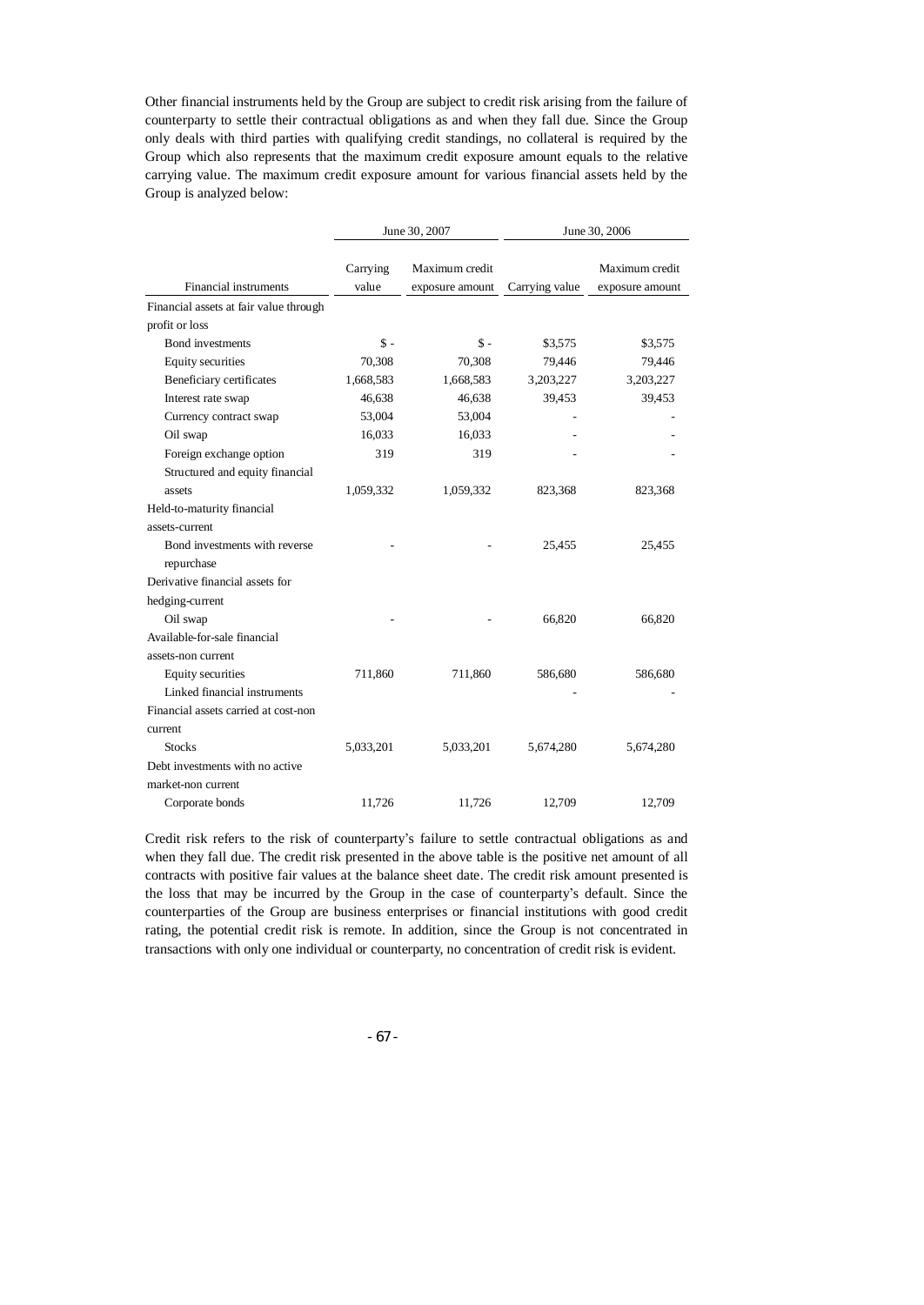#### Liquity risk

The Group achieves the objectives of effective use of capital and stabilization of capital by adjusting capital through the use of cash and cash equivalents, financial instruments held for trading, bank borrowings, and corporate bonds etc. The operating capital of the Group is sufficient in meeting capital on demand; therefore, no significant liquidity risk is expected.

# 5. Hedging activity

#### Cash flow hedge

The Group holds oil swap contracts to mitigate fuel price fluctuations. The Company also engages in oil hedging transactions to minimize oil cost arising from variations in oil price. The Company compares the oil price and settles the contracts by cash to offset the oil cost (an expected transaction) and to avoid the cash flow risk from oil price monthly. As of now, the effectiveness of hedging was within a range of 80% to 125%. In addition, the Group holds interest rate swap contracts to address the fluctuations between floating and fixed rates, the effective hedge accounts for 80% to 125%.

|                                                       |               | Designated hedging instrument |               |                     |                     |
|-------------------------------------------------------|---------------|-------------------------------|---------------|---------------------|---------------------|
|                                                       | Financial     |                               |               |                     | Period of           |
|                                                       | instrument    |                               |               |                     | related gain or     |
|                                                       | designated as |                               | Fair value    | Period of           | loss expected       |
|                                                       | hedged        |                               |               | cash flow           | to be               |
| Hedged items                                          | instrument    | June 30, 2007                 | June 30, 2006 | expected            | recognized          |
| Floating interest                                     | Interest rate | \$(7,752)                     | \$(23,956)    | $^{\circ}02\sim$ 08 | $^{\circ}02\sim$ 08 |
| debts                                                 | swap          |                               |               |                     |                     |
| Expected oil                                          | Oil swap      |                               | 66,820        | $(04\sim)08$        | $(04\sim)08$        |
| transaction                                           |               |                               |               |                     |                     |
|                                                       | Items         |                               |               | June 30, 2007       | June 30, 2006       |
| Adjustment amount in equity                           |               |                               |               | \$190,574           | \$(32,842)          |
| Adjustment amount from equity to income statement     |               |                               |               | (190, 574)          | 32,842              |
| Adjustment amount from equity to non financial assets |               |                               |               |                     |                     |
| (liabilities)                                         |               |                               |               |                     |                     |

6. Significant transactions as of June 30, 2007 and 2006, between the Company and its subsidiaries and significant inter-subsidiary transactions, please see Schedule 3.

## **K. SUPPLEMENTARY DISCLOSURES**

#### **1. Information on significant transactions**

(1) Loans extended by the Company

None.

(2) Endorsements and guarantees provided by the Company

Please see Schedule 5.

#### - 68 -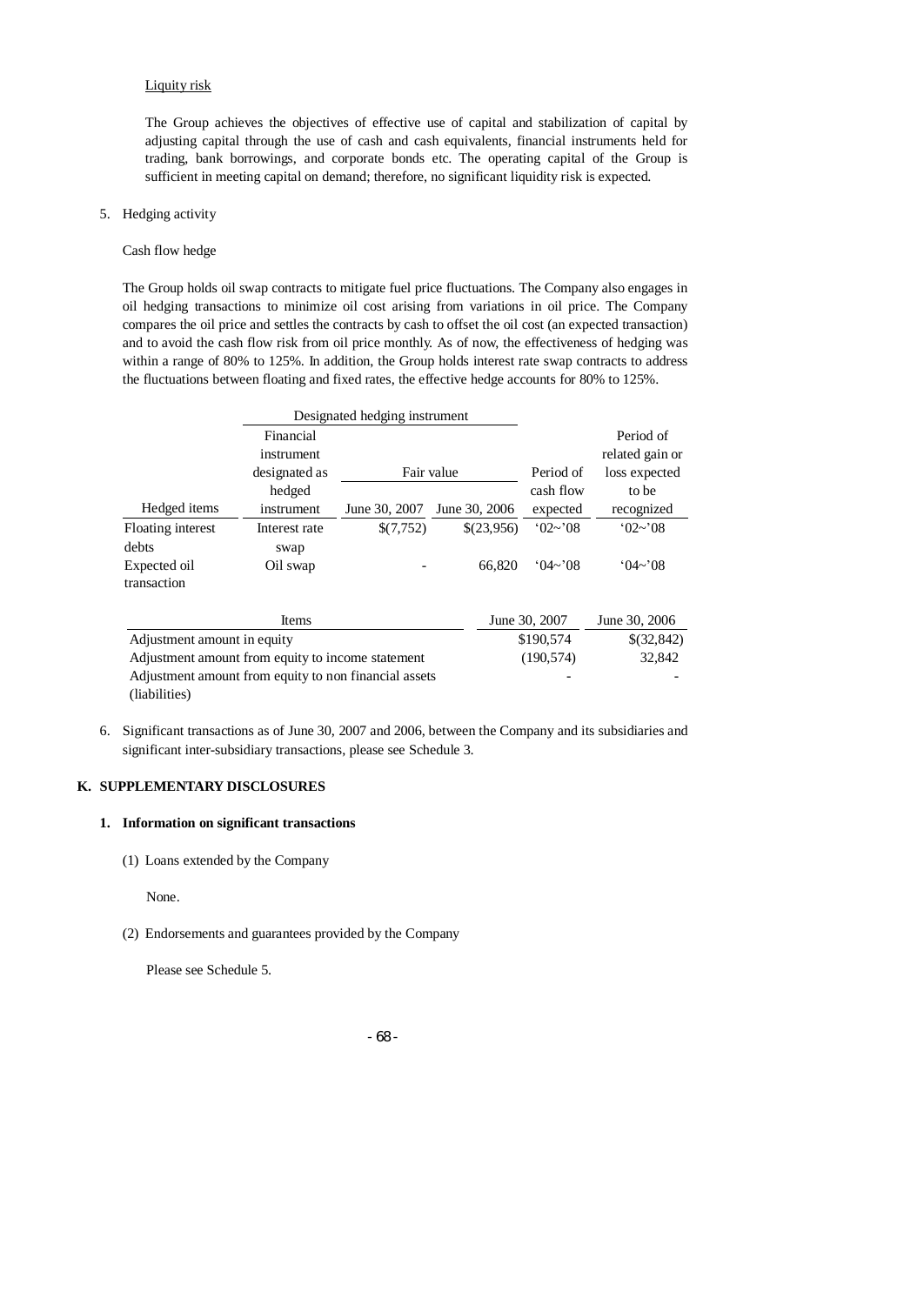(3) Marketable securities held by the Company as at June 30, 2007

Please see Schedule 6.

(4) Acquisition or sale of one specific security with the accumulated amount exceeding \$100 million or 20% of the Company's paid-in capital

Please see Schedule 7.

(5) Acquisition of real estate properties with an amount exceeding \$100 million or 20% of the Company's paid-in capital

None.

(6) Disposal of real estate properties with an amount exceeding \$100 million or 20% of the Company's paid-in capital

None.

(7) Purchases from or sales to related parties exceeding \$100 million or 20% of the Company's paid-in capital

Please see Schedule 8.

(8) Receivables from related parties exceeding \$100 million or 20% of the Company's paid-in capital

Please see Schedule 9.

(9) Derivative financial instruments undertaken by the Company

Please see Note J.

# **2. Information on the investees**

(1) Information on the investees over which the Company can directly or indirectly exercise significant influence or in which the Company has controlling power

Please see Schedule 10.

- (2) Significant transactions conducted by the investees in which the Company has direct or indirect controlling power
	- a. Loans extended by the investees

Please see Schedule 4.

b. Endorsements and guarantees provided by the investees

None.

c. Marketable securities held by the investees as at June 30, 2007

Please see Schedule 6.

- 69 -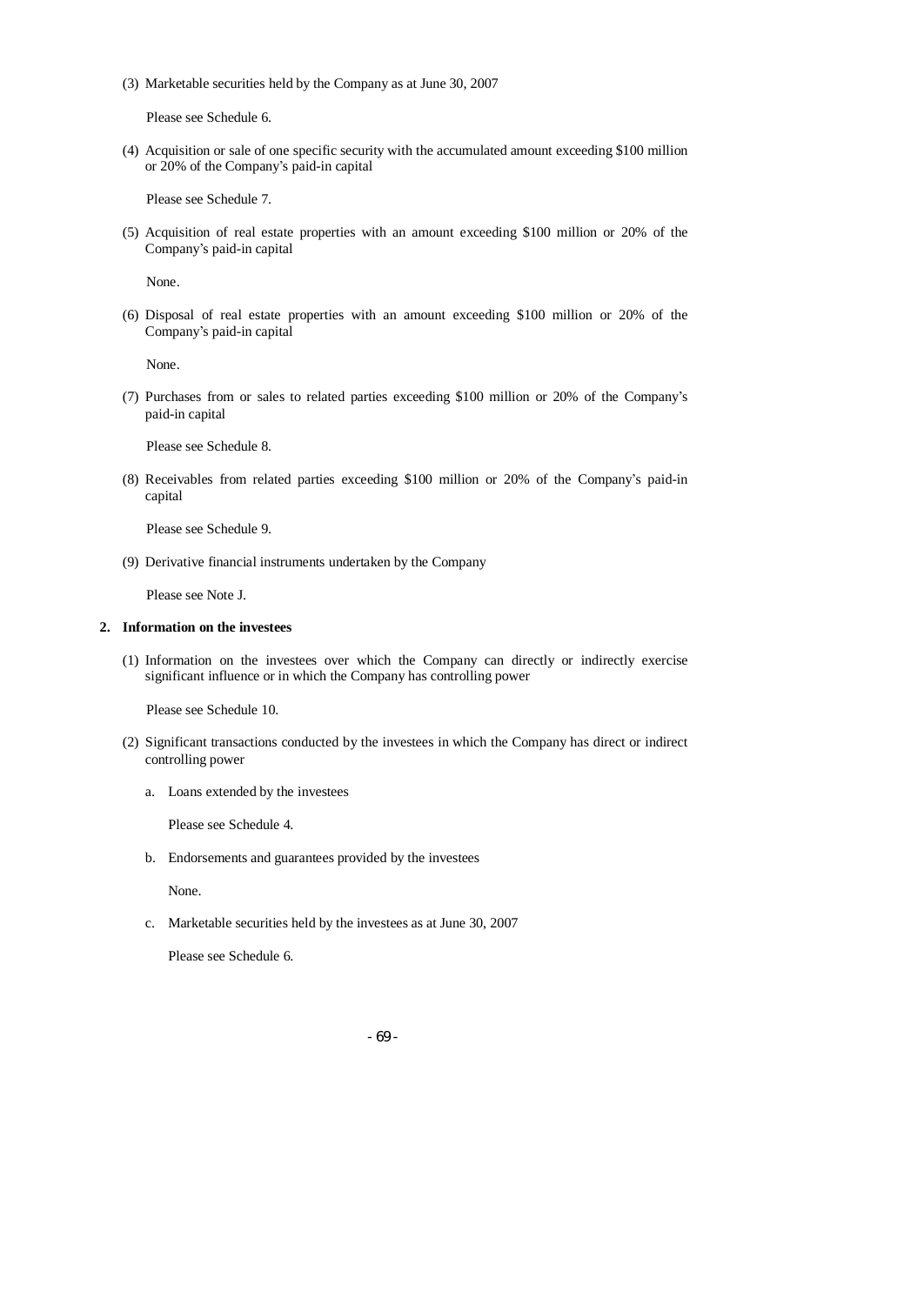d. Acquisition or sale of one specific security with the accumulated amount exceeding \$100 million or 20% of the respective investee's paid-in capital

Please see Schedule 7.

e. Acquisition of real estate properties with an amount exceeding of \$100 million or 20% of the respective investee's paid-in capital

None.

f. Disposal of real estate properties with an amount exceeding \$100 million or 20% of the respective investee's paid-in capital

None.

g. Purchases from or sales to related parties exceeding \$100 million or 20% of the respective investee's paid-in capital

Please see Schedule 8.

h. Receivables from related parties exceeding \$100 million or 20% of the respective investee's paid-in capital

Please see Schedule 9.

i. Derivative financial instruments undertaken by the investees

Please see Schedule 11.

# **3. Information on Mainland China investments**

(1) Details of investments in Mainland China

Please see Schedule 12.

(2) Significant transactions conducted directly or indirectly with the investees in Mainland China

None.

#### **L. SEGMENT INFORMATION**

Not applicable for interim financial reporting.

- 70 -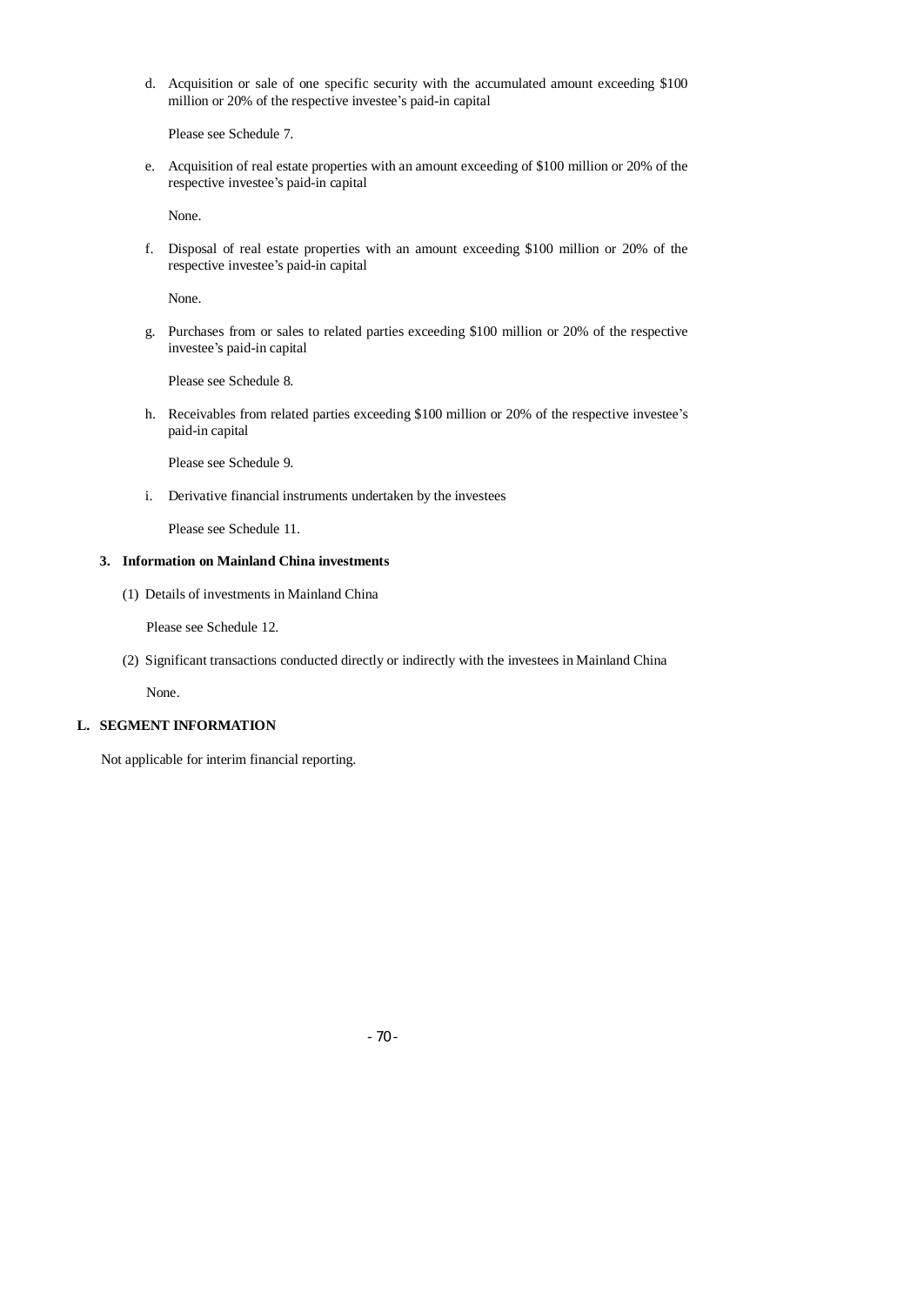# **Evergreen Marine Corporation Summary of Terms on Corporate Bonds June 30, 2007**

| <b>Type of Corporate Bonds</b>            | <b>Eleventh Secured Corporate Bonds</b>                     | <b>First unsecured Convertible Bonds</b>                                                                                                                                                                                                        |  |
|-------------------------------------------|-------------------------------------------------------------|-------------------------------------------------------------------------------------------------------------------------------------------------------------------------------------------------------------------------------------------------|--|
|                                           | Bond A: June 2, 2003~June 6, 2003                           | <b>January 12, 2004</b>                                                                                                                                                                                                                         |  |
| Date of issuance                          | Bond B: June 3, 2003~June 5, 2003                           |                                                                                                                                                                                                                                                 |  |
| <b>Face value</b>                         | NT\$5,000,000                                               | NT\$100,000                                                                                                                                                                                                                                     |  |
| Place of issuance                         | <b>Taiwan</b>                                               | <b>Taiwan</b>                                                                                                                                                                                                                                   |  |
| <b>Issue price</b>                        | <b>Market price</b>                                         | <b>Face value</b>                                                                                                                                                                                                                               |  |
| Principal amount                          | \$1,500,000,000                                             | \$4,000,000,000                                                                                                                                                                                                                                 |  |
|                                           | <b>Bond A: 1.47%</b>                                        | $0.00\%$                                                                                                                                                                                                                                        |  |
| <b>Interest rate</b>                      | Bond B: 4%- 6M Libor                                        |                                                                                                                                                                                                                                                 |  |
| Period                                    | 5 years                                                     | 5 years                                                                                                                                                                                                                                         |  |
|                                           | Bond A: June 2, 2008~June 6, 2008                           | <b>Januany 11, 2009</b>                                                                                                                                                                                                                         |  |
| <b>Maturity</b>                           | Bond B: June 3, 2008~June 5, 2008                           |                                                                                                                                                                                                                                                 |  |
|                                           | <b>Bank of Taiwan</b>                                       |                                                                                                                                                                                                                                                 |  |
| <b>Guarantor</b>                          | <b>Land Bank of Taiwan</b>                                  | <b>None</b>                                                                                                                                                                                                                                     |  |
| Trustee                                   | <b>International Commercial Bank of</b><br>China            | Hua Nan Bank                                                                                                                                                                                                                                    |  |
| Underwriter                               | <b>FuHwa Securities</b>                                     | <b>SinoPac Securities</b>                                                                                                                                                                                                                       |  |
|                                           | <b>City Securities Corp.</b>                                |                                                                                                                                                                                                                                                 |  |
| Lawyer                                    | <b>Chens Law and Patent Office</b>                          | <b>Chens Law and Patent Office</b>                                                                                                                                                                                                              |  |
| Certified public accountant               | <b>Ernst &amp; Young</b>                                    | <b>Ernst &amp; Young</b>                                                                                                                                                                                                                        |  |
| Principal repayment                       | Principals of Bonds A and B are to be<br>on the face value. | Principals of Bonds are to be repaid in<br>repaid in lump sum at maturity based   lump sum at maturity based on the face<br>value.                                                                                                              |  |
|                                           | Bond A: Simple interest, payable<br>annually                |                                                                                                                                                                                                                                                 |  |
| <b>Interest payment</b>                   | Bond B: payable semiannually                                | <b>None</b>                                                                                                                                                                                                                                     |  |
| Principal outstanding                     | \$1,500,000,000                                             | \$1,634,300,000                                                                                                                                                                                                                                 |  |
| Clauses on redemption and early repayment | <b>None</b>                                                 | During the 30 days before the bonds are<br>issued for 3 years, the bondholders may<br>exercise their redemption option at a<br>yield rate of 0.20% per annum. When<br>the bonds mature on January 11, 2009,<br>they are redeemed at face value. |  |
| <b>Restricted clauses</b>                 | <b>None</b>                                                 | <b>None</b>                                                                                                                                                                                                                                     |  |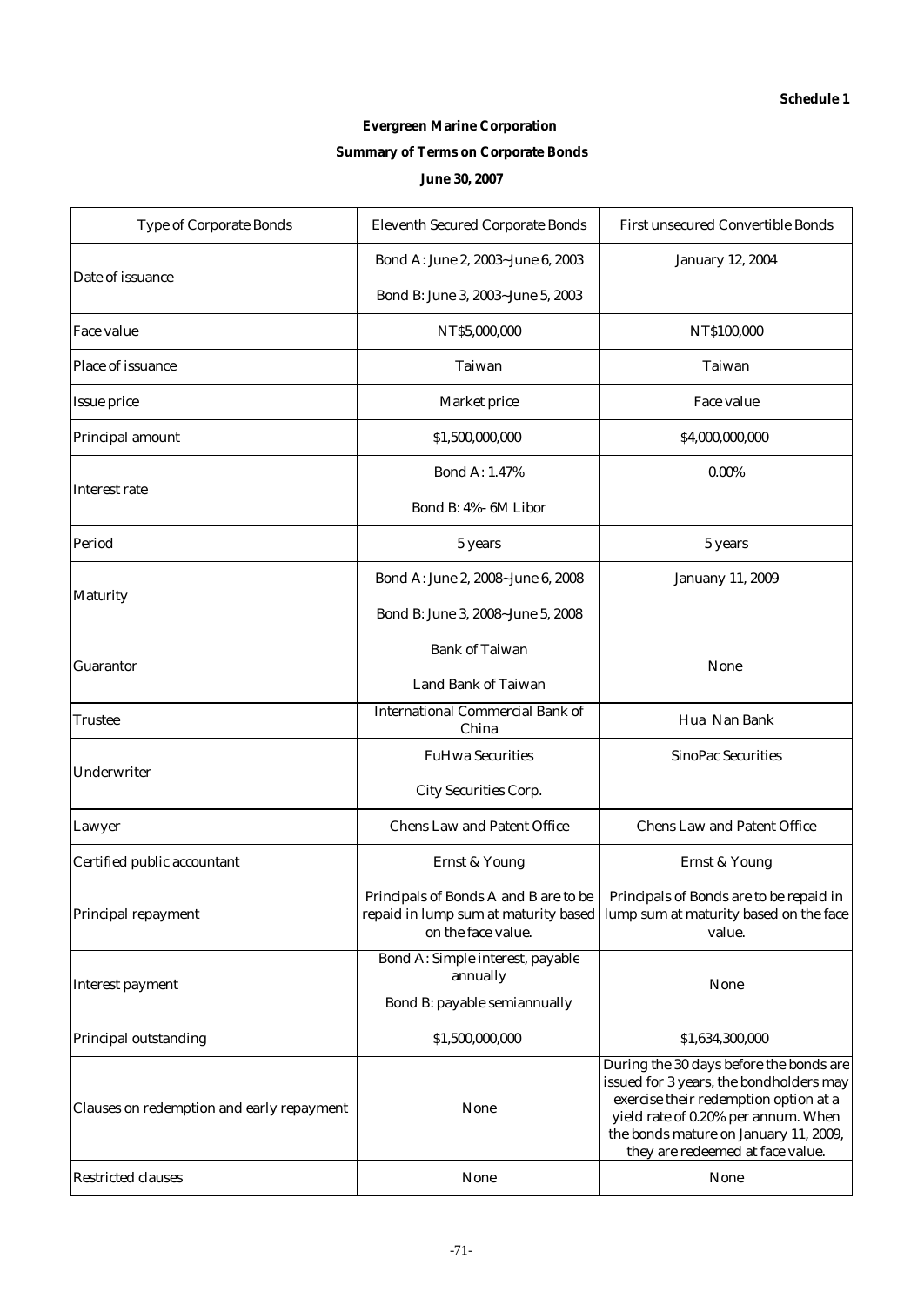# **Evergreen Marine Corporation Summary of Terms on Corporate Bonds June 30, 2007**

| <b>Type of Corporate Bonds</b>            | <b>Second unsecured Convertible Bonds</b>                                                                                            |  |  |  |
|-------------------------------------------|--------------------------------------------------------------------------------------------------------------------------------------|--|--|--|
| Date of issuance                          | September 6, 2004                                                                                                                    |  |  |  |
| <b>Face value</b>                         | NT\$100,000                                                                                                                          |  |  |  |
| Place of issuance                         | Taiwan                                                                                                                               |  |  |  |
| <b>Issue price</b>                        | Face value                                                                                                                           |  |  |  |
| Principal amount                          | NT\$4,500,000,000                                                                                                                    |  |  |  |
| Interest rate                             | $0.00\%$                                                                                                                             |  |  |  |
| Period                                    | 5 years                                                                                                                              |  |  |  |
| <b>Maturity</b>                           | September 5, 2009                                                                                                                    |  |  |  |
| <b>Guarantor</b>                          | None                                                                                                                                 |  |  |  |
| <b>Trustee</b>                            | SinoPac Bank                                                                                                                         |  |  |  |
| Underwriter                               | <b>President Securities</b>                                                                                                          |  |  |  |
| Lawyer                                    | Law office of S.S. Lai                                                                                                               |  |  |  |
| Certified public accountant               | <b>Ernst &amp; Young</b>                                                                                                             |  |  |  |
| Principal repayment                       | Principals of Bonds are to be repaid in lump sum at maturity based on the face<br>value.                                             |  |  |  |
| Principal outstanding                     | NT\$1,343,800,000                                                                                                                    |  |  |  |
| Clauses on redemption and early repayment | During the 30 days before the bonds are issued for 3.5 years, the bondholders<br>may exercise their redemption option at face value. |  |  |  |
| <b>Restricted clauses</b>                 | <b>None</b>                                                                                                                          |  |  |  |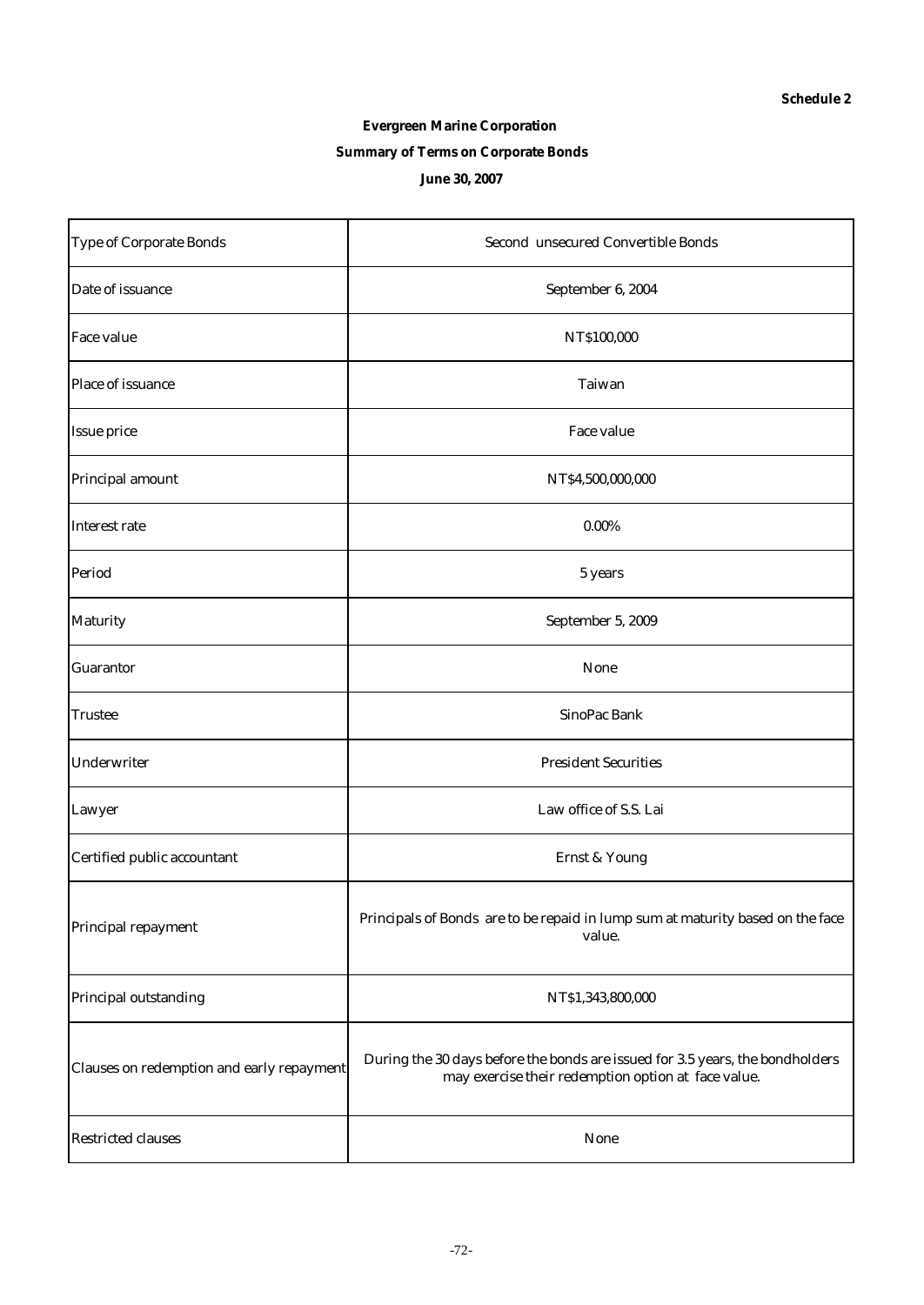# (Expressed in Thousands of New Taiwan Dollars, unless Otherwise Specified) Evergreen Marine Corporation and Subsidiaries Significant Intercompany Transactions For The Six-Month Period Ended June 30, 2007

|                                     |                                                                           |                              | <b>Transaction</b>                 |                 |                             |                             |  |  |  |
|-------------------------------------|---------------------------------------------------------------------------|------------------------------|------------------------------------|-----------------|-----------------------------|-----------------------------|--|--|--|
|                                     |                                                                           |                              |                                    |                 |                             | % of Consolidated Total     |  |  |  |
|                                     |                                                                           |                              | <b>Financial Statement</b>         |                 |                             | <b>Operating Revenues /</b> |  |  |  |
| <b>Company Name</b>                 | Counterparty                                                              | <b>Relationship (Note 1)</b> | Account                            | Amount          | <b>Terms and Conditions</b> | <b>Total Assets</b>         |  |  |  |
| <b>Evergreen Marine Corporation</b> | Taiwan Terminal Services Co., Ltd.                                        |                              | <b>Accounts payable</b>            | \$40,885        | Note 2                      | 0.03                        |  |  |  |
|                                     |                                                                           |                              | <b>Operating costs</b>             | 369,159         |                             | 0.51                        |  |  |  |
|                                     |                                                                           | $\overline{2}$               | <b>Rental expenditure</b>          | 1,541           |                             |                             |  |  |  |
|                                     | Greencompass Marine S.A.                                                  |                              | <b>Operating revenues</b>          | 143,123         |                             | 0.11                        |  |  |  |
|                                     |                                                                           |                              | <b>Operating costs</b>             | 214,245         |                             | 0.34                        |  |  |  |
|                                     |                                                                           |                              | Accounts receivable                | 19,816          | $\prime$                    | 0.02                        |  |  |  |
|                                     |                                                                           |                              | Agency reciprocal account          | 15,367          |                             | 0.01                        |  |  |  |
|                                     |                                                                           |                              | <b>Agency accounts-debits</b>      | 877,558         |                             | 0.72                        |  |  |  |
|                                     |                                                                           |                              | <b>Accounts payable</b>            | 4,180           |                             |                             |  |  |  |
|                                     |                                                                           |                              | Agency account - debits            | 13,059          |                             | 0.01                        |  |  |  |
|                                     | Evergreen Marine (UK) Limited                                             |                              | Agency reciprocal account          | 5,527           |                             |                             |  |  |  |
|                                     |                                                                           |                              | <b>Accounts receivable</b>         | 4,676           |                             |                             |  |  |  |
|                                     |                                                                           |                              | Other accounts receivable          | $5\phantom{.0}$ |                             |                             |  |  |  |
|                                     |                                                                           |                              | <b>Accounts payable</b>            | 46,514          |                             | 0.04                        |  |  |  |
|                                     |                                                                           |                              | <b>Agency accounts - credits</b>   | 74,611          |                             | 0.06                        |  |  |  |
|                                     |                                                                           |                              | <b>Operating revenues</b>          | 18,387          |                             | 0.03                        |  |  |  |
|                                     |                                                                           |                              | <b>Operating costs</b>             | 266,623         |                             | 0.37                        |  |  |  |
|                                     |                                                                           | $\overline{2}$               | <b>Agency accounts - credits</b>   | 2,268           |                             | $\overline{\phantom{a}}$    |  |  |  |
|                                     |                                                                           | $\overline{\mathbf{2}}$      | Accounts receivable                | 4,214           |                             |                             |  |  |  |
|                                     |                                                                           | $\overline{2}$               | <b>Operating revenues</b>          | 245,496         |                             | 0.34                        |  |  |  |
|                                     |                                                                           | $\overline{\mathbf{2}}$      | <b>Operating costs</b>             | 48,146          |                             | 0.07                        |  |  |  |
| Evergreen Heavy Industrial Co.,     | Greencompass Marine S.A.                                                  | 3                            | <b>Operating revenues</b>          | 200,662         |                             | 0.28                        |  |  |  |
| (Malaysia) Sdn. Bhd                 |                                                                           | 3                            | <b>Transportation equipment</b>    | 200,662         |                             | 0.16                        |  |  |  |
|                                     | Armand Investment (Netherlands) N.V. Armand Investment (Netherlands) B.V. | 3                            | <b>Accounts interest recivable</b> | 229             |                             |                             |  |  |  |
|                                     |                                                                           | 3                            | Other recivables                   | 88,372          |                             | 0.07                        |  |  |  |
|                                     |                                                                           | 3                            | <b>Interest income</b>             | 141             | $\prime$                    |                             |  |  |  |
| CLOVE HOLDING LTD.                  | Island Equipment LLC.                                                     | 3                            | Other receivables                  | 269,649         |                             | 0.22                        |  |  |  |
|                                     | $^{\prime\prime}$                                                         |                              | <b>Interest income</b>             | 7.947           | $^{\prime}$                 |                             |  |  |  |
| Multi Bina Pura International       | <b>Multi Binatransport</b>                                                | 3                            | <b>Accounts receivable</b>         | 426             |                             |                             |  |  |  |
|                                     |                                                                           |                              | <b>Accounts payable</b>            | 1,365           |                             |                             |  |  |  |
|                                     |                                                                           | 3                            | <b>Accrued expenses</b>            | 462             |                             |                             |  |  |  |
|                                     |                                                                           |                              | <b>Operating revenues</b>          | 2,480           |                             |                             |  |  |  |
|                                     |                                                                           | 3                            | <b>Operating costs</b>             | 6,710           |                             | 0.01                        |  |  |  |
| <b>SHENZHEN GREEN TRANS</b>         | Peony Investment S.A.                                                     |                              | Other receivables                  | 2,456           |                             |                             |  |  |  |
| TRANSPORTATION CO., LTD.            |                                                                           | 3                            | <b>Accounts payable</b>            | 1,821           |                             |                             |  |  |  |
| Evergreen Marine (UK) Limited       | <b>Island Equipment LLC.</b>                                              | 3                            | <b>Interest income</b>             | 3,323           |                             |                             |  |  |  |
|                                     | $^{\prime\prime}$                                                         | 3                            | Other receivables                  | 102,494         | $\overline{u}$              | 0.08                        |  |  |  |
|                                     |                                                                           |                              |                                    |                 |                             |                             |  |  |  |

 $\cdot$  1: Relationship of the parties involved in the transactions

"1" denotes downstream transactions.

"2" denotes upstream transactions.

"3" denotes inter-subsidiary transactions.

2: The terms and conditions are not materially different from those with non-related parties.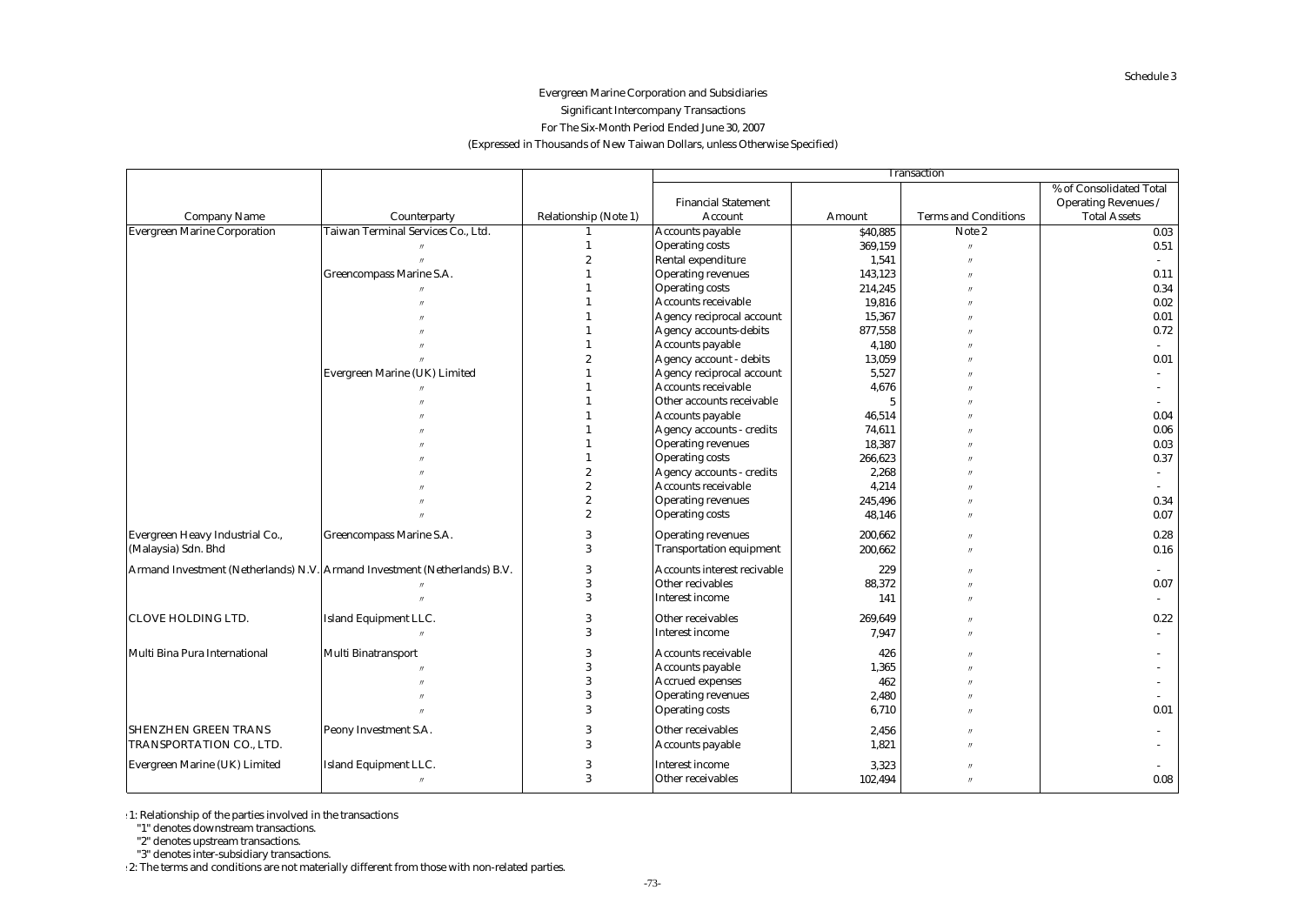# Evergreen Marine Corporation and Subsidiaries Significant Intercompany Transactions For The Six-Month Period Ended June 30, 2007 (Expressed in Thousands of New Taiwan Dollars, unless Otherwise Specified)

|              |                                        |                                 |                       | <b>Financial Statement</b> |          |                             | Consolidated |
|--------------|----------------------------------------|---------------------------------|-----------------------|----------------------------|----------|-----------------------------|--------------|
| No.          | <b>Company Name</b>                    | Counterparty                    | Relationship (Note 1) | <b>Account</b>             | Amount   | <b>Terms and Conditions</b> | <b>Total</b> |
| $\mathbf{0}$ | <b>Evergreen Marine Corporation</b>    | <b>Taiwan Terminal Services</b> |                       | Accounts payable           | \$48,656 | Note 2                      | 0.04         |
|              |                                        |                                 |                       | <b>Operating costs</b>     | 333,839  |                             | 0.47         |
|              |                                        |                                 |                       | Other receivables          | 439      |                             |              |
|              |                                        | <b>Greencompass Marine</b>      |                       | <b>Operating revenues</b>  | 54,430   |                             | 0.08         |
|              |                                        |                                 |                       | <b>Accounts receivable</b> | 10,392   |                             | 0.01         |
|              |                                        |                                 |                       | <b>Agency reciprocal</b>   | 12,274   |                             | 0.01         |
|              |                                        |                                 |                       | Agency accounts -          | 492,546  |                             | 0.38         |
|              |                                        |                                 |                       | <b>Operating costs</b>     | 496,488  |                             | 0.70         |
|              |                                        | <b>Evergreen Marine (UK)</b>    |                       | <b>Agency reciprocal</b>   | 4,854    |                             |              |
|              |                                        |                                 |                       | <b>Accounts receivable</b> | 87.722   |                             | 0.07         |
|              |                                        |                                 |                       | <b>Operating revenues</b>  | 405,491  |                             | 0.57         |
|              |                                        |                                 |                       | Agency accounts -          | 76,600   |                             | 0.06         |
|              |                                        |                                 |                       | <b>Operating costs</b>     | 445,900  |                             | 0.62         |
|              |                                        |                                 |                       | <b>Accounts payable</b>    | 767,872  |                             | 0.60         |
|              | 1 Armand Investment (Netherlands) N.V. | <b>Armand Investment</b>        | 3                     | <b>Accrued interest</b>    | 206      |                             |              |
|              |                                        | (Netherlands) B.V.              |                       | receivable                 |          |                             |              |
|              |                                        |                                 | 3                     | <b>Interest expense</b>    | 101      |                             |              |
|              |                                        |                                 | 3                     | Other receivables          | 87,134   |                             | 0.07         |
|              |                                        |                                 |                       |                            |          |                             |              |
|              | 2 CLOVE HOLDING LTD.                   | Island Equipment LLC.           | 3                     | Other receivables          | 221,344  |                             | 0.17         |
|              |                                        |                                 | 3                     | <b>Interest income</b>     | 5,326    |                             | 0.01         |
|              | 3   Multi Bina Pura International      | <b>Multi Binatransport</b>      | 3                     | Other receivables          | 337      |                             |              |
|              |                                        |                                 | 3                     | <b>Accounts payable</b>    | 302      |                             |              |
|              |                                        |                                 | 3                     | <b>Operating costs</b>     | 3,335    |                             |              |
|              |                                        |                                 | 3                     | <b>Rental revenues</b>     | 2,004    |                             |              |
|              |                                        |                                 | 3                     | <b>Operating revenues</b>  | 3,309    |                             |              |
|              |                                        |                                 | 3                     | <b>Interest revenues</b>   | 23       |                             |              |
| 4            | <b>SHENZHEN GREEN TRANS</b>            | Peony Investment S.A.           | 3                     | Other receivables          | 5,673    |                             |              |
|              | TRANSPORTATION CO., LTD.               |                                 | 3                     | <b>Accounts payable</b>    | 4,607    |                             |              |
|              |                                        |                                 |                       |                            |          |                             |              |
|              | 5 Peony Investment S.A.                | Evergreen India Pte. Ltd.       | 3                     | Other receivables          | 8,095    |                             | 0.01         |
|              |                                        |                                 | 3                     | Interest receivable        | 122      |                             |              |
|              |                                        |                                 | 3                     | Interest income            | 203      |                             |              |
|              | 6 Evergreen Marine (UK) Limited        | <b>Island Equipment LLC.</b>    | 3                     | <b>Interest income</b>     | 3,287    |                             |              |
|              |                                        |                                 | 3                     | Other receivables          | 92,227   |                             | 0.07         |
|              |                                        |                                 |                       |                            |          |                             |              |

Note 1: Relationship of the parties involved in the transactions

"1" denotes downstream transactions.

"2" denotes upstream transactions.

"3" denotes inter-subsidiary transactions.

Note 2: The terms and conditions are not materially different from those with non-related parties.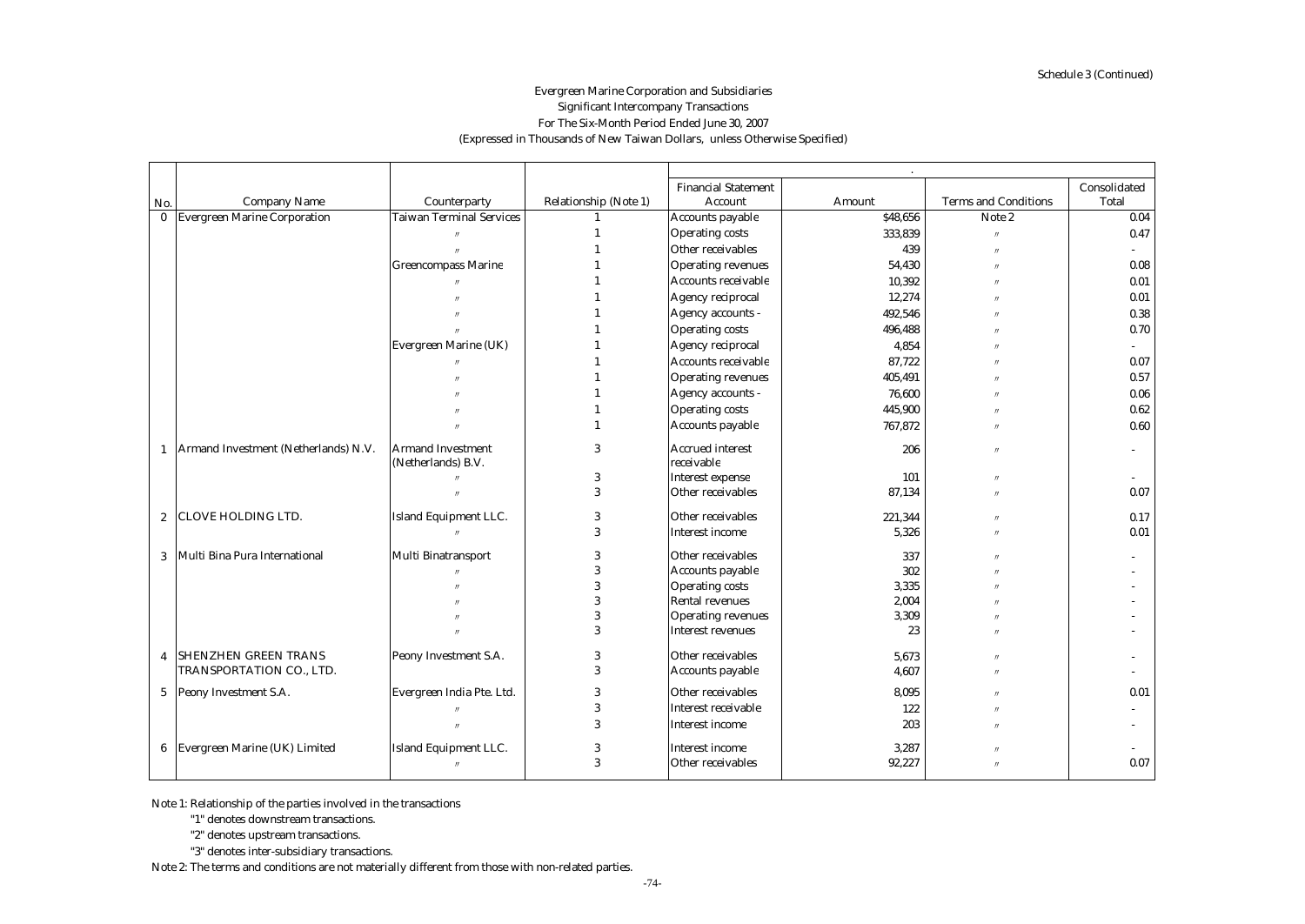#### **Evergreen Marine Corporation and Subsidiaries**

**Loans Extended**

#### **For The Six-Month Period Ended June 30, 2007**

### **(Expressed in Thousands of Dollars)**

| Lender<br>Peony Investment S.A. (Peony)               | <b>Borrower</b><br>Evergreen India Pte. Ltd. | <b>Financial Statement</b><br>Account<br><b>Receivables from</b> | Highest<br><b>Balance</b><br><b>USD 1,250</b> | June 30, 2007<br><b>USD 1,250</b> | <b>Balance as at Interest Rate</b><br>(%)<br>$5.718 - 5.733$ | Nature of<br>Loan (Note 1)<br>$\boldsymbol{2}$ | Annual<br>Amount of<br><b>Transactions</b><br>with the<br><b>Borrower</b><br>USD- | <b>Reason for</b><br><b>Short-Term</b><br>Financing<br>Working | <b>Allowance</b><br>for Bad<br><b>Debts</b><br>USD- | Collateral<br>Item Value<br>USD- | <b>Limit on Loans</b><br><b>Extended to a</b><br><b>Single Company</b><br>(Note 2)<br>NTD11,734,306 | <b>Maximum Amount of</b><br><b>Loans Allowed to be</b><br><b>Extended by the</b><br>Company or its<br>Subsidiaries (Note 2)<br>NTD23,468,611 |
|-------------------------------------------------------|----------------------------------------------|------------------------------------------------------------------|-----------------------------------------------|-----------------------------------|--------------------------------------------------------------|------------------------------------------------|-----------------------------------------------------------------------------------|----------------------------------------------------------------|-----------------------------------------------------|----------------------------------|-----------------------------------------------------------------------------------------------------|----------------------------------------------------------------------------------------------------------------------------------------------|
|                                                       |                                              | related parties                                                  |                                               |                                   |                                                              |                                                |                                                                                   | capital<br>requirement                                         |                                                     |                                  |                                                                                                     |                                                                                                                                              |
| <b>Clove Holding Ltd.</b>                             | <b>Island Equipment LLC.</b>                 | $^{\prime\prime}$                                                | <b>USD 8,211</b>                              | <b>USD 8,211</b>                  | 6.36                                                         | $\boldsymbol{2}$                               | USD-                                                                              | $\prime$                                                       | USD-                                                | USD-                             | NTD 11,734,306                                                                                      | NTD23,468,611                                                                                                                                |
| Armand Investment N.V.                                | <b>Armand Estate B.V.</b>                    | $^{\prime\prime}$                                                | <b>USD 2,691</b>                              | <b>USD 2,691</b>                  | 5.733                                                        | $\boldsymbol{2}$                               | USD-                                                                              | $^{\prime\prime}$                                              | USD-                                                | USD-                             | NTD11,734,306                                                                                       | NTD 23.468.611                                                                                                                               |
| Evergreen Marine (UK) Limited   Island Equipment LLC. |                                              | $^{\prime\prime}$                                                | <b>USD 3,421</b>                              | <b>USD 3,421</b>                  | 6.36                                                         | $\boldsymbol{2}$                               | USD-                                                                              | $^{\prime\prime}$                                              | USD-                                                | USD-                             | NTD 11,734,306                                                                                      | NTD 23,468,611                                                                                                                               |
|                                                       |                                              |                                                                  |                                               |                                   |                                                              |                                                |                                                                                   |                                                                |                                                     |                                  |                                                                                                     |                                                                                                                                              |

Note 1: Nature of loans extended

"1" denotes the loans extended to the companies which have transactions with the Company or its subsidiaries. The annual amount of the transactions is stated accordingly.

"2" denotes the loans extended to the companies which require short-term financing. The reason for short-term financing is stated accordingly.

Note 2: Limit on loans extended

1. According to the Company's credit policy, the total amount of loans granted to a single company should not exceed 20% of the net worth stated in the latest financial statements. The calculation is as follows:

The Company: NT\$ 58,671,528 thousand \* 20% = NT\$11,734,306 thousand

2. According to the Company's credit policy, the total amount of loans granted by the Company should not exceed 40% of the net worth stated in the latest financial statements. The calculation is as follows:

The Company: NT\$ 58,671,528 thousand \* 40% = NT\$23,468,611 thousand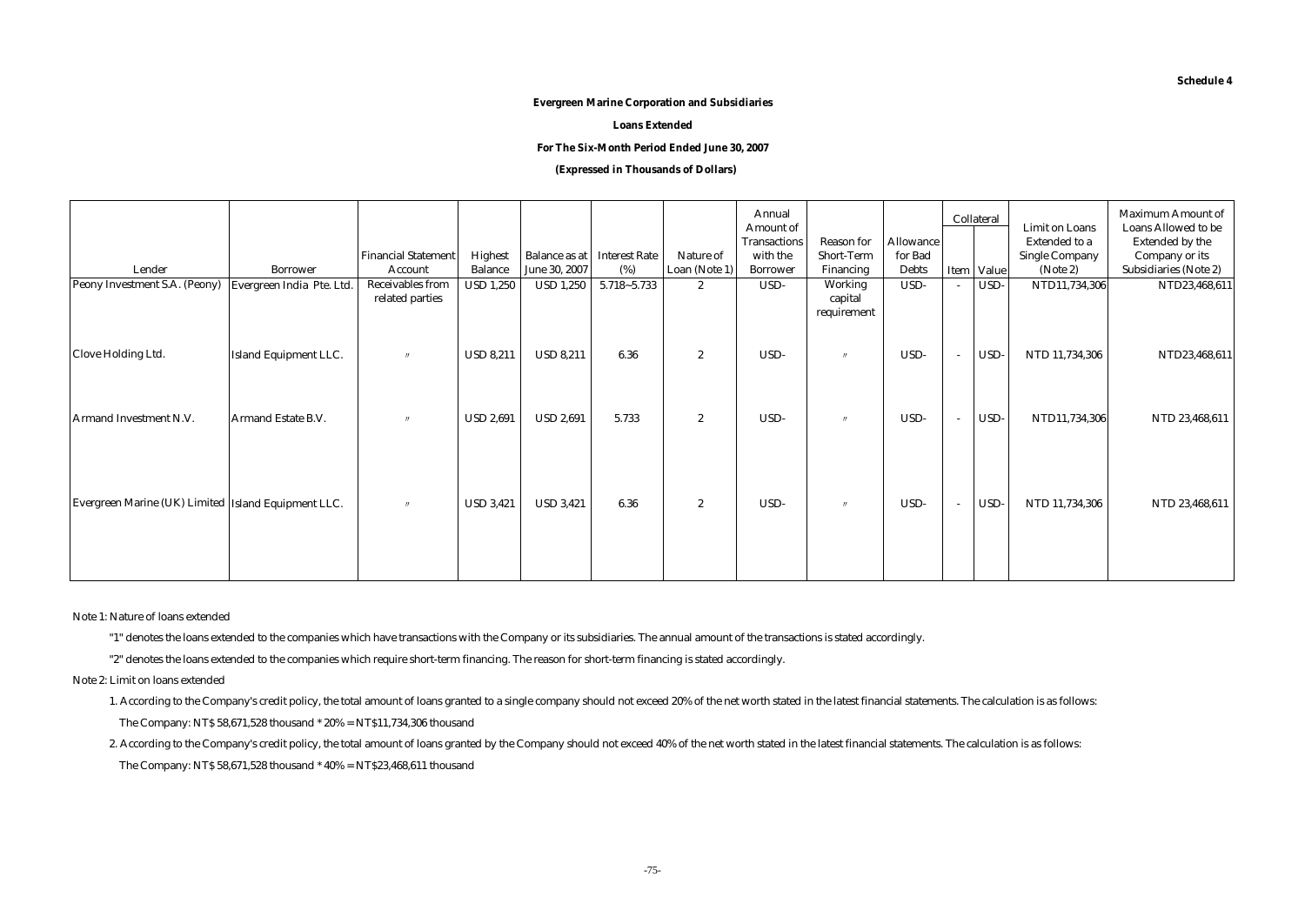## **Evergreen Marine Corporation and Subsidiaries Endorsements and Guarantees Provided For The Six-Month Period Ended June 30, 2007 (Expressed in Thousands of Dollars)**

|                         |                                   |                | Limit on                    |                        |                      |                                 | <b>Ratio of Accumulated</b>    | <b>Maximum Amount of</b>  |
|-------------------------|-----------------------------------|----------------|-----------------------------|------------------------|----------------------|---------------------------------|--------------------------------|---------------------------|
|                         |                                   | Nature of      | Endorsements/Guarantees     |                        |                      | Amount of                       | <b>Amount</b> of               | Endorsements/Guarantees   |
|                         |                                   | Relationship   | <b>Provided to a Single</b> |                        | <b>Balance as at</b> | Endorsements/Guarantees         | <b>Endorsements/Guarantees</b> | Allowed to be Provided by |
| Endorser/Guarantor      | <b>Endorsees</b>                  | (Note 1)       | Company                     | <b>Highest Balance</b> | June 30, 2007        | <b>Secured with Collaterals</b> | to Net Worth (%)               | the Company (Note 2)      |
| <b>Evergreen Marine</b> | Greencompass Marine S.A.          |                | \$117,343,056               | \$27,638,656           | \$27,546,387         | S-                              | 46.95%                         | \$146,678,820             |
| Corporation             |                                   |                |                             | (USD838, 806)          | (USD838, 806)        |                                 |                                |                           |
|                         |                                   |                |                             |                        |                      |                                 |                                |                           |
| <b>Evergreen Marine</b> | Peony Investment S.A.             | $\overline{2}$ | 117,343,056                 | 7,054,281              | 6,981,784            |                                 | 11.90%                         |                           |
| Corporation             |                                   |                |                             | (USD212,600)           | (USD212,600)         |                                 |                                |                           |
|                         |                                   |                |                             |                        |                      |                                 |                                |                           |
| <b>Evergreen Marine</b> | Evergreen Marine (UK) Limited     | 3              | 117,343,056                 | 20,074,554             | 19,891,820           |                                 | 33.90%                         |                           |
| Corporation             |                                   |                |                             | (USD605,001)           | (USD605, 719)        |                                 |                                |                           |
|                         |                                   |                |                             |                        |                      |                                 |                                |                           |
| <b>Evergreen Marine</b> | Taranto Container Terminal S.P.A. |                | 186,809                     | 2,626,315              | 2,560,911            |                                 | 4.36%                          |                           |
| Corporation             | (Note 3)                          |                |                             | (USD79, 151)           | (USD77, 981)         |                                 |                                |                           |
| <b>Evergreen Marine</b> | <b>Whitney Equipment LLC.</b>     | 3              | 117,343,056                 | 398,172                | 394,080              |                                 | 0.67%                          |                           |
| Corporation             |                                   |                |                             | (USD12,000)            | (USD12,000)          |                                 |                                |                           |
|                         |                                   |                |                             |                        |                      |                                 |                                |                           |
| <b>Evergreen Marine</b> | Colon Container Terminal S.A.     | 6              | 29,335,764                  | 1,758,593              | 1,740,520            |                                 | 2.97%                          |                           |
| Corporation             |                                   |                |                             | (USD53,000)            | (USD53,000)          |                                 |                                |                           |
|                         |                                   |                |                             |                        |                      |                                 |                                |                           |
| <b>Evergreen Marine</b> | Italia Marittima S.P.A            |                | 916,617                     | 331,180                | 328,400              |                                 | 0.56%                          |                           |
| Corporation             |                                   |                |                             | (USD 10,000)           | (USD10,000)          |                                 |                                |                           |
|                         |                                   |                |                             |                        |                      |                                 |                                |                           |

Note 1: Nature of the counterparty's relationship with the Company or its subsidiaries

"1" denotes the endorsements/guarantees provided to the companies which have transactions with the Company or its subsidiaries.

"2" denotes the endorsements/guarantees provided to the subsidiaries of which the Company holds more than 50% of the common stock.

"3" denotes the endorsements/guarantees provided to the investees of which the Company together with its subsidiaries hold more than 50% of the common stock.

"4" denotes the endorsements/guarantees provided to the companies which directly or indirectly hold more than 50% of the Company's common stock.

"5" denotes the endorsements/guarantees provided pursuant to construction contracts.

"6" denotes the endorsements/guarantees provided to joint venture companies based on the Company's or its subsidiaries' proportionate equity interest in the company.

Note 2: According to the Company's credit policy, the total amount of endorsements or guarantees provided by the Company or its subsidiaries should not exceed 250% of the net worth stated in the latest financial statements The calculation is as follows:

The Company: NT\$58,671,528 thousand \* 250% = NT\$146,678,820 thousand

Note 3: The amount of endorsements and guarantees provided by the Company to related enterprise, Taranto Container Terminal S.P.A. ( TCT), is in excess of the maximum amount predetermined by the Company's credit policy. Th Company has set out an improvement plan to deal with the issue of providing endorsements and guarantees in excess of the maximum limits.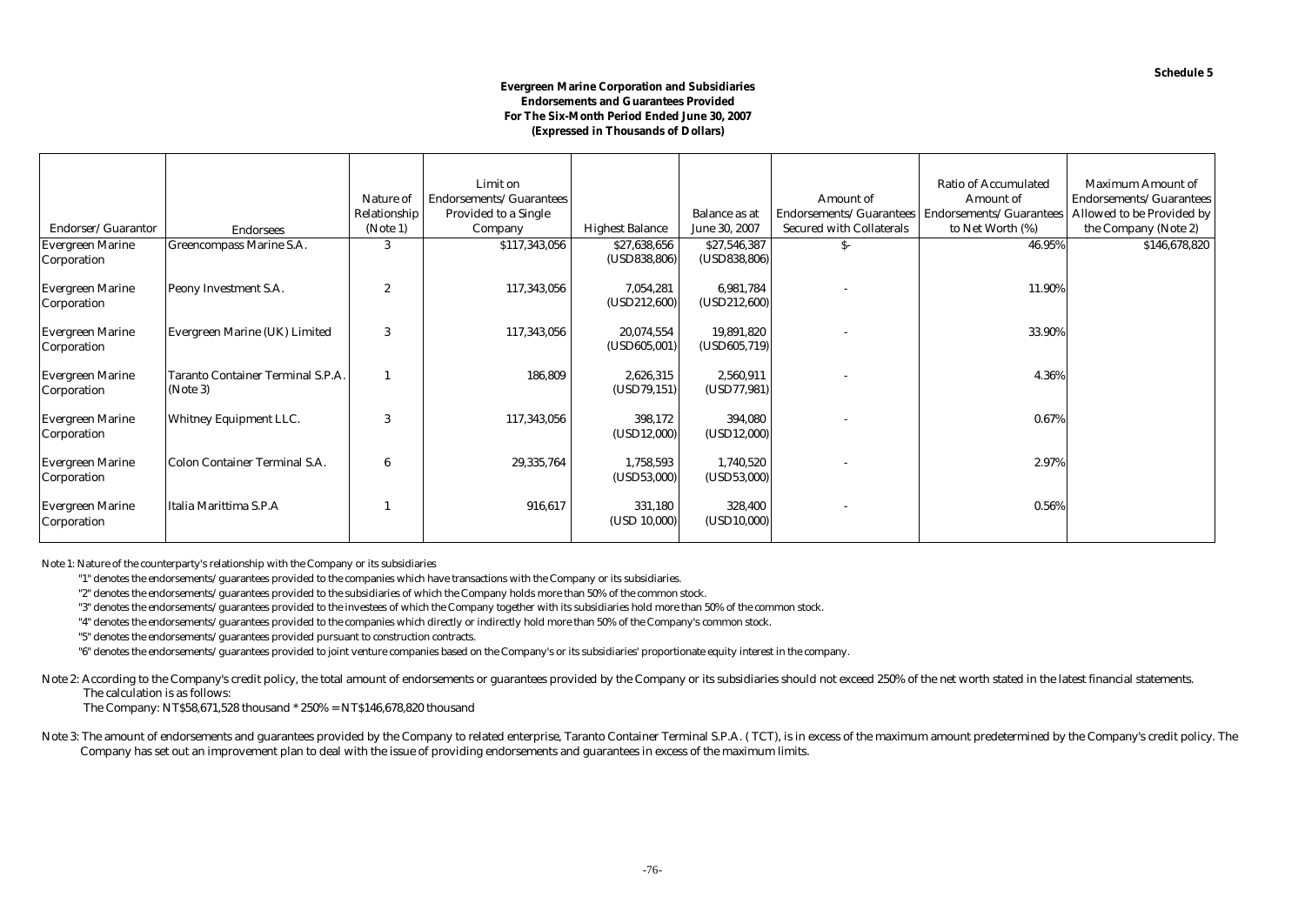|                         |                                                     |                                                        | Financial                              | Balance as at June 30, 2007 |                             |        |                            |  |
|-------------------------|-----------------------------------------------------|--------------------------------------------------------|----------------------------------------|-----------------------------|-----------------------------|--------|----------------------------|--|
|                         |                                                     |                                                        | <b>Statement</b>                       | No. of                      |                             |        | Ownership   Market Value / |  |
| <b>Investor</b>         | <b>Marketable Securities</b><br>Stocks:             | Relationship with the Company                          | Account                                |                             | Shares/Units Carrying Value | (%)    | Net Worth                  |  |
| <b>Evergreen Marine</b> |                                                     |                                                        |                                        |                             |                             |        |                            |  |
| Corporation             | Peony Investment S.A.                               | <b>Subsidiary of the Company</b>                       | Long-term equity investments accounted | 4,765                       | \$41,291,153                | 100.00 | \$41,291,153               |  |
|                         |                                                     |                                                        | for under the equity method            |                             |                             |        |                            |  |
|                         | Taiwan Terminal Services Co., Ltd.                  |                                                        |                                        | 5,500                       | 69,839                      | 55.00  | 69,839                     |  |
|                         | Charng Yang Development Co., Ltd.                   | Investee company accounted for under the equity method |                                        | 34,520                      | 445,474                     | 40.00  | 445,474                    |  |
|                         | Evergreen International Storage and Transport Corp. |                                                        |                                        | 424,062                     | 7,396,154                   | 39.74  | 7,505,903                  |  |
|                         | <b>Evergreen Security Corporation</b>               |                                                        |                                        | 4,000                       | 53,576                      | 31.25  | 53,576                     |  |
|                         | <b>EVA Airways Corporation</b>                      |                                                        |                                        | 750,571                     | 8,665,451                   | 19.37  | 9,945,069                  |  |
|                         | <b>Taipei Port Container Terminal Corporation</b>   |                                                        |                                        | 34,000                      | 328,792                     | 20.00  | 328,792                    |  |
|                         | Power World Fund Inc.                               | None                                                   | Financial assets carried at cost       | 1,460                       | 14,603                      | 5.68   | $\sim$                     |  |
|                         |                                                     |                                                        | non current                            |                             |                             |        |                            |  |
|                         | Fubon Securities Finance Co., Ltd.                  |                                                        |                                        | 19,717                      | 190,322                     | 4.93   |                            |  |
|                         | <b>Taiwan HSR Consortium</b>                        |                                                        |                                        | 126,735                     | 1,250,000                   | 2.51   | $\sim$                     |  |
|                         | Linden Technologies Inc.                            |                                                        |                                        | 50                          | 15,372                      | 2.53   | $\sim$                     |  |
|                         | Taiwan Fixed Network Corp.                          |                                                        |                                        |                             |                             |        |                            |  |
|                         | Well Long Information Co., Ltd.                     |                                                        |                                        | 29                          | $\overline{\phantom{a}}$    | 0.14   |                            |  |
|                         | Top Logis, Inc.                                     |                                                        |                                        | 2,464                       | 22,100                      | 14.79  |                            |  |
|                         | Central Reinsurance Corp.                           |                                                        | Available-for-sale financial           | 42,232                      | 629,255                     | 8.45   | 629,255                    |  |
|                         |                                                     |                                                        | assets - non current                   |                             |                             |        |                            |  |
|                         | Fubon Financial Holding Co., Ltd.                   |                                                        |                                        | 2,753                       | 82,604                      | 0.04   | 82,605                     |  |
|                         | China Man-Made Fiber Corporation                    |                                                        | Financial assets held for trading      | 22                          | 197                         | $\sim$ | 197                        |  |
|                         | Merry Electronics Co, Ltd.                          |                                                        |                                        | 20                          | 2,400                       | $\sim$ | 2,400                      |  |
|                         | MediaTek Inc.                                       |                                                        |                                        | 20                          | 10,240                      | $\sim$ | 10,240                     |  |
|                         | Power Quotient International Co., Ltd.              |                                                        |                                        | 200                         | 6,680                       | $\sim$ | 6,680                      |  |
|                         | Shih Wei Navigation Co., Ltd.                       |                                                        |                                        | 40                          | 1,960                       | $\sim$ | 1,960                      |  |
|                         | <b>Silitech Technology Corporation</b>              |                                                        |                                        | 95                          | 16,330                      | $\sim$ | 16,330                     |  |
|                         | Casing Macron Technology Co., Ltd.                  |                                                        |                                        | 332                         | 20,418                      | $\sim$ | 20,418                     |  |
|                         | FOUNDING CONSTRUCTION DEVELOPMENT CO., LTD.         |                                                        |                                        | 34                          | 823                         | $\sim$ | 823                        |  |
|                         |                                                     |                                                        |                                        | 30                          | 414                         | $\sim$ | 414                        |  |
|                         | ProMOS Technologies Inc.                            |                                                        |                                        | 120                         | 5,796                       | $\sim$ | 5,796                      |  |
|                         | Acme Electronics Corporation                        |                                                        |                                        | 100                         | 5,050                       | $\sim$ | 5,050                      |  |
|                         | LASER TEK TAIWAN CO., LTD.                          |                                                        |                                        |                             |                             |        |                            |  |
|                         |                                                     |                                                        |                                        |                             |                             |        |                            |  |
|                         |                                                     |                                                        |                                        |                             |                             |        |                            |  |
|                         |                                                     |                                                        |                                        |                             |                             |        |                            |  |
|                         |                                                     |                                                        |                                        |                             |                             |        |                            |  |
|                         |                                                     |                                                        |                                        |                             |                             |        |                            |  |
|                         |                                                     |                                                        |                                        |                             |                             |        |                            |  |
|                         |                                                     |                                                        |                                        |                             |                             |        |                            |  |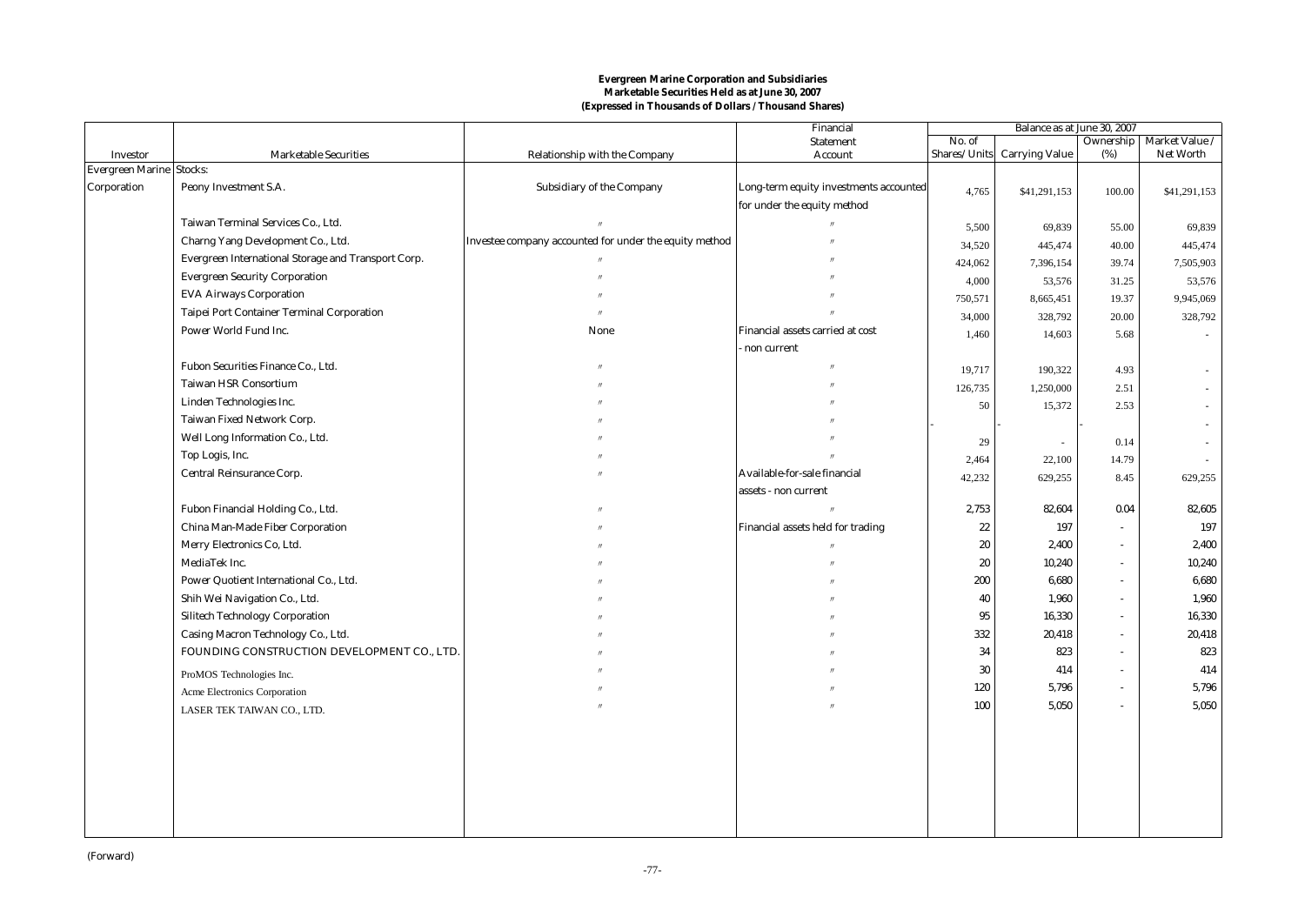**Schedule 6**

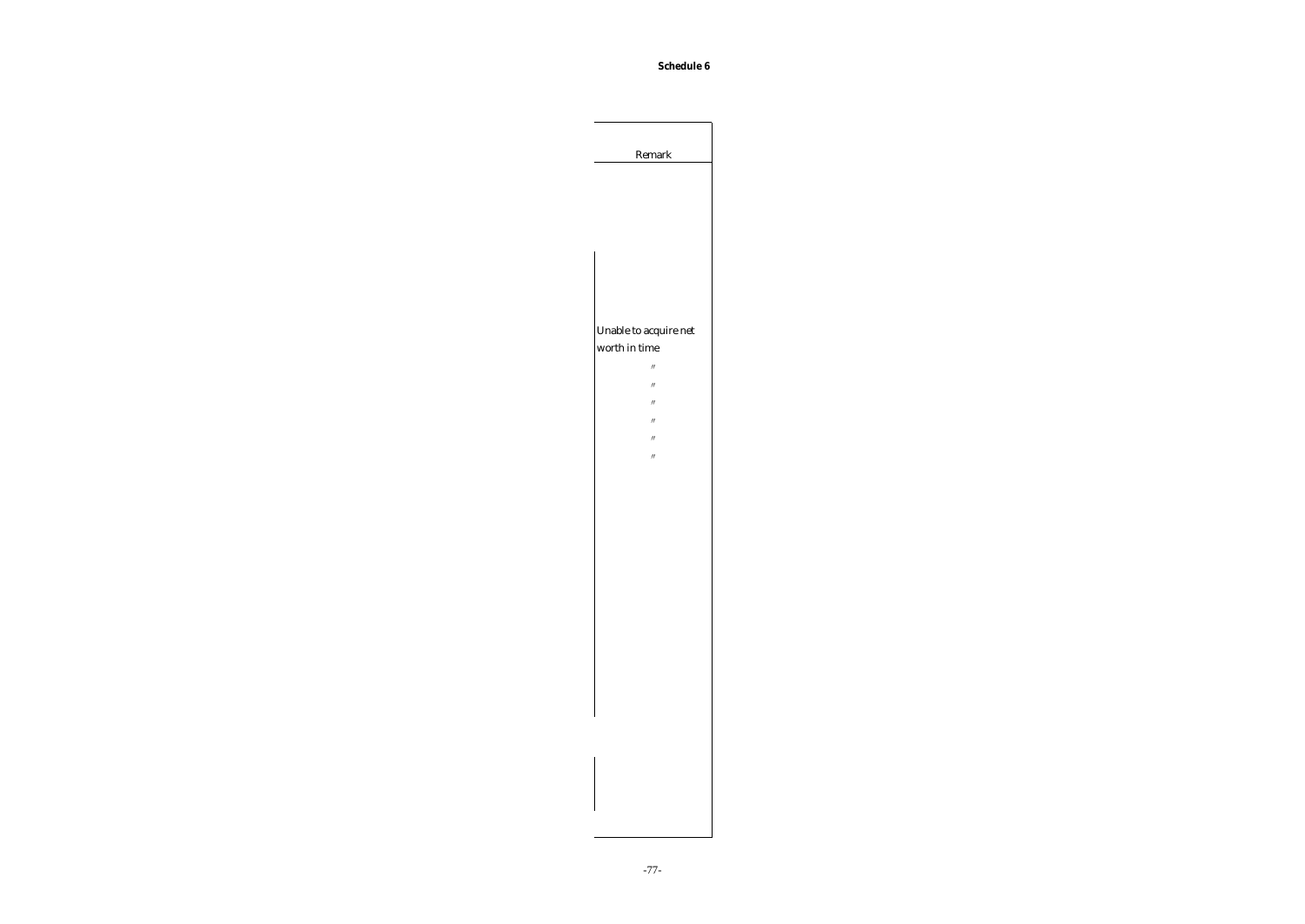|                                            |                                                                                      |                                      | Financial                         | Balance as at June 30, 2007 |                       |                          |                  |        |
|--------------------------------------------|--------------------------------------------------------------------------------------|--------------------------------------|-----------------------------------|-----------------------------|-----------------------|--------------------------|------------------|--------|
|                                            |                                                                                      |                                      | <b>Statement</b>                  | No. of                      |                       | Ownership                | Market Value /   |        |
| <b>Investor</b><br><b>Evergreen Marine</b> | <b>Marketable Securities</b>                                                         | <b>Relationship with the Company</b> | Account                           | Shares/Units                | <b>Carrying Value</b> | (%)                      | <b>Net Worth</b> | Remark |
| Corporation                                | Mutual Funds:                                                                        |                                      | Financial assets held for trading |                             |                       |                          |                  |        |
|                                            | Cathay Global Infrastructure Fund                                                    | None                                 |                                   | 2,588                       | \$29,663              | $\sim$                   | \$29,663         |        |
|                                            | Grand Cathay Luxury and Lifestyle Fund                                               |                                      |                                   | 4,000                       | 40,120                | ÷,                       | 40,120           |        |
|                                            | Grand Catchy Fund                                                                    |                                      |                                   | 5,663                       | 100,000               | ÷,                       | 100,000          |        |
|                                            | TIIM US Equity Fund                                                                  |                                      |                                   | 1,804                       | 29,459                | $\sim$                   | 29,459           |        |
|                                            | Paradigm Life Style Fund                                                             |                                      |                                   | 1,000                       | 10,260                | ÷,                       | 10,260           |        |
|                                            | Polaris/P-Shares Taiwan Electronics Tech ETF                                         |                                      |                                   | 1,500                       | 45,000                | ÷,                       | 45,000           |        |
|                                            | Polaris Taiwan Finance Fund                                                          |                                      |                                   | 600                         | 9,000                 | ÷,                       | 9,000            |        |
|                                            | PCA Asia Pacific Infrastructure Fund                                                 |                                      |                                   | 3,000                       | 30,420                | ÷,                       | 30,420           |        |
|                                            | The First Global Investment Trust Global Realty & Infrastructure Fund - Accumulation |                                      |                                   | 7,000                       | 68,600                | ÷,                       | 68,600           |        |
|                                            | Allianz Global Investors Global Quantitative Balanced Fund                           |                                      |                                   | 4,394                       | 49,517                | $\sim$                   | 49,517           |        |
|                                            | Capital Global REIT Balanced Fund                                                    |                                      |                                   | 2,000                       | 20,020                | ÷,                       | 20,020           |        |
|                                            | SKIT Global Stratagy Balanced Fund                                                   |                                      |                                   | 2,000                       | 19,928                | ÷,                       | 19,928           |        |
|                                            | Allianz Global Investors Global Quantitative Balanced Fund                           |                                      |                                   | 3,000                       | 29,370                | $\overline{\phantom{a}}$ | 29,370           |        |
|                                            | Grand Cathay Twin-core Global Integration Fund                                       |                                      |                                   | 2,906                       | 31,156                | ÷,                       | 31,156           |        |
|                                            | Paradigm Global Portfolio Fund                                                       |                                      |                                   | 2,000                       | 19,780                | ÷,                       | 19,780           |        |
|                                            | HSBC Global Themes Fund Of Funds                                                     |                                      |                                   | 3,000                       | 31,260                | ÷,                       | 31,260           |        |
|                                            | Franklin Global Equity Fund of Funds                                                 |                                      |                                   | 5,801                       | 63,624                | $\overline{a}$           | 63,624           |        |
|                                            | Jih Sun Mortgage Backed Securities Fund                                              |                                      |                                   | 14,000                      | 136,498               | $\sim$                   | 136,498          |        |
|                                            | THE RSIT Chosen Stratagy Fund                                                        |                                      |                                   | 5,000                       | 50,018                |                          | 50,018           |        |
|                                            | HUA NAN Private placed Bond Fund NO.1                                                |                                      |                                   | 2,000                       | 20,248                | ÷,                       | 20,248           |        |
|                                            | Franklin Templeton Global Bond Fund of Funds                                         |                                      |                                   | 2,000                       | 65,680                |                          | 65,680           |        |
|                                            | Templeton Foreign Equity Series Fund                                                 |                                      |                                   | 33                          | 32,884                | ÷,                       | 32,884           |        |
|                                            | Skandia Global Bond Fund Class B                                                     |                                      |                                   | 41                          | 16,368                | $\sim$                   | 16,368           |        |
|                                            | Auto-Callable Capital Protected Notes                                                |                                      |                                   | 10                          | 34,702                |                          | 34,702           |        |
|                                            | LBHI Principal Protected Investment Grade Synthetic CDO                              |                                      |                                   | 2,000                       | 64,202                | ÷,                       | 64,202           |        |
|                                            | Alexandra Global Inv. (Asia) B                                                       |                                      |                                   | 39                          | 20,551                | ÷,                       | 20,551           |        |
|                                            | Global Strategic FX Arbitrage Note(SERIES 2)                                         |                                      |                                   | 200                         | 65,950                |                          | 65,950           |        |
|                                            | CCIB-SPF-A                                                                           |                                      |                                   | 1,000                       | 32,741                | $\overline{a}$           | 32,741           |        |
|                                            | Lydia Capital Alternative Investment Fund, LP                                        |                                      |                                   | 400                         | 85,384                | $\sim$                   | 85,384           |        |
|                                            | AAA SYWG DRAGON FUND                                                                 |                                      |                                   | 93                          | 40,896                | $\sim$                   | 40,896           |        |
|                                            | Macro Polo Macro Polo Pure China Fund                                                |                                      |                                   |                             | 40,257                |                          | 40,257           |        |
|                                            | Fidelity India Focus Fund                                                            |                                      |                                   |                             | 18,359                | $\blacksquare$           | 18,359           |        |
|                                            | KBC ECO Fund - Water                                                                 |                                      |                                   |                             | 22,731                | ÷,                       | 22,731           |        |
|                                            | Global Fixed Income Portfolio-B                                                      |                                      |                                   |                             | 145,840               | ÷,                       | 145,840          |        |
|                                            | <b>TOPIX BANK ETF</b>                                                                |                                      |                                   | 116                         | 12,485                | $\overline{a}$           | 12,485           |        |
|                                            |                                                                                      |                                      |                                   |                             |                       |                          |                  |        |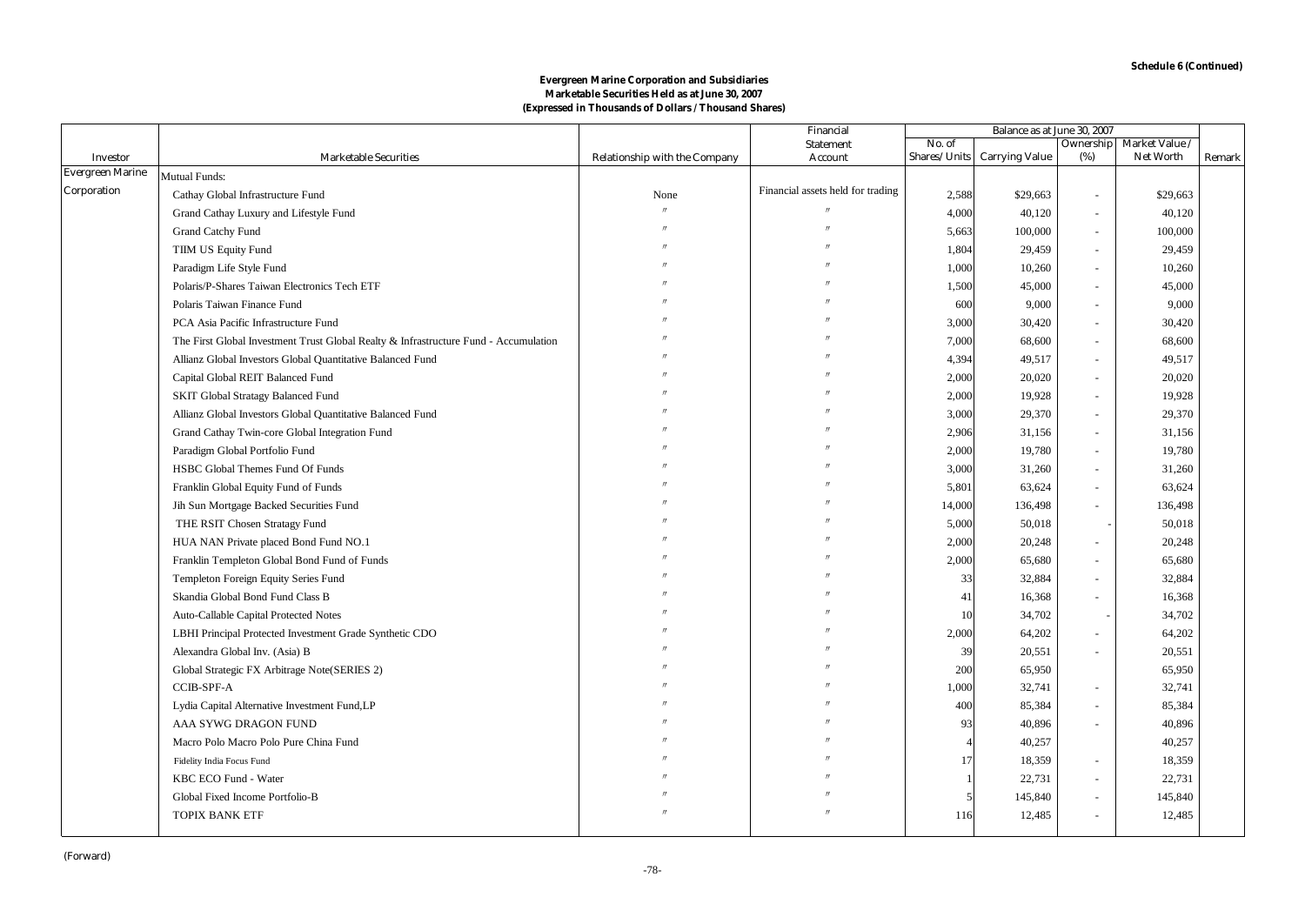|                         |                                                                   |                                                                 | Financial                              | Balance as at June 30, 2007 |                                             |        |                  |        |
|-------------------------|-------------------------------------------------------------------|-----------------------------------------------------------------|----------------------------------------|-----------------------------|---------------------------------------------|--------|------------------|--------|
|                         |                                                                   |                                                                 | <b>Statement</b>                       | No. of                      |                                             |        | Market Value /   |        |
| Investor                | <b>Marketable Securities</b>                                      | Relationship with the Company                                   | Account                                |                             | Shares/Units Carrying Value   Ownership (%) |        | <b>Net Worth</b> | Remark |
| <b>Evergreen Marine</b> | <b>Foreign Corporate Bonds:</b>                                   |                                                                 |                                        |                             |                                             |        |                  |        |
| Corporation             | TUNTEX (THAILAND) PUBLIC COMPANY LIMITED                          | None                                                            | Debt investment with no active market  | 16                          | 11,726                                      | $\sim$ | 11,726           |        |
|                         |                                                                   |                                                                 | - non current                          |                             |                                             |        |                  |        |
| <b>Peony Investment</b> | <b>Greencompass Marine S.A.</b>                                   | <b>Indirect subsidiary of the Company</b>                       | Long-term equity investments accounted | 3,535                       | USD803,067                                  | 100.00 | USD803,067       |        |
| S.A.                    |                                                                   |                                                                 | under the equity method                |                             |                                             |        |                  |        |
|                         | Vigor Enterprise S.A.                                             |                                                                 |                                        | $\overline{5}$              | <b>USD561</b>                               | 100.00 | <b>USD561</b>    |        |
|                         | Clove Holding Ltd.                                                |                                                                 |                                        | 10                          | USD71,967                                   | 100.00 | USD71,967        |        |
|                         | Evergreen Heavy Industrial Corp. (M) Berhad                       |                                                                 |                                        | 42,120                      | USD36,029                                   | 84.44  | USD36,029        |        |
|                         | PT. Multi Bina Pura International                                 |                                                                 |                                        | 68                          | <b>USD10,369</b>                            | 95.30  | USD10,369        |        |
|                         | PT. Multi Bina Transport                                          |                                                                 |                                        |                             | <b>USD326</b>                               | 17.39  | <b>USD326</b>    |        |
|                         | Armand Investment (Nether Lands) N.V.                             |                                                                 |                                        |                             | <b>USD3,605</b>                             | 70.00  | <b>USD3,605</b>  |        |
|                         | Shenzhen Greentrans Transportation Co., Ltd.                      |                                                                 |                                        |                             | <b>USD3,372</b>                             | 55.00  | <b>USD3,372</b>  |        |
|                         | Evergreen Marine (UK) Limited                                     |                                                                 |                                        | 765                         | USD98,319                                   | 51.00  | USD98,319        |        |
| <b>Peony Investment</b> | Luanta Investment (Netherlands) N.V.                              | Investee company of Peony accounted for under the equity method |                                        |                             | <b>USD17,103</b>                            | 50.00  | <b>USD17,103</b> |        |
| S.A.                    | Evergreen Container Terminal (Thailand) Ltd.                      |                                                                 |                                        | 12,250                      | <b>USD23,800</b>                            | 48.18  | <b>USD23,800</b> |        |
|                         | Shanghai Jifa Logistics Co., Ltd.                                 |                                                                 |                                        | $\sim$                      | USD8,613                                    | 21.06  | <b>USD8,613</b>  |        |
|                         | Ningbo Victory Container Co., Ltd.                                |                                                                 |                                        |                             | <b>USD2,306</b>                             | 40.00  | <b>USD2,306</b>  |        |
|                         | Qingdao Evergreen Container Storage & Transportation<br>Co., Ltd. |                                                                 |                                        |                             | USD5,472                                    | 40.00  | USD5,472         |        |
|                         | Balsam Investment (Nether lands) N.V.                             |                                                                 |                                        |                             | USD144,827                                  | 49.00  | USD144,827       |        |
|                         | Evergreen Shipping Agency (Singapore) Pte. Ltd.                   |                                                                 |                                        | 383                         | <b>USD1,544</b>                             | 25.50  | <b>USD1,544</b>  |        |
|                         | <b>Evergreen Shipping Agency (Korea) Corporation</b>              |                                                                 |                                        | 61                          | USD2,015                                    | 50.00  | USD2,015         |        |
|                         | Evergreen Shipping Agency (Thailand) Co., Ltd.                    |                                                                 |                                        | 204                         | <b>USD1,046</b>                             | 25.50  | <b>USD1,046</b>  |        |
|                         | PT. Evergreen Shipping Agency Indonesia                           |                                                                 |                                        | $\sim$                      | <b>USD1,084</b>                             | 25.44  | <b>USD1,084</b>  |        |
|                         | Evergreen Shipping Agency (India) Pvt. Ltd.                       |                                                                 |                                        | 5                           | <b>USD106</b>                               | 49.98  | <b>USD106</b>    |        |
|                         | Evergreen Shipping Agency (Australia) Pty. Ltd.                   |                                                                 |                                        | 245                         | <b>USD133</b>                               | 25.50  | <b>USD133</b>    |        |
|                         | Kingtrans International Logistics (Tianjin) Co., Ltd.             |                                                                 |                                        |                             | <b>USD2,048</b>                             | 20.00  | <b>USD2,048</b>  |        |
|                         | Hutchison Inland Container Depots Limited                         | None                                                            | Financial assets carried at cost       |                             | <b>USD1,492</b>                             | 7.50   | <b>USD1,492</b>  |        |
|                         |                                                                   |                                                                 | -non current                           |                             |                                             |        |                  |        |
|                         | <b>South Asia Gateway Terminals</b>                               |                                                                 |                                        | 6,211                       | USD2,412                                    | 5.00   | USD2,412         |        |
|                         | Dongbu Pusan Container Terminal Co., Ltd.                         |                                                                 |                                        | 300                         | <b>USD1,556</b>                             | 15.00  | USD1,556         |        |
|                         |                                                                   |                                                                 |                                        |                             |                                             |        |                  |        |

(Forward)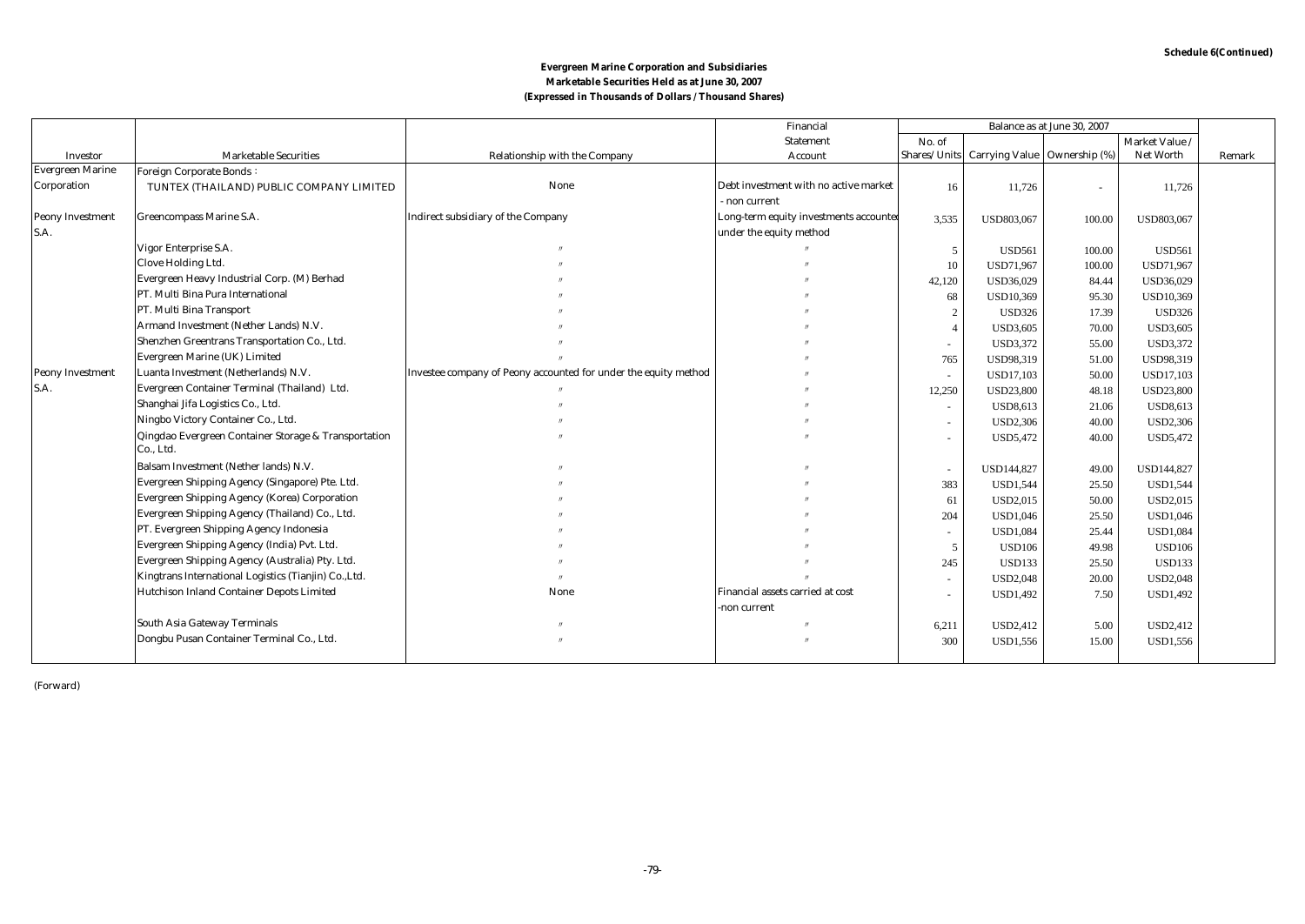|                                                     |                                             |                                                                                                                   | Financial                                  |                  |                       | Balance as at June 30, 2007 |                   |        |
|-----------------------------------------------------|---------------------------------------------|-------------------------------------------------------------------------------------------------------------------|--------------------------------------------|------------------|-----------------------|-----------------------------|-------------------|--------|
|                                                     |                                             |                                                                                                                   | <b>Statement</b>                           | No. of           |                       |                             | Market Value /    |        |
| <b>Investor</b>                                     | <b>Marketable Securities</b>                | <b>Relationship with the Company</b>                                                                              | Account                                    | Shares/Units     | <b>Carrying Value</b> | Ownership (%)               | <b>Net Worth</b>  | Remark |
| PT. Multi Bina Pura                                 | PT. Multi Bina Transport                    | <b>Indirect subsidiary of Peony</b>                                                                               | Long-term equity investments accounted     | 8                | <b>USD1,367</b>       | 72.95                       | <b>USD1,367</b>   |        |
| <b>International</b>                                |                                             |                                                                                                                   | for under the equity method                |                  |                       |                             |                   |        |
|                                                     |                                             |                                                                                                                   |                                            |                  |                       |                             |                   |        |
| <b>Clove Holding Ltd.</b>                           | <b>Ample Holding LTD.</b>                   | <b>Indirect subsidiary of Peony</b>                                                                               |                                            | $\boldsymbol{9}$ | <b>USD29,561</b>      | 90.00                       | <b>USD29,561</b>  |        |
|                                                     | Classic Outlook Investment Ltd.             | Investee company of Clove accounted for under cost method                                                         | Financial assets carried at cost-noncurrer | $\sim$           | USD102,359            | 2.25                        | <b>USD102,359</b> |        |
|                                                     | Everup profits Ltd.                         |                                                                                                                   |                                            | $\sim$           |                       | 2.25                        |                   |        |
|                                                     | Island Equipment LLC.                       | <b>Indirect subsidiary of Peony</b>                                                                               | Long-term equity investments accounted     | $\sim$           | <b>USD837</b>         | 36.00                       | <b>USD837</b>     |        |
|                                                     |                                             |                                                                                                                   | for under the equity method                |                  |                       |                             |                   |        |
| Ample Holding Ltd.                                  | <b>Colon Container Terminal S.A.</b>        | Investee company of Ample accounted for under equity method                                                       |                                            | 22,860           | <b>USD64,568</b>      | 40.00                       | <b>USD64,568</b>  |        |
|                                                     |                                             |                                                                                                                   |                                            |                  |                       |                             |                   |        |
| <b>Island Equipment LLC</b>                         | <b>Whitney Equipment LLC.</b>               | Investee company of Island accounted for under equity method                                                      |                                            | ÷,               | <b>USD767</b>         | 100.00                      | <b>USD767</b>     |        |
|                                                     | <b>Hemlock Equipment LLC.</b>               |                                                                                                                   |                                            | $\sim$           | <b>USD1,414</b>       | 100.00                      | <b>USD1,414</b>   |        |
|                                                     |                                             |                                                                                                                   |                                            |                  | <b>USD66</b>          |                             | <b>USD66</b>      |        |
| Evergreen Marine (UK) Limited Island Equipment LLC. |                                             | <b>Indirect subsidiary of Peony</b>                                                                               |                                            | $\sim$           |                       | 15.00                       |                   |        |
|                                                     |                                             | Kingtrans International Logistics (Tianjin) Co., Ltd. Investee company of Hatsu accounted for under equity method |                                            | $\blacksquare$   | <b>USD2,035</b>       | 20.00                       | <b>USD2,035</b>   |        |
|                                                     |                                             |                                                                                                                   |                                            |                  |                       |                             |                   |        |
| <b>Armand Investment</b>                            | Armand Estate (Netherlands) B.V.            | <b>Indirect subsidiary of Peony</b>                                                                               |                                            | 40               | <b>USD5,132</b>       | 100.00                      | <b>USD5,132</b>   |        |
| (Netherlands) N.V.                                  |                                             |                                                                                                                   |                                            |                  |                       |                             |                   |        |
|                                                     |                                             |                                                                                                                   |                                            |                  |                       |                             |                   |        |
| <b>Armand Estated</b>                               | Taipei Port Container Terminal              | Investee company of Armand Estate B.V. accounted for under                                                        |                                            | 17,000           | <b>USD5,006</b>       | 10.00                       | <b>USD5,006</b>   |        |
| (Netherlands) B.V.                                  |                                             | equity method                                                                                                     |                                            |                  |                       |                             |                   |        |
|                                                     |                                             |                                                                                                                   |                                            |                  |                       |                             |                   |        |
| <b>Greencompass Marines S.A.</b>                    | <b>UBS-Forward Arbitrages Strategy Note</b> | None                                                                                                              | Financial assets at fair value             | 50               | <b>USD4,636</b>       | $\sim$                      | <b>USD4,636</b>   |        |
|                                                     |                                             |                                                                                                                   | through profit or loss-current             |                  |                       |                             |                   |        |
|                                                     | Lydia Capital Alternative Investment Fund   |                                                                                                                   |                                            | 15               | <b>USD975</b>         | $\sim$                      | <b>USD975</b>     |        |
|                                                     | <b>Calyon-Dual Currency Deposit</b>         |                                                                                                                   |                                            | $\mathbf{1}$     | <b>USD2,990</b>       | $\blacksquare$              | <b>USD2,990</b>   |        |
|                                                     | <b>Global Fixed Income Portfolio-B</b>      |                                                                                                                   |                                            | $\boldsymbol{2}$ | <b>USD1,530</b>       | $\blacksquare$              | <b>USD1,530</b>   |        |
|                                                     | <b>ABN-Yen Structural Deposit</b>           |                                                                                                                   |                                            | $\mathbf{1}$     | <b>USD4,662</b>       | $\sim$                      | <b>USD4,662</b>   |        |
|                                                     | <b>Barclays-Yen Structural Deposit</b>      |                                                                                                                   |                                            | $\mathbf{1}$     | <b>USD4,097</b>       | $\blacksquare$              | <b>USD4,097</b>   |        |
|                                                     | <b>ABN-Yen Structural Deposit</b>           |                                                                                                                   |                                            | $\mathbf{1}$     | <b>USD4,643</b>       | $\sim$                      | <b>USD4,643</b>   |        |
|                                                     |                                             |                                                                                                                   |                                            |                  |                       |                             |                   |        |
|                                                     |                                             |                                                                                                                   |                                            |                  |                       |                             |                   |        |
|                                                     |                                             |                                                                                                                   |                                            |                  |                       |                             |                   |        |
|                                                     |                                             |                                                                                                                   |                                            |                  |                       |                             |                   |        |
|                                                     |                                             |                                                                                                                   |                                            |                  |                       |                             |                   |        |
|                                                     |                                             |                                                                                                                   |                                            |                  |                       |                             |                   |        |
|                                                     |                                             |                                                                                                                   |                                            |                  |                       |                             |                   |        |
|                                                     |                                             |                                                                                                                   |                                            |                  |                       |                             |                   |        |
|                                                     |                                             |                                                                                                                   |                                            |                  |                       |                             |                   |        |
|                                                     |                                             |                                                                                                                   |                                            |                  |                       |                             |                   |        |
|                                                     |                                             |                                                                                                                   |                                            |                  |                       |                             |                   |        |
|                                                     |                                             |                                                                                                                   |                                            |                  |                       |                             |                   |        |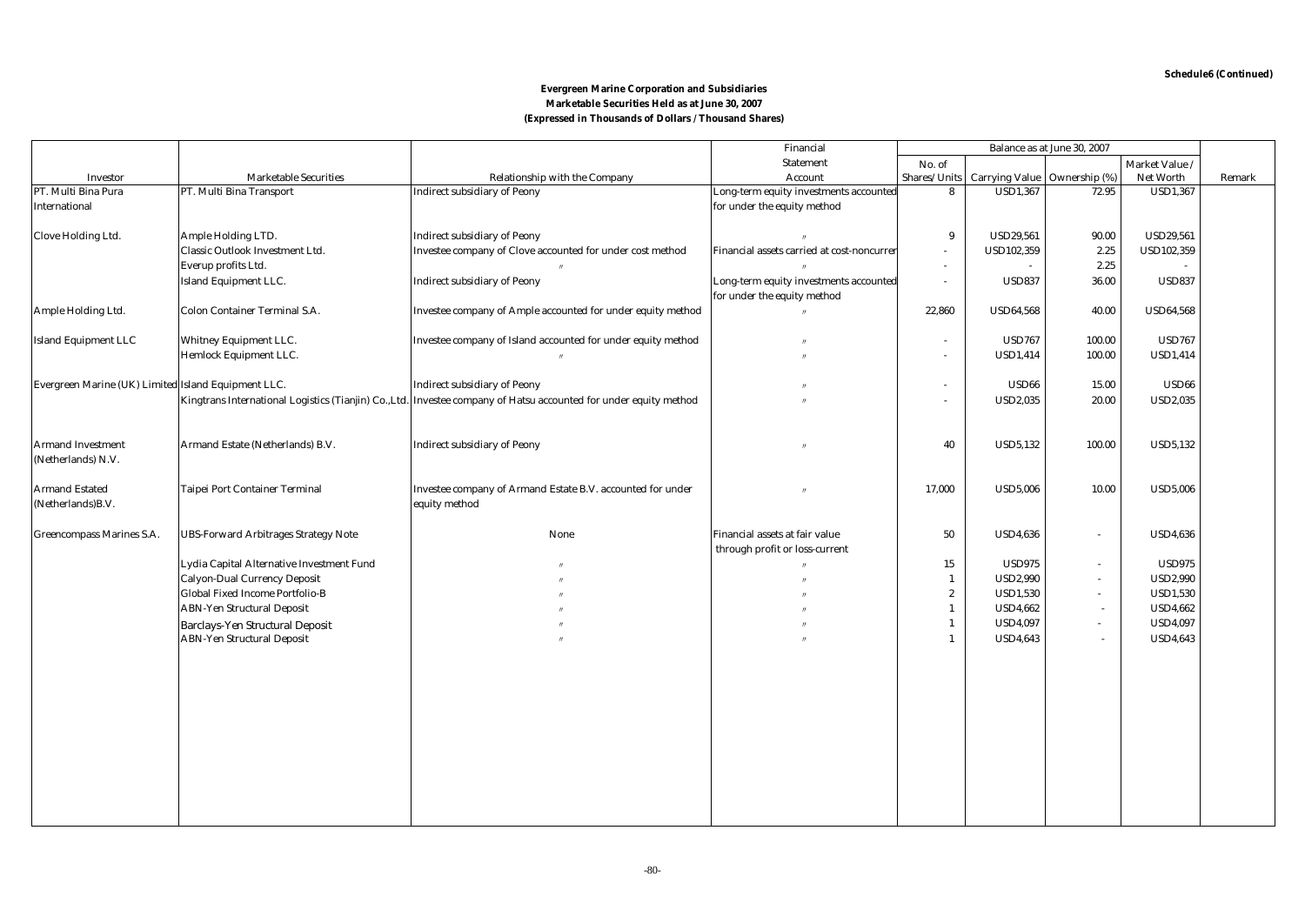#### **Evergreen Marine Corporation and Subsidiaries Summary of Significant Transactions on One Specific Security Exceeding \$100 Million or 20 Percent of the Paid-in Capital For The Six-Month Period Ended June 30, 2007 (Expressed in Thousands of Dollars / Thousand Shares)**

|               |                                                                                    |                                                           |                   |                        |         | <b>January 1, 2007</b> | Buy             |                          | Sell         |                  |                    |                 | June 30, 2007            |         |
|---------------|------------------------------------------------------------------------------------|-----------------------------------------------------------|-------------------|------------------------|---------|------------------------|-----------------|--------------------------|--------------|------------------|--------------------|-----------------|--------------------------|---------|
|               |                                                                                    |                                                           |                   |                        | No. of  |                        | No. of          |                          | No. of       |                  |                    | Gain            | No. of                   |         |
|               |                                                                                    |                                                           |                   | Related                | Shares/ | Amount                 | Shares/         |                          | Shares/      | Selling          | Carrying           | (Loss) on       | Shares/                  |         |
| Buyer/Seller  | <b>Marketable Securities</b>                                                       | <b>Financial Statement Account</b>                        | Counterparty      | Party                  | Units   | (Note)                 | Units           | Amount                   | <b>Units</b> | Price            | Value              | <b>Disposal</b> | Units                    | Amount  |
| Evergreen     | <b>Beneficiany Certificates:</b>                                                   |                                                           |                   |                        |         |                        |                 |                          |              |                  |                    |                 |                          |         |
| <b>Marine</b> | POLARIS DI-PO Fund                                                                 | Financial assets held for trading Open market transaction |                   | $\mathbf{N}\mathbf{o}$ | 9,480   | \$105,000              | $\omega$        | $S-$                     | 9,480        | \$105,094        | \$105,000          | \$94            | $\sim$                   |         |
| Corporation   | JF(Taiwan) Bond Fund                                                               | $^{\prime}$                                               |                   | $^{\prime\prime}$      | 7,350   | 112,000                | $\sim$          |                          | 7,350        | 112,207          | 112,000            | 207             | $\sim$                   |         |
|               | The First Global Investment Trust Global Asset Securitization Balanced Income Fund |                                                           |                   | $^{\prime\prime}$      |         |                        | 11,000          | 110,000                  | 11,000       | 110,000          | 110,000            |                 | $\sim$                   |         |
|               | TIIM High Yield Fund                                                               | $^{\prime}$                                               |                   | $^{\prime\prime}$      | 21,119  | 262,000                | $\sim$          | $\overline{\phantom{a}}$ | 21,119       | 262,315          | 262,000            | 315             | $\overline{\phantom{a}}$ |         |
|               | <b>GRAND CATHAY FUND</b>                                                           |                                                           |                   | $^{\prime\prime}$      |         |                        | 5,663           | 100,000                  | $\sim$       | $\sim$           | $\sim$             |                 | 5,663                    | 100,000 |
|               | Jih Sun Mortgage Backed Securities Fund                                            | $^{\prime}$                                               |                   | $^{\prime\prime}$      |         |                        | 14,000          | 140,000                  | $\sim$       | $\sim$           | $\sim$             |                 | 14,000                   | 140,000 |
|               | NITC Private Placement Global Fixed Income Arbitrage Fund                          | $\mathbf{u}$                                              | $^{\prime\prime}$ | $^{\prime\prime}$      | 10,000  | 100,000                | $\sim$          |                          | 10,000       | 104,051          | $\sim$             | 4,051           | $\sim$                   |         |
|               | Truswell Global Fixed Income Fund of Fund                                          |                                                           |                   | $^{\prime\prime}$      | 12,000  | 120,000                | $\sim$          | $\sim$                   | 12,000       | 124,424          | 120,000            | 4,424           | $\sim$                   | $\sim$  |
|               | <b>Global Fixed Income</b>                                                         | $\mathbf{u}$                                              |                   | $^{\prime\prime}$      |         | $\sim$                 | $5\overline{ }$ | 148,978                  | $\sim$       | $\sim$           | $\sim$             |                 | $\overline{5}$           | 148,978 |
|               | Portfolio-B                                                                        |                                                           |                   |                        |         |                        |                 |                          |              |                  |                    |                 |                          |         |
| Greencompass  | Investec Global Energy Fund                                                        | $\overline{u}$                                            |                   | $^{\prime\prime}$      | 17      | <b>USD 5,000</b>       | $\sim$          |                          | 17           | <b>USD 4,508</b> | USD 5,000 (USD492) |                 | $\sim$                   |         |
| Marine S.A.   |                                                                                    |                                                           |                   |                        |         |                        |                 |                          |              |                  |                    |                 |                          |         |
|               |                                                                                    |                                                           |                   |                        |         |                        |                 |                          |              |                  |                    |                 |                          |         |
|               |                                                                                    |                                                           |                   |                        |         |                        |                 |                          |              |                  |                    |                 |                          |         |
|               |                                                                                    |                                                           |                   |                        |         |                        |                 |                          |              |                  |                    |                 |                          |         |
|               |                                                                                    |                                                           |                   |                        |         |                        |                 |                          |              |                  |                    |                 |                          |         |
|               |                                                                                    |                                                           |                   |                        |         |                        |                 |                          |              |                  |                    |                 |                          |         |

Note: Initial amount prior to valuation.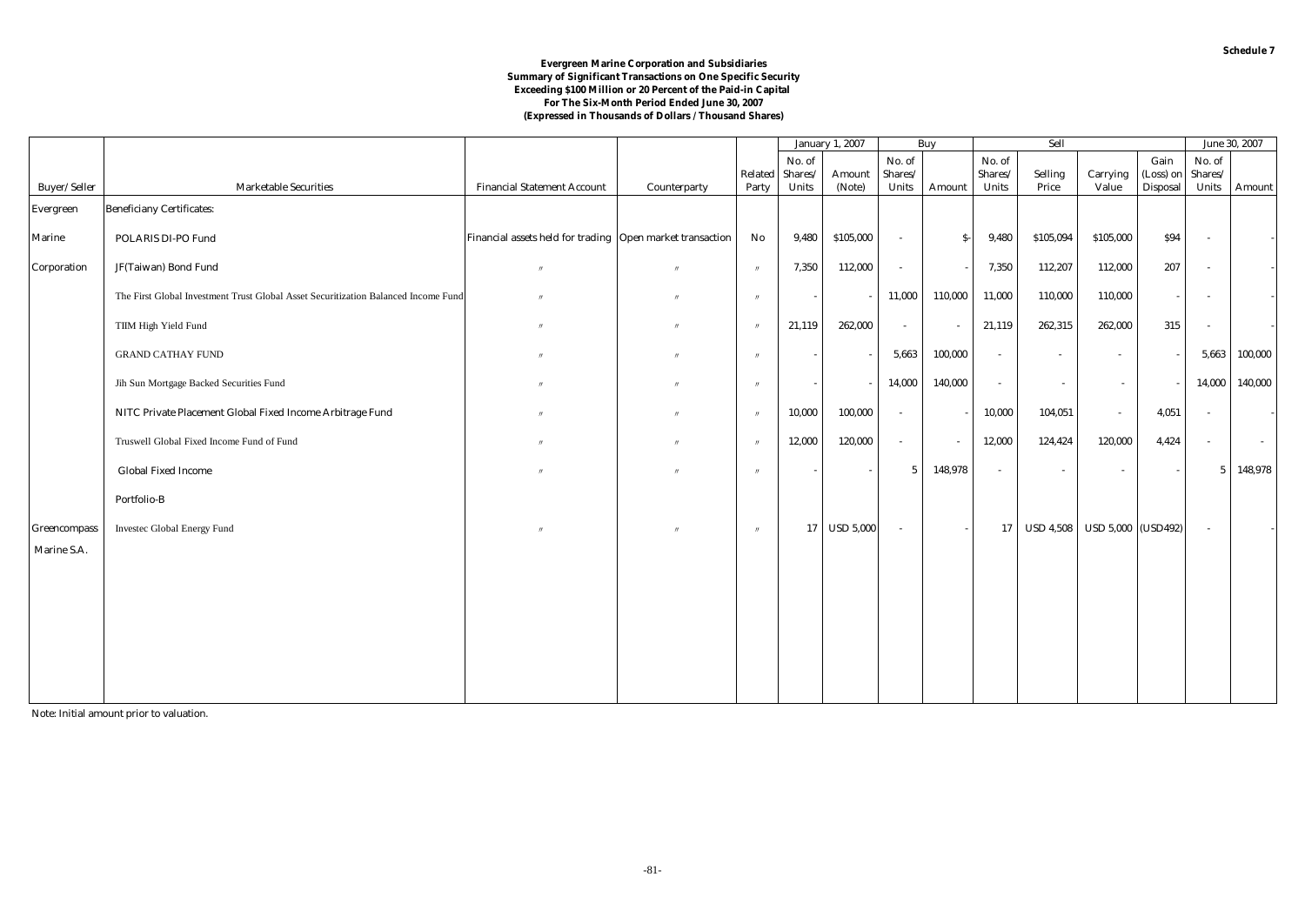# **(Expressed in Thousands of Dollars) Evergreen Marine Corporation and Subsidiaries Purchases from and Sales to Related Parties For The Six-Month Period Ended June 30, 2007**

|                                                |                                                                       |                                                                    |                    |                 |                                     | Reason for Difference in the Terms |                   |                               |                |                                                      |        |
|------------------------------------------------|-----------------------------------------------------------------------|--------------------------------------------------------------------|--------------------|-----------------|-------------------------------------|------------------------------------|-------------------|-------------------------------|----------------|------------------------------------------------------|--------|
|                                                |                                                                       |                                                                    | <b>Transaction</b> |                 |                                     |                                    |                   | on Related Party Transactions |                | Notes/Accounts Receivable (Payable)                  |        |
| Purchaser/Seller                               | Counterparty                                                          | <b>Nature of Relationship</b>                                      | Purchases / Sales  | Amount          | % of the Total<br>Purchases / Sales | <b>Credit Term</b>                 | <b>Unit Price</b> | <b>Credit Term</b>            | <b>Balance</b> | % of Total<br>Notes/Accounts<br>Receivable (Payable) | Remark |
| Evergreen                                      | <b>Evergreen International</b>                                        | Investee accounted for under                                       | Purchases          | \$416,040       | 3.10                                | $30 - 60$ days                     | $S-$              |                               | \$11,222       | 0.46                                                 |        |
| Marine                                         | Storage & Transport Corp. (EITC)                                      | the equity method                                                  |                    |                 |                                     |                                    |                   |                               |                |                                                      |        |
| Corporation                                    |                                                                       |                                                                    |                    |                 |                                     |                                    |                   |                               |                |                                                      |        |
|                                                | Evergreen International Corp.                                         | <b>Investee of the Company's</b>                                   | <b>Sales</b>       | 886,490         | 6.14                                | $30 - 60$ days                     |                   | $\sim$                        | 73,157         | 7.61                                                 |        |
|                                                |                                                                       | major stockholder                                                  | <b>Purchases</b>   | 184,456         | 1.37                                | $30 - 60$ days                     | $\sim$            | $\sim$                        | 13,659         | 0.56                                                 |        |
|                                                | Taiwan Terminal Services Co., Ltd.                                    | <b>Subsidiary of the Company</b>                                   | <b>Purchases</b>   | 370,700         | 2.76                                | $30 - 60$ days                     | $\sim$            | $\sim$                        | 40,885         | 1.67                                                 |        |
|                                                | Evergreen Marine (UK) Limited                                         | Indirect subsidiary of<br>the Company                              | <b>Purchases</b>   | 266,623         | 1.99                                | $30 - 60$ days                     | $\sim$            | $\overline{\phantom{a}}$      | 46,514         | 1.89                                                 |        |
|                                                | Greencompass Marine S.A.                                              | Indirect subsidiary of                                             | <b>Sales</b>       | 143,123         | 0.99                                | $30 - 60$ days                     | $\sim$            | $\overline{\phantom{a}}$      | 19,816         | 2.05                                                 |        |
|                                                |                                                                       | the Company                                                        | Purchases          | 214,245         | 1.60                                | $30 - 60$ days                     | $\sim$            | $\sim$                        | 4,180          | 0.17                                                 |        |
|                                                |                                                                       |                                                                    |                    |                 |                                     |                                    |                   |                               |                |                                                      |        |
|                                                | Gaining Enterprise S.A.                                               | <b>Subsidiary of EITC accounted</b><br>for under the equity method | <b>Purchases</b>   | 893,215         | 6.65                                | $30 - 60$ days                     |                   |                               |                | $\overline{\phantom{a}}$                             |        |
|                                                | Italia Marittima S.P.A.                                               | Investee of the Company's                                          | <b>Sales</b>       | 133,827         | 0.93                                | $30 - 60$ days                     | $\sim$            | $\overline{\phantom{a}}$      | 27,567         | 2.85                                                 |        |
|                                                |                                                                       | subsidiary with significant<br>influence                           | <b>Purchases</b>   | 294,305         | 2.19                                | $30 - 60$ days                     | $\sim$            | $\sim$                        | 365,181        | 14.89                                                |        |
| <b>Taiwan Terminal Service</b><br>Co., Ltd.    | <b>Evergreen Marine Corporation</b>                                   | Parent company                                                     | <b>Sales</b>       | 366,731         | 98.99                               | $30 - 60$ days                     |                   | $\overline{\phantom{a}}$      | 72,850         | 99.30                                                |        |
| Evergreen Marine (UK)<br>Limited               | <b>Evergreen Marine Corporation</b>                                   | Parent company                                                     | <b>Sales</b>       | GBP3,750        | 1.08                                | $30 - 60$ days                     |                   |                               | GBP2,105       | 3.13                                                 |        |
| Greencompass Marine S.A.                       | <b>Evergreen Marine Corporation</b>                                   | Parent company                                                     | <b>Sales</b>       | <b>USD7,871</b> | 0.69                                | $30 - 60$ days                     | $\sim$            |                               |                | $\mathbf{r}$                                         |        |
|                                                | Evergreen International S.A.                                          | <b>Related parties</b>                                             | <b>Sales</b>       | <b>USD4,677</b> | 0.41                                | $30 - 60$ days                     | $\sim$            | $\overline{\phantom{a}}$      |                |                                                      |        |
|                                                |                                                                       |                                                                    | <b>Purchases</b>   | <b>USD5,564</b> | 0.51                                | $30 - 60$ days                     | $\sim$            | $\sim$                        |                |                                                      |        |
|                                                | Evergreen Heavy Industrial Corp. (M) Related parties<br><b>Berhad</b> |                                                                    | <b>Purchases</b>   | <b>USD6,319</b> | 0.58                                | $30 - 60$ days                     | $\sim$            | $\overline{\phantom{a}}$      |                | ٠                                                    |        |
| Evergreen Heavy Industrial<br>Corp. (M) Berhad | Greencompass Marine S.A.                                              | <b>Related parties</b>                                             | <b>Sales</b>       | RM52,088        | 28.71                               | 45 days                            |                   |                               | RM30,579       | 100.00                                               |        |
|                                                | <b>Evergreen International S.A.</b>                                   | <b>Related parties</b>                                             | <b>Sales</b>       | RM61,822        | 34.07                               | 45 days                            | $\sim$            | $\sim$                        |                | $\sim$                                               |        |
|                                                | Italia Marittima S.P.A.                                               | <b>Related parties</b>                                             | <b>Sales</b>       | RM67,522        | 37.22                               | 45 days                            | $\sim$            |                               |                |                                                      |        |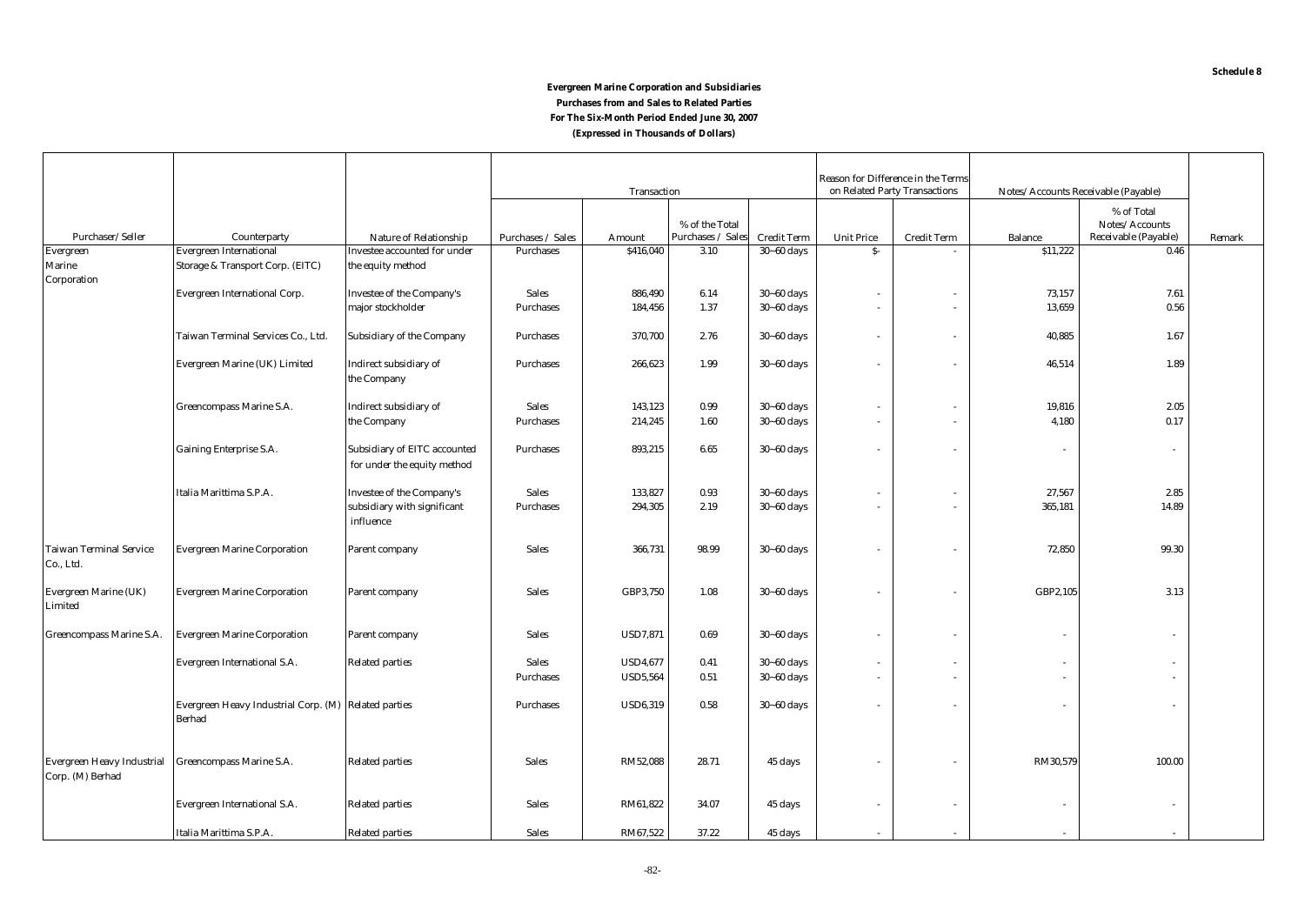# **(Expressed in Thousands of Dollars) Evergreen Marine Corporation and Subsidiaries Receivables from Related Parties Exceeding \$100 Million or 20 Percent of the Paid-in Capital For The Six-Month Period Ended June 30, 2007**

|                                                      |                                     |                                                |                                        |                       |            | <b>Overdue Receivables</b> |                                             |                             |
|------------------------------------------------------|-------------------------------------|------------------------------------------------|----------------------------------------|-----------------------|------------|----------------------------|---------------------------------------------|-----------------------------|
|                                                      |                                     |                                                |                                        | <b>Turnover Rate</b>  |            |                            | <b>Amount Received</b><br>Subsequent to the | <b>Allowance</b><br>for Bad |
| Creditor                                             | Counterparty                        | Nature of Relationship                         | Balance as at June 30, 2007            | (No. of Times) Amount |            | <b>Action Taken</b>        | <b>Balance Sheet Date</b>                   | <b>Debts</b>                |
| Evergreen Marine Corporation Evergreen International |                                     | Investee accounted for under the equity method | Accounts receivable -                  |                       |            |                            |                                             |                             |
|                                                      | Storage & Transport Corp. (EITC)    |                                                | 406,491<br>related party               |                       |            |                            |                                             |                             |
|                                                      | <b>Evergreen International S.A.</b> | <b>Investee of the Company's</b>               | Accounts receivable -                  |                       |            |                            |                                             |                             |
|                                                      |                                     | major stockholder                              | related party<br>473,857               |                       |            |                            |                                             |                             |
| Evergreen Marine (UK) Ltd.                           | <b>Island Equipment LLC</b>         | <b>Indirect subsidiary of Peony</b>            | Accounts receivable -                  |                       |            |                            |                                             |                             |
|                                                      |                                     |                                                | <b>USD3,421</b><br>related party       |                       | <b>USD</b> |                            | <b>USD</b>                                  | USD-                        |
| <b>Clove Holding Ltd.</b>                            | Island Equipment LLC.               | <b>Indirect subsidiary of Peony</b>            | Accounts receivable -                  |                       |            |                            |                                             |                             |
|                                                      |                                     |                                                | <b>USD8,211</b><br>related party       |                       | <b>USD</b> |                            | <b>USD</b>                                  | USD-                        |
| Evergreen Heavy Industrial<br>Corp. (M) Berhad       | <b>Greencompass Marine S.A.</b>     | <b>Investee of Peony</b>                       | <b>Accounts receivable</b><br>RM30,579 |                       | RM         | $\sim$                     | RM30,579                                    | $RM -$                      |
|                                                      |                                     |                                                |                                        |                       |            |                            |                                             |                             |
|                                                      |                                     |                                                |                                        |                       |            |                            |                                             |                             |
|                                                      |                                     |                                                |                                        |                       |            |                            |                                             |                             |
|                                                      |                                     |                                                |                                        |                       |            |                            |                                             |                             |
|                                                      |                                     |                                                |                                        |                       |            |                            |                                             |                             |
|                                                      |                                     |                                                |                                        |                       |            |                            |                                             |                             |
|                                                      |                                     |                                                |                                        |                       |            |                            |                                             |                             |
|                                                      |                                     |                                                |                                        |                       |            |                            |                                             |                             |
|                                                      |                                     |                                                |                                        |                       |            |                            |                                             |                             |

**Schedule 9**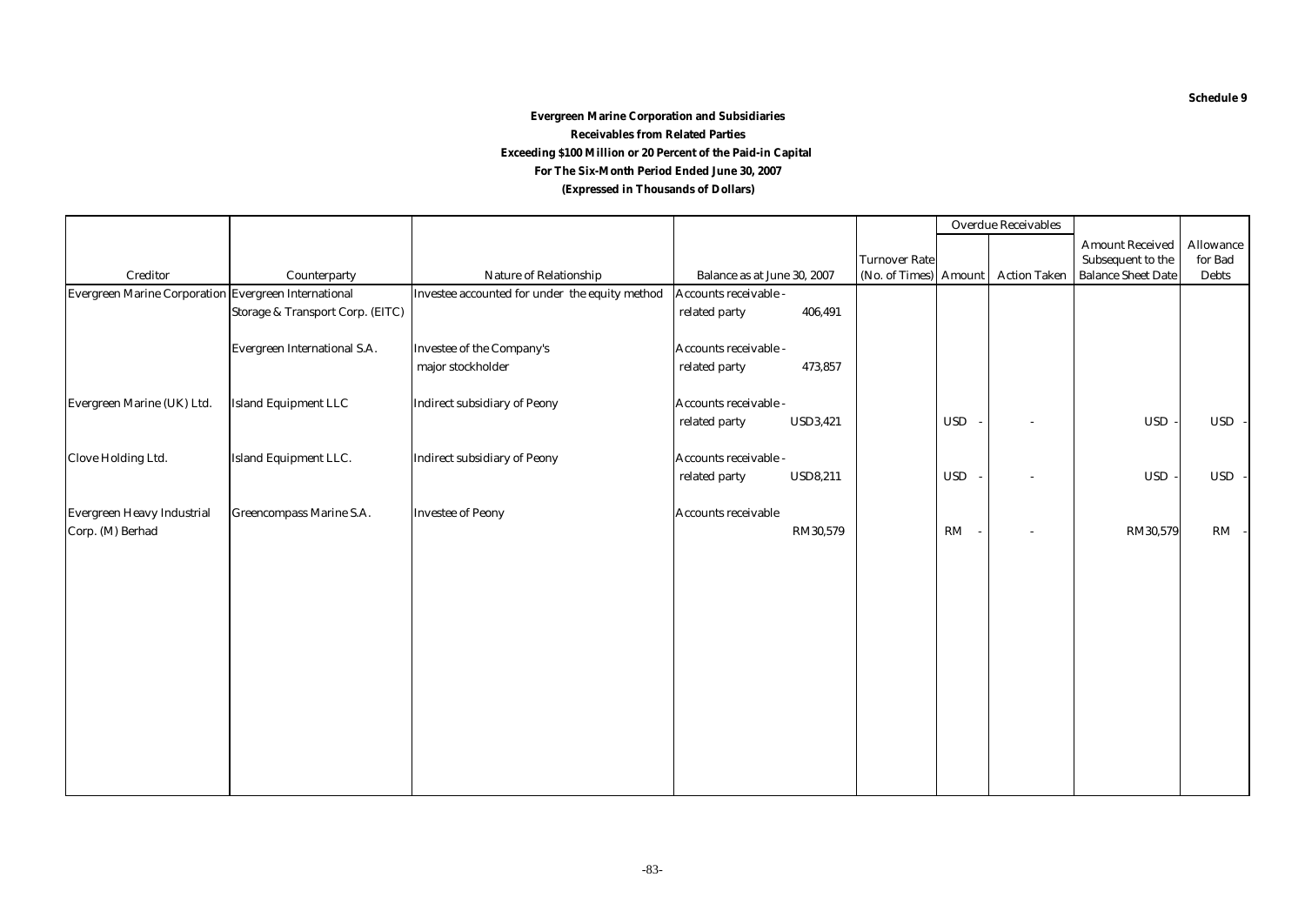# **Evergreen Marine Corporation and Subsidiaries Information on Investee Companies**

**For The Six-Month Period Ended June 30, 2007**

**(Expressed in Thousands of Dollars / Thousand Shares)**

| <b>Balance</b> as at<br><b>Balance</b> as at<br>Ownership<br>Net Income (Loss)<br><b>Investment Gain</b><br>June 30, 2007<br>Investee<br><b>January 1, 2007</b><br>No. of Shares<br>of the Investee<br>(Loss)<br>Investor<br>(%)<br><b>Address</b><br><b>Main Business</b><br><b>Carrying Value</b><br>53Rd Street, Urbanizacion Obarrio<br><b>USD 476,500</b><br>4,765<br>100.00<br>\$41,291,153<br>\$283,042<br>Peony Investment S.A.<br><b>Investment activities</b><br><b>USD 476,500</b><br>\$291,687<br>Evergreen<br>Torre Swiss Bank, 2nd Floor, Panama<br>Marine | Remark<br>Subsidiary of the<br>Company |
|--------------------------------------------------------------------------------------------------------------------------------------------------------------------------------------------------------------------------------------------------------------------------------------------------------------------------------------------------------------------------------------------------------------------------------------------------------------------------------------------------------------------------------------------------------------------------|----------------------------------------|
|                                                                                                                                                                                                                                                                                                                                                                                                                                                                                                                                                                          |                                        |
|                                                                                                                                                                                                                                                                                                                                                                                                                                                                                                                                                                          |                                        |
|                                                                                                                                                                                                                                                                                                                                                                                                                                                                                                                                                                          |                                        |
|                                                                                                                                                                                                                                                                                                                                                                                                                                                                                                                                                                          |                                        |
| Corporation                                                                                                                                                                                                                                                                                                                                                                                                                                                                                                                                                              |                                        |
|                                                                                                                                                                                                                                                                                                                                                                                                                                                                                                                                                                          |                                        |
| <b>Taiwan Terminal Services</b><br>2F, No.177, Ssu Wei 4th Rd., Lingya District,<br>Loading and discharging operations<br>55,000<br>69,839<br>9,762<br>55,000<br>5.500<br>55.00<br>4,651                                                                                                                                                                                                                                                                                                                                                                                 |                                        |
| Co., Ltd.<br>Kaohsiung, Taiwan<br>of container yards                                                                                                                                                                                                                                                                                                                                                                                                                                                                                                                     |                                        |
|                                                                                                                                                                                                                                                                                                                                                                                                                                                                                                                                                                          |                                        |
|                                                                                                                                                                                                                                                                                                                                                                                                                                                                                                                                                                          |                                        |
| <b>Charng Yang Development</b><br>320,000<br>34,520<br>40.00<br>445,474<br>2F, No.369, Jingguo Rd., Taoyuan City,<br>Development, rental and sale of<br>320,000<br>46,440                                                                                                                                                                                                                                                                                                                                                                                                | 18,576 Investee accounted              |
| Co., Ltd.<br>Taoyuan County, Taiwan<br>residential and commercial buildings                                                                                                                                                                                                                                                                                                                                                                                                                                                                                              | for by equity method                   |
|                                                                                                                                                                                                                                                                                                                                                                                                                                                                                                                                                                          |                                        |
|                                                                                                                                                                                                                                                                                                                                                                                                                                                                                                                                                                          |                                        |
| 4,753,514<br>39.74<br>180,522<br><b>Evergreen International Storage</b><br>No.899, Jingguo Rd., Taoyuan City,<br>Container transportation and<br>4,753,514<br>424,062<br>7,396,154<br>395,610                                                                                                                                                                                                                                                                                                                                                                            |                                        |
| and Transport Corporation<br>Taoyuan County, Taiwan<br>gas stations                                                                                                                                                                                                                                                                                                                                                                                                                                                                                                      |                                        |
|                                                                                                                                                                                                                                                                                                                                                                                                                                                                                                                                                                          |                                        |
|                                                                                                                                                                                                                                                                                                                                                                                                                                                                                                                                                                          |                                        |
| Evergreen Security Corporation 4&5F, No. 111, Sungjiang Rd., Taipei, Taiwan<br>General security guards services<br>25,000<br>25,000<br>4,000<br>31.25<br>53,576<br>21,609<br>5,190                                                                                                                                                                                                                                                                                                                                                                                       |                                        |
|                                                                                                                                                                                                                                                                                                                                                                                                                                                                                                                                                                          |                                        |
|                                                                                                                                                                                                                                                                                                                                                                                                                                                                                                                                                                          |                                        |
|                                                                                                                                                                                                                                                                                                                                                                                                                                                                                                                                                                          |                                        |
| <b>EVA Airways Corporation</b><br>11F, No.376, Section 1, Hsinnan Rd.,<br>International passenger and cargo<br>9,267,879<br>9,267,879<br>750,571<br>19.37<br>8,665,451<br>(1,688,409)<br>(327, 039)                                                                                                                                                                                                                                                                                                                                                                      |                                        |
| Lu Chu Township, Taoyuan County, Taiwan<br>transportation                                                                                                                                                                                                                                                                                                                                                                                                                                                                                                                |                                        |
|                                                                                                                                                                                                                                                                                                                                                                                                                                                                                                                                                                          |                                        |
|                                                                                                                                                                                                                                                                                                                                                                                                                                                                                                                                                                          |                                        |
| <b>Taipei Port Container Terminal</b><br>6F-1, No.220, Songjiang Rd., Taipei, Taiwan<br>Container distribution and cargo<br>340,000<br>160,000<br>34,000<br>20.00<br>328,792<br>(7, 171)<br>(1, 434)                                                                                                                                                                                                                                                                                                                                                                     |                                        |
| Corporation<br>stevedoring                                                                                                                                                                                                                                                                                                                                                                                                                                                                                                                                               |                                        |
|                                                                                                                                                                                                                                                                                                                                                                                                                                                                                                                                                                          |                                        |
|                                                                                                                                                                                                                                                                                                                                                                                                                                                                                                                                                                          |                                        |
|                                                                                                                                                                                                                                                                                                                                                                                                                                                                                                                                                                          |                                        |
|                                                                                                                                                                                                                                                                                                                                                                                                                                                                                                                                                                          |                                        |
|                                                                                                                                                                                                                                                                                                                                                                                                                                                                                                                                                                          |                                        |
|                                                                                                                                                                                                                                                                                                                                                                                                                                                                                                                                                                          |                                        |
|                                                                                                                                                                                                                                                                                                                                                                                                                                                                                                                                                                          |                                        |
|                                                                                                                                                                                                                                                                                                                                                                                                                                                                                                                                                                          |                                        |
|                                                                                                                                                                                                                                                                                                                                                                                                                                                                                                                                                                          |                                        |
|                                                                                                                                                                                                                                                                                                                                                                                                                                                                                                                                                                          |                                        |
|                                                                                                                                                                                                                                                                                                                                                                                                                                                                                                                                                                          |                                        |
|                                                                                                                                                                                                                                                                                                                                                                                                                                                                                                                                                                          |                                        |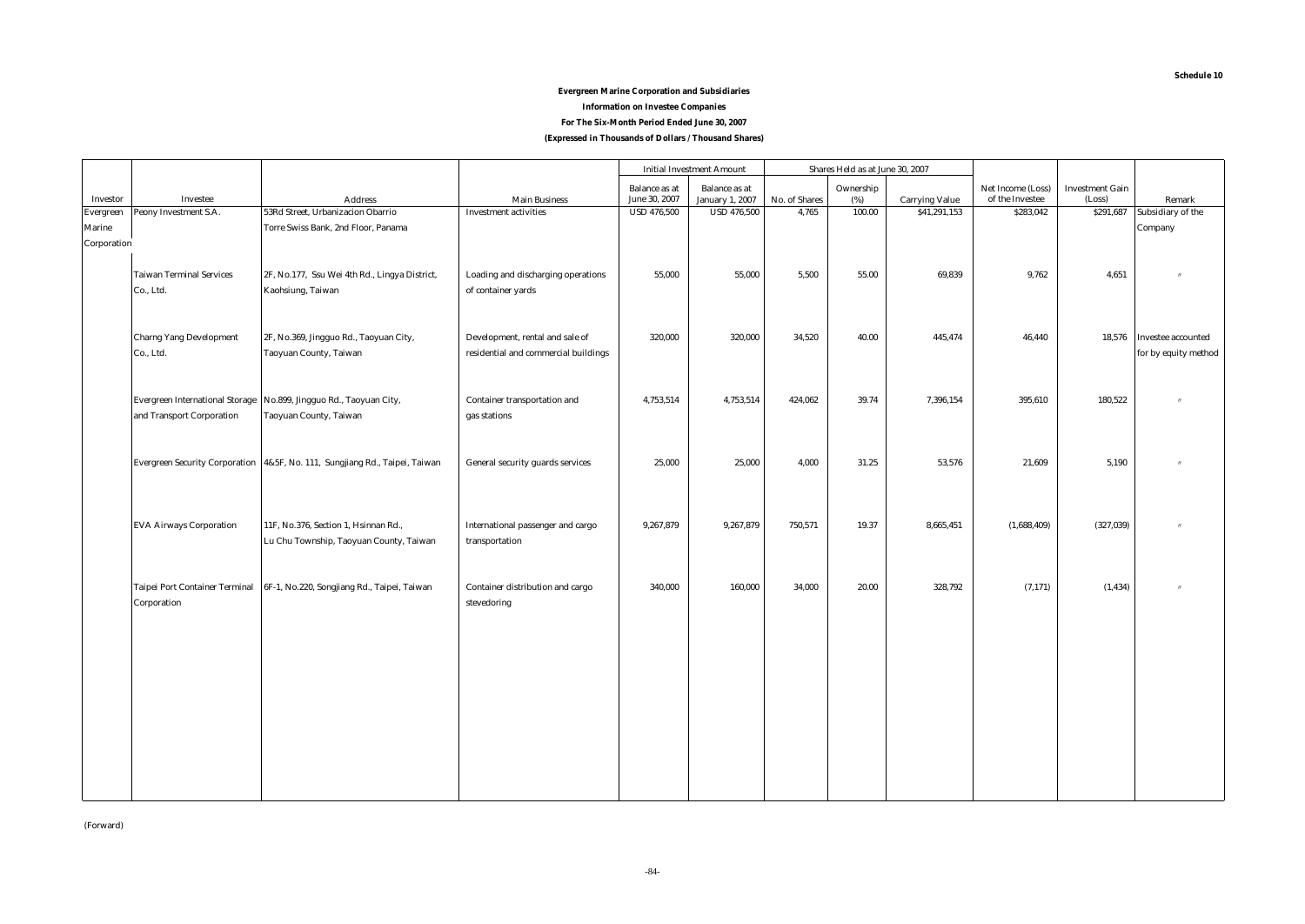**Schedule 10(Continued)**

# **For The Six-Month Period Ended June 30, 2007 Evergreen Marine Corporation and Subsidiaries Information on Investee Companies**

**(Expressed in Thousands of Dollars / Thousand Shares)**

|                        |                                                                   |                                                                                                                               |                                                                                                                                     | Shares Held as at June 30, 2007<br><b>Initial Investment Amount</b> |                        | Net Income       |           |                       |                   |                   |                                                                       |
|------------------------|-------------------------------------------------------------------|-------------------------------------------------------------------------------------------------------------------------------|-------------------------------------------------------------------------------------------------------------------------------------|---------------------------------------------------------------------|------------------------|------------------|-----------|-----------------------|-------------------|-------------------|-----------------------------------------------------------------------|
|                        |                                                                   |                                                                                                                               |                                                                                                                                     | <b>Balance</b> as at                                                | <b>Balance</b> as at   |                  | Ownership |                       | (Loss) of the     | Investment        |                                                                       |
| Investor               | Investee                                                          | <b>Address</b>                                                                                                                | <b>Main Business</b>                                                                                                                | June 30, 2007                                                       | <b>January 1, 2007</b> | No. of Shares    | (%)       | <b>Carrying Value</b> | Investee          | Gain (Loss)       | Remark                                                                |
| Peony                  | Greencompass Marine S.A.                                          | 53rd Street, Urbanizacion<br><b>Obarrio Torre Swiss Bank,</b>                                                                 | Marine transportation                                                                                                               | <b>USD 353,500</b>                                                  | <b>USD 353,500</b>     | 3,535            | 100.00    | <b>USD 803,067</b>    | <b>USD 18,090</b> | <b>USD 18,090</b> | Indirect subsidiary of the Company                                    |
| <b>Investment S.A.</b> |                                                                   | 2nd Floor, Panama, Republic of Panama                                                                                         |                                                                                                                                     |                                                                     |                        |                  |           |                       |                   |                   |                                                                       |
|                        | Vigor Enterprise S.A.                                             | 53rd Street, Urbanizacion<br><b>Obarrio Torre Swiss Bank,</b><br>2nd Floor, Panama, Republic of Panama                        | <b>Investment holding company</b>                                                                                                   | <b>USD 500</b>                                                      | <b>USD 500</b>         | $\overline{5}$   | 100.00    | <b>USD 561</b>        | <b>USD 14</b>     | <b>USD 14</b>     |                                                                       |
|                        | <b>Clove Holding Ltd.</b>                                         | Craigmuir Chambers, P. O. Box71, Road Town,<br>Tortola, B. V. I.                                                              | <b>Investment holding company</b>                                                                                                   | <b>USD 10</b>                                                       | <b>USD 10</b>          | 10               | 100.00    | <b>USD 71,967</b>     | <b>USD 4,936</b>  | <b>USD 4,936</b>  |                                                                       |
|                        | Evergreen Marine (UK) Limited                                     | 160 Euston Road, London NW 12 DX, U.K.                                                                                        | Marine transportation                                                                                                               | <b>USD 1,503</b>                                                    | <b>USD 1,503</b>       | 765              | 51.00     | <b>USD 98,319</b>     | <b>USD 3,135</b>  | <b>USD 1,599</b>  |                                                                       |
|                        | Evergreen Heavy Industrial Co.<br>(Malaysia) Berhad               | Lot 139, Jalan, Cecair, Phase 2 Free Trade Zone<br>Johor Port Authority, B1700 Pasir Gudang,<br>Johor, Johore Bahru, Malaysia | <b>Container manufacturing</b>                                                                                                      | <b>USD 27,295</b>                                                   | <b>USD 27,295</b>      | 42,120           | 84.44     | <b>USD 36,029</b>     | <b>USD 2,330</b>  | <b>USD 1,968</b>  |                                                                       |
|                        | PT. Multi Bina Pura International                                 | JL Raya Cakung Cilincing, RT, 002-05, Desa<br>Rorotan P.O. Box 6043 Jakarta 14260. Indonesia<br>Lot 139, Jalan                | Loading and discharging operations<br>of container yards and<br>inland transportation                                               | <b>USD 20,204</b>                                                   | <b>USD 20.204</b>      | 68               | 95.30     | <b>USD 10.369</b>     | <b>USD 955</b>    | <b>USD 910</b>    |                                                                       |
|                        | PT. Multi Bina Transport                                          | JL Raya Cakung Cilincing, RT, 002-05, Desa<br>Rorotan P.O. Box 6043 Jakarta 14260. Indonesia<br>Lot 139, Jalan                | Loading and discharging operations<br>of container yards and<br>inland transportation                                               | Rp 1,800,000                                                        | Rp 1,800,000           | $\boldsymbol{2}$ | 17.39     | <b>USD 326</b>        | <b>USD 273</b>    | <b>USD 47</b>     |                                                                       |
|                        | PT. Evergreen Shipping Agency Indonesia                           | Gedung Pricewaterhouse Coopers 9-10th<br>Floors Jl. H.R. Rasuna said kav. C-03<br>Jakarta 12920, Indonesia                    |                                                                                                                                     | <b>USD 258</b>                                                      | <b>USD 258</b>         | ٠                | 25.44     | <b>USD 1.084</b>      | <b>USD 1.429</b>  | <b>USD 364</b>    | <b>Investee company of Peony</b><br>accounted for under equity method |
|                        | Luanta Investment (Netherlands) N.V.                              | 21-A Van Engelenweg, Curacao, Netherlands, Antilles Investment holding company                                                |                                                                                                                                     | <b>USD 21,973</b>                                                   | <b>USD 21,973</b>      | $\sim$           | 50.00     | <b>USD 17,103</b>     | (USD 2,942)       | (USD 1,441)       |                                                                       |
|                        | Balsam Investment (Netherlands) N.V.                              | 21-A Van Englenweg, Curacao, Netherlands,<br>Antilles                                                                         | <b>Investment holding company</b>                                                                                                   | <b>USD 50,715</b>                                                   | <b>USD 50,715</b>      | $\sim$           | 49.00     | <b>USD 144,827</b>    | (USD 41,243)      | (USD 20, 209)     |                                                                       |
|                        | Shanghai Jifa Logistics Co., Ltd.                                 | 12F, Jifa Building, No.4049C, Jungong Rd.,<br>Shanghai City                                                                   | Inland container transportation,<br>container storage, loading, discharging,<br>leasing, repair, cleaning and related<br>activities | <b>USD 6.635</b>                                                    | <b>USD 6.635</b>       | ÷                | 21.06     | <b>USD 8,613</b>      | <b>USD 381</b>    | <b>USD 80</b>     |                                                                       |
|                        | Shenzhen Greentrans Transportation Co.,<br>Ltd.                   | San Jiao Long Warehouse & Storage Zone,<br>Fu Kang Road, Hengang Town, Shenzhen,<br>China                                     | Loading, discharging, storage, repair,<br>cleaning and transportation of<br>containers                                              | <b>USD 3,134</b>                                                    | <b>USD 3,134</b>       |                  | 55.00     | <b>USD 3,372</b>      | (USD 88)          |                   | (USD 49) Indirect subsidiary of the Company                           |
|                        | Qingdao Evergreen Container<br>Storage & Transportation Co., Ltd. | No. 114 Huangho E Rd.<br>Huangdao District Qingdao, China                                                                     | Inland container transportation,<br>container storage, loading, discharging,<br>leasing, repair, cleaning and related<br>activities | <b>USD 4,447</b>                                                    | <b>USD 4,447</b>       | ÷                | 40.00     | <b>USD 5,472</b>      | <b>USD 732</b>    | <b>USD 293</b>    | <b>Investee company of Peony</b><br>accounted for under equity method |
|                        | Ningbo Victory Container Co., Ltd.                                | No.201 Area, Beilun Xiaoshan<br>Industrial Estate, Ningbo Economic and<br><b>Technical Development Zone, China</b>            | Inland container transportation,<br>container storage, loading, discharging,<br>leasing, repair, cleaning and related<br>activities | <b>USD 1,199</b>                                                    | <b>USD 1,199</b>       | $\sim$           | 40.00     | <b>USD 2,306</b>      | <b>USD 626</b>    | <b>USD 250</b>    |                                                                       |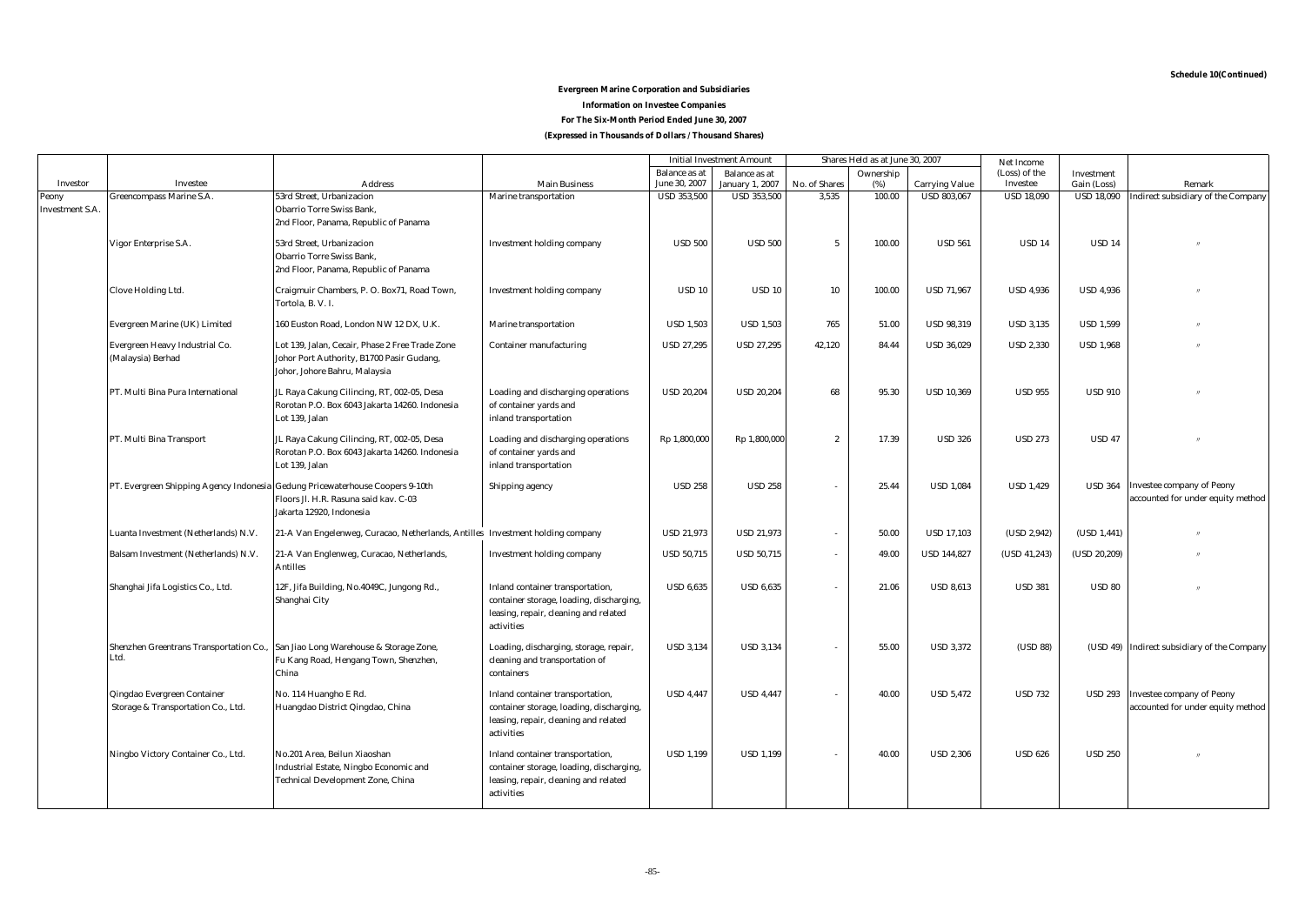# **Evergreen Marine Corporation and Subsidiaries**

#### **Information on Investee Companies**

**For The Six-Month Period Ended June 30, 2007**

**(Expressed in Thousands of Dollars / Thousand Shares)**

|                        |                                                           |                                                                                                 |                                                                                                 |                                   | <b>Initial Investment Amount</b>           |                 | Shares Held as at June 30, 2007 |                                           | Net Income                   |                  |                                                                       |
|------------------------|-----------------------------------------------------------|-------------------------------------------------------------------------------------------------|-------------------------------------------------------------------------------------------------|-----------------------------------|--------------------------------------------|-----------------|---------------------------------|-------------------------------------------|------------------------------|------------------|-----------------------------------------------------------------------|
|                        |                                                           |                                                                                                 |                                                                                                 | <b>Balance</b> as at              | <b>Balance</b> as at                       |                 | Ownership                       |                                           | (Loss) of the                | Investment       |                                                                       |
| Investor<br>Peony      | Investee<br><b>Kingstrans International Logistics</b>     | <b>Address</b><br>The Tienjin harbor protects tax area 120 rooms                                | <b>Main Business</b><br>Inland container transportation,                                        | June 30, 2007<br><b>USD 2,000</b> | <b>January 1, 2007</b><br><b>USD 1,000</b> | No. of Shares   | (%)<br>20.00                    | <b>Carrying Value</b><br><b>USD 2.048</b> | Investee<br>USD <sub>8</sub> | Gain (Loss)      | Remark<br><b>USD 2</b> Investee company of Peony accounted            |
| <b>Investment S.A.</b> | (Tianjin) Co., Ltd.                                       | for nine 90th of roadses of sea beaches                                                         | container storage, loading, discharging,<br>leasing, repair, cleaning and related<br>activities |                                   |                                            |                 |                                 |                                           |                              |                  | for under equity method                                               |
|                        | <b>Evergreen Container Terminal</b><br>(Thailand) Ltd.    | 33/4Moo 1, Chaokhun Tahan Road,<br>Sun District Klong 3,<br>Lat Krabang District, Bangkok 10520 | Inland container storage and loading                                                            | <b>USD 28,636</b>                 | <b>USD 28,636</b>                          | 12,250          | 48.18                           | <b>USD 23,800</b>                         | <b>USD 2,411</b>             | <b>USD 1,162</b> |                                                                       |
|                        | <b>Evergreen Shipping Agency</b><br>(Singapore) Pte. Ltd. | 333 Jalan Besar, Singapore 209018                                                               | Shipping agency                                                                                 | <b>USD 219</b>                    | <b>USD 219</b>                             | 383             | 25.50                           | <b>USD 1,544</b>                          | <b>USD 393</b>               | <b>USD 100</b>   |                                                                       |
|                        | <b>Evergreen Shipping Agency</b><br>(Thailand) Co. Ltd.   | Green Tower, 24-25th Floors<br>3656/81 Rama IV Road<br>Klongton Klongtoey Bangkok 10110         | Shipping agency                                                                                 | <b>USD 238</b>                    | <b>USD 238</b>                             | 204             | 25.50                           | <b>USD 1,046</b>                          | <b>USD 1,376</b>             | <b>USD 351</b>   | $^{\prime\prime}$                                                     |
|                        | <b>Evergreen Shipping Agency</b><br>(Korea) Corp.         | 15th Fl., Korea Express Center, 83-5, 4-Ka,<br>Jung-Ang Dong Jung-Ku, Pusan, Republic of Korea  | Shipping agency                                                                                 | <b>USD 238</b>                    | <b>USD 238</b>                             | 61              | 50.00                           | <b>USD 2,015</b>                          | <b>USD 301</b>               | <b>USD 150</b>   | $^{\prime\prime}$                                                     |
|                        | <b>Armand Investment</b><br>(Netherlands) N.V.            | Van Engelenweg 21A Curacao<br><b>Netherlands Antilles</b>                                       | <b>Investment holding company</b>                                                               | <b>USD 3,710</b>                  | <b>USD 1,750</b>                           | $\overline{4}$  | 70.00                           | <b>USD 3,605</b>                          | (USD 18)                     |                  | (USD 13) Indirect subsidiary of the Company                           |
|                        | <b>Evergreen Shipping Agency</b><br>(India) Pvt. Ltd.     | J.N. Heredia Marg Ballard Estate<br>Mumbai 400 038, India                                       | Shipping agency                                                                                 | <b>USD 12</b>                     | <b>USD 12</b>                              | $5\overline{ }$ | 49.98                           | <b>USD 106</b>                            | <b>USD 98</b>                |                  | USD 49 Investee company of Peony accounted<br>for under equity method |
|                        | <b>Evergreen Shipping Agency</b><br>(Australia) Pty Ltd.  | Level 13,181 Miller Street, North Sydney<br>NSW 2060 Australia                                  | Shipping agency                                                                                 | USD-                              | USD-                                       | 245             | 25.50                           | <b>USD 133</b>                            | <b>USD 369</b>               | <b>USD 94</b>    |                                                                       |
|                        |                                                           |                                                                                                 |                                                                                                 |                                   |                                            |                 |                                 |                                           |                              |                  |                                                                       |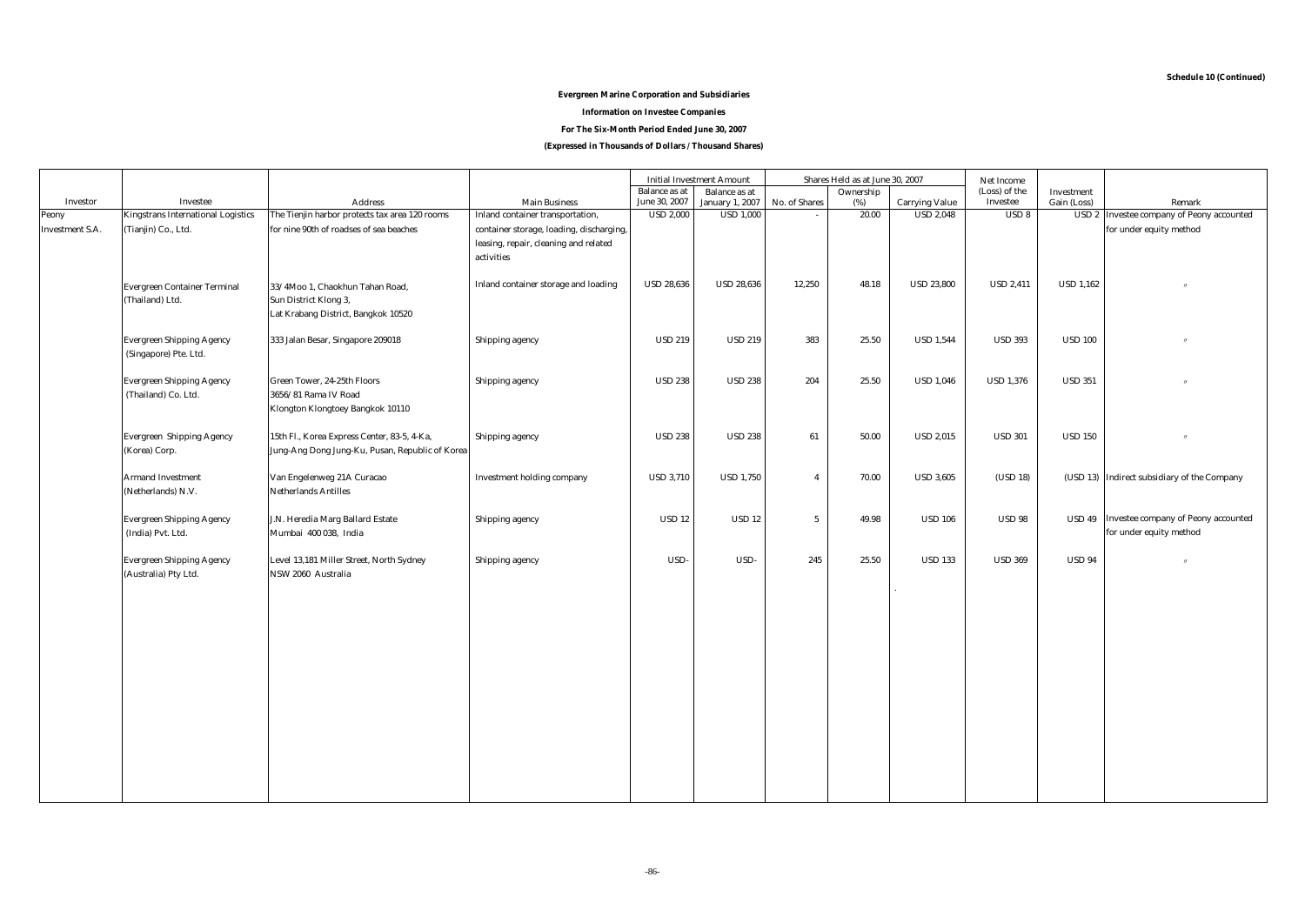#### **Evergreen Marine Corporation Investments in Mainland China For The Six-Month Period Ended June 30, 2007 (Expressed in Thousands of Dollars)**

|                                                                   |                                                                                                                                     |                  | Way of Investing<br>in Mainland | <b>Balance of Investments</b><br>in Mainland China as at | <b>Investment Amount</b><br><b>Remitted to Mainland</b><br><b>China from Taiwan</b> | <b>Amount Remitted Back</b><br>to Taiwan from<br>Mainland China during in Mainland China as a | Balance of Investments The Company's Direct. | <b>Indirect Ownership in</b> | <b>Investment Income</b><br>(Loss) for 1H 2007 | <b>Carrying Value of</b><br>Investments as at | Accumulated<br>Amount of<br>Investment<br><b>Income Remitted</b><br><b>Back to Taiwan as</b> |
|-------------------------------------------------------------------|-------------------------------------------------------------------------------------------------------------------------------------|------------------|---------------------------------|----------------------------------------------------------|-------------------------------------------------------------------------------------|-----------------------------------------------------------------------------------------------|----------------------------------------------|------------------------------|------------------------------------------------|-----------------------------------------------|----------------------------------------------------------------------------------------------|
| <b>Investee in Mainland China</b>                                 | <b>Main Business</b>                                                                                                                | Paid-in Capital  | China (Note 1)                  | <b>January 1, 2007</b>                                   | during 1H 2007                                                                      | 1H 2007                                                                                       | June 30, 2007                                | the Investee (%)             | (Note 2)                                       | June 30, 2007                                 | at June 30, 2007                                                                             |
| Shanghai Jifa Logistics Co., Ltd.                                 | Inland container transportation,<br>container storage, loading, discharging,<br>leasing, repair, cleaning and related<br>activities | RMB271,565       | (2)                             | \$197,040<br>(USD 6,000)                                 | $S-$                                                                                | $S-$                                                                                          | \$197,040<br>$($ USD 6,000 $)$               | 21.06                        | \$2,635<br>(USD 80)                            | \$282,851<br>$($ USD 8,613 $)$                | $S-$                                                                                         |
| Ningbo Victory Container Co., Ltd.                                | Inland container transportation,<br>container storage, loading and discharging                                                      | RMB24.119        | (2)                             | \$33,431<br>(USD 1,018)                                  |                                                                                     |                                                                                               | 33.431<br>$($ USD 1,018 $)$                  | 40.00                        | 8.235<br>$($ USD 250 $)$                       | 75.729<br>$($ USD 2,306 $)$                   |                                                                                              |
| Qingdao Evergreen Container<br>Storage & Transportation Co., Ltd. | Inland container transportation,<br>container storage, loading, discharging,<br>leasing, repair, cleaning and related<br>activities | <b>RMB92,500</b> | (2)                             | \$146,039<br>(USD 4,447)                                 |                                                                                     |                                                                                               | 146.039<br>(USD 4,447)                       | 40.00                        | 9.651<br>(USD 293)                             | 179,700<br>(USD 5,472)                        |                                                                                              |
| <b>Shenzhen Greentrans</b><br>Transportation Co., Ltd.            | Inland container loading, discharging,<br>storage, repair, cleaning and related<br>activities                                       | <b>RMB44.960</b> | (2)                             | \$102,921<br>(USD 3, 134)                                |                                                                                     |                                                                                               | 102,921<br>$($ USD 3,134 $)$                 | 55.00                        | 1,614<br>$($ USD -49 $)$                       | 110,736<br>$($ USD 3,372 $)$                  |                                                                                              |
| Shenzhen Hutchison Inland Container<br>Depots Co., Ltd.           | <b>Inland container yard</b>                                                                                                        | <b>HKD92,000</b> | (2)                             | 26,485<br>(HKD 6,304)                                    |                                                                                     |                                                                                               | 26,485<br>(HKD 6, 304)                       | 6.85                         |                                                | 26,485<br>(HKD 6, 304)                        |                                                                                              |
| Kingtrans Intl. Logistics (Tianjin) Co., Ltd.                     | Inland container loading, discharging,<br>storage, repair, cleaning and related<br>activities                                       | <b>USD9,000</b>  | (2)                             | 65.680<br>(USD 2,000)                                    | 65,680<br>(USD 2,000)                                                               |                                                                                               | 131,360<br>(USD 4,000)                       | 40.00                        | 66<br>(USD2)                                   | 134,119<br>(USD 4,084)                        |                                                                                              |

|                                                 | <b>Investment Amount Approved by the</b>                                         | Quota of Investments in Mainland China |              |
|-------------------------------------------------|----------------------------------------------------------------------------------|----------------------------------------|--------------|
| <b>Balance of Investments in Mainland China</b> | Investment Commission of the Ministry of Imposed by the Investment Commission of |                                        |              |
| as at June 30, 2007                             | <b>Economic Affairs (MOEA)</b>                                                   | <b>MOEA</b>                            |              |
|                                                 |                                                                                  | Net worth under                        |              |
| \$637,276                                       | \$1,185,261                                                                      | \$5,000,000,000 (40%)                  | \$2,000,000  |
|                                                 |                                                                                  |                                        |              |
| (USD 18.599)                                    | (USD 36.092)                                                                     | Net worth between                      | 1.500.000    |
| (HKD 6.304)                                     |                                                                                  | \$5,000,000,000 and                    |              |
|                                                 |                                                                                  | \$10,000,000,000 (30%)                 |              |
|                                                 |                                                                                  | Net worth over                         | 9.759.942    |
|                                                 |                                                                                  | \$10,000,000,000 (20%)                 |              |
|                                                 |                                                                                  |                                        |              |
|                                                 |                                                                                  |                                        |              |
|                                                 |                                                                                  |                                        | \$13,259,942 |
|                                                 |                                                                                  |                                        |              |

(Net worth of the Company: NT\$58,799,711)

Note 1: Investments in Mainland China can be conducted by the following ways:

(1) Remitting the funds to Mainland China via a third country

(2) Via a new investee to be set up in a third country

(3) Via an existing investee set up in a third country

(4) Investing directly in Mainland China

(5) Others

Note 2: Investment income (loss) for the period

"(1)" denotes that the investee is still in the start-up stage.

 "(2)" denotes the basis on which the investment income (loss) is recognized. (a) Based on the investee's financial statements audited by an international accounting firm other than the Company's auditor (b) Based on the investee's financial statements audited by the Company's auditor (c) Others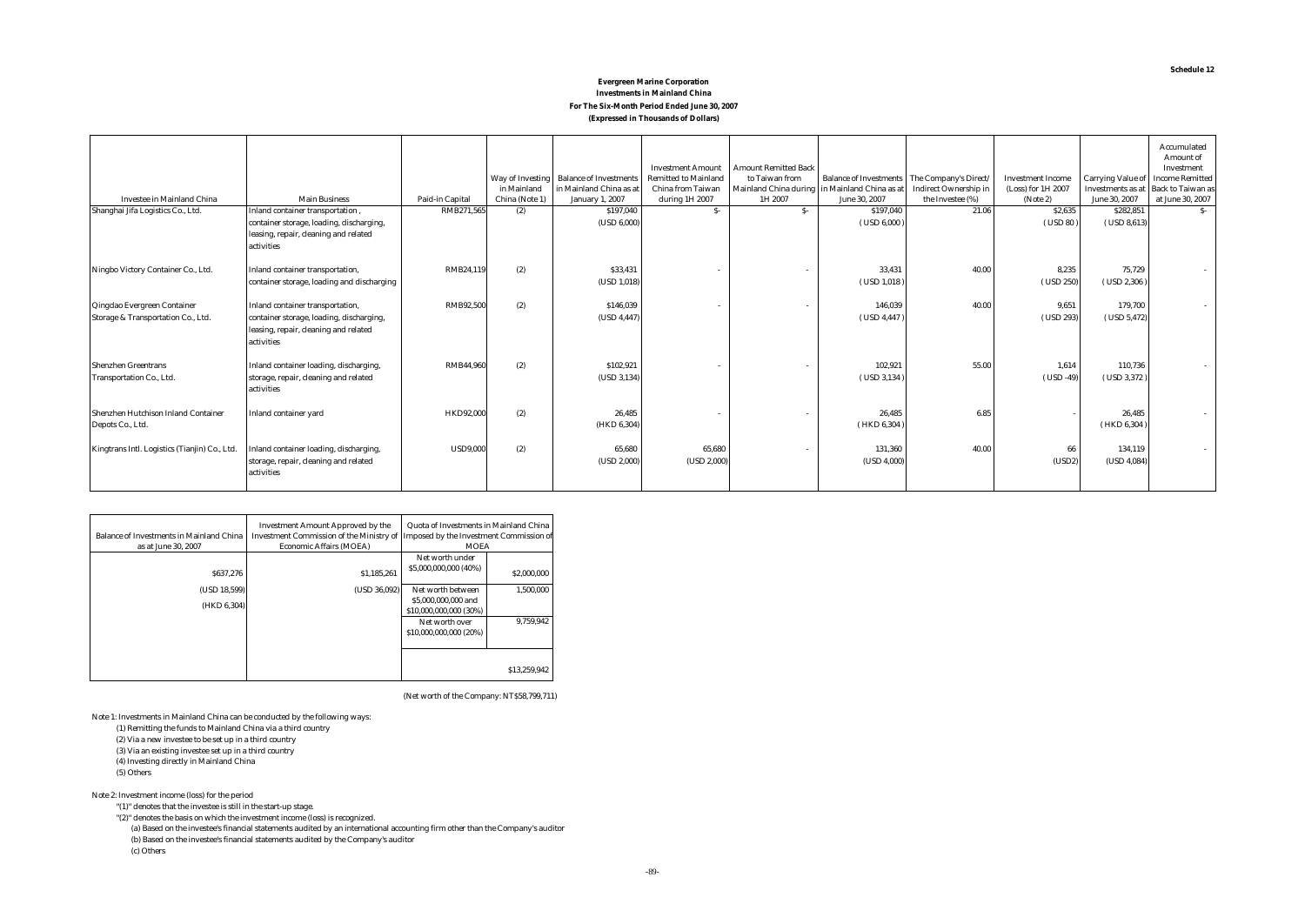# Evergreen Marine Corporation and Subsidiaries-Greencompass Marine S. A. Derivative financial instrument transactions June 30, 2007

# 1. Derivative financial instruments transactions:

(1) The contract amounts (or notional principal) and credit risk (expressed in thousand dollars)

|                              |           |            |                 | June 30, 2007 |                    |           | June 30, 2006       |                    |     |  |
|------------------------------|-----------|------------|-----------------|---------------|--------------------|-----------|---------------------|--------------------|-----|--|
|                              |           |            | <b>Notional</b> |               |                    |           | <b>Notional</b>     |                    |     |  |
|                              |           |            | Principal       |               | Principal          |           |                     |                    |     |  |
|                              |           |            | (Contract       |               |                    | (Contract |                     |                    |     |  |
| <b>Financial Instruments</b> |           | Amount)    |                 |               | <b>Credit Risk</b> |           | Amount)             | <b>Credit Risk</b> |     |  |
| Interest rate                | swaps USD |            | 64,202 USD      |               |                    |           | 371 USD 113,419 USD |                    | 270 |  |
| (IRS)                        |           |            |                 |               |                    |           |                     |                    |     |  |
| Foreign exchange             |           | <b>USD</b> | 6,000           | <b>USD</b>    |                    | - EUR     | 5,000               | <b>USD</b>         |     |  |
| option                       |           |            |                 |               |                    |           |                     |                    |     |  |
|                              |           | JPY        | 400,000         | <b>JPY</b>    |                    |           |                     |                    |     |  |
|                              |           | <b>GBP</b> | 7,000           | <b>GBP</b>    |                    |           |                     |                    |     |  |
|                              |           | <b>EUR</b> | 6,000           | <b>EUR</b>    |                    |           |                     |                    |     |  |
|                              |           |            |                 |               |                    |           |                     |                    |     |  |

The above credit risk amounts are based on the contracts with positive fair values at the balance sheet date and represent the possible loss that will be incurred by the Group in the event of counterparties' default. The counterparties of the Group are all well-known banks with good credit ratings. Thus, the credit risk is assessed to be remote.

(2) Market risk

The interest rate swaps are utilized to hedge against fluctuations in interest rates. The foreign exchange options are derivative financial instruments which are held for trading. Periodic reviews are conducted for evaluating the level of Subsidiary's exposure to market risk, and a stop-loss mechanism has been established to minimize the impact of market risk on the Subsidiary's operations.

(3) Liquidity risk, cash flow risk and the amount, timing and uncertainty of demand for future cash flow.

As no principals are exchanged upon settlement of the interest rate swaps and forward exchange options, no significant demand for cash flow is expected. Therefore, the Subsidiary's working capital is assessed to be adequate and no funding risk is dominant. In addition, since the interest rates, exchange rates and prices are predetermined, no significant cash flow risk is expected.